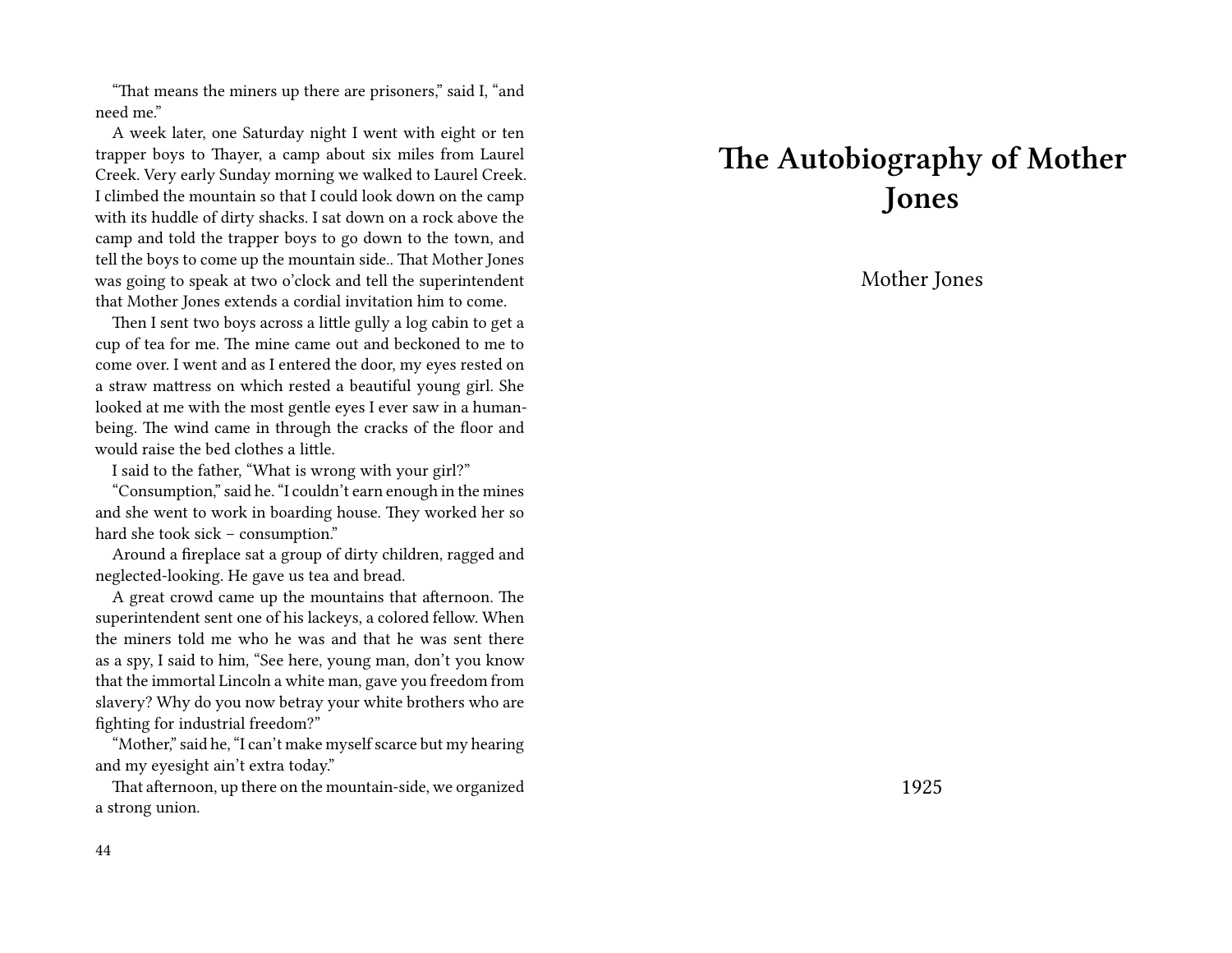"I'm reckoning I'm not going to be mining coal so long in this world and I thought I'd like to die organized," said the spokesman for the group.

I brought the other miners in my room and Mr. Walker gave them the obligation.

"Now, boys, you are twelve in number. That was the number Christ had. I hope that among your twelve there will be no Judas, no one who will betray his fellow. The work you do is for your children and for the future. You preach the gospel of better food, better homes, a decent compensation for the wealth you produce. It is these things that make a great nation."

The spokesman kept up his terrible coughing. He had miner's consumption. As they had no money to pay for their charter I told them that I would attend to that.

Three weeks afterward I had a letter from one of the group. He told me that their spokesman was dead but they had organized eight hundred men and they sent me the money for the charter.

In Caperton Mountain camp I met Duncan Kennedy, who is now commissioner for the mine owners. He and his noble wife gave shelter and fed us when it was too late for us to go down the mountain and cross the river to an inn. Often after meetings in this mountain district, we sat through the night on the river bank. Frequently we would hear bullets whizz past us as we sat huddled between boulders, our black clothes making us invisible in the blackness of the night.

Seven Organizers were sent into Laurel Creek. All came back, shot at, beaten up, run out of town.

One Organizer was chased out of town with a gun.

"What did you do?" I said.

"I ran."

"Which way?" said I.

"Mother," he said, "you mustn't go up there. They've got gunmen patrolling the roads."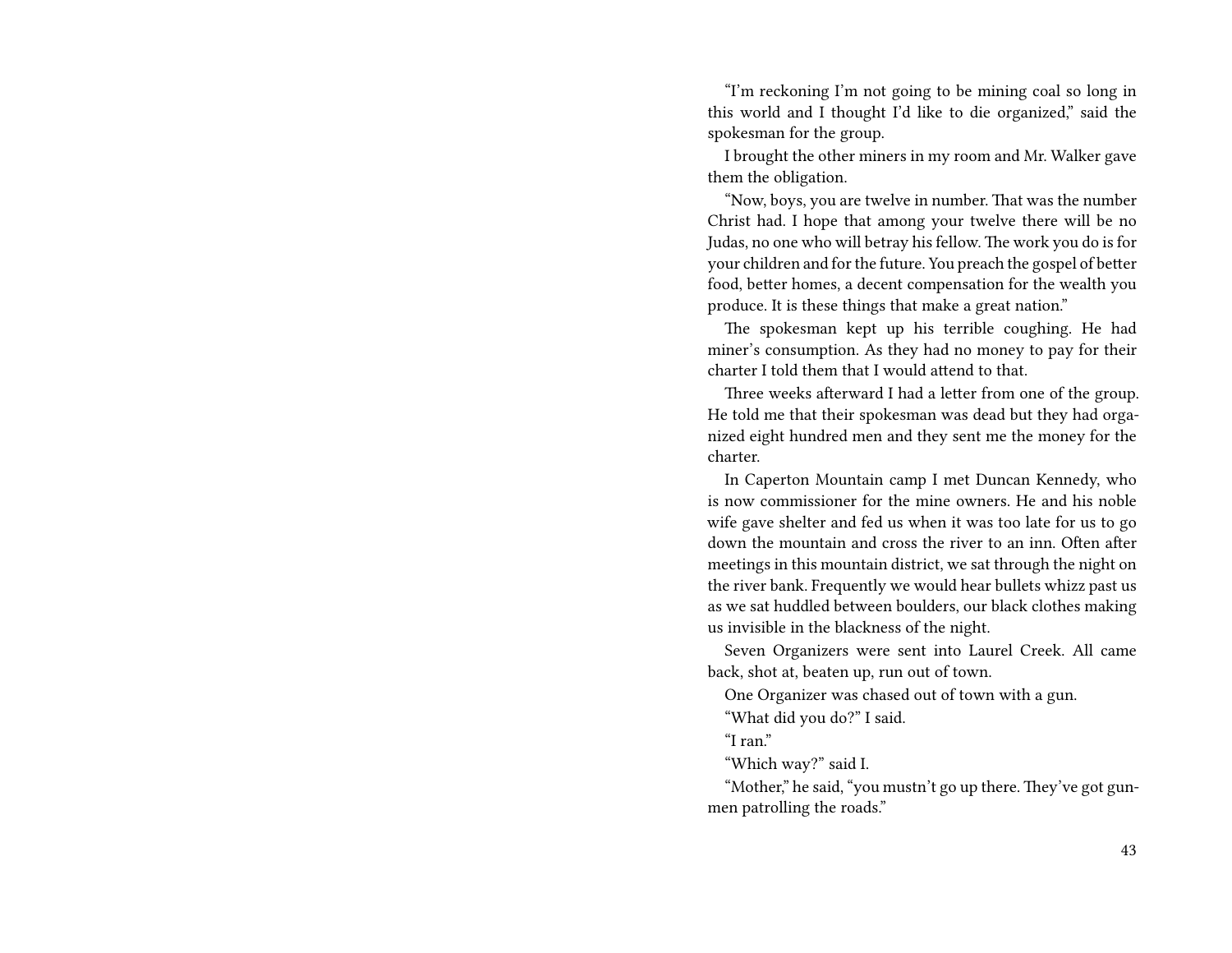# **Chapter IX – Murder in West Virginia**

\*\*

At the close of the anthracite strike in October, 1902, I went into the unorganized sections of West Virginia with John H. Walker of Illinois. Up and down along both sides of the New River we held meetings and organized – Smithersfield, Long Acre, Canilton, Boomer.

The work was not easy or safe and I was lucky to have so fearless a co-worker. Men who joined the union were blacklisted throughout the entire section. Their families were thrown out on the highways. Men were shot. They were beaten. Numbers disappeared and no trace of them found. Store keepers were ordered not to sell to union men or their families. Meetings had to be held in the woods at night, in abandoned mines, in barns.

We held a meeting in Mount Hope. After the meeting adjourned, Walker and I went back to our hotel. We talked till late. There came a tap on the door.

"Come in," I said.

A miner came into the room. He was lean and tall and coughed a lot.

"Mother," he said, "there are twelve of us here and we want to organize." I turned to Walker.

"Mother," he said, "the National Board told us to educate and agitate but not to Organize; that was to come later."

"I'm going to Organize these men tonight," said I.

### **Contents**

| Chapter I - Early Years                         | 5  |
|-------------------------------------------------|----|
| Chapter II – The Haymarket Tragedy              | 9  |
| Chapter III – A Strike in Virginia              | 14 |
| Chapter IV – Wayland's Appeal To Reason         | 17 |
| Chapter V - Victory at Arnot                    | 19 |
| Chapter VI – War in West Virginia               | 26 |
| Chapter VII – A Human Judge                     | 32 |
| Chapter VIII - Roosevelt Sent for John Mitchell | 37 |
| Chapter IX - Murder in West Virginia            | 42 |
| Chapter X - The March of the Mill Children      | 48 |
| Chapter XI - Those Mules Won't Scab Today       | 57 |
| Chapter XII - How the Women Mopped Up Coaldale  | 61 |
| Chapter XIII - The Cripple Creek Strike         | 64 |
| Chapter XIV - Child Labor                       | 78 |
| Chapter XV - Moyer, Haywood and Pettibone       | 91 |
| Chapter XVI - The Mexican Revolution            | 94 |

3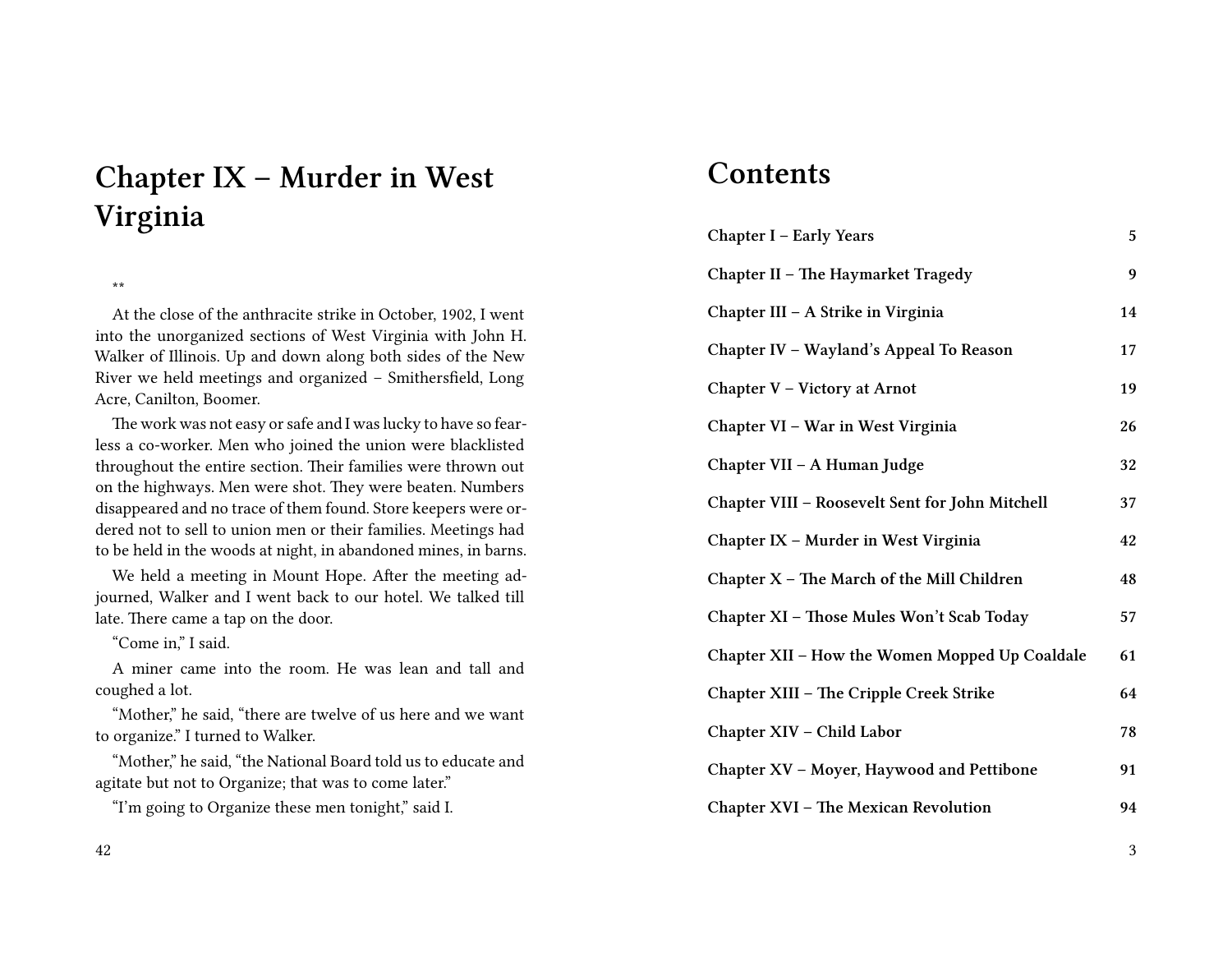| Chapter XVII – How the Women Sang themselves Out<br>of Jail | 100 |
|-------------------------------------------------------------|-----|
| Chapter XVIII - Victory in West Virginia                    | 103 |
| Chapter XIX – Guards and Gunmen                             | 118 |
| Chapter XX - Governor Hunt                                  | 120 |
| Chapter XXI – In Rockefeller's Prisons                      | 125 |
| Chapter XXII – "You Don't Need a Vote to Raise Hell"        | 137 |
| Chapter XXIII – In a West Virginia Prison Camp              | 144 |
| Chapter XXIV - The Steel Strike of 1919                     | 147 |
| Chapter XXV – Struggle and Lose: Struggle and Win           | 159 |
| Chapter XXVI - Medieval West Virginia                       | 163 |
| Chapter XXVII - Progress in Spite of Leaders                | 166 |

little girls to work twelve hours a day, a night, in the factory . . . at a child's wage. President Baer sheds tears because boys are taken into the union but he has no tears because they are taken into the breakers."

Never, never shall I forget his closing words, words which I shall hear when my own life draws to its close: "This contest is one of the important contests that have marked the progress of human liberty "since the world began. Every advantage that the human race has won has been at fearful cost. Some men must die that others may live. It has come to these poor miners to bear this cross not for themselves alone but that the human race may be lifted up to a higher and broader plane."

The commission found in favor of the miners in every one of their demands. The operators gracefully bowed to their findings. Labor walked into the House of Victory through the back door.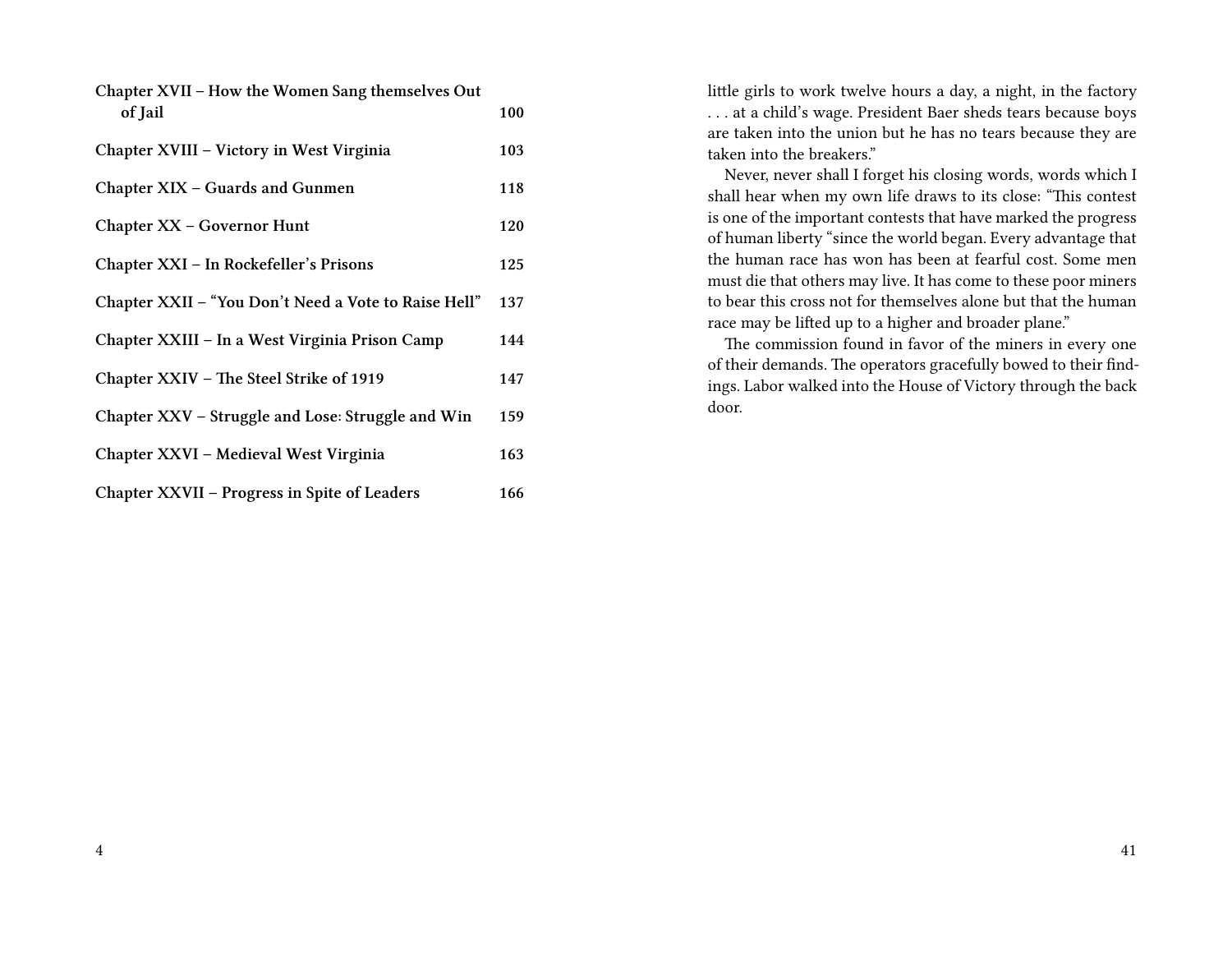Mr. Mitchell died a rich man, distrusted by the working people whom he once served.

From out that strike came the Irish Hessian law-the establishment of a police constabulary. The bill was framed under the pretext that it would protect the farmer. Workingmen went down to Harrisburg and lobbied for it. They hated the coal and iron police of the mine owners and thought anything preferable to them. They forgot that the coal and iron police could join the constabulary and they forgot the history of Ireland, whence the law came: Ireland, soaked with the blood of men and of women, shed by the brutal constabulary.

"No honorable man will join," said a labor leader to me when I spoke of my fears.

"Then that leaves the workers up against the bad men, the gunmen and thugs that do join," I answered. And that's just where they have been left.

I attended the hearings of the board of inquiry, appointed by President Roosevelt. Never shall I forget the words of John Mitchell as he appeared before the commission:

"For more than twenty years the anthracite miners have groaned under most intolerable and inhuman conditions. In a brotherhood of labor they seek to remedy their wrongs."

Never shall I forget the words of President Baer, speaking for the operators:

"The rights and interests of the laboring man will be protected not by the labor agitator but by the Christian men and women to whom God in His infinite wisdom has given the control of the property interests of this country."

Never shall I forget the words of labor's great pleader, Clarence Darrow:

"These agents of the Almighty have seen men killed daily; have seen men crippled, blinded and maimed and turned out to alms-houses and on the roadsides with no compensation. They have seen the anthracite region dotted with silk mills because the wages of the miner makes it necessary for him to send his

#### 40

### **Chapter I – Early Years**

I was born in the city of Cork, Ireland, in 1830. My people were poor. For generations they had fought for Ireland's freedom. Many of my folks have died in that struggle. My father, Richard Harris, came to America in 1835, and as soon as he had become an American citizen he sent for his family. His work as a laborer with railway construction crews took him to Toronto, Canada. Here I was brought up but always as the child of an American citizen. Of that citizenship I have ever been proud.

After finishing the common schools, I attended the Normal school with the intention of becoming a teacher. Dressmaking too, I learned proficiently. My first position was teaching in a convent in Monroe, Michigan. Later, I came to Chicago and opened a dress-making establishment. I preferred sewing to bossing little children. However, I went back to teaching again, this time in Memphis, Tennessee. Here I was married in 1861. My husband was an iron moulder and a member of the Iron Moulders' Union.

In 1867, a fever epidemic swept Memphis. Its victims were mainly among the poor and the workers. The rich and the wellto-do fled the city. Schools and churches were closed. People were not permitted to enter the house of a yellow fever victim without permits. The poor could not afford nurses. Across the street from me, ten persons lay dead from the plague. The dead surrounded us. They were buried at night quickly and without ceremony. All about my house I could hear weeping and the cries of delirium. One by one, my four little children sickened and died. I washed their little bodies and got them ready for burial. My husband caught the fever and died. I sat alone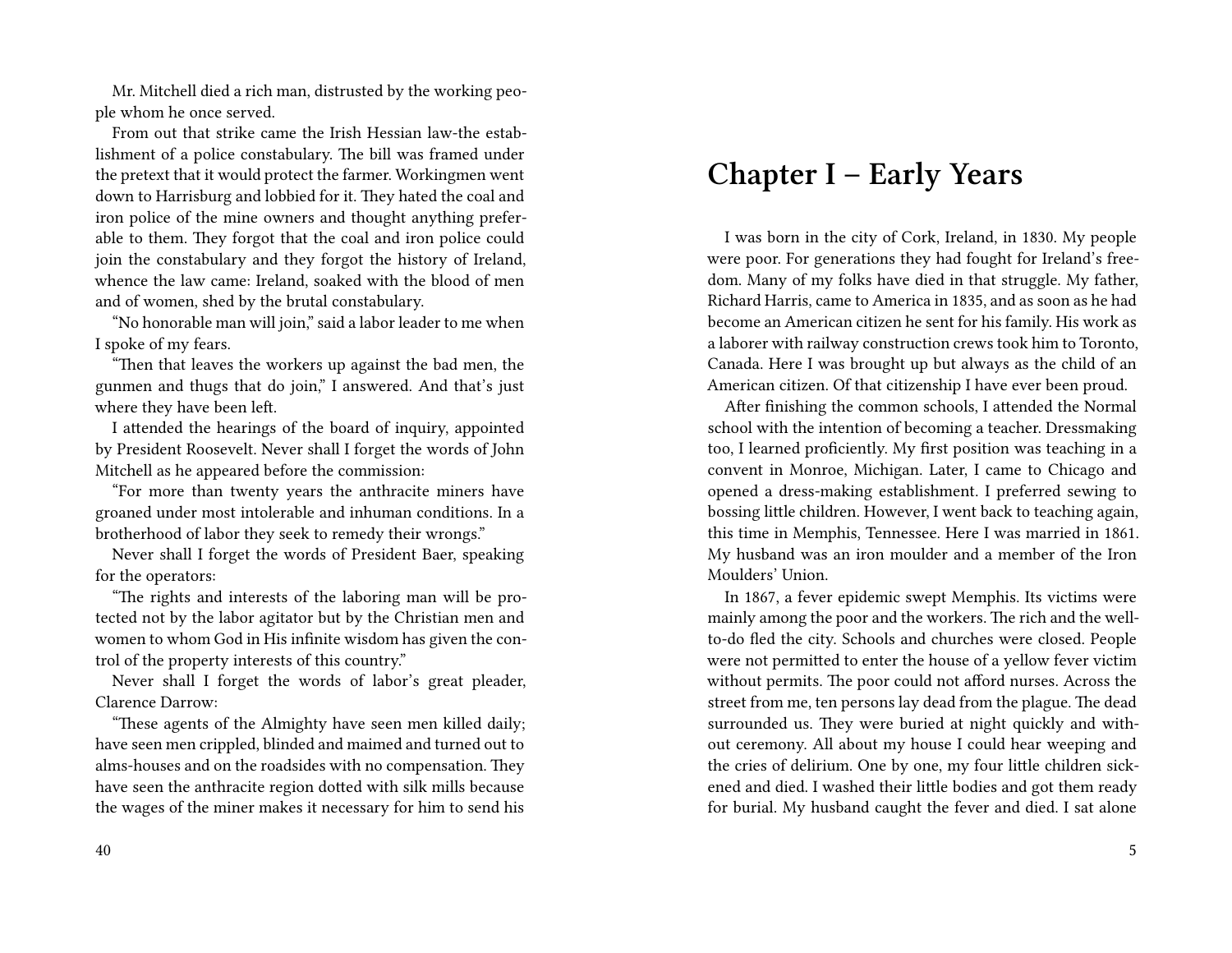through nights of grief. No one came to me. No one could. Other homes were as stricken as was mine. All day long, all night long, I heard the grating of the wheels of the death cart.

After the union had buried my husband, I got a permit to nurse the sufferers. This I did until the plague was stamped out.

I returned to Chicago and went again into the dressmaking business with a partner. We were located on Washington Street near the lake. We worked for the aristocrats of Chicago, and I had ample opportunity to observe the luxury and extravagance of their lives. Often while sewing for the lords and barons who lived in magnificence on the Lake Shore Drive, I would look out of the plate glass windows and see the poor, shivering wretches, ,jobless and hungry, walking along the frozen lake front. The contrast of their condition with that of the tropical comfort of the people for whom I sewed was painful to me. My employers seemed neither to notice nor to care.

Summers, too, from the windows of the rich, I used to watch the mothers come from the west side slums, lugging babies and little children, hoping for a breath of cool, fresh air from the lake. At night, when the tenements were stifling hot, men, women and little children slept in the parks. But the rich, having donated to the ice fund, had, by the time it was hot in the city, gone to seaside and mountains.

In October, 1871, the great Chicago fire burned up our establishment and everything that we had. The fire made thousands homeless. We stayed all night and the next day without food on the lake front, often going into the lake to keep cool. Old St. Mary's church at Wabash Avenue and Peck Court was thrown open to the refugees and there I camped until I could find a place to go.

Near by in an old, tumbled down, fire scorched building the Knights of Labor held meetings. The Knights of Labor was the labor organization of those days. I used to spend my evenings and had consented to the arbitration of the strike by a board appointed by the president.

"It would never do to refuse the president," he said, when I tried to dissuade him from taking part in the conferences.

"You have a good excuse to give the president," I replied. "Tell him that when you came home from the last conference in the cabinet room, Mr. Baer said he would shoot the miners back before he would deal with their union." Tell him that the miners said, 'All right. We will fight to a finish for the recognition of The United Mine Workers'."

"It would not do to tell the president that," he replied.

That night, Mr. Mitchell, accompanied by Mr. Wellman, Roosevelt's publicity man, went to Washington. He had an audience with the president the next morning. Before he left the White House, the newspapers, magazines and pulpits were shouting his praises, calling him the greatest labor leader in all America. Mr. Mitchell was not dishonest but he had a weak point, and that was his love of flattery; and the interests used this weak point in furtherance of their designs.

When he returned to Wilkes-Barre, priests, ministers and politicians fell on their knees before him. Bands met him at the station. The men took the horses from his carriage and drew it themselves. Parades with banners marched in his honor beside the carriage. His black hair was pushed back from his forehead. His face was pale. His dark eyes shone with excitement. There were deep lines in his face from the long strain he had been under.

Flattery and homage did its work with John Mitchell. The strike was won. Absolutely no anthracite coal was being dug. The operators could have been made to deal with the unions if Mr. Mitchell had stood firm. A moral victory would have been won for the principle of unionism. This to my mind was more important than the material gains which the miners received through the later decision of the president's board.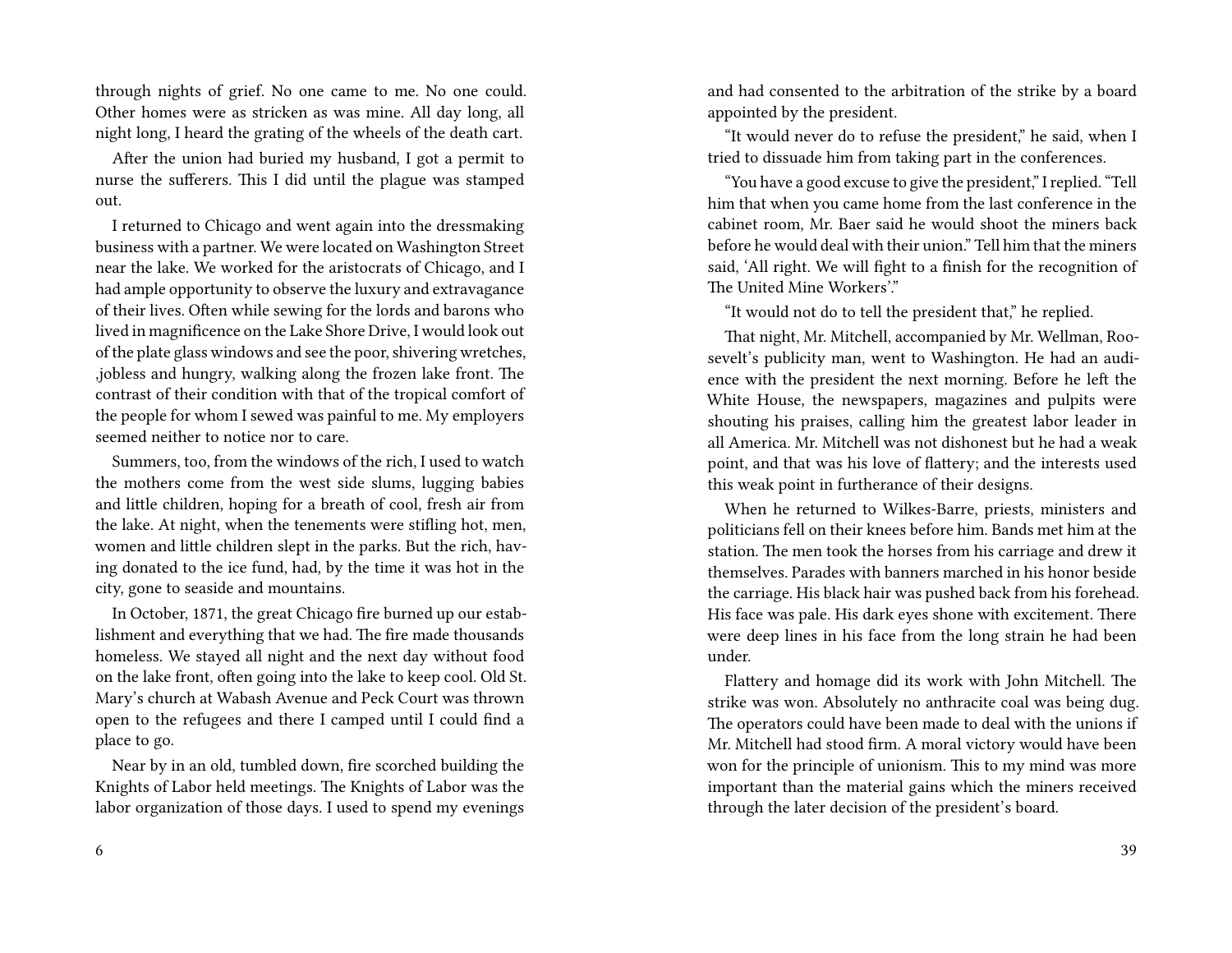Wall Street sent for Mr. J. Pierpont Morgan to come home from Europe. He came. The situation was serious for the mine operators. The public was indignant at their stubbornness. A Mr. – wrote to Montgomery where I was organizing and asked me to come to New York, saying he wished to discuss the strike with me. I went to headquarters at Wilkes-Barre and asked Mr. Mitchell what I should do.

He said, "Go, Mother, but whatever you do, do not consent to any outside group arbitrating this strike. The union won this strike. The operators know that they are beaten and that they must deal with the United Mine Workers."

"No," I said, "I will consent to no other group undertaking the settlement. I will report to you."

I met Mr.- and we went over the situation. He then went down to Mr. Morgan's office and I waited for him in his office until he returned. "Mr. Morgan is most distressed," he said on his return. 'He says the miners have us!"

On Sunday afternoon, Mr. Baer and his group met on Mr. Morgan's yacht out in the bay of New York. Mr. Root came down from Washington to represent Roosevelt. Not a newspaperman was permitted out on that yacht. There were no telegrams, no telephones, no messages. How to lose the strike without apparently losing it was what they discussed. But give the victory to the union they would not!

Mr. Root proposed the way out. The President should appoint "an impartial board of inquiry." This method of settling the strike would avoid capitulation to the union, put the operators in the position of yielding to public opinion, make the miners lose public support if they refused to submit their cause to the board.

The next morning, Monday, my friend, Mr. – met Mr. Morgan at 209 Madison Avenue. He returned from that appointment, crying "The strike is settled." I went back to Wilkes-Barre and found that Mr. Mitchell had already been to Washington

at their meetings, listening to splendid speakers. Sundays we went out into the woods and held meetings.

Those were the days of sacrifice for the cause of labor. Those were the days when we had no halls, when there were no high salaried officers, no feasting with the enemies of labor. Those were the days of the martyrs and the saints. I became acquainted with the labor movement. I learned that in 1865, after the close of the Civil War, a group of men met in Louisville, Kentucky. They came from the North and from the South; they were the "blues" and the "greys" who a year or two before had been fighting each other over the question of chattel slavery. They decided that the time had come to formulate a program to fight another brutal form of slavery-industrial slavery. Out of this decision had come the Knights of Labor.

From the time of the Chicago fire I became more and more engrossed in the labor struggle and I decided to take an active part in the efforts of the working people to better the conditions under which they worked and lived. I became a member of the Knights of Labor.

One of the first strikes that I remember occurred in the Seventies. The Baltimore and Ohio Railroad employees went on strike and they sent for me to come help them. I went. The mayor of Pittsburgh swore in as deputy sheriffs a lawless, reckless bunch of fellows who had drifted into that city during the panic of 1873. They pillaged and burned and rioted and looted. Their acts were charged up to the striking workingmen. The governor sent the militia.

The Railroads had succeeded in getting a law passed that in case of a strike, the train-crew should bring in the locomotive to the round-house before striking. This law the strikers faithfully obeyed. Scores of locomotives were housed in Pittsburgh.

One night a riot occurred. Hundreds of box cars standing on the tracks were soaked with oil and set on fire and sent down the tracks to the roundhouse. The roundhouse caught fire. Over one hundred locomotives, belonging to the Pennsylvania Rail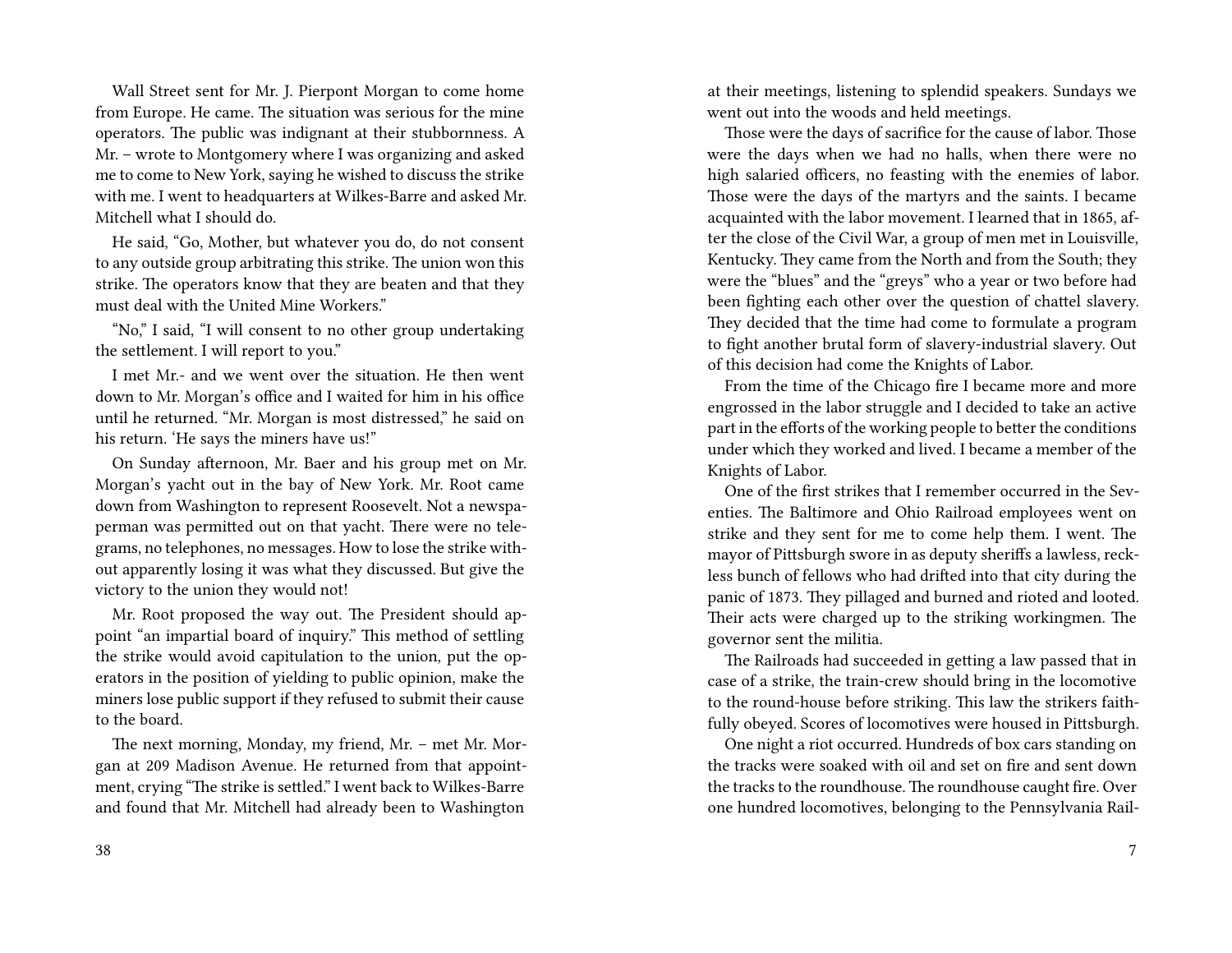road Company were destroyed. It was a wild night. The flames lighted the sky and turned to fiery flames the steel bayonets of the soldiers.

The strikers were charged with the crimes of arson and rioting, although it was common knowledge that it was not they who instigated the fire; that it was started by hoodlums backed by the business men of Pittsburgh who for a long time had felt that the Railroad Company discriminated against their city in the matter of rates.

I knew the strikers personally. I knew that it was they who had tried to enforce orderly law. I knew they disciplined their members when they did violence. I knew, as everybody knew, who really perpetrated the crime of burning the railroad's property. Then and there I learned in the early part of my career that labor must bear the cross for others' sins, must be the vicarious sufferer for the wrongs that others do.

These early years saw the beginning of America's industrial life. Hand and hand with the growth of factories and the expansion of railroads, with the accumulation of capital and the rise of banks, came anti-labor legislation. Came strikes. Came violence. Came the belief in the hearts and minds of the workers that legislatures but carry out the will of the industrialists.

# **Chapter VIII – Roosevelt Sent for John Mitchell**

#### \*\*

The strike of the anthracite miners which started in the spring with \$90,000 in the treasury, ended in the fall with over a million dollar in the possession of the United Mine Workers The strike had been peaceful. The miners had the support of the public. The tie up of the collieries had been complete. Factories and railroads were without coal.

Toward fall New York began to suffer. It October, Mr. Roosevelt summoned "Divine Right Baer," President of the Coal Producers Union, and other officials of the coal interests to Washington. He called also the officials of the miners' union. They sat at the cabinet table, the coal officials on one side, the miners officials at the other and the president at the head of the table in between the two groups.

They discussed the matter and the mine owners would not consent to any kind of settlement. Mr. Baer said that before he would consent to arbitration with the union he would call out the militia and shoot the miners back into the mines.

The meeting adjourned without results. Mr., Roosevelt sent for John Mitchell. He patted him on the shoulder, told him that he was the true patriot and loyal citizen and not the mine owners. After the conference there was a deadlock.

Mr. Mitchell reported the conference to the miners. They said, "All right. We have money enough to see this thing through. We will fight to a finish. Until the coal operators recognize our union and deal with our demands."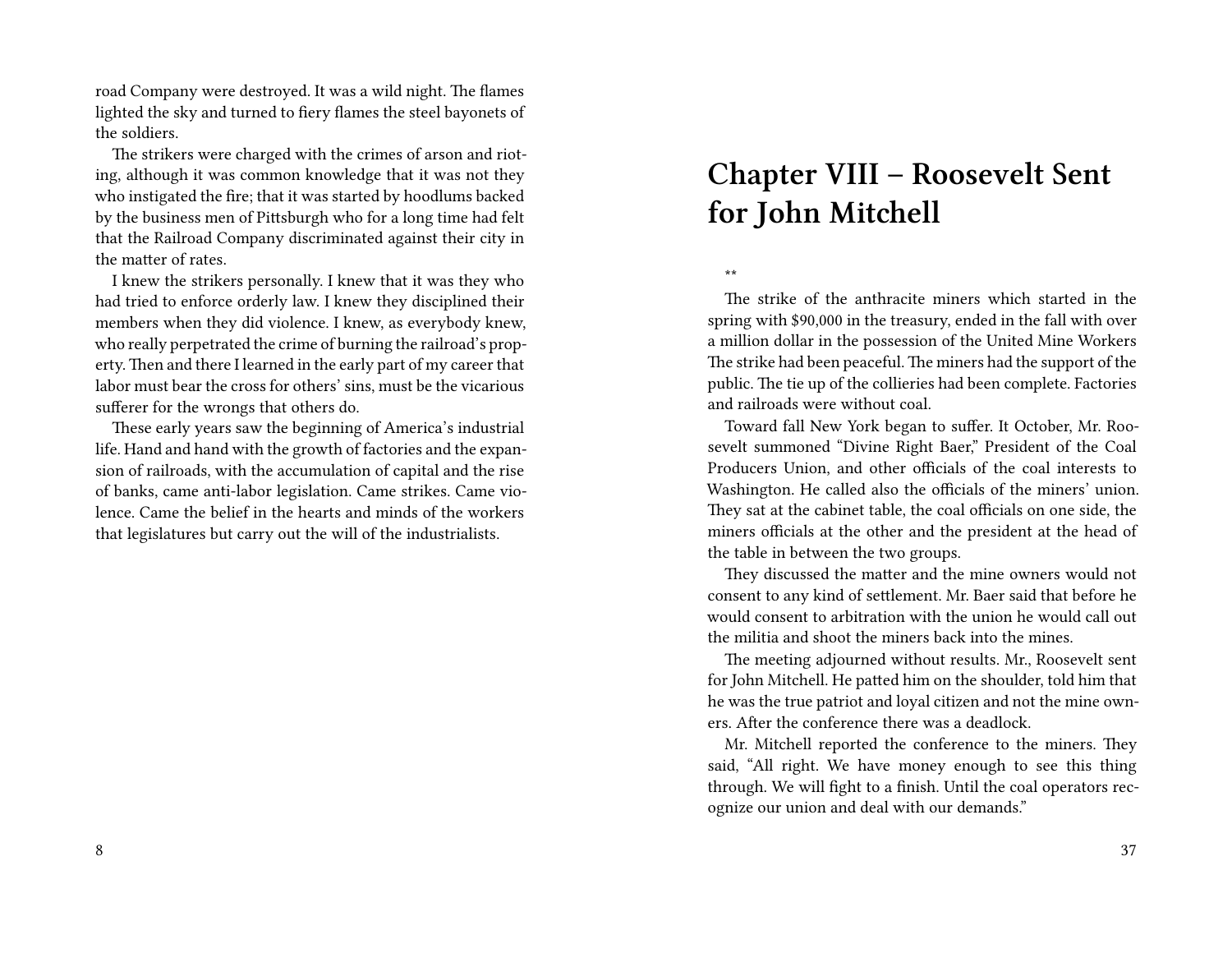"No, there ain't a damn thing wrong wid me heart! Who are you anyhow that's talking!"

"Never mind, I want to know what is the matter with your heart!"

"Hell, me heart's all right, I'm telling you." The judge turned to me and said, "Do you hear his language!"

I told him I did not hear and he repeated to me Barney's answers. "He swears every other word," said the judge.

"Judge," said I, "that is the way we ignorant working people pray."

"Do you pray that way!"

"Yes, judge, when I want an answer quick."

"But Barney says there is nothing the matter with his heart."

"Judge, that fellow doesn't know the difference between his heart and his liver. I have been out to meetings with him and walking home down the roads or on the railroad tracks, lie has had to sit down to get his breath."

The judge called the jail doctor and told him to go and examine Barney's heart in the morning. Meantime I asked my friend, Mr. Murphy, to see the jail doctor. Well, the next day Barney was let out of jail.

# **Chapter II – The Haymarket Tragedy**

From 1880 on, I became wholly engrossed in the labor movement. In all the great industrial centers the working class was in rebellion. The enormous immigration from Europe crowded the slums, forced down wages and threatened to destroy the standard of living fought for by American working men. Throughout the country there was business depression and much unemployment. In the cities there was hunger and rags and despair. Foreign agitators who had suffered under European despots preached various schemes of economic salvation to the workers. The workers asked only for bread and a shortening of the long hours of toil. The agitators gave them visions. The police gave them clubs.

Particularly the city of Chicago was the scene of strike after strike, followed by boycotts and riots. The years preceding 1886 had witnessed strikes of the lake seamen, of dock laborers and street railway workers. These strikes had been brutally suppressed by policemen's clubs and by hired gunmen. The grievance on the part of the workers was given no heed. John Bonfield, inspector of police, was particularly cruel in the suppression of meetings where men peacefully assembled to discuss matters of wages and of hours. Employers were defiant and open in the expression of their fears and hatreds. The Chicago Tribune, the organ of the employers, suggested ironically that the farmers of Illinois treat the tramps that poured out of the great industrial centers as they did other pests, by putting strychnine in the food.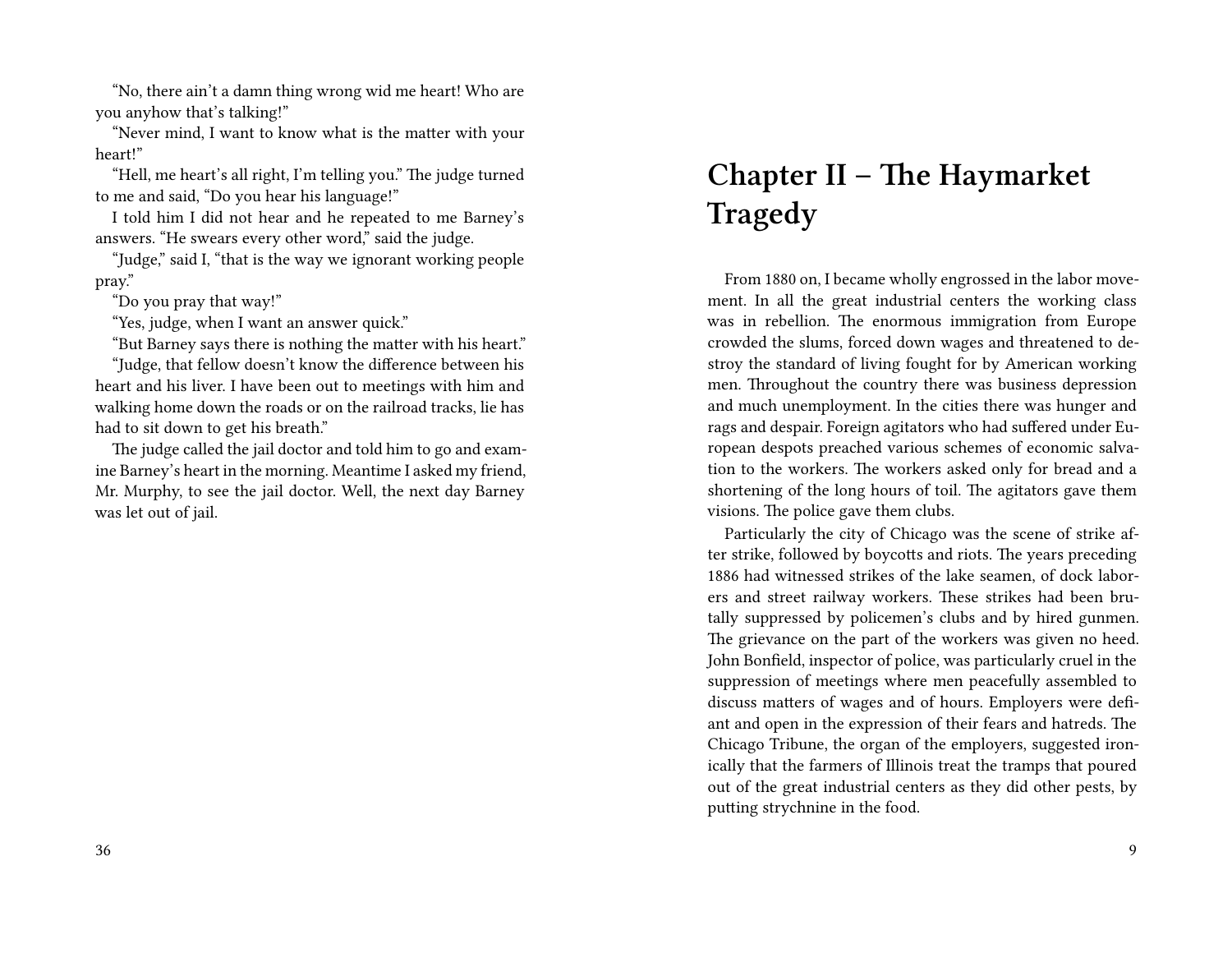The workers started an agitation for an eight-hour day. The trades unions and the Knights of Labor endorsed the movement but because many of the leaders of the agitation were foreigners, the movement itself was regarded as "foreign" and as "un-American." Then the anarchists of Chicago, a very small group, espoused the cause of the eight-hour day. From then on the people of Chicago seemed incapable of discussing a purely economic question without getting excited about anarchism.

The employers used the cry of anarchism to kill the movement. A person who believed in an eight-hour working day was, they said, an enemy to his country, a traitor, an anarchist.The foundations of government were being gnawed away by the anarchist rats. Feeling was bitter. The city was divided into two angry camps. The working people on one side hungry, cold, jobless, fighting gunmen and police clubs with bare hands. On the other side the employers, knowing neither hunger nor cold, supported by the newspapers, by the police, by all the power of the great state itself.

The anarchists took advantage of the widespread discontent to preach their doctrines. Orators used to address huge crowds on the windy, barren shore of Lake Michigan. Although I never endorsed the philosophy of anarchism, I often attended the meetings on the lake shore, listening to what these teachers of a new order had to say to the workers.

Meanwhile the employers were meeting. They met in the mansion of George M. Pullman on Prairie Avenue or in the residence of Wirt Dexter, an able corporation lawyer. They discussed means of killing the eight-hour movement which was to be ushered in by a general strike. They discussed methods of dispersing the meetings of the anarchists.

A bitterly cold winter set in. Long unemployment resulted in terrible suffering. Bread lines increased. Soup kitchens could not handle the applicants. Thousands knew actual misery.

On Christmas day, hundreds of poverty stricken people in rags and tatters, in thin clothes, in wretched shoes paraded on be one. You probably understand how we working people feel about it."

He did not sentence me, just let me go, but he gave the men who were arrested with me sixty and ninety days in jail.

I was going to leave Parkersburg the next night for Clarksburg. Mr. Murphy, a citizen of Parkersburg, came to express his regrets that I was going away. He said he was glad the judge did not sentence me. I said to him, "If the injunction was violated I was the only one who violated it. The boys did not speak at all. I regret that they had to go to jail for me and that I should go free. But I am not trying to break into jails. It really does not matter much; they are young and strong and have a long time to carry on. I am old and have much yet to do. Only Barney Rice has a bad heart and a frail, nervous wife. When she hears of his imprisonment, she may have a collapse and perhaps leave her little children without a mother's care."

Mr. Murphy said to me, "Mother Jones, I believe that if you went up and explained Rice's condition to the judge he would pardon him." I went to the judge's house. He invited me to dinner.

"No, Judge," I said, "I just came to see you about Barney Rice." "What about him!" "He has heart disease and a nervous

wife."

"Heart disease, has he!"

"Yes, he has it bad and he might die in your jail. I know you don't want that."

"No," replied the judge, "I do not." He called the jailer and asked him to bring Rice to the phone. The judge said, "How is your heart, Barney!"

"Me heart's all right, all right," said Barney. "It's that damn old judge that put me in jail for sixty days that's got something wrong with his heart. I was just trailing around with Mother Jones."

"Nothing wrong with your heart, eh!"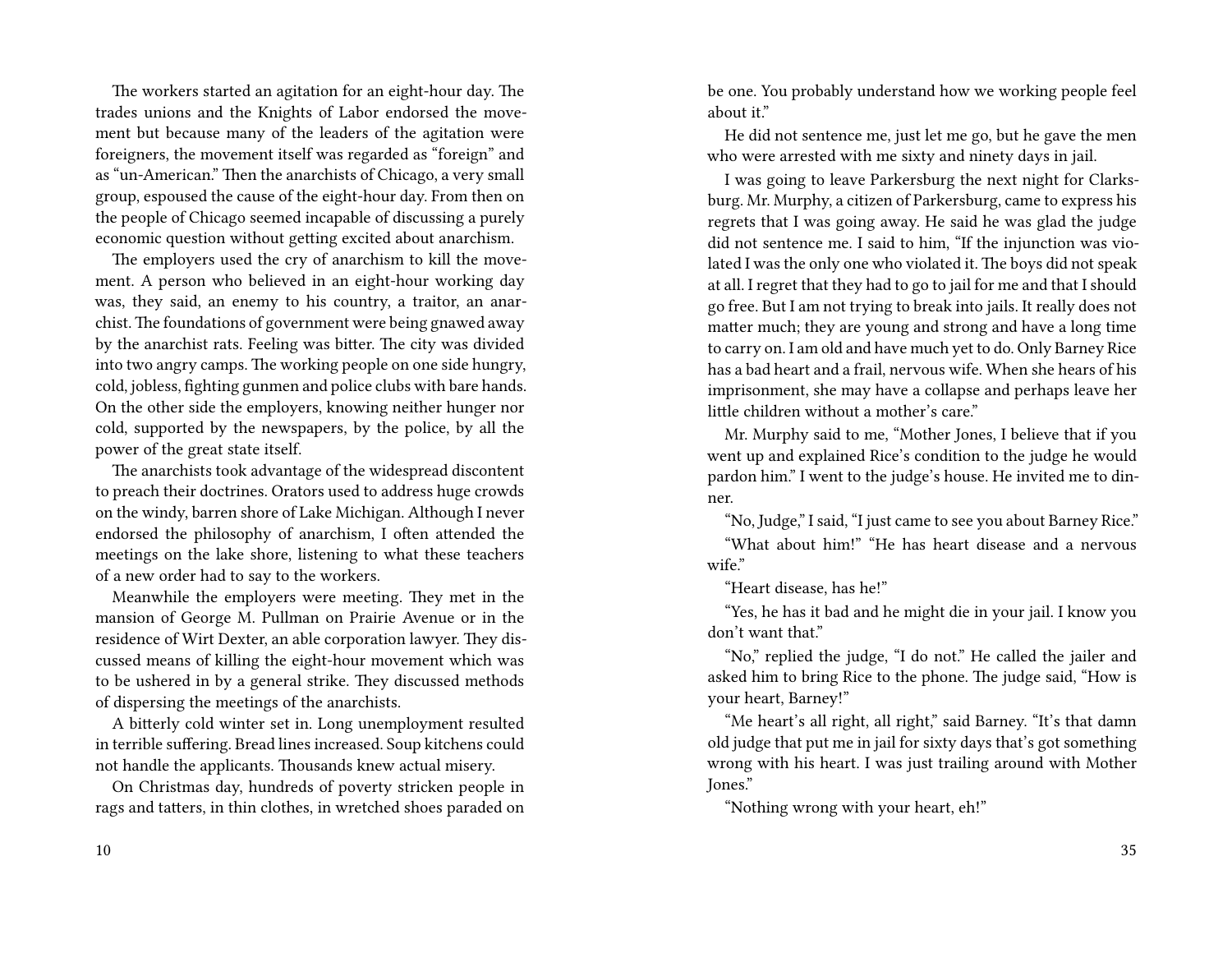"I didn't come into the court asking mercy," I said, "but I came here looking for justice. And I will not leave this state so long as there is a single little child that asks me to stay and fight his battle for bread."

The judge said, "Did you call me a scab!"

"I certainly did, judge."

He said, "How came you to call me a scab?"

"When you had me arrested I was only talking about the constitution, speaking to a lot of men about life and liberty and a chance for happiness; to men who had been robbed for years by their masters, who had been made industrial slaves. I was thinking of the immortal Lincoln. And it occurred to me that I had read in the papers that when Lincoln made the appointment of Federal judge to this bench, he did not designate senior or junior. You and your father bore the same initials. Your father was away when the appointment came. You took the appointment. Wasn't that scabbing on your father, judge?*"*

*"*I never heard that before," said he.

A chap came tiptoeing up to me and whispered, "Madam, don't say 'judge' or 'sir' to the court. Say 'Your Honor.'"

"Who is the court?" I whispered back.

"His honor, on the bench," he said, looking shocked.

"Are you referring to the old chap behind the justice counter? Well, I can't call him 'your honor' until I know how honorable he is. You know I took an oath to tell the truth when I took the witness stand"

When the court session closed I was told that the judge wished to see me in his chambers. When I entered the room, the judge reached out his hand and took hold of mine, and he said, "I wish to give you proof that I am not a scab; that I didn't scab on my father."

He handed me documents which proved that the reports were wrong and had been circulated by his enemies. "Judge," I said, "I apologize. And I am glad to be tried by so human a judge who resents being called a scab. And who would not want to fashionable Prairie Avenue before the mansions of the rich, before their employers, carrying the black flag. I thought the parade an insane move on the part of the anarchists, as it only served to make feeling more bitter. As a matter of fact, it had no educational value whatever and only served to increase the employers' fear, to make the police more savage, and the public less sympathetic to the real distress of the workers.

The first of May, which was to usher in the eight-hour day uprising, came. The newspapers had done everything to alarm the people. All over the city there were strikes and walkouts. employers quaked in their boots. They saw revolution. The workers in the McCormick Harvester Works gathered outside the factory. Those inside who did not join the strikers were called scabs. Bricks were thrown. Windows were broken. The scabs were threatened. Some one turned in a riot call.

The police without warning charged down upon the workers, shooting into their midst, clubbing right and left. Many were trampled under horses' feet. Numbers were shot dead. Skulls were broken. Young men and young girls were clubbed to death.

The Pinkerton agency formed armed bands of ex-convicts and hoodlums and hired them to capitalists at eight dollars a day, to picket the factories and incite trouble.

On the evening of May 4th, the anarchists held a meeting in the shabby, dirty district known to later history as Haymarket Square. All about were railway tracks, dingy saloons and the dirty tenements of the poor. A half a block away was the Desplaines Street Police Station presided over by John Bonfield, a man without tact or discretion or sympathy, a most brutal believer in suppression as the method to settle industrial unrest.

Carter Harrison, the mayor of Chicago, attended the meeting of the anarchists and moved in and about the crowds in the square. After leaving, he went to the Chief of Police and instructed him to send no mounted police to the meeting, as it was being peacefully conducted and the presence of mounted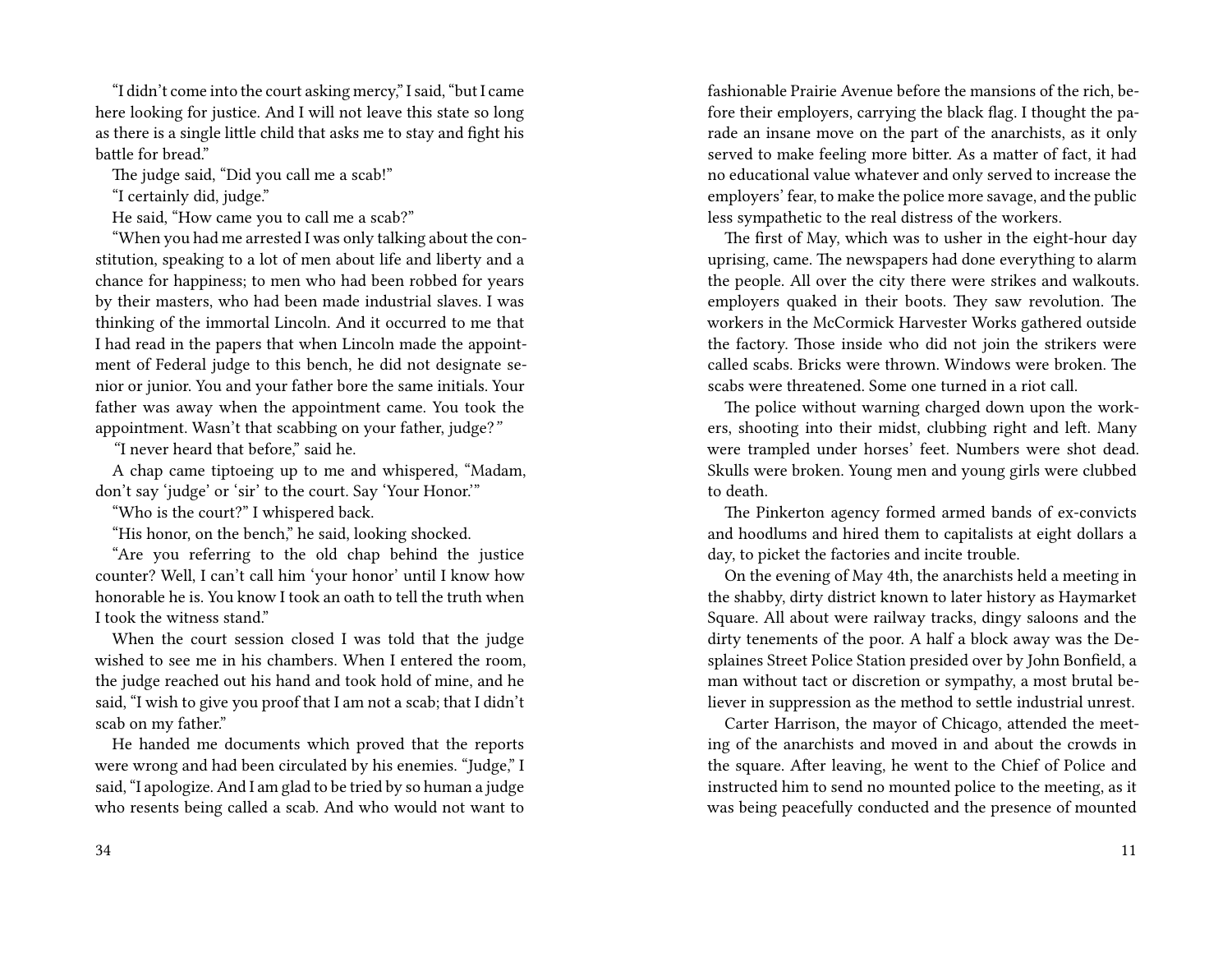police would only add fuel to fires already burning red in the workers' hearts. But orders perhaps came from other quarters, for disregarding the report of the mayor, the chief of police sent mounted policemen in large numbers to the meeting.

One of the anarchist speakers was addressing the crowd. A bomb was dropped from a window overlooking the square. A number of the police were killed in the explosion that followed.

The city went insane and the newspapers did everything to keep it like a madhouse. The workers' cry for justice was drowned in the shriek for revenge. Bombs were "found" every five minutes. Men went armed and gun stores kept open nights. Hundreds were arrested. Only those who had agitated for an eight-hour day, however, were brought to trial and a few months later hanged. But the man, Schnaubelt, who actually threw the bomb was never brought into the case, nor was his part in the terrible drama ever officially made clear.

The leaders in the eight hour day movement were hanged Friday, November the 11th. That day Chicago's rich had chills and fever. Rope stretched in all directions from the jail. Police men were stationed along the ropes armed with riot rifles. Special patrols watched all approaches to the jail. The roofs about the grim stone building were black with police. The newspapers fed the public imagination with stories of uprisings and jail deliveries.

But there were no uprisings, no jail deliveries, except that of Louis Lingg, the only real preacher of violence among all the condemned men. He outwitted the gallows by biting a percussion cap and blowing off his head.

The Sunday following the executions, the funerals were held. Thousands of workers marched behind the black hearses, not because they were anarchists but they felt that these men, whatever their theories, were martyrs to the workers' struggle. The procession wound through miles and miles of streets densely packed with silent people.

"No, mother. You are going to a hotel. They are going to jail."

"Lad," said I, stopping where we were, "Am I under arrest!" "You are, mother." "Then l am going to jail with my boys." I turned square around. "Did you ever hear Mother Jones going to a hotel while her boys were in jail!" I quickly followed the boys and went to jail with them. But the jailer and his wife would not put me in a regular cell.

"Mother," they said, "you're our guest."

And they treated me as a member of the family, getting out the best of everything and "plumping me" as they called feeding me. I got a real good rest while I was with them.

We were taken to the Federal court for trial. We had violated something they called an injunction. Whatever the bosses did not want the miners to do they got out an injunction against doing it. The company put a woman on the stand. She testified that I had told the miners to go into the mines and throw out the scabs. She was a poor skinny woman with scared eyes and she wore her best dress, as if she were in church. I looked at the miserable slave of the coal company and I felt sorry for her: sorry that there was a creature so low who would perjure herself for a handful of coppers.

I was put on the stand and the judge asked me if I gave that advice to the miners, told them to use violence.

"You know, sir," said I, "that it would be suicidal for me to make such a statement in public. I am more careful than that. You've been on the bench forty years, have you not, judge?"

"Yes, I have that," said he.

"And in forty years you learn to discern between a lie and the truth, judge?"

The prosecuting attorney jumped to his feet and shaking his finger at me, he said

"Your honor – there is the most dangerous woman in the Country today. She called your honor a scab. But I will recommend mercy of the court – if she will consent to leave the state and never return."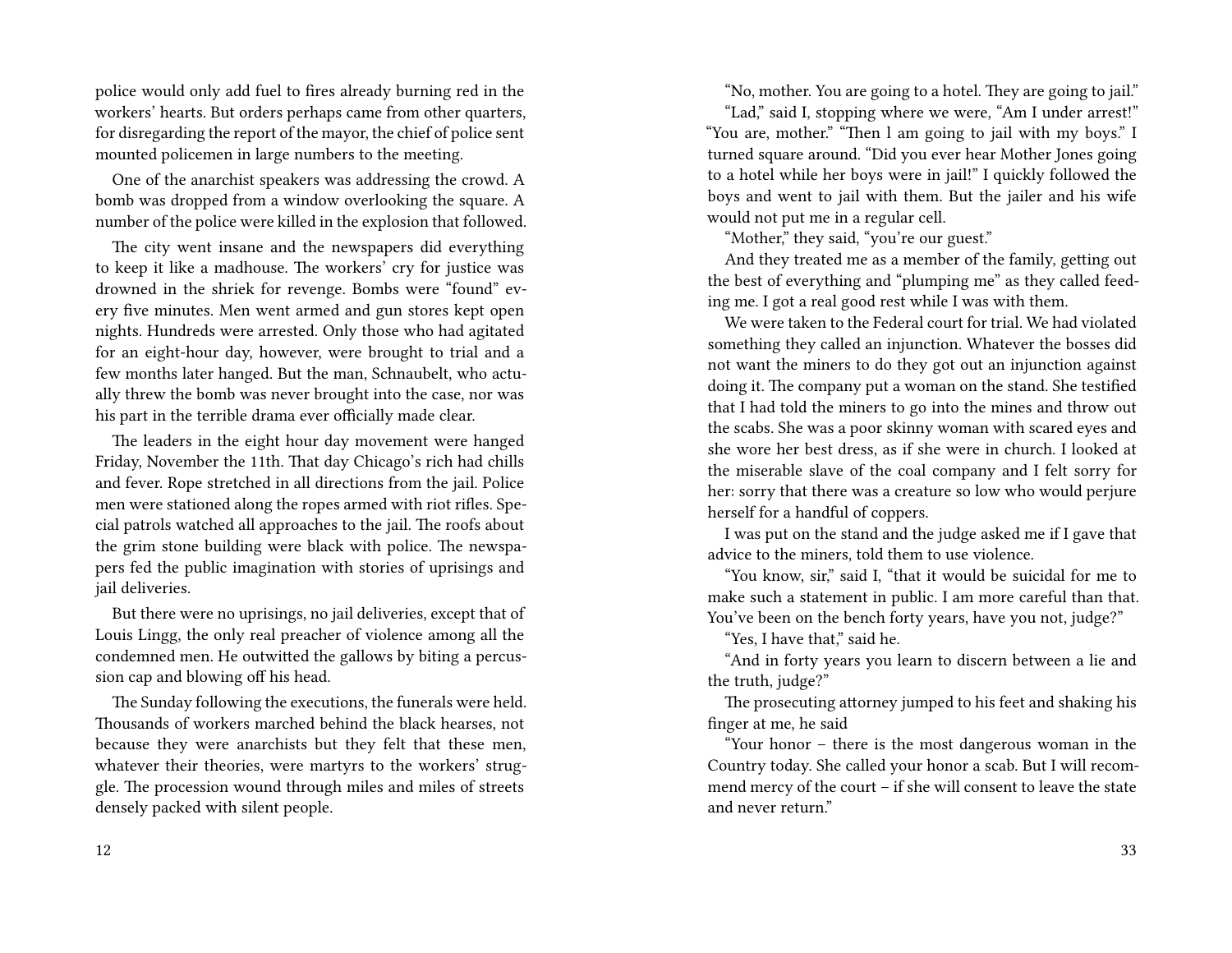### **Chapter VII – A Human Judge**

\*\*

In June of 1902 I was holding a meeting of the bituminous miners of Clarksburg, West Virginia. I was talking on the strike question, for what else among miners should one be talking of? Nine organizers sat under a tree near by. A United States marshal notified them to tell me that I was under arrest. One of them came up to the platform.

"Mother," said he, "you're under arrest. They've got an injunction against your speaking."

I looked over at the United States marshal and I said, "I will be right with you. Wait till I run down." I went on speaking till I had finished. Then I said, "Goodbye, boys; I'm under arrest. I may have to go to jail. I may not see you for a long time. Keep up this fight! Don't surrender! Pay no attention to the injunction machine at Parkersburg. The Federal judge is a scab anyhow. While you starve he plays golf. While you serve humanity, he serves injunctions for the money powers."

That night several of the organizers and myself were taken to Parkersburg, a distance of eighty-four miles. Five deputy marshals went with the men, and a nephew of the United States marshal, a nice lad, took charge of me. On the train I got the lad very sympathetic to the cause of the miners. When we got off the train, the boys and the five marshals started off in one direction and we in the other.

"My boy," I said to my guard, "look, we a going in the wrong direction."

"No, mother," he said.

"Then they are going in the wrong direction lad."

In the cemetery of Waldheim, the dead were buried. But with them was not buried their cause. The struggle for the eight hour day, for more human conditions and relations between man and man lived on, and still lives on.

Seven years later, Governor Altgeld, after reading all the evidence in the case, pardoned the three anarchists who had escaped the gallows and were serving life sentences in jail. He said the verdict was unjustifiable, as had William Dean Howells and William Morris at the time of its execution. Governor Altgeld committed political suicide by his brave action but he is remembered by all those who love truth and those who have the courage to confess it.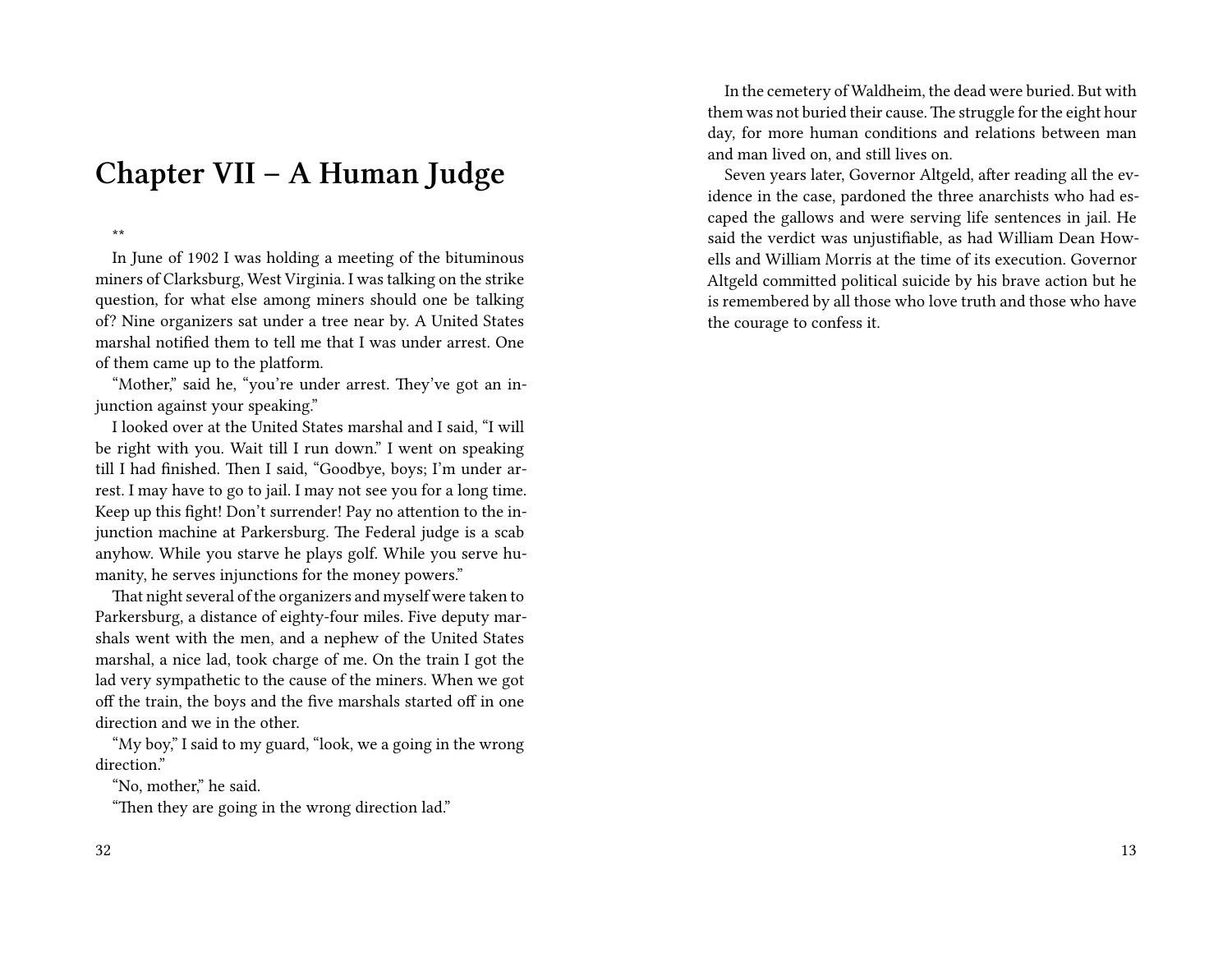# **Chapter III – A Strike in Virginia**

It was about 1891 when I was down in Virginia. There was a strike in the Dietz mines and the boys had sent for me. When I got off the train at Norton a fellow walked up to me and asked me if I were Mother Jones.

"Yes, I am Mother Jones."

He looked terribly frightened. "The superintendent told me that if you came down here he would blow out your brains. He said he didn't want to see you 'round these parts."

"You tell the superintendent that I am not coming to see him anyway. I am coming to see the miners."

As we stood talking a poor fellow, all skin and bones, joined us.

"Do you see those cars over there, Mother on the siding?" He pointed to cars filled with coal.

"Well, we made a contract with the coal company to fill those cars for so much, and after we had made the contract, they put lower bottoms in the cars, so that they would hold another ton or so. I have worked for this company all my life and all I have now is this old worn-out frame." We couldn't get a hall to hold a meeting. Every one was afraid to rent to us. Finally the colored people consented to give us their church for our meeting. Just as we were about to start the colored chairman came to me and said: "Mother, the coal company gave us this ground that the church is on. They have sent word that they will take it from us if we let you speak here."

14

porch. One of them said, "I'd like to hang that old woman to a tree."

"Yes," said the other, "and I'd like to pull the rope."

On we marched to our meeting place under the trees. Over a thousand people came and the two lap dogs came sniveling along too. I stood up to speak and I put my back to a big tree and pointing to the curs, I said, "You said that you would like to hang this old woman to a tree. Well, here's the old woman and here's the tree. Bring along your rope and hang her!"

And so the union was organized in Kelly Creek. I do not know whether the men have held the gains they wrested from the company. Taking men into the union is just the kindergarten of their education and every force is against their further education. Men who live up those lonely creeks have only the mine owners' Y.M.C.As, the mine owners' preachers and teachers, the mine owners' doctors and newspapers to look to for their ideas. So they don't get many.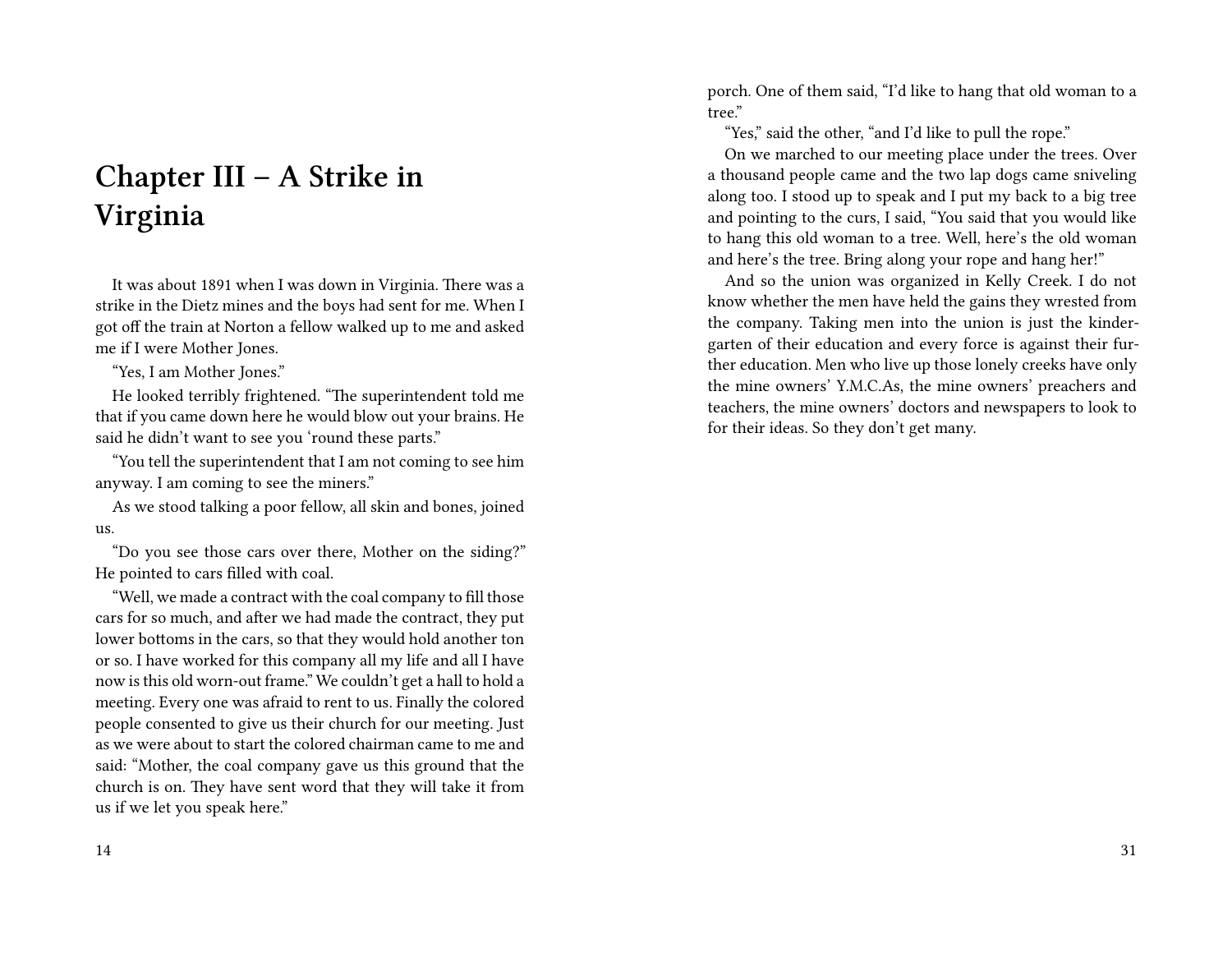hands and knees along the track. Pitch blackness was below them. The trestle was a one-way track. Just as they got to end of the trestle, a train thundered by.

When I heard of the coal company's efforts to kill the union officers, I decided myself to go to Kelly Creek and rouse those slaves. I took a nineteen-year-old boy, Ben Davis, with me. We walked on the east bank of the Kanawah River on which Kelly Creek is situated. Before daylight one morning, at a point opposite Kelly Creek, we forded the river. It was just dawn when I knocked at the door of a store run by a man by the name of Marshall. I told him what I had come for. He was friendly. He took me in a little back room where he gave me breakfast. He said if anyone saw him giving food to Mother Jones he would lose his store privilege. He told me how to get my bills announcing my meeting into the mines by noon. But all the time he was frightened and kept looking out the little window.

Late that night a group of miners gathered about a mile from town between the boulders. We could not see one another's faces in the darkness. By the light of an old lantern I gave them the pledge.

The next day, forty men were discharged, blacklisted. There had been spies among the men the night before. The following night we organized another group and they were all discharged. This started the fight. Mr. Marshall, the grocery man, got courageous. He rented me his store and I began holding meetings there. The general manager for the mines came over from Columbus and he held a meeting, too.

"Shame," he said, "to be led away by an old woman!"

"Hurrah for Mother Jones!" shouted the miners.

The following Sunday I held a meeting in the woods. The general manager, Mr. Jack Rowen, came down from Columbus on his special car. I organized a parade of the men that Sunday. We had every miner with us. We stood in front of the company's hotel and yelled for the general manager to come out. He did not appear. Two of the company's lap dogs were on the

I would not let those poor souls lose their ground so I adjourned the meeting to the four corners of the public roads. When the meeting was over and the people had dispersed, I asked my co-worker, Dud Hado, a fellow from Iowa, if he would go with me up to the post office. He was a kindly soul but easily frightened.

As we were going along the road, I said, "Have you got a pistol on you?"

"Yes," said he, "I'm not going to let any one blow your brains out."

"My boy," said I, it is against the law in this county to carry concealed weapons. I want you to take that pistol out and expose a couple of inches of it."

As he did so about eight or ten gunmen jumped out from behind an old barn beside the road, jumped on him and said, "Now we've got you, you dirty organizer. They bullied us along the road to the town and we were taken to an office where they had a notary public and we were tried. All those blood-thirsty murderers were there and the general manager came in.

"Mother Jones, I am astonished," said he. "What is your astonishment about!" said I. "That you should go into the house of God with anyone who carries a gun."

"Oh that wasn't God's house," said I. "That is the coal company's house. Don't you know that God Almighty never comes around to a place like this!"

He laughed and of course, the dogs laughed, for he was the general manager.

They dismissed any charges against me and they fined poor Dud twenty-five dollars and costs. They seemed surprised when I said I would pay it. I had the money in my petticoat.

I went over to a miner's shack and asked his wife for a cup of tea. Often in these company-owned towns the inn-keepers were afraid to let me have food. The poor soul was so happy to have me there that she excused herself to "dress for company."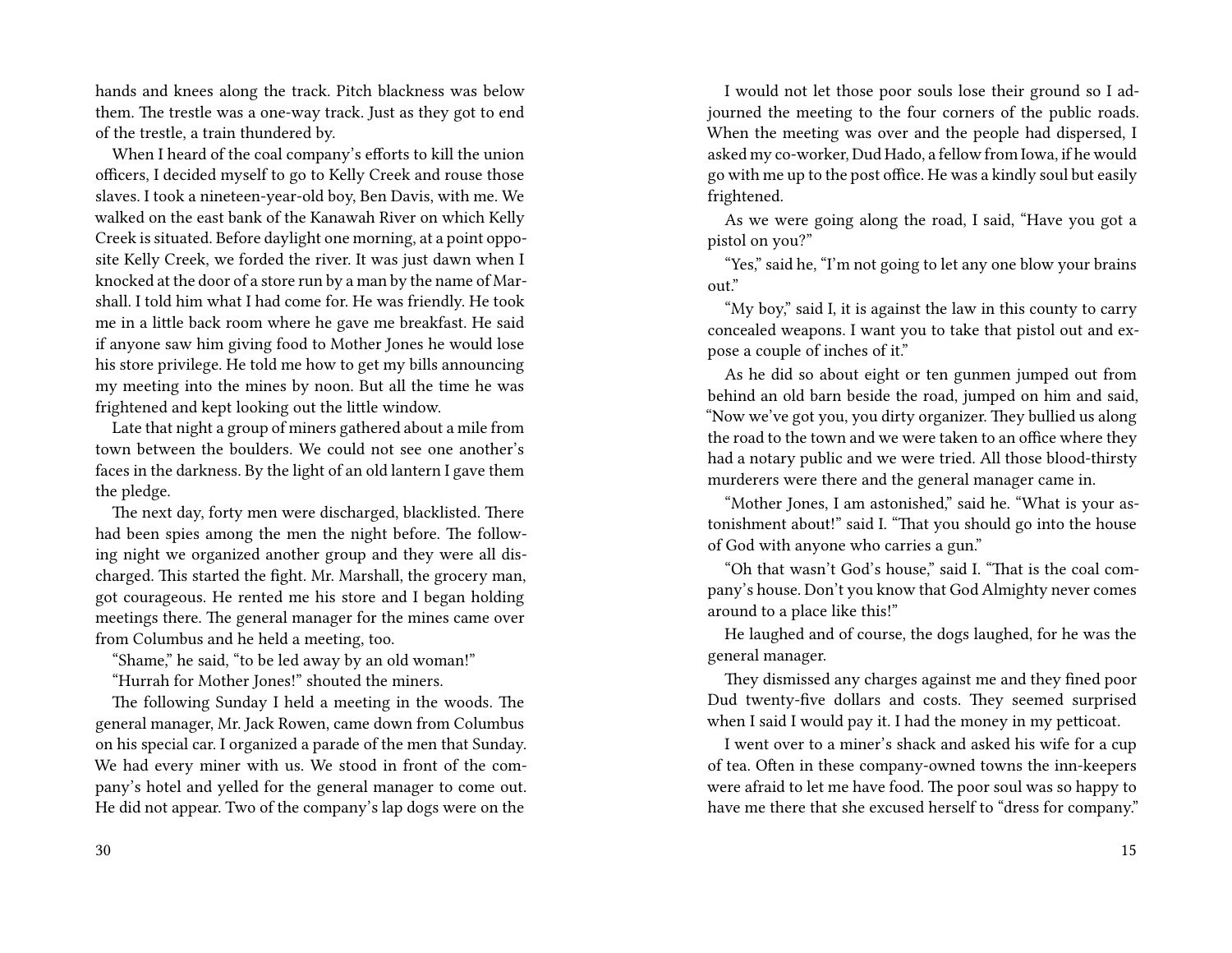She came out of the bedroom with a white apron on over her cheap cotton wrapper.

One of the men who was present at Dud's trial followed me up to the miner's house. At first the miner's wife would not admit him but he said he wanted to speak privately to Mother Jones. So she let him in.

"Mother," he said, "I am glad you paid that bill so quickly. They thought you'd appeal the case. Then they were going to lock you both up and burn you in the coke ovens' at night and then say that you had both been turned loose in the morning and they didn't know where you had gone."

Whether they really would have carried out their plans I do not know. But I do know that there are no limits to which powers of privilege will not go to keep the workers in slavery.

gunmen. There were many and the brutalities of these bloodhounds would fill volumes. In Clarksburg, men were threatened with death if they even billed meetings for me. but the railway men billed a meeting in the dead of night and I went in there alone. The meeting was in the court house. The place was packed. The mayor and all the city officials were there. "Mr. Mayor," I said, "will you kindly chairman for a fellow American citizen?" He shook his head. No one would accept my offer. "Then," said I, "as chairman of the evening, I introduce myself, the speaker of the evening, Mother Jones."

The Fairmont field was finally organized to a man. The scabs and the gunmen were driven out. Subsequently, through inefficient organizers, through the treachery of the unions' own officials, the unions lost strength. The miners of the Fairmont field were finally betrayed by the very men who were employed to protect their interests. Charlie Battley tried to retrieve the losses but officers had become corrupt and men so discouraged that he could do nothing.

It makes me sad indeed to think that the sacrifices men and women made to get out from under the iron heel of the gunmen were so often in vain! That the victories gained are so often destroyed by the treachery of the workers' own officials, men who themselves knew the bitterness and cost of the struggle.

I am old now and I never expect to see the boys in the Fairmont field again, but I like to think that I have had a share in changing conditions for them and for their children.

The United Mine Workers had tried to organize Kelly Creek on the Kanawah River but without results. Mr. Burke and Tom Lewis, members of the board of the United Mine Workers, decided to go look the field over for themselves. They took the train one night for Kelly Creek. The train came to a high trestle over a steep canyon. Under some pretext all the passengers except the two union officials were transferred to another coach, the coach uncoupled and pulled across the trestle. The officials were on the trestle in the stalled car. They had to crawl on their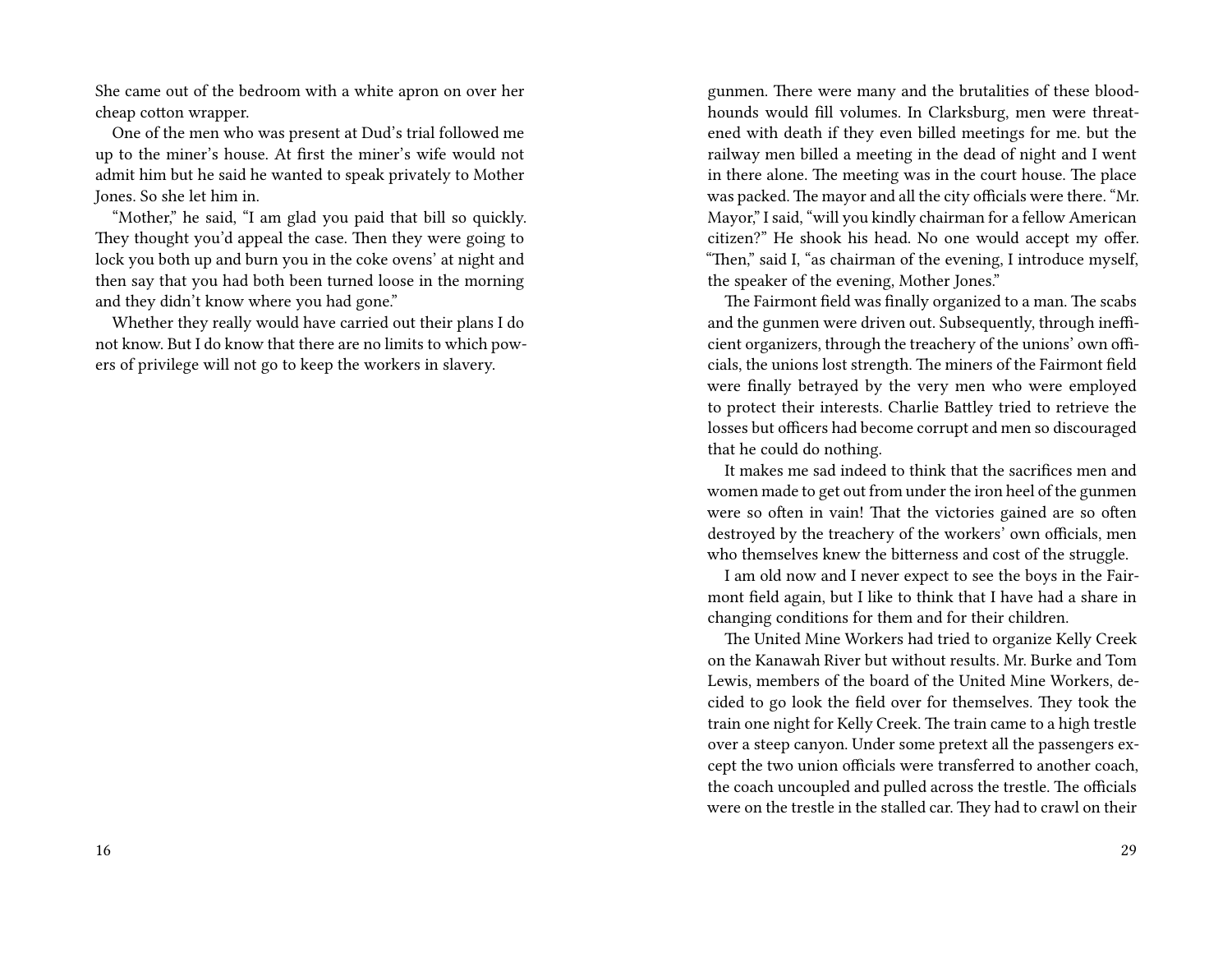the road joins the Interurban tracks, just across the bridge. I sent the lad home. "When you pass my boys on the road tell them to hurry up. Tell them I'm waiting just across the bridge." There wasn't a house in sight. The only people near were the gunmen whose dark figures I could now and then see moving on the bridge. It grew very dark. I sat on the ground, waiting. I took out my watch, lighted a match and saw that it was about time for the interurban. Suddenly the sound of "Murder! Murder! Police! Help!" rang out through the darkness. Then the sound of running and Barney Rice came screaming across the bridge toward me. Blakley followed, running so fast his heels hit the back of his head. "Murder! Murder!" he was yelling. I rushed toward them. "Where's Jo?" I asked. "They're killing Jo – on the bridge – the gunmen." At that moment the Interurban car came in sight. It would stop at the bridge. I thought of a scheme. I ran onto the bridge, shouting, "Jo! Jo! The boys are coming. They're coming! The whole bunch's coming. The car's most here!" Those bloodhounds for the coal company thought an army of miners was in the Interurban car. They ran for cover, barricading themselves in the company's store. They left Jo on the bridge, his head broken and the blood pouring from him. I tore my petticoat into strips, bandaged his head, helped the boys to get him on to the Interurban car, and hurried the car into Fairmont City. We took him to the hotel and sent for a doctor who sewed up the great, open cuts in his head. I sat up all night and nursed the poor fellow. He was out of his head and thought I was his mother. The next night Tom Haggerty and I addressed the union meeting, telling them just what had happened. The men wanted to go clean up the gunmen but I told them that would only make more trouble. The meeting adjourned in a body to go see Jo. They went to his room, six or eight of them at a time, Until they had all seen him.

We tried to get a warrant out for the arrest of the gunmen but we couldn't because the coal company controlled the judges and the courts. Jo was not the only man who was beaten by the

#### 28

## **Chapter IV – Wayland's Appeal To Reason**

In 1893, J. A. Wayland with a number of others decided to demonstrate to the workers the advantage of co-operation over competition. A group of people bought land in Tennessee and founded the Ruskin Colony. They invited me to join them.

"No," said I, "your colony will not succeed. You have to have religion to make a colony successful, and labor is not yet a religion with labor."

I visited the colony a year later. I could see in that short time disrupting elements in the colony. I was glad I had not joined the colony but had stayed out in the thick of the fight. Labor has a lot of fighting to do before it can demonstrate. Two years later Wayland left for Kansas City. He was despondent.

A group of us got together; Wayland, myself, and three men, known as the "Three P's" -Putnam, a freight agent for the Burlington Railway; Palmer, a clerk in the Post Office; Page, an advertising agent for a department store. We decided that the workers needed education. That they must have a paper devoted to their interests and stating their point of view. We urged Wayland to start such a paper. Palmer suggested the name, "Appeal to Reason."

"But we have no subscribers," said Wayland.

"I'll get them," said I. "Get out your first edition and I'll see that it has subscribers enough to pay for it."

He got out a limited first edition and with it as a sample I went to the Federal Barracks at Omaha and secured a subscription from almost every lad there. Soldiers are the sons of work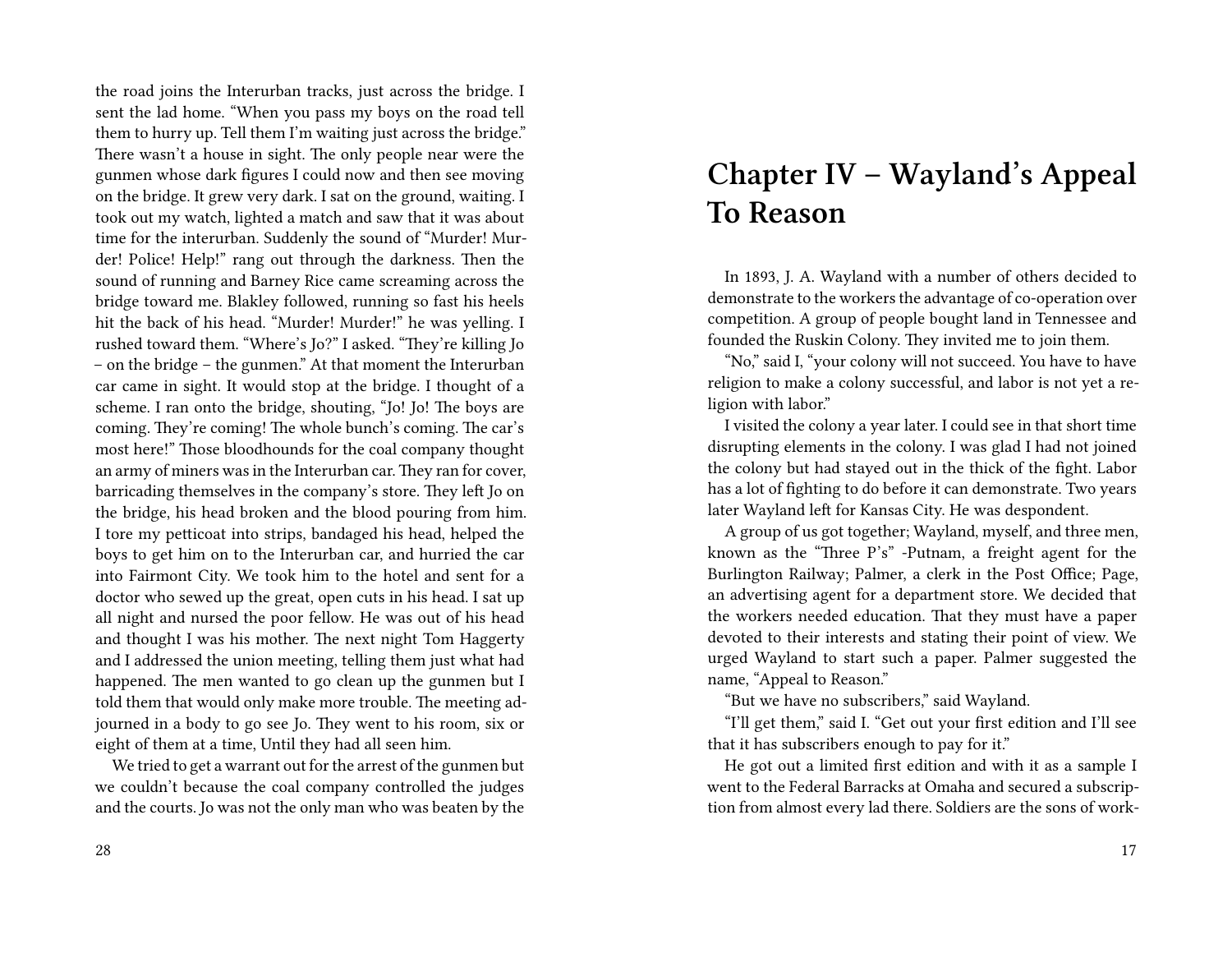ing people and need to know it. I went down to the City Hall and got a lot of subscriptions. In a short time I had gathered several hundred subscriptions and the paper was launched. It did a wonderful service under Wayland. Later Fred G. Warren came to Girard where the paper was published, as editorial writer. If any place in America could be called my home, his home was mine. Whenever, after a long, dangerous fight, I was weary and felt the need of rest, I went to the home of Fred Warren.

Like all other things, "The Appeal to Reason" had its youth of vigor, its later days of profound wisdom, and then it passed away. Disrupting influences, quarrels, divergent points of view, theories, finally caused it to go out of business.

See the school board, and every Friday night hold your meetings there. Have your wives clean it up Saturday morning for the children to enter Monday. Your organization is not a praying institution. It's a fighting institution. It's an educational institution along industrial lines. Pray for the dead and fight like hell for the living!"

Tom Haggerty was in charge of the Fairmont field. One Sunday morning, the striking miners of Clarksburg started on a march to Mononglia get out the miners in the camps along the way. We camped in the open fields and held meetings on the road sides and in barns, preaching the gospel of unionism. The Consolidated Coal Company that owns the little town of New England forbade the distribution of the notices of our meeting and arrested any one found with a notice. But we got the news around. Several of our men went into the camp. They went in twos. One pretended he was deaf and the other kept hollering in his ear as they walked around, "Mother Jones is going to have a meeting Sunday afternoon outside the town on the sawdust pile." Then the deaf fellow would ask him what he said and he would holler to him again. So the word got around the entire camp and we had a big crowd. When the meeting adjourned, three miners and myself set out for Fairmont City. The miners, Jo Battley, Charlie Blakelet and Barney Rice walked but they got a little boy with a horse and buggy to drive me over. I was to wait for the boys just outside the town, across the bridge, just where the interurban car comes along. The little lad and I drove along. It was dark when we came in sight of the bridge which I had to cross. A dark building stood beside the bridge. It was the Coal Company's store. It was guarded by gunmen. There was no light on the bridge and there was none in the store. A gunman stopped us. I could not see his face. "who are you!" said he. "Mother Jones," said I, "and a miner's lad." "So that's you, Mother Jones," said he rattling his gun. "Yes, it's me I said, " and be sure you take care of the store tonight. Tomorrow I'll have to be hunting a new job for you." I got out of the buggy where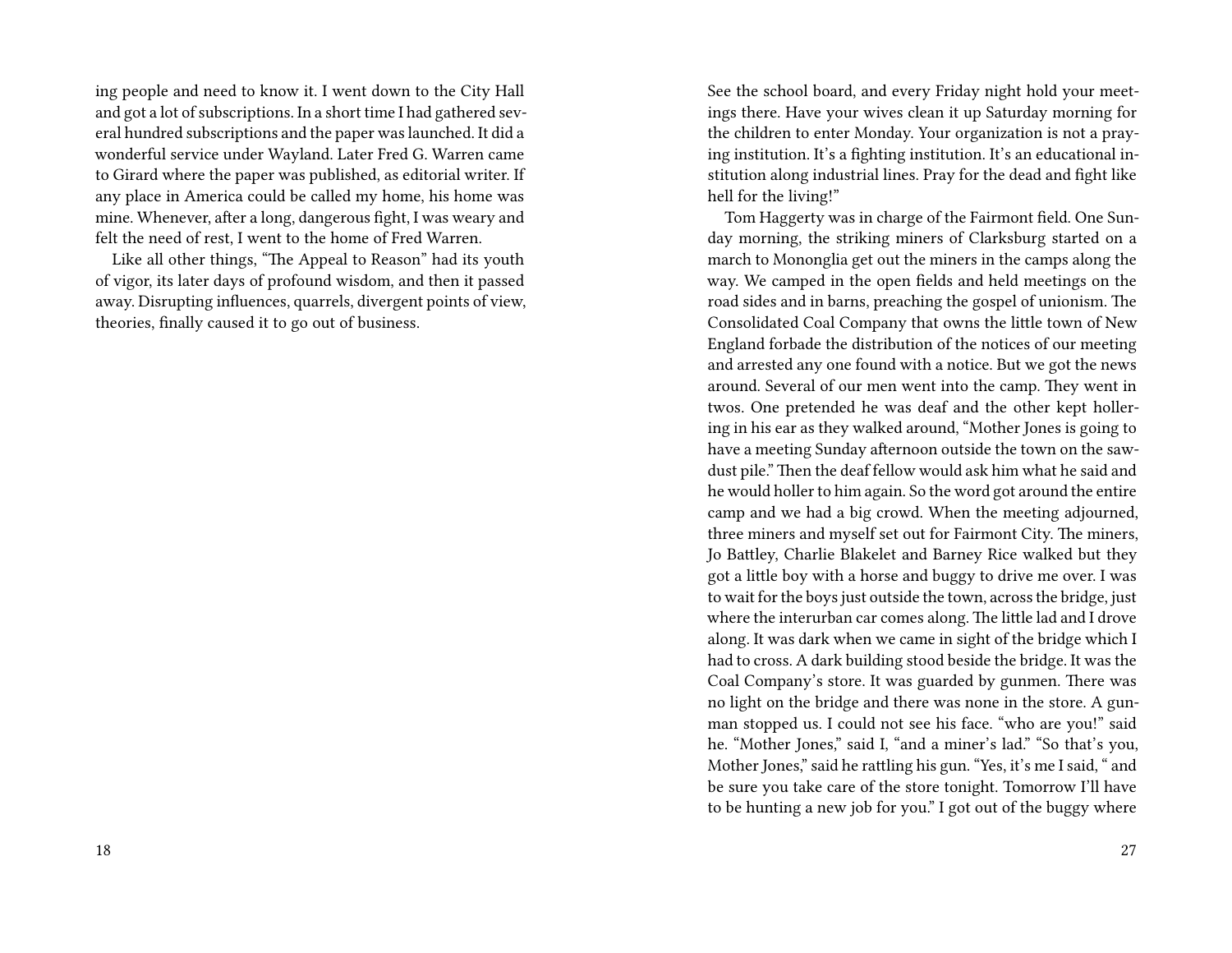# **Chapter VI – War in West Virginia**

One night I went with an organizer named Scott to a mining town in the Fairmont district where the miners had asked me to hold a meeting. When we got off the car I asked Scott where I was to speak and he pointed to a frame building. We walked in. There were lighted candles on an altar. I looked around in the dim light. We were in a church and the benches were filled with miners.

Outside the railing of the altar was a table. At one end sat the priest with the money of the union in his hands. The president of the local union sat at the other end of the table. I marched down the aisle.

"What's going on?" I asked.

"Holding a meeting," said the president.

"What for?"

"For the union, Mother. We rented the church for our meetings."

I reached over and took the money from priest. Then I turned to the miners.

"Boys," I said, "this is a praying institution. You should not commercialize it. Get up every one of you and go out in the open fields."

They got up and went out and sat around a field while I spoke to them. The sheriff was there and he did not allow any traffic to go along the road while I was speaking. In front of us was a schoolhouse. I pointed to it and I said, "Your ancestors fought for you to have a share in that institution over there. It's yours.

### **Chapter V – Victory at Arnot**

\*\*

Before 1899 the coal fields of Pennsylvania were not organized. Immigrants poured into the country and they worked cheap. There was always a surplus of immigrant labor, solicited in Europe by the coal companies, so as to keep wages down to barest living. Hours of work down under ground were cruelly long. Fourteen hours a day was not uncommon, thirteen, twelve. The life or limb of the miner was unprotected by any laws. Families lived in company owned shacks that were not fit for their pigs. Children died by the hundreds due to the ignorance and poverty of their parents. Often I have helped lay out for burial the babies of the miners, and the mothers could scarce conceal their relief at the little ones' deaths. Another was already on its way, destined, if a boy, for the breakers; if a girl, for the silk mills where the other brothers and sisters already worked.

The United Mine Workers decided to organize these fields and work for human conditions for human beings. Organizers were put to work. Whenever the spirit of the men in the mines grew strong enough a strike was called.

In Arnot, Pennsylvania, a strike had been going on four or five months. The men were becoming discouraged. The coal company sent the doctors, the school teachers, the preachers and their wives to the homes of the miners to get them to sign a document that they would go back to work.

The president of the district, Mr. Wilson, and an organizer, Tom Haggerty, got despondent. The signatures were overwhelmingly in favor of returning on Monday.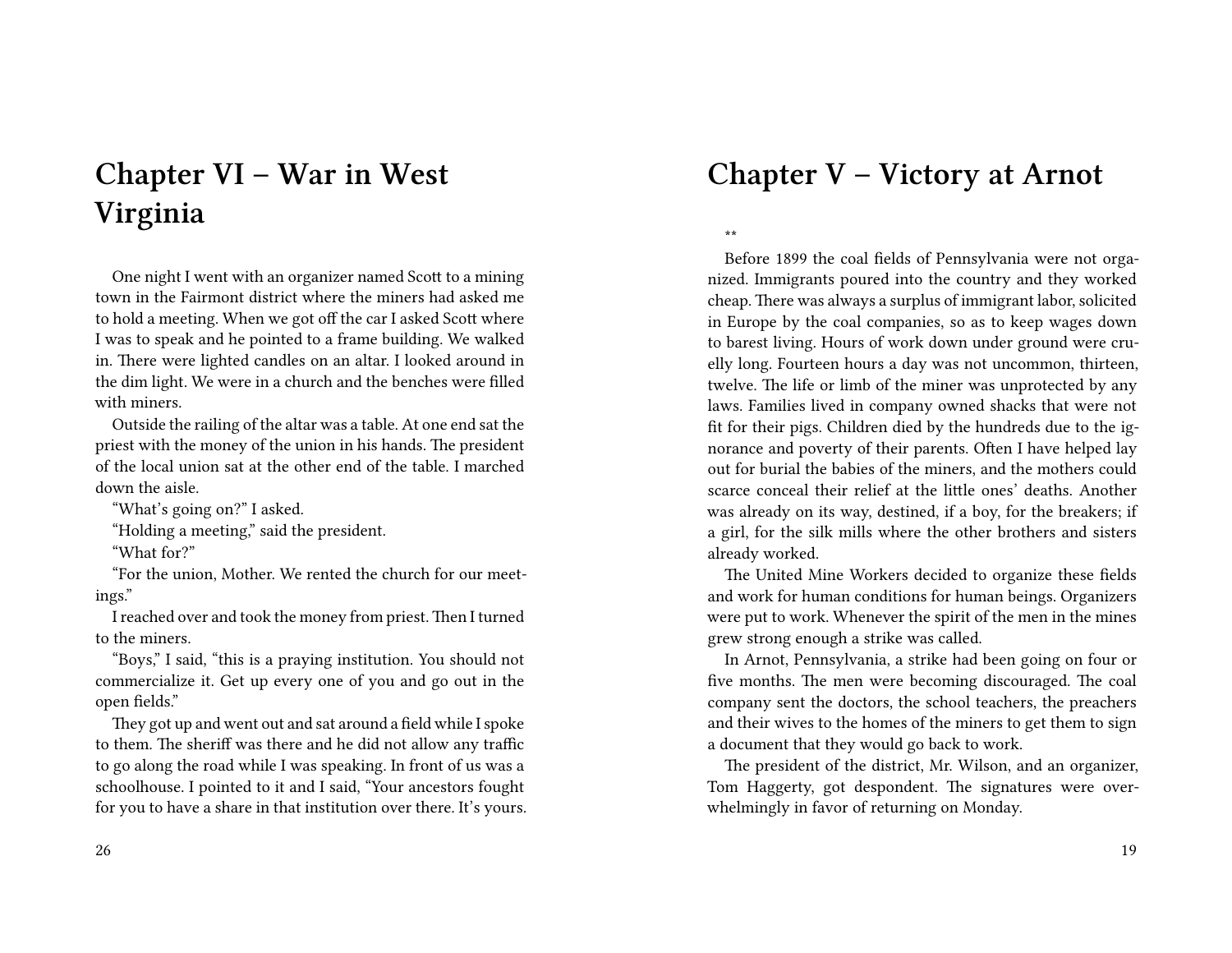Haggerty suggested that they send for me. Saturday morning they telephoned to Barnesboro, where I was organizing, for me to come at once or they would lose the strike.

"Oh Mother," Haggerty said, "Come over quick and help us! The boys are that despondent! They are going back Monday."

I told him that I was holding a meeting that night but that I would leave early Sunday morning.

I started at daybreak. At Roaring Branch, the nearest train connection with Arnot, the secretary of the Arnot Union, a young boy, William Bouncer, met me with a horse and buggy. We drove sixteen miles over rough mountain roads. It was biting cold. We got into Arnot Sunday noon and I was placed in the coal company's hotel, the only hotel in town. I made some objections but Bouncer said, "Mother, we have engaged this room for you and if it is not occupied, they will never rent us another."

Sunday afternoon I held a meeting. It was not as large a gathering as those we had later but I stirred up the poor wretches that did come.

"You've got to take the pledge," I said. "Rise and pledge to stick to your brothers and the union till the strike's won!"

The men shuffled their feet but the women rose, their babies in their arms, and pledged themselves to see that no one went to work in the morning.

"The meeting stands adjourned till ten o'clock tomorrow morning," I said." Everyone come and see that the slaves that think to go back to their masters come along with you."

I returned to my room at the hotel. I wasn't called down to supper but after the general manager of the mines and all of the other guests had gone to church, the housekeeper stole up to my room and asked me to come down and get a cup of tea.

At eleven o'clock that night the housekeeper again knocked at my door and told me that I had to give up my room; that she was told it belonged to a teacher. "It's a shame, mother," she whispered, as she helped me into my coat.

I was going to leave for the central fields, and before I left, the union held a victory meeting in Bloomsburg. The women came for miles in a raging snow storm for that meeting, little children trailing on their skirts, and babies under their shawls. Many of the miners had walked miles. It was one night of real joy and a great celebration. I bade them all good night. A little boy called out, "Don't leave us, Mother. Don't leave us!" The dear little children kissed my hands. We spent the whole night in Bloomsburg rejoicing. The men opened a few of the freight cars out on a siding and helped themselves to boxes of beer. Old and young talked and sang all night long and to the credit of the company no one was interfered with.

Those were the days before the extensive use of gun men, of military, of jails, of police clubs. There had been no bloodshed. There had been no riots. And the victory was due to the army of women with their mops and brooms.

A year afterward they celebrated the anniversary of the victory. They presented me with a gold watch but I declined to accept it, for I felt it was the price of the bread of the little children. I have not been in Arnot since but in my travels over the country I often meet the men and boys who carried through the strike so heroically.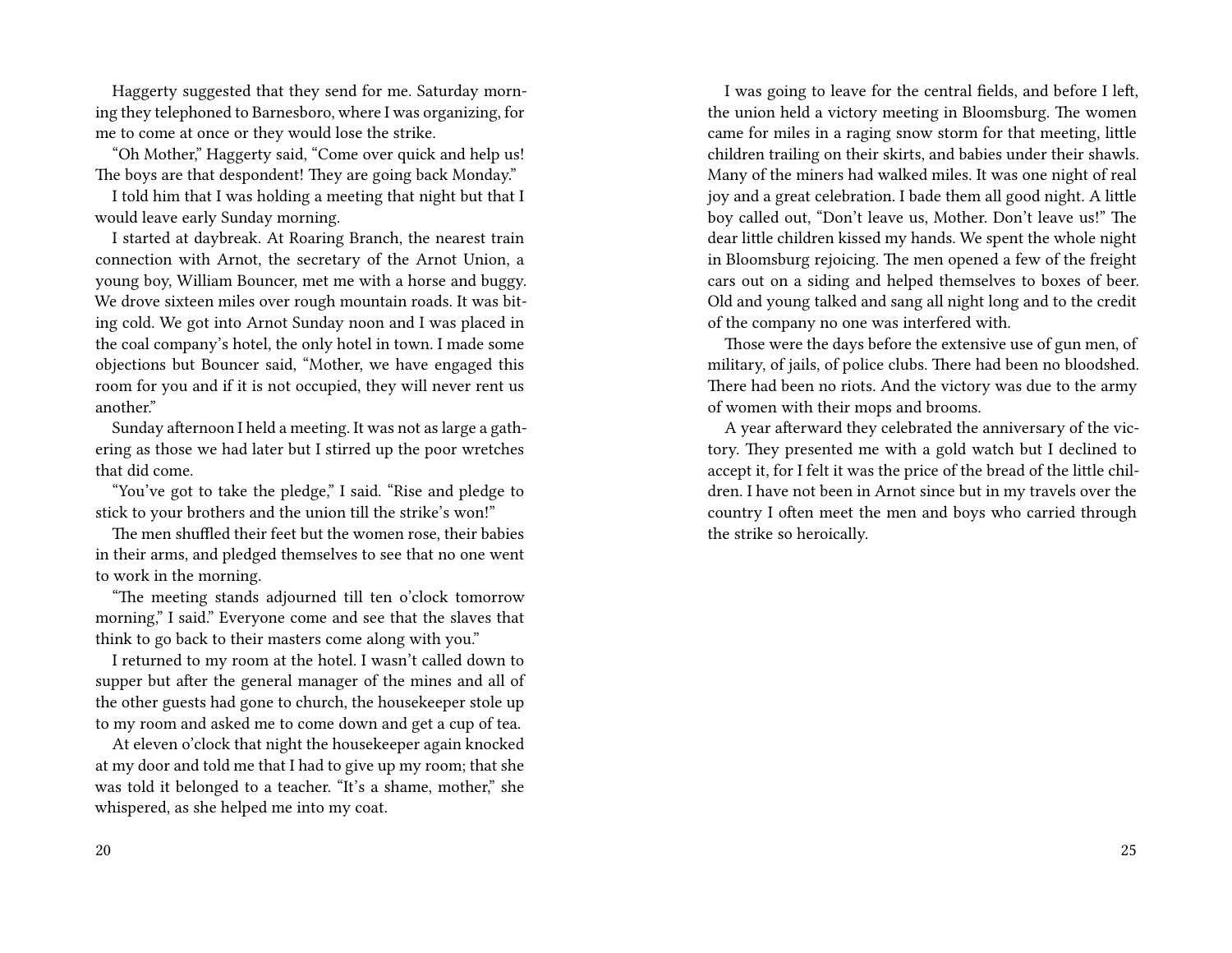After months of terrible hardships the strike was about won. The mines were not working. The spirit of the men was splendid. President Wilson had come home from the western part of the state. I was staying at his home. The family had gone to bed. We sat up late talking over matters when there came a knock at the door. A very cautious knock.

"Come in," said Mr. Wilson.

Three men entered. They looked at me uneasily and Mr. Wilson asked me to step in an adjoining room. They talked the strike over and called President Wilson's attention to the fact that there were mortgages on his little home, held by the bank which was owned by the coal company, and they said, "We will take the mortgage off your home and give you \$25,000 in cash if you will just leave and let the strike die out."

I shall never forget his reply:

"Gentlemen, if you come to visit my family, the hospitality of the whole house is yours. But if you come to bribe me with dollars to betray my manhood and my brothers who trust me, I want you to leave this door and never come here again."

The strike lasted a few weeks longer. Meantime President Wilson, when strikers were evicted, cleaned out his barn and took care of the evicted miners until homes could be provided. One by one he killed his chickens and his hogs. Everything that he had he shared. He ate dry bread and drank chicory. He knew every hardship that the rank and file of the organization knew. We do not have such leaders now.

The last of February the company put up a notice that all demands were conceded. "Did you get the use of the hall for us to hold meetings?" said the women.

"No, we didn't ask for that."

"Then the strike is on again," said they.

They got the hall, and when the President, Mr. Wilson, returned from the convention in Cincinnati he shed tears of joy and gratitude.

I found little Bouncer sitting on guard down in the lobby. He took me up the mountain to a miner's house. A cold wind almost blew the bonnet from my head. At the miner's shack I knocked.

A man's voice shouted, "Who is there!"

"Mother Jones," said I.

A light came in the tiny window. The door opened.

"And did they put you out, Mother!"

"They did that."

"I told Mary they might do that," said the miner. He held the oil lamp with the thumb and his little finger and I could see that the others were off. His face was young but his body was bent over.

He insisted on my sleeping in the only bed, with his wife. He slept with his head on his arms on the kitchen table. Early in the morning his wife rose to keep the children quiet, so that I might sleep a little later as I was very tired.

At eight o'clock she came into my room, crying.

"Mother, are you awake!"

"Yes, I am awake."

"Well, you must get up. The sheriff is here to put us out for keeping you. This house belongs to the Company."

The family gathered up all their earthly belongings, which weren't much, took down all the holy pictures, and put them in a wagon, and they with all their neighbors went to the meeting. The sight of that wagon with the sticks of furniture and the holy pictures and the children, with the father and mother and myself walking along through the streets turned the tide. It made the men so angry that they decided not to go back that morning to the mines. Instead they came to the meeting where they determined not to give up the strike until they had won the victory.

Then the company tried to bring in scabs. I told the men to stay home with the children for a change and let the women attend to the scabs. I organized an army of women housekeepers.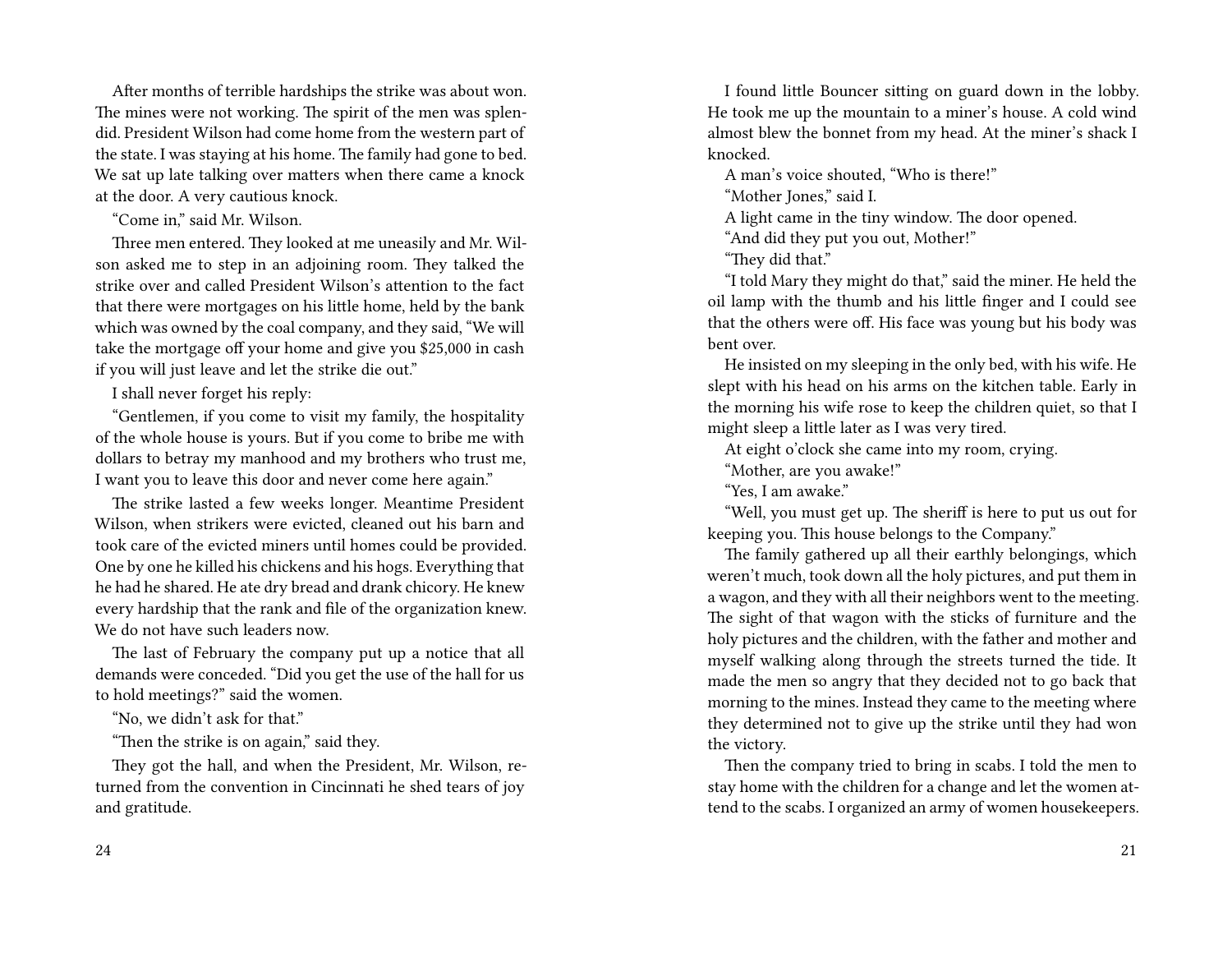On a given day they were to bring their mops and brooms and "the army" would charge the scabs up at the mines. The general manager, the sheriff and the corporation hirelings heard of our plans and were on hand. The day came and the women came with the mops and brooms and pails of water.

I decided not to go up to the Drip Mouth myself, for I knew they would arrest me and that might rout the army. I selected as leader an Irish woman who had a most picturesque appearance. She had slept late and her husband had told her to hurry up and get into the army. She had grabbed a red petticoat and slipped it over a thick cotton night gown. She wore a black stocking and a white one. She had tied a little red fringed shawl over her wild red hair. Her face was red and her eyes were mad. I looked at her and felt that she could raise a rumpus.

I said, "You lead the army up to the Drip Mouth. Take that tin dishpan you have with you and your hammer, and when the scabs and the mules come up, begin to hammer and howl. Then all of you hammer and howl and be ready to chase the scabs with your mops and brooms. Don't be afraid of anyone."

Up the mountain side, yelling and hollering, she led the women, and when the mules came up with the scabs and the coal, she began beating on the dishpan and hollering and all the army joined in with her. The sheriff tapped her on the shoulder.

"My dear lady," said he, "remember the mules. Don't frighten them."

She took the old tin pan and she hit him with it and she hollered, "To hell with you and the mules!"

He fell over and dropped into the creek. Then the mules began to rebel against scabbing. They bucked and kicked the scab drivers and started off for the barn. The scabs started running down hill, followed by the army of women with their mops and pails and brooms.

A poll parrot in a near by shack screamed at the superintendent, "Got hell, did you! Got hell!"

There was a great big doctor in the crowd, a company lap dog. He had a little satchel in his hand and he said to me, impudent like, "Mrs. Jones, I have a warrant for you."

"All right," said I. "Keep it in your pill bag until I come for it. I am going to hold a meeting now."

From that day on the women kept continual watch of the mines to see that the company did not bring in scabs. Every day women with brooms or mops in one hand and babies in the other arm wrapped in little blankets, went to the mines and watched that no one went in. And all night long they kept watch. They were heroic women. In the long years to come the nation will pay them high tribute for they were fighting for the advancement of a great country.

I held meetings throughout the surrounding country. The company was spending money among the farmers, urging them not to do anything for the miners. I went out with an old wagon and a union mule that had gone on strike, and a miner's little boy for a driver. I held meetings among the farmers and won them to the side of the strikers.

Sometimes it was twelve or one o'clock in the morning when I would get home, the little boy asleep on my arm and I driving the mule. Sometimes it was several degrees below zero. The winds whistled down the mountains and drove the snow and sleet in our faces. My hands and feet were often numb. We were all living on dry bread and black coffee. I slept in a room that never had a fire in it, and I often woke up in the morning to find snow covering the outside covers of the bed.

There was a place near Arnot called Sweedy Town, and the company's agents went there to get the Swedes to break the strike. I was holding a meeting among the farmers when I heard of the company's efforts. I got the young farmers to get on their horses and go over to Sweedy Town and see that no Swede left town.

They took clotheslines for lassos and any Swede seen moving in the direction of Arnot was brought back quick enough.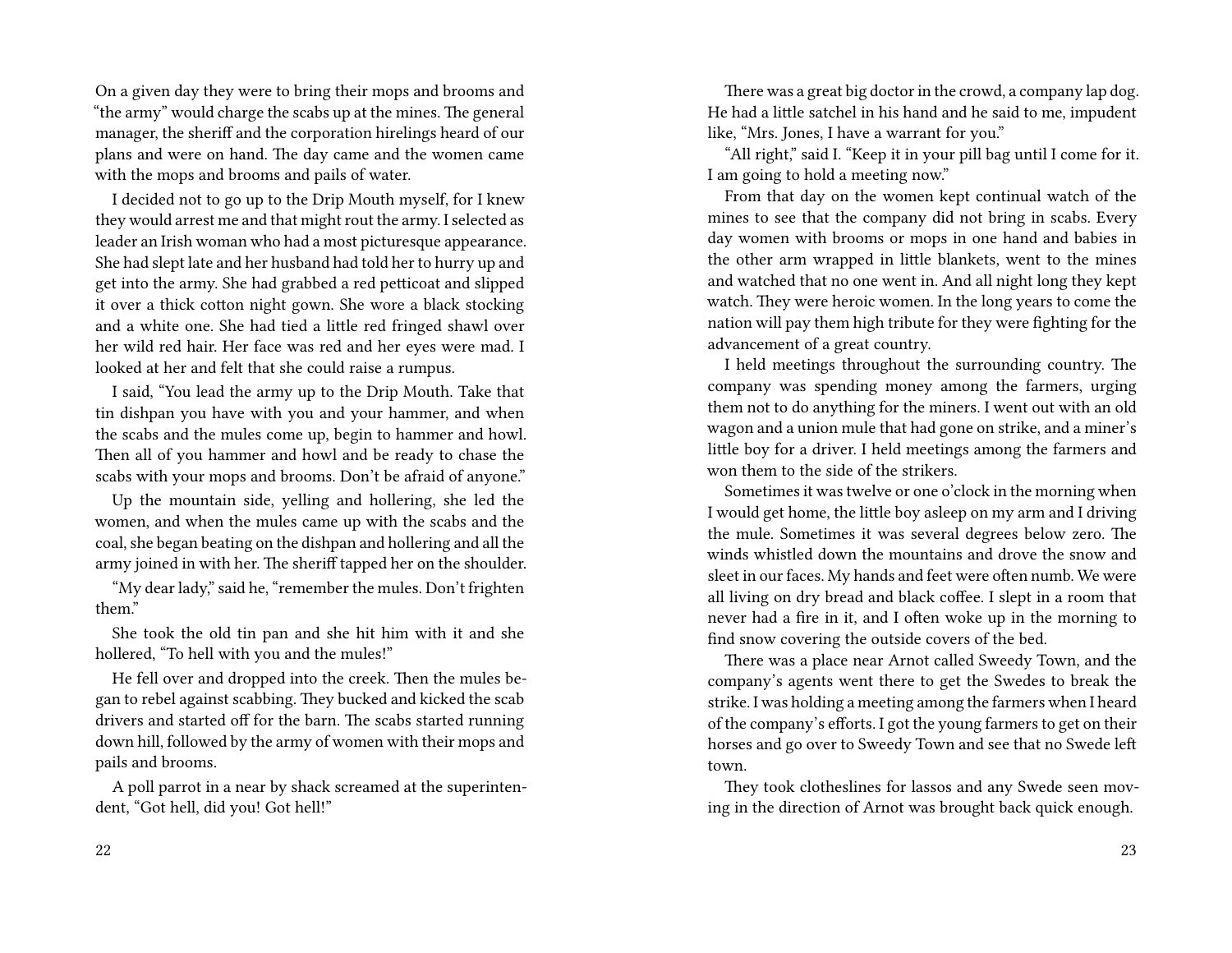dren are perpetually grimy from play on the culm mounds. The wife struggles with dirt, with inadequate water supply, with small wages, with over-crowded shacks.

The miner's wife, who in the majority of cases, worked from childhood in the silk mills, is overburdened with child bearing. She ages young. She knows much illness. Many a time I have been in a home where the poor wife was sick in bed, the children crawling over her, quarreling and playing in the room, often the only warm room in the house.

I would tidy up the best I could, hush little ones, get them ready for school in morning, those that didn't go to the breakers or to the mills, pack the lunch in the dinner bucket, bathe the poor wife and brush her hair. I saw the daily heroism of those wives.

I got to know the life of the breaker boys. The coal was hoisted to a cupola where it was ground. It then came rattling down in chutes, beside which, ladder-wise, sat little breaker boys whose job it was to pick out the slate from the coal as the black rivers flowed by. Ladders and ladders of little boys sat in the gloom of the breakers, the dust from the coal swirling continuously up in their faces. To see the slate they must bend over their task. Their shoulders were round. Their chests narrow.

A breaker boss watched the boys. He had a long stick to strike the knuckles of any lad seen neglecting his work. The fingers of the little boys bled, bled on to the coal. Their nails were out to the quick.

A labor certificate was easy to get. All one had to do was to swear to a notary for twenty-five cents that the child was the required age.

The breakerboys were not Little Lord Fauntleroys. Small chaps smoked and chewed and swore. They did men's work and they had men's ways, men's vices and men's pleasures. They fought and spit tobacco and told stories out on the culm piles of a Sunday. They joined the breaker boys' union and beat

88

The next day the man who gave me food-his name was Mike Harrington-went to the mines to go to work, but he was told to go to the office and get his pay. No man could work in the mines, the superintendent said, who entertained agitators in his home.

Mike said to him, "I didn't entertain her. She paid me for the tea and bread."

"It makes no difference," said he, "you had Mother Jones in your house and that is sufficient."

He went home and when he opened the door, his sick daughter said, "Father, you have lost your job." She started to sob. That brought on a coughing fit from which she fell back on the pillow exhausted-dead.

That afternoon he was ordered to leave his house as it was owned by the company. They buried the girl and moved to an old barn.

Mike was later made an organizer for the United Mine Workers and he made one of the most faithful workers I have ever known.

In February of 1903, I went to Stanford Mountain where the men were on strike. The court had issued an injunction forbidding the miners from going near the mines. A group of miners walked along the public road nowhere near the mines. The next morning they held meeting in their own hall which they themselves had built. A United States deputy marshal came into the meeting with warrants for thirty members for violating the injunction.

The men said, "We did not break any law. We did not go near the mines and you know we were on the public road."

"Well," said the deputy, "we are going arrest you anyway."

They defied him to arrest them, insisting they had not violated the law. They gave him twenty-five minutes to leave town. They sent for his brother, who was the company doctor and told him to take him out.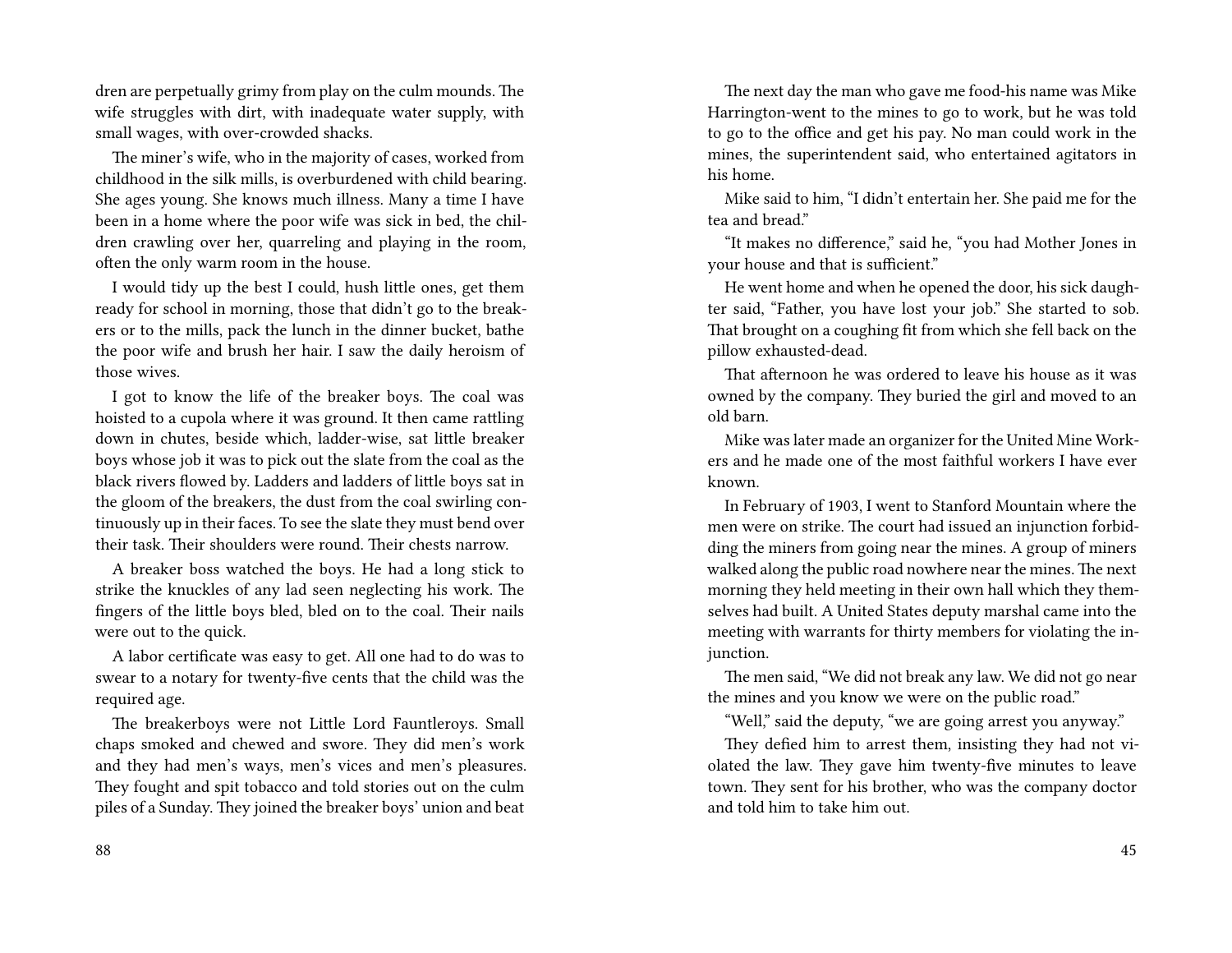That night I went to hold a meeting with them. They told me what had happened.

I said, "Boys, it would have been better if you had surrendered, especially as you had truth on your side and you had not been near the mines.

"After the meeting I went to a nearby camp – Montgomery – where there was a little hotel and the railway station. Before leaving, the boys, who came to the edge of the town with me said, "You will be coming back soon Mother?"

I had no idea how soon it would be.

The next morning I went to the station to get an early train. The agent said to me, "Did you hear what trouble they had up in Stanford Mountain last night?"

"I think you are mistaken," I answered, "for I just came down from there myself last night."

"Well," he said, "they have had some trouble there, all the same."

#### "Anyone hurt?"

"Yes; I was taking the railway messages and couldn't get all the details. Some shooting."

I said, "Take back my ticket. I must go up to those boys."

I took the short trail up the hillside to Stanford Mountain. It seemed to me as I came toward the camp as if those wretched shacks were huddling closer in terror. Everything was deathly still. As I came nearer the miners' homes, I could hear sobbing. Then I saw between the stilts that propped up a miner's shack the clay red with blood. I pushed open the door. On a mattress, wet with blood, lay a miner. His brains had been blown out while he slept. His shack was riddled with bullets.

In five other shacks men lay dead. In one of them a baby boy and his mother sobbed over the father's corpse. When the little fellow saw me, he said, "Mother Jones, bring back my papa to me. I want to kiss him."

darkness of night, the little family and I drove to the station. We felt like escaping negro slaves and expected any moment that bloodhounds would be on our trail. The children shivered and whimpered.

Down the dark tracks came the through train. Its bright eye terrified the children. It slowed down. I lifted the two littlest children onto the platform. The mother and the oldest climbed on. Away we sped, away from the everlasting debt, away to a new town where they could start anew without the millstone about their necks.

When Pat Dolan was president of the Pittsburgh miners' union, and there never was a better president than Pat, he got permission from the general managers of the mines for me to go through the district and solicit subscriptions for The Appeal to Reason. The managers must have thought the paper some kind of religious sheet and that I was a missionary of some sort.

Anyway, during those months, I came into intimate contact with the miners and their families. I went through every mine from Pittsburgh to Brownsville. Mining at its best is wretched work, and the life and surroundings of the miner are hard and ugly. His work is down in the black depths of the earth. He works alone in a drift. There can be little friendly companionship as there is in the factory; as there is among men who built bridges and houses, working together in group. The work is dirty. Coal dust grinds itself into the skin, never to be removed. The miner must stoop as he works in the drift. He becomes bent like a gnome.

His work is utterly fatiguing. Muscles and bones ache. His lungs breathe coal dust and the strange, damp air of places that are never filled with sunlight. His house is a poor make-shift and there is little to encourage him to make it attractive. The company owns ground it stands on, and the miner feels the precariousness of his hold. Around his house is mud and slush. Great mounds of culm, black and sullen, surround him. His chil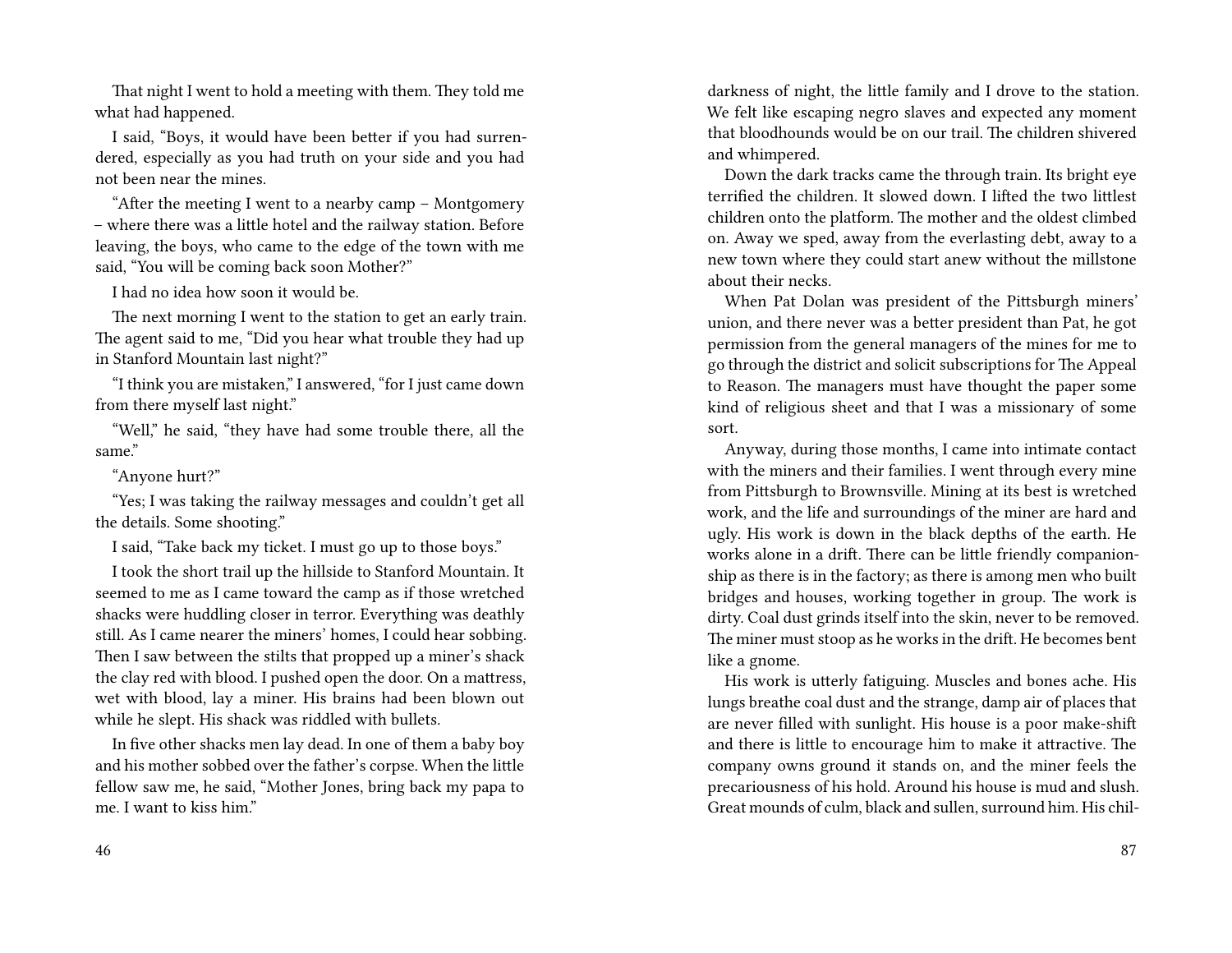us and the future of the child, who grows up in ignorance, body and mind and soul dwarfed, diseased.

I declare that their little lives are woven into the cotton goods they weave; that in the thread with which we sew our babies' clothes, the pure white confirmation dresses of our girls, our wedding gowns and dancing frocks, in that thread are twisted the tears and heart-ache of little children.

From the south, burdened with the terrible things I had seen, I came to New York and held several meetings to make known conditions as I had found them. I met the opposition of the press and of capital. For a long time after my southern experience, I could scarcely eat. Not alone my clothes, but my food, too, at times seemed bought with the price of the toil of children.

The funds for foreign missions, for home missions, for welfare and charity workers for social settlement workers come in part, at least, from the dividends on the cotton mills. And the little mill child is crucified between the two thieves of its childhood; capital and ignorance.

"Of such is the kingdom of Heaven," said the great teacher. Well, if Heaven is full of undersized, round shouldered, holloweyed, listless, sleepy little angel children, I want to go to the other place with the bad little boys and girls.

In one mill town where I worked, I became acquainted with a mother and her three little children, all of whom worked in the mill with me. The father had died of tuberculosis and the family had run up a debt of thirty dollars for his funeral. Year in and year out they toiled to pay back to the company store the indebtedness. Penny by penny they wore down the amount. After food and rent were deducted from the scanty wages, nothing remained. They were in thralldom to the mill.

I determined to rescue them. I arranged with the station agent of the through train to have his train stop for a second on a certain night. I hired a wagon from a farmer and bought a can of grease to grease the axles to stop their creaking. In the

The coroner came. He found that these six men had been murdered in their beds while they peacefully slept; shot by gunmen in the employ of the coal company.

The coroner went. The men were buried on the mountain side. And nothing was ever done to punish the men who had taken their lives.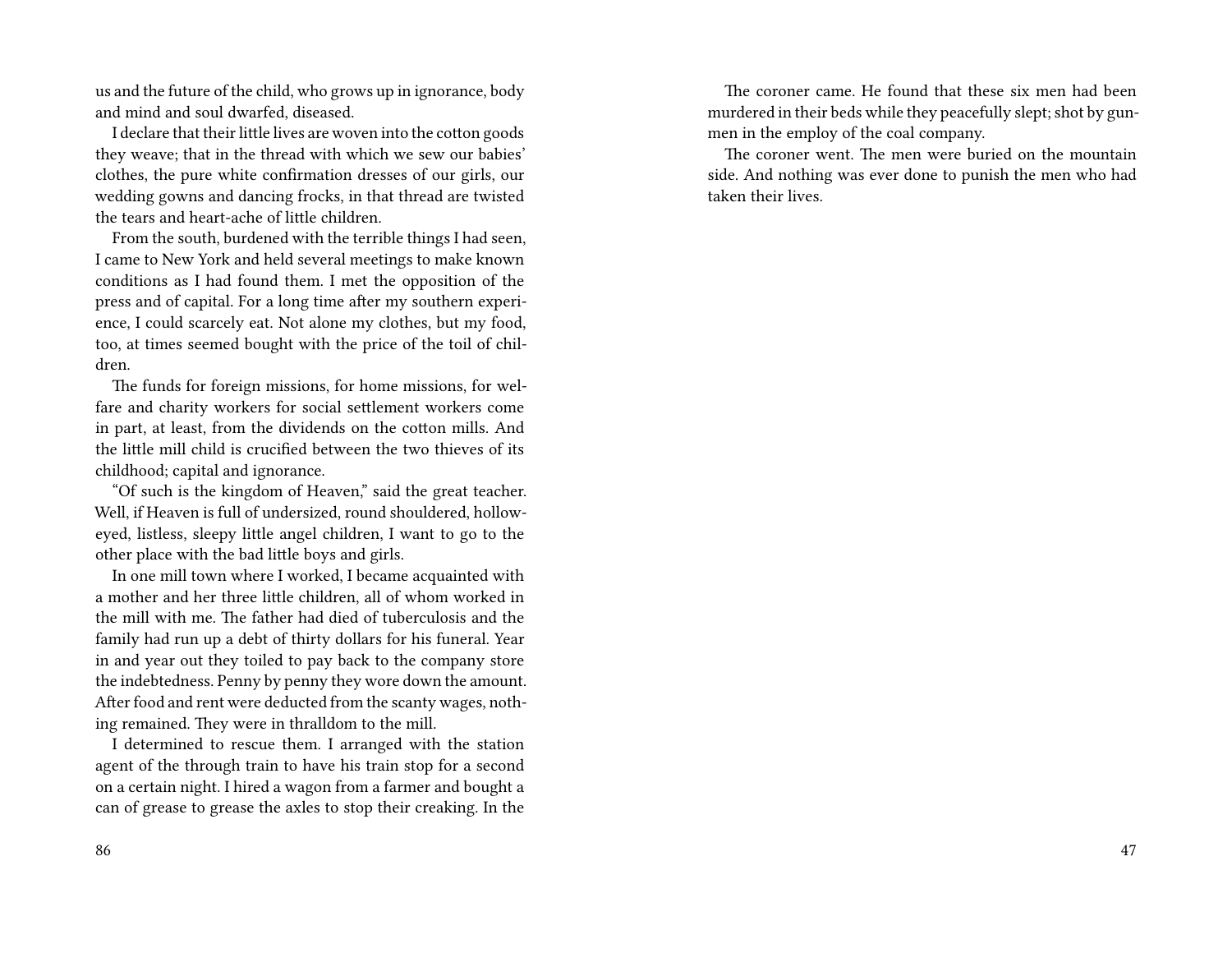# **Chapter X – The March of the Mill Children**

In the spring of 1903 I went to Kensington, Pennsylvania, where seventy-five thousand textile workers were on strike. Of this number at least ten thousand were little children. The workers were striking for more pay and shorter hours. Every day little children came into Union Headquarters, some with their hands off, some with the thumb missing, some with their fingers off at the knuckle. They were stooped things, round shouldered and skinny. Many of them were not over ten years of age, the state law prohibited their working before they were twelve years of age.

The law was poorly enforced and the mothers of these children often swore falsely as to their children's age. In a single block in Kensington, fourteen women, mothers of twenty-two children all under twelve, explained it was a question of starvation or perjury. That the fathers had been killed or maimed at the mines.

I asked the newspaper men why they didn't publish the facts about child labor in Pennsylvania. They said they couldn't because the mill owners had stock in the papers.

"Well, I've got stock in these little children," said I," and I'll arrange a little publicity."

We assembled a number of boys and girls one morning in Independence Park and from there we arranged to parade with banners to the court house where we would hold a meeting. A great crowd gathered in the public square in front of the city hall. I put the little boys with their fingers off and hands

"Oh, the boss is good and he lets me have a little box with a pillow in it beside the loom. The baby sleeps there and when it cries, I nurse it."

So this baby, like hundreds of others, listened to the whiz and whir of machinery before it came into the world. From its first weeks, it heard the incessant racket raining down upon its ears, like iron rain. It crawled upon the linty floor. It toddled between forests of spindles. In a few brief years it took its place in the line. It renounced childhood and childish things and became a man of six, a wage earner, a snuff sniffer, a personage upon whose young-old shoulders fortunes were built.

And who is responsible for this appalling child slavery? Everyone. Alabama passed a child labor law, endeavoring to some extent to protect its children. And northern capitalists from Massachusetts and Rhode Island defeated the law. Whenever a southern state 'attempts reform, the mill owners, who are for the most part northerners, threaten to close the nulls. They reach legislatures, they send lobbies to work against child labor reform, and money, northern money for the most part, secures the nullification of reform, laws through control of the courts.

The child labor reports of the period in which I made this study put the number of children under fourteen years of age working in mills as fully 25 per cent of the workers; working for a pittance, for eight, nine, ten hours a day, a night .

And mill owners declared dividends ranging from 50 per cent to 90.

"Child labor is docile," they say. "It does not strike. There are no labor troubles." Mill owners point to the lace curtains in the windows of the children's homes. To the luxuries they enjoy. "So much better than they had when as poor whites they worked on the farms!"

Cheap lace curtains are to offset the labor of children! Behind those luxuries we cannot see the little souls deadened by early labor; we cannot see the lusterless eyes in the dark circle looking out upon us. The tawdry lace curtains hang between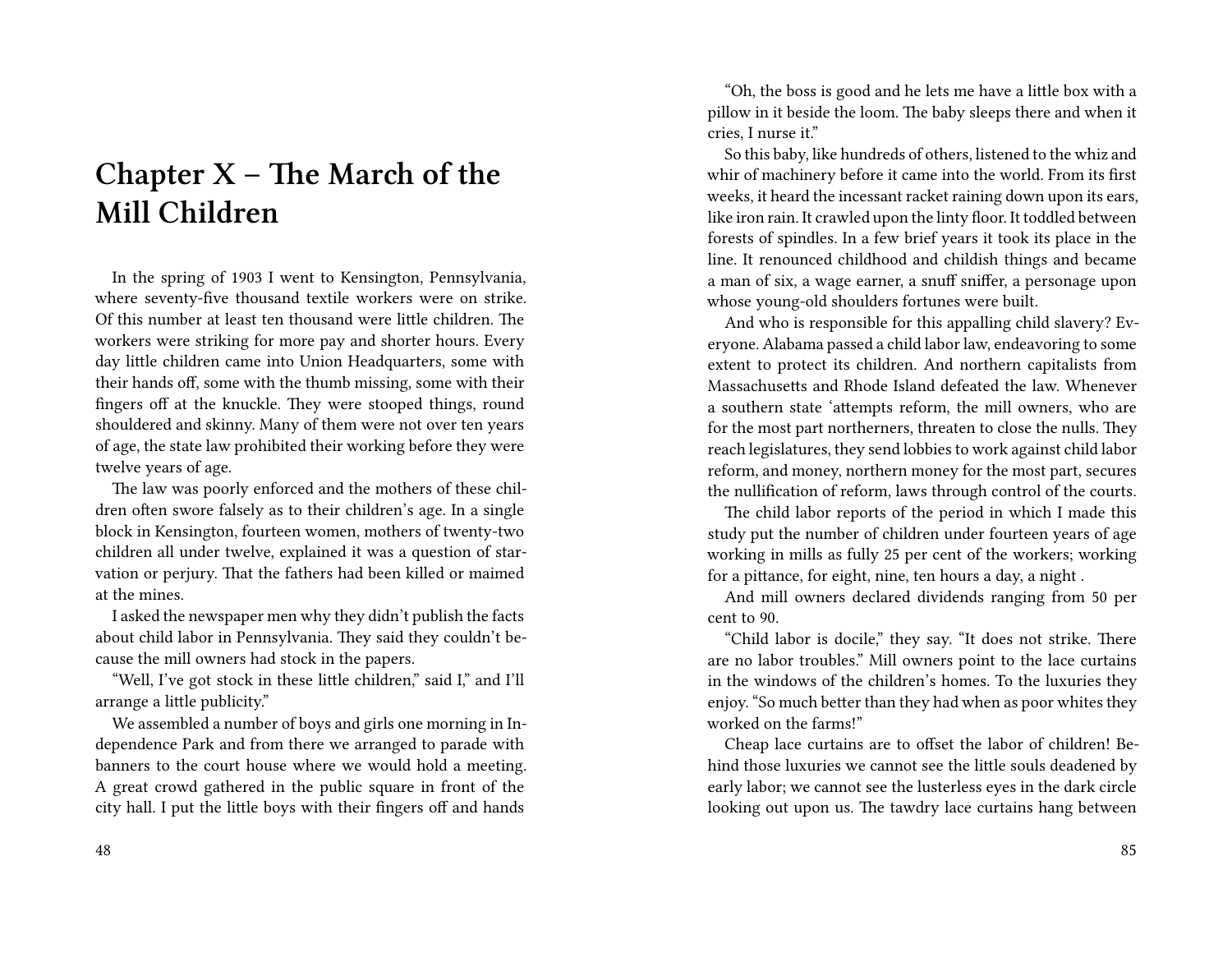"Get up, Maggie, the children are here for you to go to the woods."

"Oh, mother," she said, "just let me sleep that's lots more fun. I'm so tired. I just want to sleep forever."

So her mother let her sleep.

The next day she went as usual to the mill. That evening at four o'clock they brought her home and laid her tiny body on the kitchen table. She was asleep – forever. Her hair had caught in the machinery and torn her scalp off.

At night after the day shift came off work, they came to look at their little companion. A solemn line of little folks with old, old faces, with thin round shoulders, passed before the corpse, crying. They were just little children but death to them was a familiar figure.

"Oh, Maggie," they said, "We wish you'd come back. We're so sorry you got hurted!"

I did not join them in their wish. Maggie was so tired and she just wanted to sleep forever.

I did not stay long in one place. As soon as one showed interest in or sympathy for the children, she was suspected, and laid off. Then, too, the jobs went to grown-ups that could bring children. I left Alabama for South Carolina, working in many mills.

In one mill, I got a day-shift job. On my way to work I met a woman coming home from night work. She had a tiny bundle of a baby in her arms.

"How old is the baby?"

"Three days. I just went back this morning. The boss was good and saved my place."

"When did you leave?"

"The boss was good; he let me off early the night the baby was born."

"What do you do with the baby while you work?"

crushed and maimed on a platform. I held up their mutilated hands and showed them to the crowd and made the statement that Philadelphia's mansions were built on the broken bones, the quivering hearts and drooping heads of these children. That their little lives went out to make wealth for others. That neither state or city officials paid any attention to these wrongs. That they did not care that these children were to be the future citizens of the nation.

The officials of the city hall were standing the open windows. I held the little ones of the mills high up above the heads of the crowd and pointed to their puny arms and legs and hollow chests. They were light to lift.

I called upon the millionaire manufactures to cease their moral murders, and I cried to the officials in the open windows opposite, "Some day the workers will take possession of your city hall, and when we do, no child will be sacrificed on the altar of profit."

The officials quickly closed the windows, as they had closed their eyes and hearts.

The reporters quoted my statement that Philadelphia mansions were built on the broken bones and quivering hearts of children. The Philadelphia papers and the New York papers got into a squabble with each other over the question. The universities discussed it. Preachers began talking. That was what I wanted. Public attention on the subject of child labor.

The matter quieted down for a while and I concluded the people needed stirring up again. The Liberty Bell that a century ago rang out for freedom against tyranny was touring the country and crowds were coming to see it everywhere. That gave me an idea. These little children were striking for some of the freedom that childhood ought to have, and I decided that the children and I would go on a tour.

I asked some of the parents if they would let me have their little boys and girls for a week or ten days, promising to bring them back safe and sound. They consented. A man named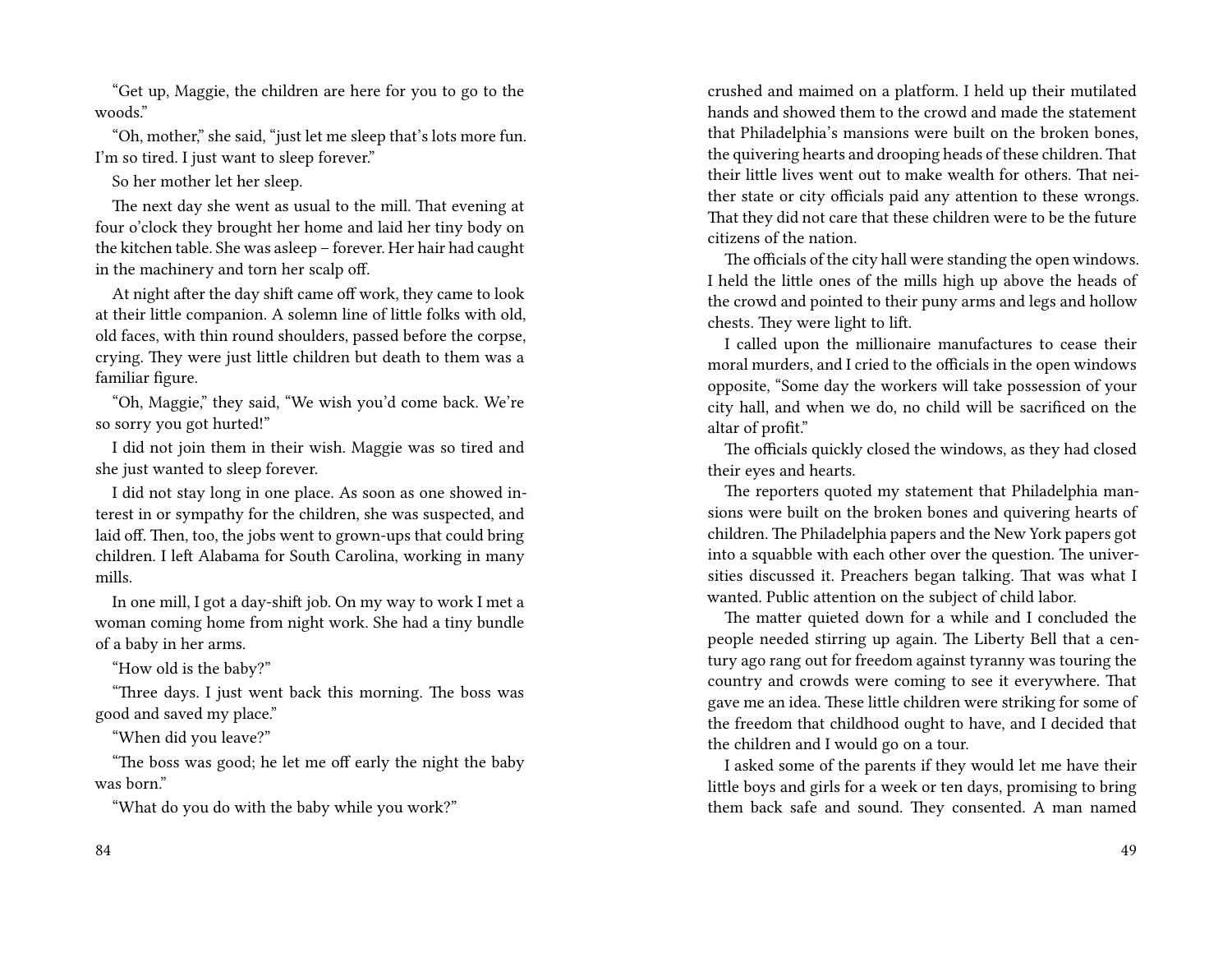Sweeny was marshal for our "army." A few men and women went with me to help with the children. They were on strike and I thought, they might well have a little recreation.

The children carried knapsacks on their backs which was a knife and fork, a tin cup and plate. We took along a wash boiler in which to cook the food on the road. One little fellow had drum and another had a fife. That was our band. We carried banners that said, "We want more schools and less hospitals." "We want time to play." "Prosperity is here. Where is ours?"

We started from Philadelphia where we held a great mass meeting. I decided to go with the children to see President Roosevelt to ask him to have Congress pass a law prohibiting the exploitation of childhood. I thought that President Roosevelt might see these mill children and compare them with his own little ones who were spending the summer on the seashore at Oyster Bay. I thought too, out of politeness, we might call on Morgan in Wall Street who owned the mines where many of these children's fathers worked.

The children were very happy, having plenty to eat, taking baths in the brooks and rivers every day. I thought when the strike is over and they go back to the mills, they will never have another holiday like this. All along the line of march the farmers drove out to meet us with wagon loads of fruit and vegetables. Their wives brought the children clothes and money. The interurban trainmen would stop their trains and give us free rides.

Marshal Sweeny and I would go ahead to the towns and arrange sleeping quarters for the children, and secure meeting halls. As we marched on, it grew terribly hot. There was no rain and the roads were heavy with dust. From time to time we had to send some of the children back to their homes. They were too weak to stand the march.

We were on the outskirts of New Trenton, New Jersey, cooking our lunch in the wash boiler, when the conductor on the interurban car stopped and told us the police were coming down

bor. Here, too, were the children running up and down between spindles. The lint was heavy in the room. The machinery needed constant cleaning. The tiny, slender bodies of the little children crawled in and about under dangerous machinery, oiling and cleaning. Often their hands were crushed. A finger was snapped off.

A father of two little girls worked a loom next to the one assigned to me

"How old are the little girls?" I asked him.

"One is six years and ten days," he said, pointing to a little girl, stoop shouldered and thin chested who was threading warp, "and that one," he pointed to a pair of thin legs like twigs, sticking out from under a rack of spindles, "that one is seven and three months."

"How long do they work?"

"From six in the evening till six come morning."

"How much do they get?"

"Ten cents a night."

"And you?"

"I get forty."

In the morning I went off shift with the children. They stumbled out of the heated atmosphere of the mill, shaking with cold as they came outside. They passed on their way the long grey line of little children with dinner pails coming in for the day's shift.

They die of pneumonia, these little ones, – bronchitis and consumption. But the birth rate like the dividends is large and another hand is ready to tie the snapped threads who a child worker dies.

I went from Tuscaloosa to Selma, Alabama, and got a job in a mill. I boarded with a woman who had a dear little girl of eleven years working in the same mill with me.

On Sunday a group of mill children were going out to the woods. They came for Maggie. She was still sleeping and her mother went the tiny bedroom to call her.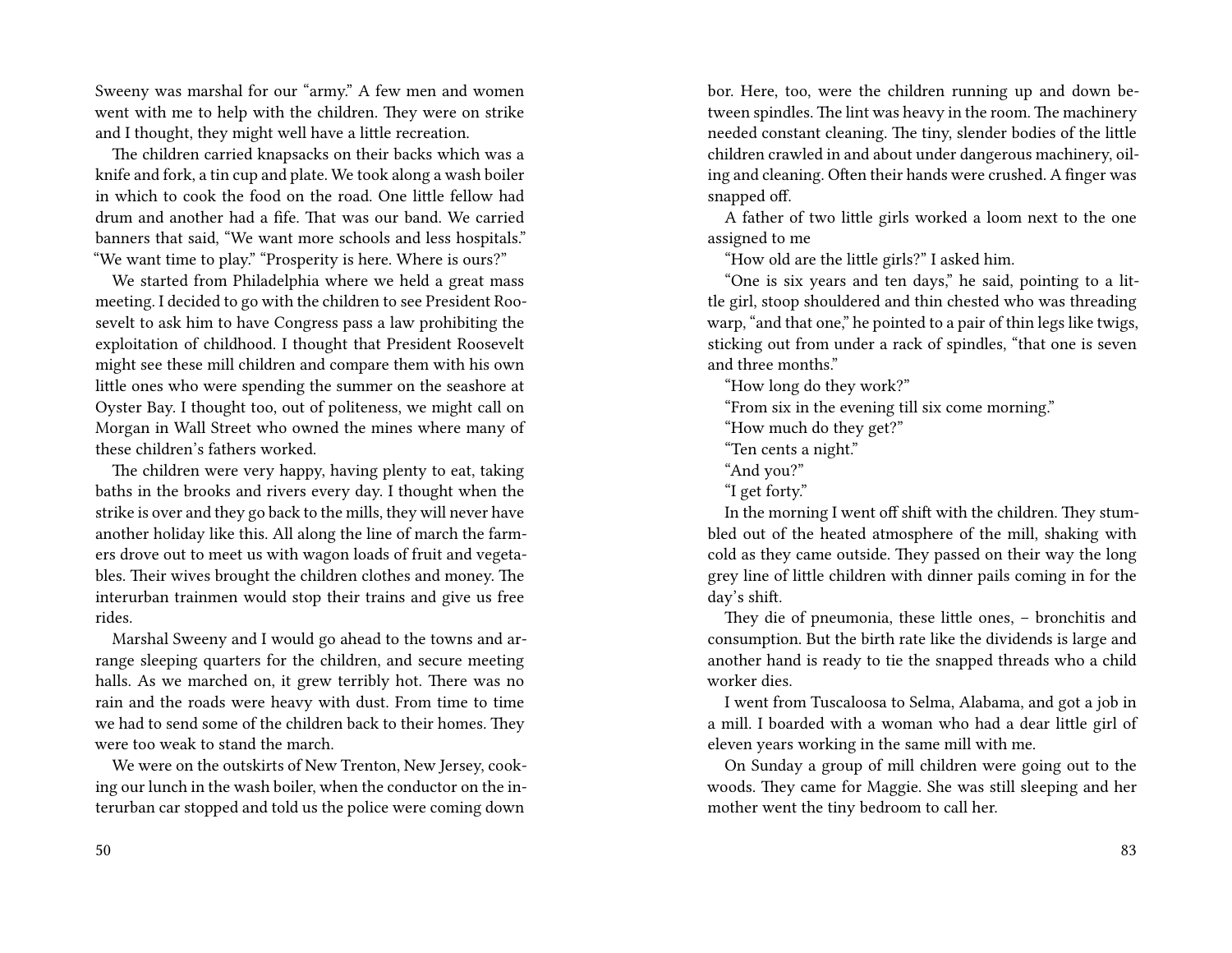and the voice of the manager yelled above the ceaseless racket and whir of the machines.

Toddling chaps of four years old were brought to the mills to "help" the older sister or brother' of ten years but their labor was not paid.

The machines, built in the north, were low for the hands of little children.

At five-thirty in the morning, long lines of little grey children came out of the early dawn into the factory, into the maddening noise, into the lint filled rooms. Outside the birds sang and the blue sky shone. At the lunch half-hour, children would fall to sleep over their lunch of cornbread and fat pork. They would lie on the bare floor and sleep. Sleep was their recreation, their release, as play is to the free children. The boss would come along and shake them awake. After the lunch period, the hour-in grind, the ceaseless running up and down between the whirring spindles. Babies, tiny children!

Often the little ones were afraid to go home alone in the night. Then they would sleep till sunrise on the floor. That was when the mills were running a bit slack and the all-night worked shorter hours. I often went home with the little ones after the day's work was done or the night shift went off duty. They were too tired to eat. With their clothes on, they dropped on the bed . . . to sleep, to sleep … the one happiness these children know.

But they had Sundays, for the mill owners and the mill folks themselves were pious. To Sunday School went the babies of the there to hear how God had inspired the mill owner to come down and build the mill, so as to give His little ones work that they might develop into industrious, patriotic citizens and earn money to give to the missionaries to convert the poor unfortunate heathen Chinese.

"My six children" not arriving, the manager got suspicious of me so I left Cottondale and went to Tuscaloosa where I got work in a rope factory. This factory was run also by child lato notify us that we could not enter the town. There were mills in the town and the mill owners didn't like our coming.

I said, "All right, the police will be just in time for lunch." Sure enough, the police came and we invited them to dine with us. They looked at the little gathering of children with their tin plates and cups around the wash boiler. They just smiled and spoke kindly to the children, and said nothing at all about not going into the city.

We went in, held our meeting, and it was the wives of the police who took the little children and cared for them that night, sending them back in the morning with a nice lunch rolled up paper napkins.

Everywhere we had meetings, showing up with living children, the horrors of child labor. At one town the mayor said we could not hold a meeting because he did not have sufficient police protection. "These little children have never known any sort of protection, your honor" I said, "and they are used to going without it." He let us have our meeting. One night in Princeton, New Jersey, we slept in the big cool barn on Grover Cleveland's great estate. The heat became intense. There was much suffering in our ranks, for our little ones were not robust. The proprietor of the leading hotel sent for me. "Mother," he said "order what you want and all you want for your army, and there's nothing to pay."

I called on the mayor of Princeton and asked for permission to speak opposite the campus of the University. I said I wanted to speak on higher education. The mayor gave me permission. A great crowd gathered, professors and students and the people; and I told them that the rich robbed these little children of any education of the lowest order that they might send their sons and daughters to places of higher education. That they used the hands and feet of little children that they might buy automobiles for their wives and police dogs for their daughters to talk French to. I said the mil owners take babies almost from the cradle. And I showed those professors children in our army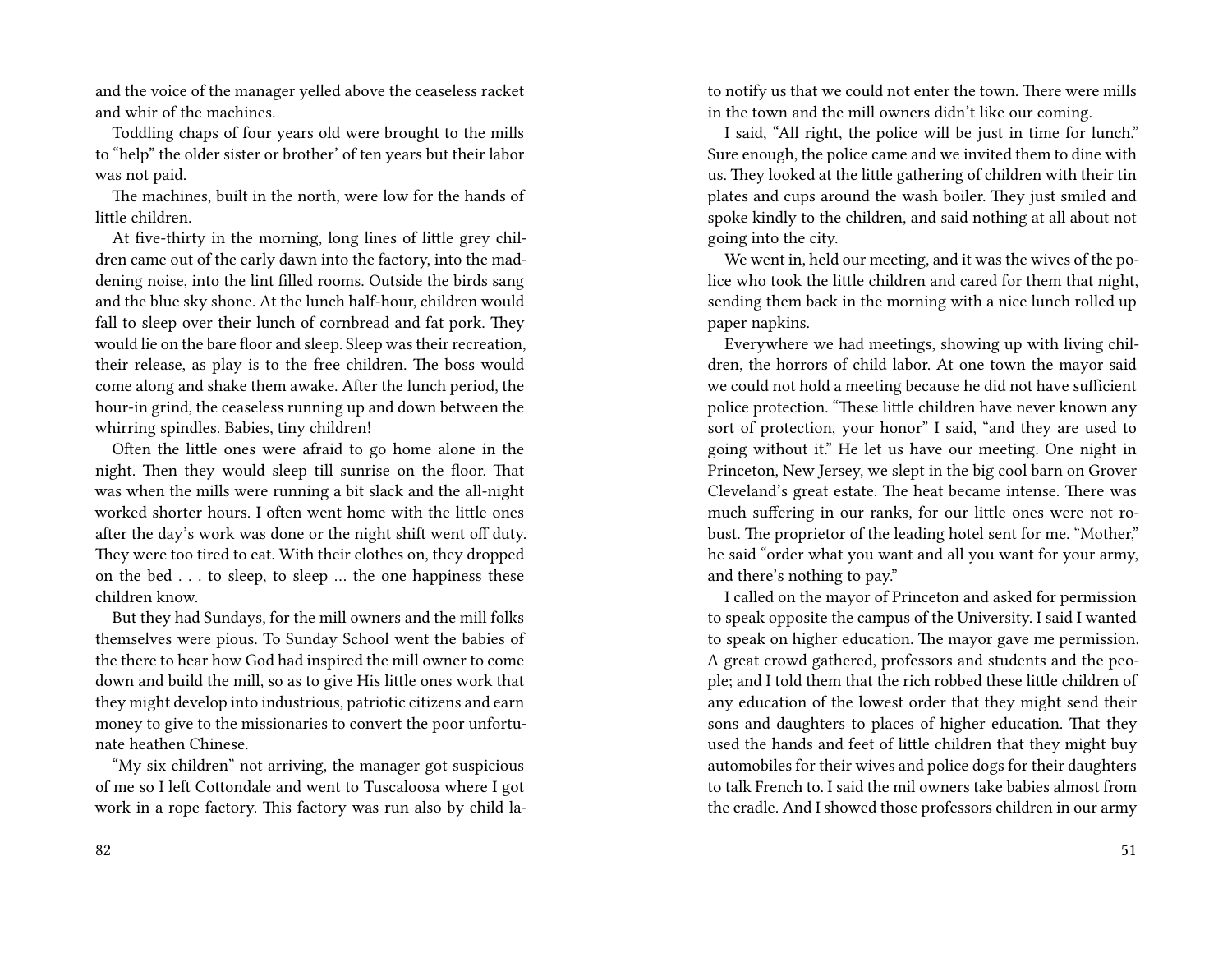who could scarcely read or write because they were working ten hours a day in the silk mills of Pennsylvania.

"Here's a text book on economics," I said pointing to a little chap, James Ashworth, who was ten years old and who was stooped over like an old man from carrying bundles of yarn that weighed seventy-five pounds. "He gets three dollars a week and his sister who is fourteen gets six dollars. They work in a carpet factory ten hours a day while the children of the rich are getting their higher education."

That night we camped on the banks of Stony Brook where years and years before the ragged Revolutionary Army camped, Washington's brave soldiers that made their fight for freedom.

From Jersey City we marched to Hoboken. I sent a committee over to the New York Chief of Police, Ebstein, asking for permission to march up Fourth Avenue to Madison Square where I wanted to hold a meeting. The chief refused and forbade our entrance to the city.

I went over myself to New York and saw Mayor Seth Low. The mayor was most courteous but he said he would have to support the police commissioner. I asked him what the reason was for refusing us entrance to the city and he said that we were not citizens of New York.

"Oh, I think we will clear that up, Mr. Mayor," I said. "Permit me to call your attention to an incident which took place in this nation just a year ago. A piece of rotten royalty came over here from Germany, called Prince Henry. The Congress of the United States voted \$45,000 to fill that fellow's stomach three weeks and to entertain him. His highness was getting \$4,000,000 dividends out of the blood of the workers in this country. Was he a citizen of this land?"

"And it was reported, Mr. Mayor, that you and all the officials of New York and the University Club entertained that chap." And repeated, "Was he a citizen of New York!"

"No, Mother," said the mayor, "he was not."

had come on ahead to see what chances there were of getting work.

"Have you children"

"Yes, there are six of us."

"Fine," he said. He was so enthusiastic that he went with me to find a house to rent.

"Here's a house that will do plenty," said he. The house he brought me to was a sort of two-story plank shanty. The windows were broken and the door sagged open. Its latch was broken. It had one room down stairs and a finished loft upstairs. Through the cracks in the roof the rain had come in and rotted the flooring. Downstairs there was a big old open fireplace in front of which were holes big enough to drop a brick through.

The manager was delighted with the house. "The wind and the cold will come through these holes," I said.

He laughed. "Oh, it will be summer soon and you will need all the air you can get."

"I don't know that this house is big enough for six of us."

"Not big enough?" he stared at me. "What you all want, a hotel?"

I took the house, promising to send for my family by the end of the month when they could get things wound up on the farm. I was given work in the factory, and there I saw the children, little children working, the most heart-rending spectacle in all my life. Sometimes it seemed to me I could not look at those silent little figures; that I must go north, to the grim coal fields, to the Rocky Mountain camps, where the labor fight is at least fought by grown men.

Little girls and boys, barefooted, walked up and down between the endless rows of spindles, reaching thin little hands into the machinery to repair snapped threads. They crawled under machinery to oil it. They replaced spindles all day long, all day long; night through, night through. Tiny babies of six years old with faces of sixty did an eight-hour shift for ten cents a day. If they fell asleep, cold water was dashed in their faces;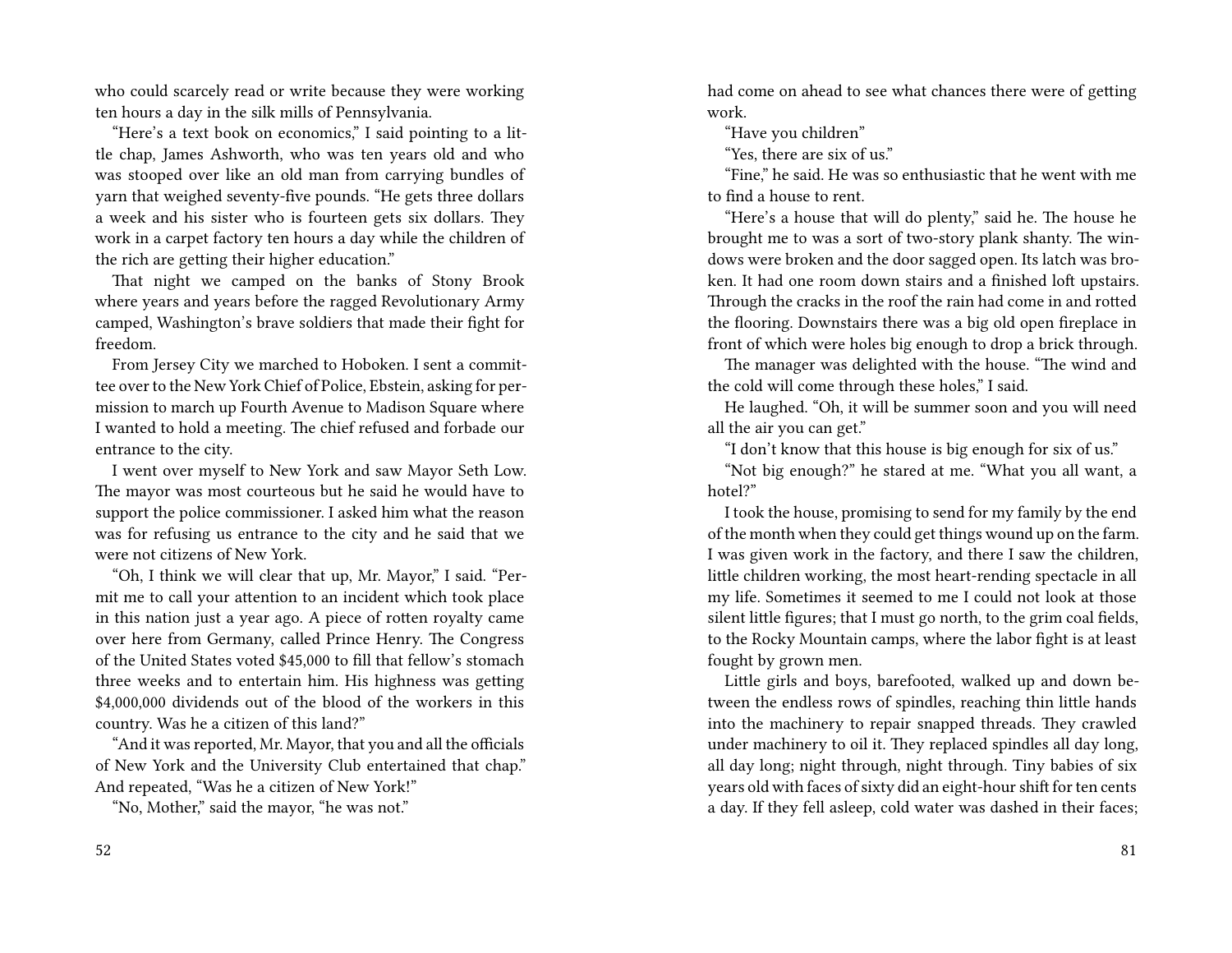The chairman of the committee on the meeting didn't have much fighting blood in him, but I told several of the boys to say nothing to him but go over to Bessemer and Pratt, nearby mining towns, and bring a bunch of miners back with them to meet Debs when he got off the train.

At the Union hall a large number of people had gathered to see what was going to happen.

When it was train time, I moved that everyone there go down to the depot to meet Debs.

"I think just the committee on reception should go," said the chairman, who was strong for form.

"I move that we all form a committee on reception," said I, and everybody hollered, "Yes! Yes!"

When we got down to the station there were several thousand miners there from Bessemer and Pratt.

The train pulled in and Debs got off. Those miners did not wait for the gates to open but jumped over the railing. They put him on their shoulders and marched out of the station with the crowd in line. They marched through the streets, past the railway offices, the mayor's office, the office of the chief of police. "Debs is here! Debs is here!" they shouted.

The chief of police had a change of heart. He sent word to me that the opera house was open and we could hold our meeting. The house was jammed, the aisles, the window sills, every nook and corner. The churches were empty that night, and that night the crowd heard a real sermon by a preacher whose message was one of human brotherhood.

When the railroad workers' strike ended I went down to Cottondale to get a job in the cotton mills. I wanted to see for myself if the grewsome stories of little children working the mills were true.

I applied for a job but the manager told me he had nothing for me unless I had a family that would work also. I told the manager I was going to move my family to Cottondale but I

"And a Chinaman called Lee Woo was also entertained by the officials of New York. Was he a citizen of New York?"

"No, Mother, he was not."

"Did they ever create any wealth for our nation!"

"No, Mother, they did not," said he.

"Well, Mr. Mayor, these are the little citizens of the nation and they also produce its wealth. Aren't we entitled to enter your city!"

"Just wait!" says he, and he called the commissioner of police over to his office. Well, finally they decided to let the army come in. We marched up Fourth Avenue to Madison Square and police officers, captains, sergeants, roundsmen and reserves from three precincts accompanied us. But the police would not let us hold a meeting in Madison Square. They insisted that the meeting be held in Twentieth Street.

I pointed out to the captain that the single taxers were allowed to hold meetings in the square. "Yes," he said, "but they won't have twenty people and you might have twenty thousand." We marched to Twentieth Street. I told an immense crowd of the horrors of child labor in the mills around the anthracite region and I showed them some of the children. I showed them Eddie Dunphy, a little fellow of twelve, whose job it was to sit all day on a high stool, handing in the right thread to another worker. Eleven hours a day he sat on the high stool with dangerous machinery all about him. All day long, winter and summer, spring and fall, for three dollars a week.

And then I showed them Gussie Rangnew, a little girl from whom all the childhood had gone. Her face was like an old woman's. Gussie packed stockings in a factory, eleven hours a day for a few cents a day.

We raised a lot of money for the strikers and hundreds of friends offered their homes to the little ones while we were in the city. The next day we went to Coney Island at the invitation of Mr. Bostick who owned the wild animal show. The children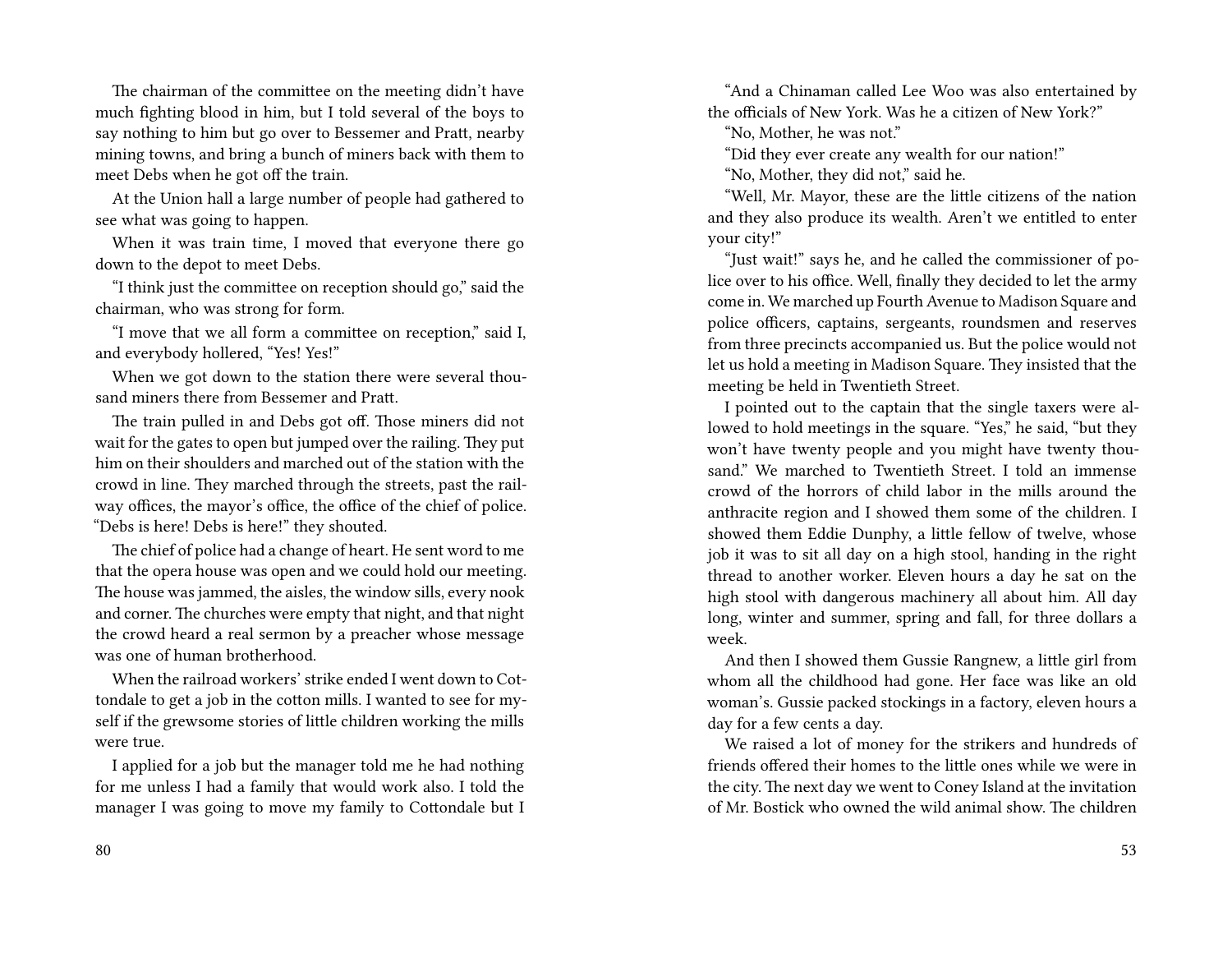had a wonderful day such as they never had in all their lives. After the exhibition of the trained animals, Mr. Bostick let me speak to the audience. There was a back drop to the tiny stage of the Roman Coliseum with the audience painted in and two Roman emperors down in front with their thumbs down. Right in front of the emperors were the empty iron cages of the animals. I put my little children in the cages and they clung to the iron bars while I talked.

I told the crowd that the scene was typical of the aristocracy of employers with their thumb down to the little ones of the mills and factories, and people sitting dumbly by.

"We want President Roosevelt to hear the wail of the children who never have a chance to go to school but work eleven and twelve hours a day in the textile mills of Pennsylvania; who weave the carpets that he and you walk upon and the lace curtains in your windows, and the clothes of the people. Fifty years ago there was a cry against slavery and men gave up their lives to stop the selling of black children on the block. Today the white child is sold for two dollars a week to the manufacturers. Fifty years ago the black babies were sold C. O. D. Today the white baby is sold on the installment plan.

"In Georgia where children work day and night in the cotton mills they have just passed a bill to protect song birds. What about little children from whom all song is gone?

"I shall ask the president in the name of the aching hearts of these little ones that he emancipate them from slavery. I will tell the president that the prosperity he boasts of is the prosperity of the rich wrung from the poor and the helpless.

"The trouble is that no one in Washington cares. I saw our legislators in one hour pass three bills for the relief of the railways but when labor cries for aid for the children they will not listen.

"I asked a man in prison once how he happened to be there and he said he had stolen a pair of shoes. I told him if he had stolen a railroad he would be a United States Senator.

American Railway Union strike, led by Eugene Debs, a railway worker.

One day the governor called Douglas Wilson, chairman of the strike committee, to his office. He said, "You call this strike off immediately. If you don't do it, I shall."

"Governor," said Douglas, "I can't call off strike until the men get the concessions that they struck for."

"Then I will call out the militia," said he.

"Then what in hell do you think we will be doing while you are getting the militia ready?"

The governor knew then he had a fight on, for Douglas was a heroic fighter; a fine, open character whom the governor himself respected. The militia were called out. There was a long drawn out fight. I was forbidden to leave town without permit, forbidden to hold meetings. Nevertheless I slipped through the ranks of the soldiers without their knowing who I was-just an old woman going to a missionary meeting knit mittens for the heathen of Africa!

I went down to Rockton, a mining camp, with William Malley and held a meeting. Coming back on the train the conductor recognized me.

"Mother Jones," he said, "did you hold a meeting in Rockton?*"*

*"*I certainly did," said I.

He reported me to the general manager and there was hell to pay but I kept right on with my agitation. The strike dragged on. Debs was put in jail. The leaders were prosecuted. At last the strike was called off. I was in Birmingham.

Debs was on his way north after being released from jail and the local union arranged a public meeting for him. We rented the opera house and advertised the meeting widely. He was to speak Sunday evening. Sunday afternoon the committee were served with an injunction, prohibiting the meeting. The owner of the opera house was also notified that he would not be allowed to open the doors of his building.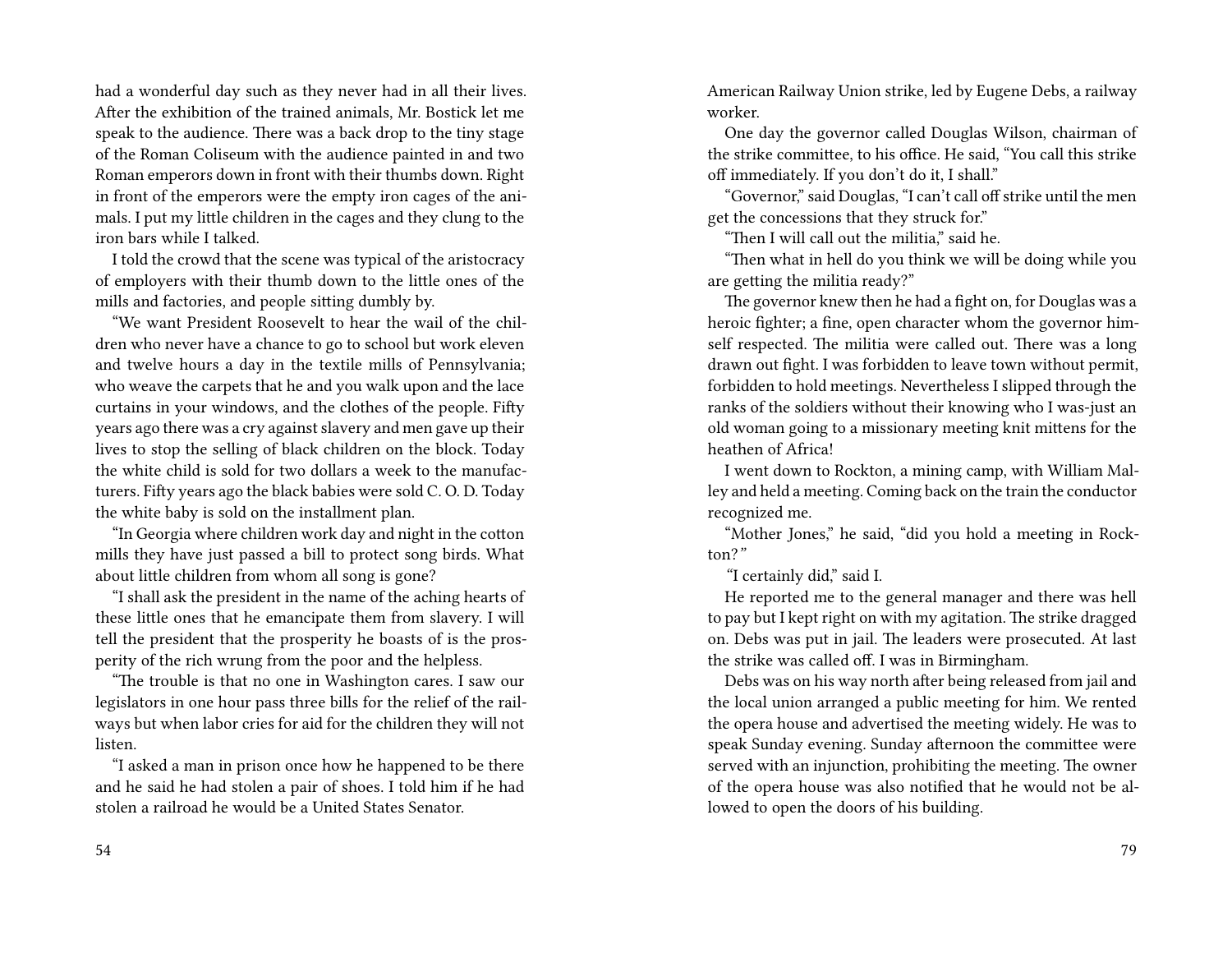## **Chapter XIV – Child Labor**

\*\*

I have always advised men to read. All my life I have told them to study the works of those great authors who have been interested in making this world a happier place for those who do its drudgery. When there were no strikes, I held educational meetings and after the meetings I would sell the book, "Merrie England," which told in simple fashion of the workers' struggle for a more abundant life.

"Boys," I would say, "listen to me. Instead of going to the pool and gambling rooms, go up to the mountain and read this book. Sit under the trees, listen to the birds and take a lesson from those little feathered creatures who do not exploit one another, nor betray one another, nor put their own little ones to work digging worms before their time. You will hear them sing while they work. The best you can do is swear and smoke."

I was gone from the eastern coal fields for eight years. Meanwhile I was busy, waging the old struggle in various fields. I went West and took part in the strike of the machinists – the Southern Pacific Railroad, the corporation that swung California by its golden tail, that controlled its legislature, its farmers, its preachers, its workers.

Then I went to Alabama. In 1904 and '05 there were great strikes in and around Birmingham. The workers of the Louisville and Nashville Railroad were on strike. Jay Gould owned the railroad and thought he owned the workers along with the ties and locomotives and rolling stock. The miners struck in sympathy. These widespread strikes were part of the

"We are told that every American boy has the chance of being president. I tell you that these little boys in the iron cages would sell their chance any day for good square meals and a chance to play. These little toilers whom I have taken from the mills – deformed, dwarfed in body and soul, with nothing but toil before them have never heard that they have a chance, the chance of every American male citizen, to become the president.

"You see those monkeys in those cages over there." I pointed to a side cage. "The professors are trying to teach them to talk. The monkeys are too wise for they fear that the manufacturers would buy them for slaves in their factories."

I saw a stylishly dressed young man down in the front of the audience. Several times he grinned. I stopped speaking and pointing to him I said, "Stop your smiling, young man! Leave this place! Go home and beg the mother who bore you in pain, as the mothers of these little children bore them, go home and beg her to give you brains and a heart."

He rose and slunk out, followed by the eyes of the children in the cage. The people stone still and out in the rear a lion roared.

The next day we left Coney Island for Manhattan Beach to visit Senator Platt, who had made an appointment to see me at nine o'clock in the morning. The children got stuck in the sand banks and I had a time cleaning the sand off the littlest ones. So we started to walk on the railroad track. I was told it was private property and we had to get off. Finally a saloon keeper showed us a short cut into the sacred grounds of the hotel and suddenly the army appeared in the lobby. The little fellows played "Hail, hail, the gang's all here" their fifes and drums, and Senator Platt when he saw the little army ran away through the back door to New York.

I asked the manager if he would give children breakfast and charge it up to Senator as we had an invitation to breakfast that morning with him. He gave us a private room and he gave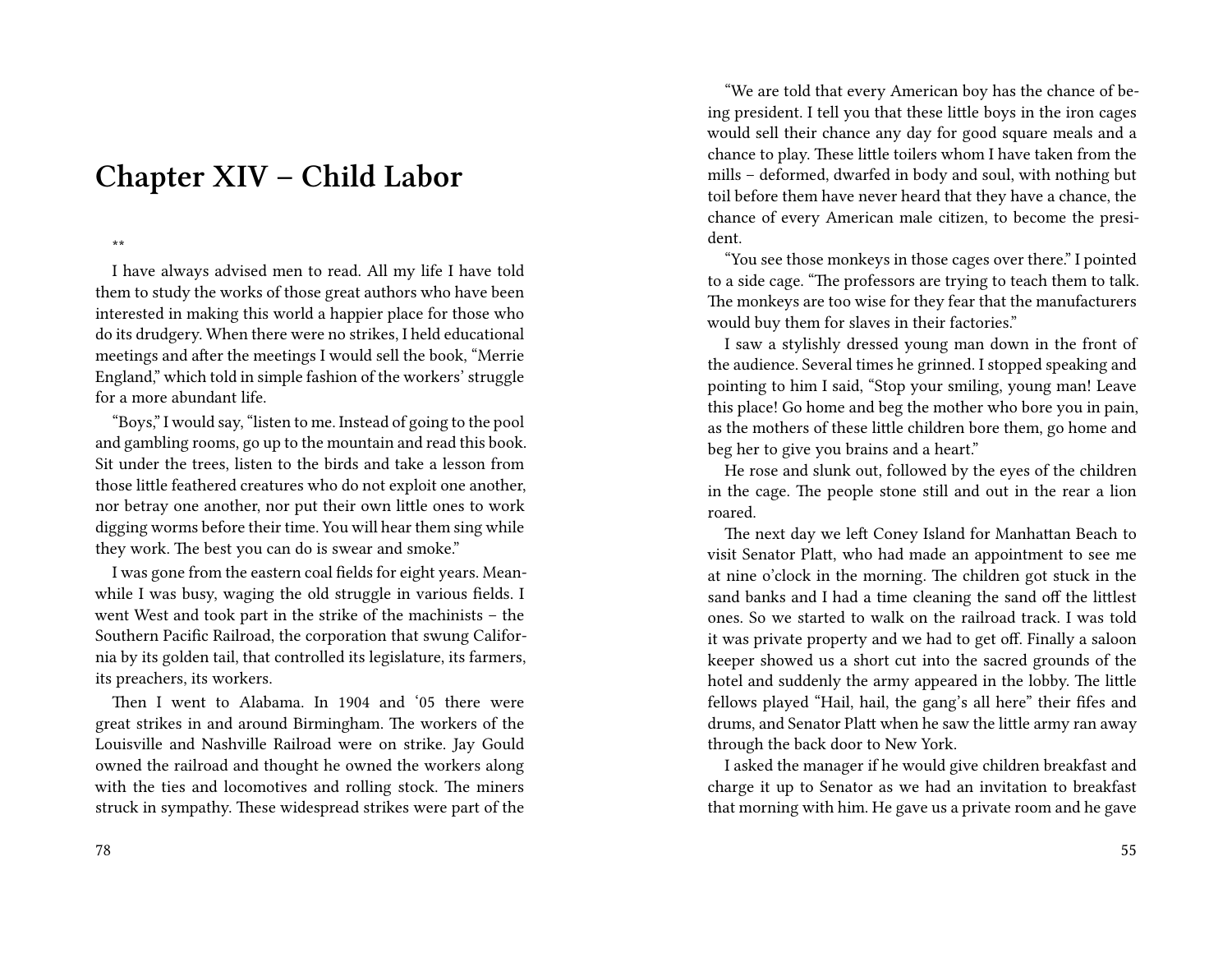those children such a breakfast as they had never had in all their lives. I had breakfast too, and a reporter from of the Hearst papers and I charged it all to Senator Platt.

We marched down to Oyster Bay but the president refused to see us and he would not answer my letters. But our march had done its work. We had drawn the attention of the nation to the crime of child labor. And while the strike of the textile workers in Kensington was lost and the children driven back to work, not long afterward the Pennsylvania legislature passed a child labor law that sent thousands of children home from the mills, and kept thousands of others from entering the factory until they were fourteen years of age.

those miners fight before giving in to the old peonage. The military had no regard for human life. They were sanctified cannibals. Is it any wonder that we have murders and holdups when the youth of the land is trained by the great industrialists to a belief in force; when they see that the possession of money puts one above law.

Men like President Howell and Secretary Simpson will live in history. I was in close touch with them throughout this terrible strike. Their descendants should feel proud that the blood of such great men flows in their veins.

No more loyal, courageous men could be found than those southern miners, scornfully referred to by "citizens' alliances" as "foreigners." Italians and Mexicans endured to the end. They were defeated on the industrial field but theirs was the victory of the spirit.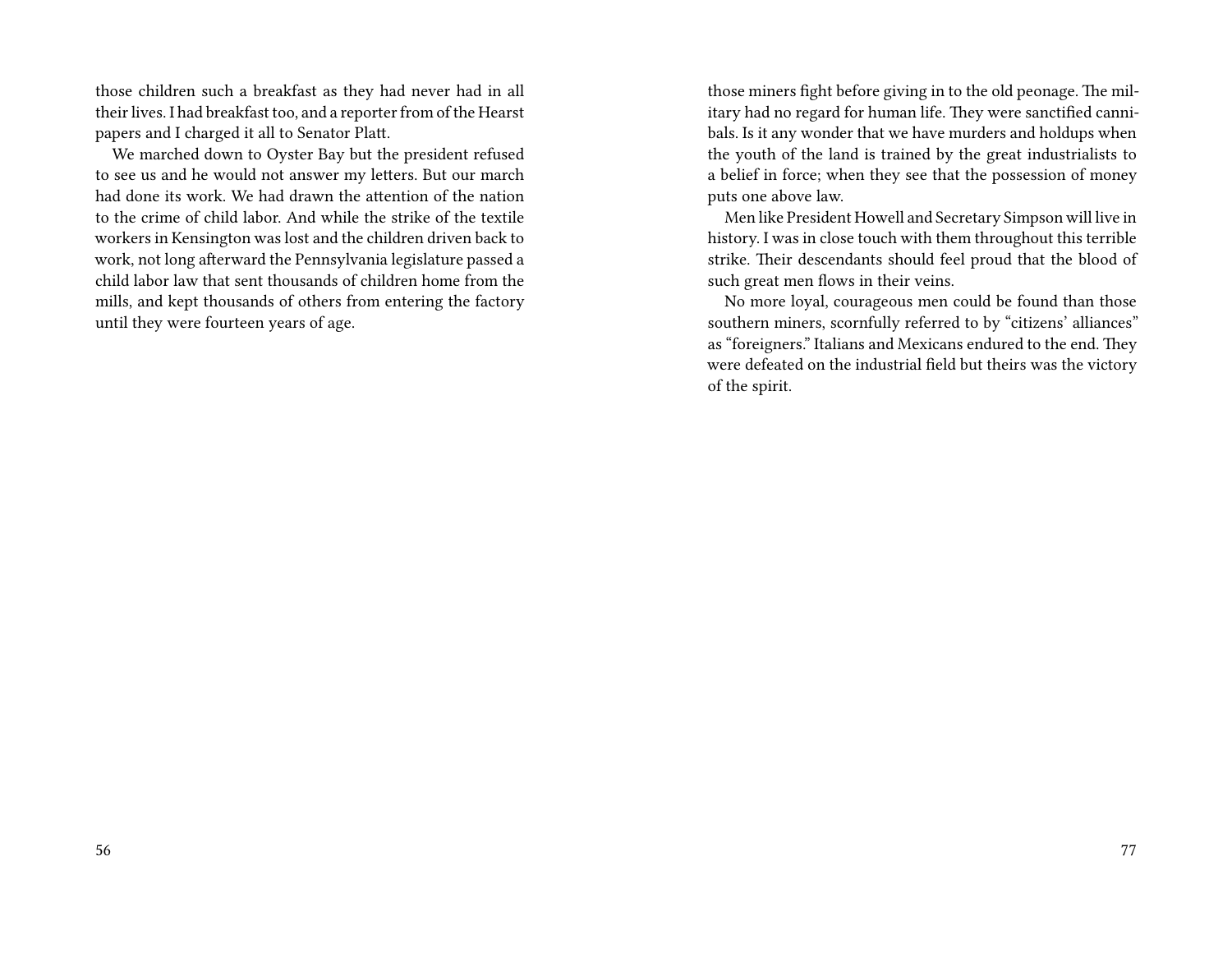"Come in! Come in! Something bad!" They put their hands to their heads and rocked sidewise. They were foreigners and knew little English.

"Joe," I said, "we'd better drive on. They may have been drinking. It may be some sort of hoax to get us into the house."

"No! No!" shrieked the women. "No drink! Something bad!" They climbed on the running board and began pulling us.

"Come on, Mother," said Joe. "Let's go in – I think there has been trouble."

We followed the three lanky women into the shack. On a wretched bed covered with dirty rag-ends of blankets and old quilts lay Mooney, – bleeding profusely and unconscious. Farley sat beside him, badly beaten.

Joe raced into Trinidad and got a doctor but although Mooney survived he was never quite right in the head afterward. Farley, however, recovered from his terrible beating.

He said that as they were returning from Bohhn, seven gunmen jumped out from the bushes along the road, had beaten them up, kicked them and stamped their feet upon them. All seven were armed and resistance was useless.

Organizers were thrown into jail and held without trial for months. They were deported. In April fourteen miners were arrested at Broadhead and deported to New Mexico. They were landed in the desert, thirty miles from food or water. Hundreds of others were deported, taken away without being allowed to communicate with wives and children. The women suffered agonies not knowing that when their men went from home whether they would ever return. If the deported men returned they were immediately arrested by the militia and put in jail. All organizers and leaders were in danger of death, in the open streets or from ambush. John Lawson was shot at but by a miracle the bullet missed him.

The strike in the southern fields dragged on and on. But from the moment the southern miners had been deserted by their northern brothers, I felt their strike was doomed. Bravely did

#### 76

# **Chapter XI – Those Mules Won't Scab Today**

\*\*

Lattimer was an eye-sore to the miners. It seemed as if no one could break into it. Twenty-six organizers and union men had been killed in that coal camp in previous strikes. Some of them had been shot in the back. The blood of union men watered the highways. No one dared go in.

I said nothing about it but made up my mind that I was going there some night. After the raid of the women in Coaldale in the Panther Creek, the general manager of Lattimer said that if I came in there I would go out a corpse. I made no reply but I set my plans and I did not consult an undertaker.

From three different camps in the Panther Creek I had a leader bring a group of strikers to a junction of the road that leads into Lattimer. There I met them with my army of women again. As I was leaving the hotel the clerk said, "Mother, the reporters told me to ring their bell if I saw you go out."

"Well, don't see me go out. Watch the front door carefully and I will go out the back door."

We marched through the night, reaching Lattimer just before dawn. The strikers hid themselves in the mines. The women took up their position on the door steps of the miners' shacks. When a miner stepped out of his house to go to work, the women started mopping the step, shouting, "No work today!"

Everybody came running out into the dirt streets. "God, it is the old mother and her army," they were all saying.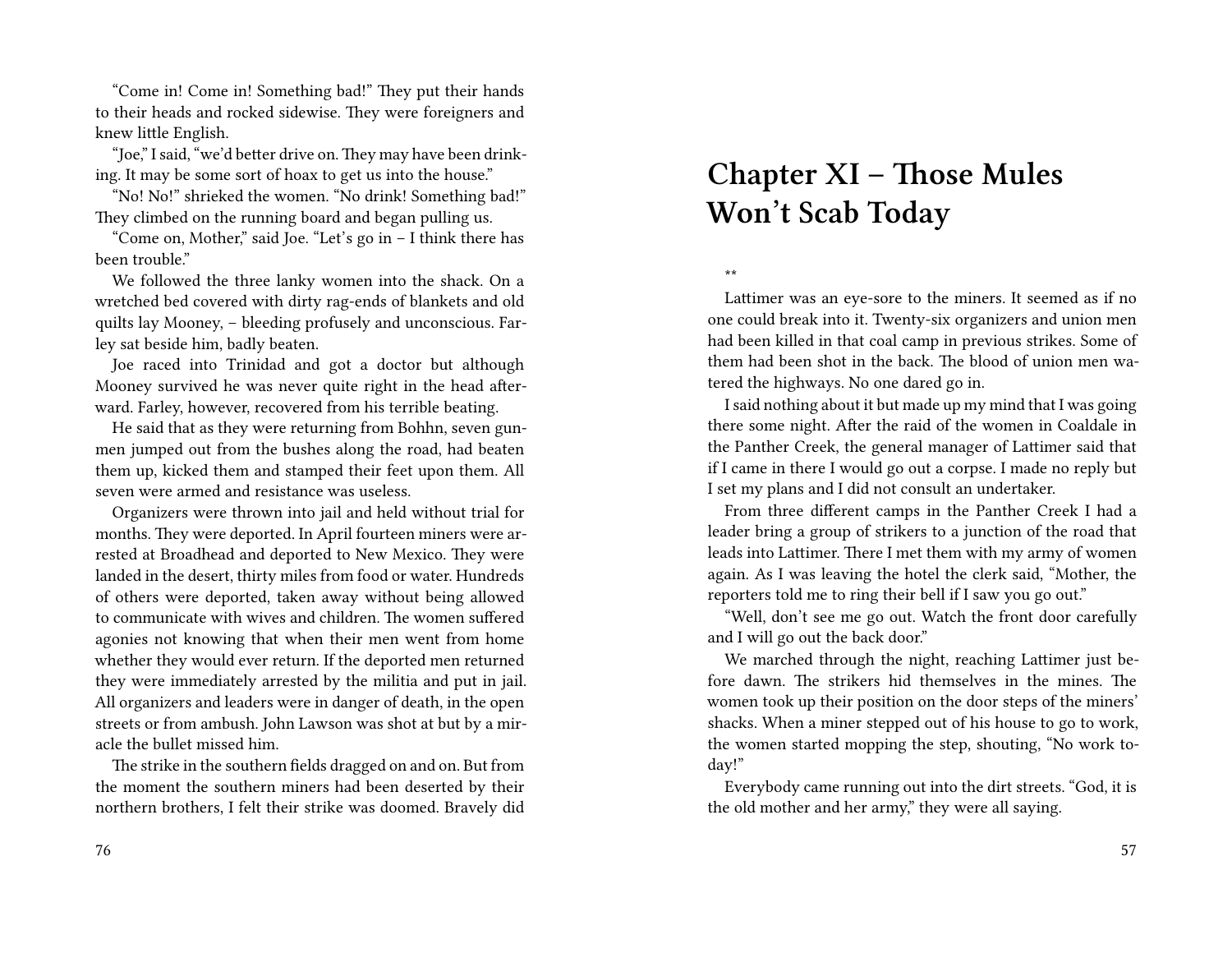The Lattimer miners and the mule drivers were afraid to quit work. They had been made cowards. They took the mules, lighted the lamps in their caps and started down the mines, not knowing that I had three thousand miners down below ground waiting for them and the mules.

"Those mules won't scab today," I said to the general manager who was cursing everybody. "They know it is going to be a holiday."

"Take those mules down‼" shouted the general manager.

Mules and drivers and miners disappeared down into the earth. I kept the women singing patriotic songs so as to drown the noise of the men down in the mines.

Directly the mules came up to the surface without a driver, and we women cheered for the mules who were the first to become good Union citizens. They were followed by the miners who began running home. Those that didn't go up were sent up. Those that insisted on working and thus defeating their brothers were grabbed by the women and carried to their wives.

An old Irish woman had two sons who were scabs. The women threw one of them over the fence to his mother. He lay there still. His mother thought he was dead and she ran into the house for a bottle of holy water and shook it over Mike.

"Oh for God's sake, come back to life," she hollered.

"Come back and join the union." He opened his eyes and saw our women standing around him. "Sure, I'll go to hell before I'll scab again,' says he.

The general manager called the sheriff who asked me to take the women away. I said "Sheriff, no one is going to get hurt, no property is going to be destroyed but there are to be no more killings of innocent men here."

I told him if he wanted peace he should put up a notice that the mines were closed until the strike was settled.

The day was filled with excitement. The deputies kept inside the office; the general manager also. Our men stayed up at the mines to attend to the scabs and the women did the rest. As a husband had been arrested because he was the editor of The Record.

The military were surprised when the morning after the suppression of the paper and the jailing of the editor and his helpers, the paper came out as usual. Throughout the night Mrs. Langdon, working with a tiny candle, had set the type and run the sheets out on a hand press.

On November 19, 1903, two organizers, Demolli and Price, were going to Scofield when a short distance from town, a mob composed of members of the "citizens' alliance" boarded the train armed with high-powered rifles, and ordered the train crew to take the organizers back.

In December, Lucianno Desentos and Joseph Vilano were killed outright by deputy sheriff at Secundo. Soon after their killing, the home of William G. Isaac, an Organizer, was blown up. He was in Glenwood Springs when it occurred. Part of the house was wrecked by the explosion, the part in which his two little children usually slept. The night of the explosion, however, they slept in the back room with their mother. The family was saved from being burned to death in the fire that followed the explosion by crawling through a broken window. Isaac was arrested and charged with attempting the murder of his wife and children.

And so I could go on and on. Men beaten and left for dead in the road. The home of Sherman Parker searched without warrants, his wife in her nightclothes made to hold the light for the soldiers. And no arms found.

On Sunday in February of 1914, Joe Panonia and myself went to a camp out in Berwyn to hold a meeting, and William Farley and James Mooney, national organizers, went to Bohnn. Both settlements lay in the same direction, Berwyn being a little further on. As we drove through Bohnn after our meeting, three women ran out from a shack, waving their long, bony arms at us and shrieking and whirling around like witches. They jumped right in front of our automobile in the narrow road.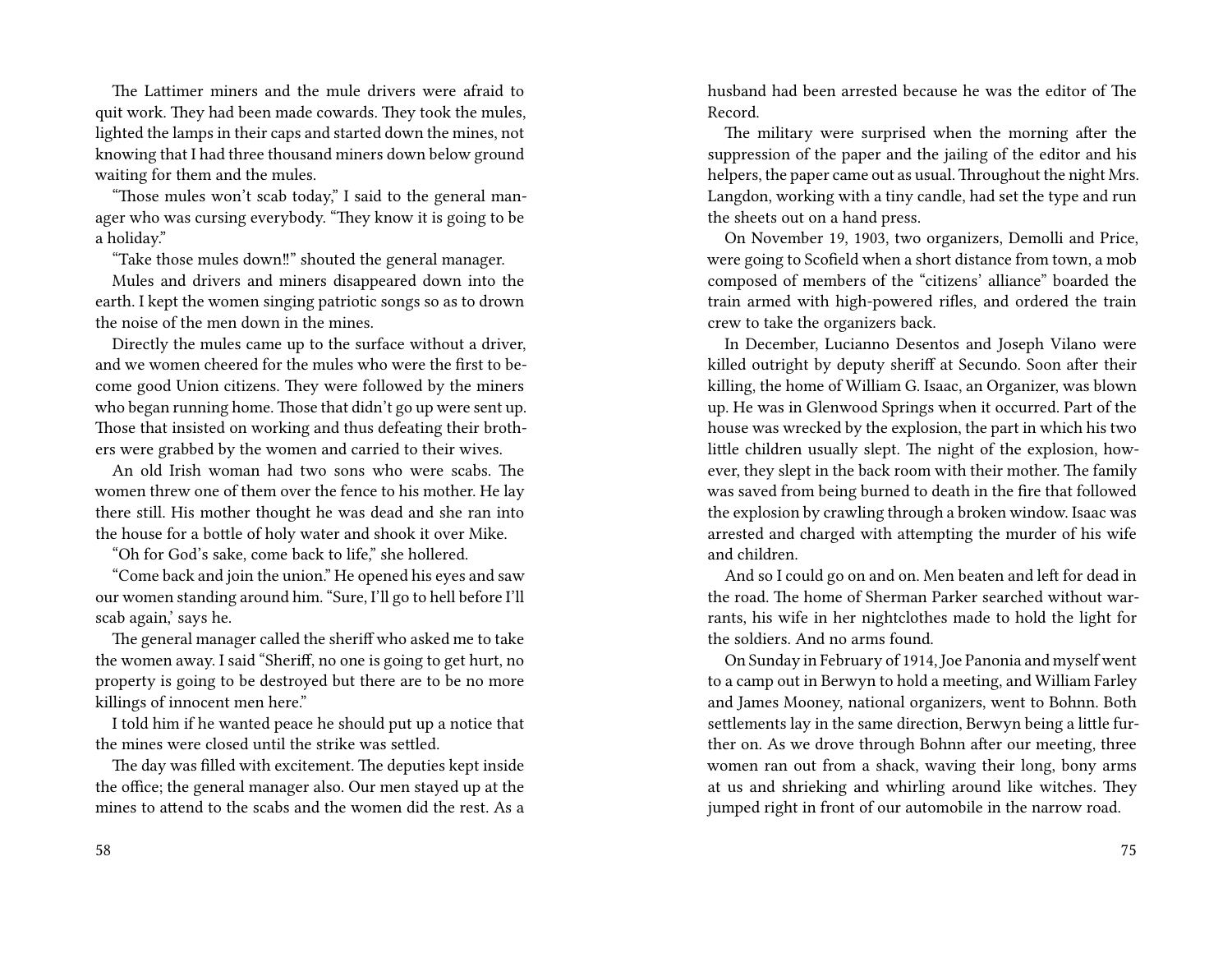Four hundred men were taken from their homes. Seventy-six of these were placed on a train, escorted to Kansas, dumped out on a prairie and told never to come back, except to meet death.

In the heat of June, in Victor, 1600 men were arrested and put in the Armory Hall. Bull-pens were established and anyone be he miner, or a woman or a child that incurred the displeasure of the great coal interests, or the militia, were thrown into these horrible stockades.

Shop keepers were forbidden to sell to miners. Priests and ministers were intimidated, fearing to give them consolation. The miners opened their own stores to feed the women and children. The soldiers and hoodlums broke into the stores, looted them, broke open the safes, destroyed the scales, ripped open the sacks of flour and sugar, dumped them on the floor and poured kerosene oil over everything. The beef and meat was poisoned by the militia. Goods were stolen. The miners were without redress, for the militia was immune.

And why were these things done? Because a group of men had demanded an eight hour day, a check weighman and the abolition of the scrip system that kept them in serfdom to the mighty coal barons. That was all. Just that miners had refused to labor under these conditions. Just because miners wanted a better chance for their children, more of the sunlight, more freedom. And for this they suffered one whole year and for this they died.

Perhaps no one in the labor movement has seen more brutality perpetrated upon the workers than I have seen. I have seen them killed in industry, worn out and made old before their time, jailed and shot if they protested. Story after story I could tell of persecution and of bravery unequalled on any battlefield.

There was Mrs. M. F. Langdon of Cripple Creek. "The Victor Record," a newspaper giving the miners' side of the strike, had been arbitrarily suppressed by the militia, as were all journals that did not espouse the cause of the coal operators. Her

matter of fact the majority of the men those with any spirit left in them after years of cowardice, wanted to strike but had not dared. But when a hand was held out to them, they took hold and marched along with their brothers.

The bosses telephoned to John Mitchell that he should take me and my army of women out of Lattimer. That was the first knowledge that Mitchell had of my being there.

When the manager saw there was no hope and that the battle was won by the miners, he came out and put up a notice that the mines were closed until the strike was settled.

I left Lattimer with my army of women and went up to Hazelton. President Mitchell and his organizers were there. Mr. Mitchell said, "Weren't you afraid to go in there!"

"No," I said,

"I am not afraid to face any thing if facing it may bring relief to the class that I belong to."

The victory of Lattimer gave new life to the whole anthracite district. It gave courage to the organization. Those brave women I shall never forget who caused those stone walls to fall by marching around with tin pans and cat calls.

Soon afterward, a convention was called and the strike was settled. The organizers got up a document asking every miner to subscribe so much to purchase a \$10,000 house for John Mitchell. The document happened to come into my hands at the convention which was called to call off the victorious strike. I arose and said:

"If John Mitchell can't buy a house to suit him for his wife and for his family out of his salary, then I would suggest that he get a job that will give him a salary to buy a \$10000 house. Most of you do not own a shingle on the roof that covers you. Every decent man buys a house for his own wife first before he buys a house for another man's wife."

I was holding the petition as I spoke and I tore it up and threw the bits on the floor. "'Tis you men and your women who won the strike," I said, "with your sacrifice and your patience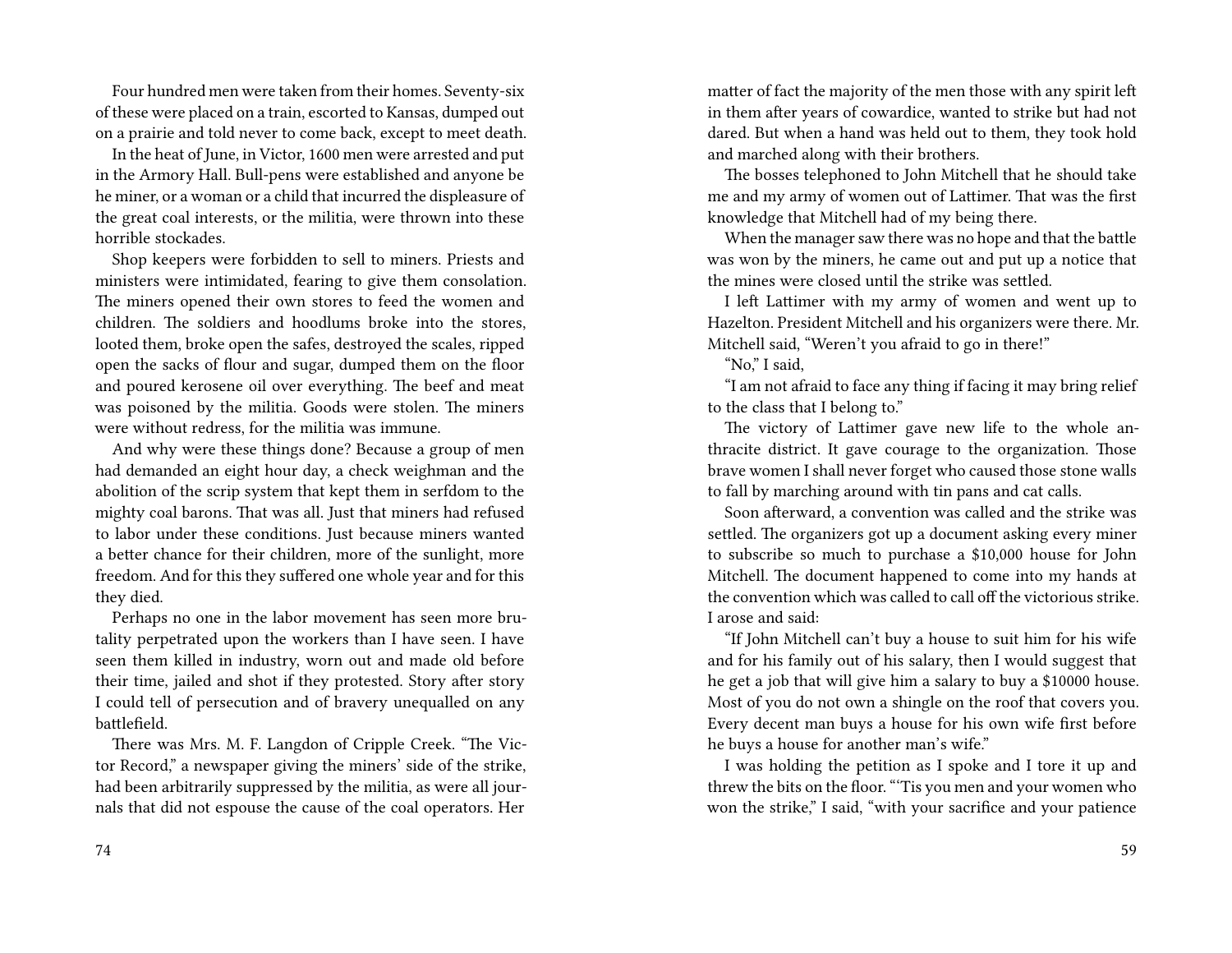and your forbearance through all these past weary months. 'Tis the sacrifice of your brothers in other trades who sent the strike benefits week in and week out that enabled you to make the fight to the end."

From then on Mitchell was not friendly to me. He took my attitude as one of personal enmity. And he saw that he could not control me. He had tasted power and this finally destroyed him. I believe that no man who holds a leader's position should ever accept favors from either side. He is then committed to show favors. A leader must stand alone.

This man, I afterward found out, had been a bank robber, but had been sworn in as deputy to crush the miners' union. He was later killed while robbing the post office in Prince. Yet he was the sort of man who was hired by the moneyed interests to crush the hopes and aspirations of the fathers and mothers and even the children of the workers.

I was held twenty-six days and nights in that bare room, isolated for smallpox. Finally with no redress I was turned loose and went to Salt Lake. During all those days and nights I did not undress because of imminent danger.

All civil law had broken down in the Cripple Creek strike. The militia under Colonel Verdeckberg said, "We are under orders only from God and Governor Peabody." Judge Advocate McClelland when accused of violating the constitution said, "To hell with the constitution!" There was a complete breakdown of all civil law. Habeas corpus proceedings were suspended. Free speech and assembly were forbidden. People spoke in whispers as in the days of the inquisition. Soldiers committed outrages. Strikers were arrested for vagrancy and worked in chain gangs on the street under brutal soldiers. Men, women and tiny children were packed in the Bullpen at Cripple Creek. Miners were shot dead as they slept. They were ridden from the country, their families knowing not where they had gone, or whether they lived.

When the strike started in Cripple Creek, the civil law was operating, but the governor, a banker, and in complete sympathy with the Rockefeller interests, sent the militia. They threw the officers out of office. Sheriff Robinson had a rope thrown at his feet and told that if he did not resign, the rope would be about his neck.

Three men were brought into Judge Seeds' court – miners. There was no charge lodged against them. He ordered them released but the soldiers who with drawn bayonets had attended the hearing, immediately rearrested them and took them back to jail.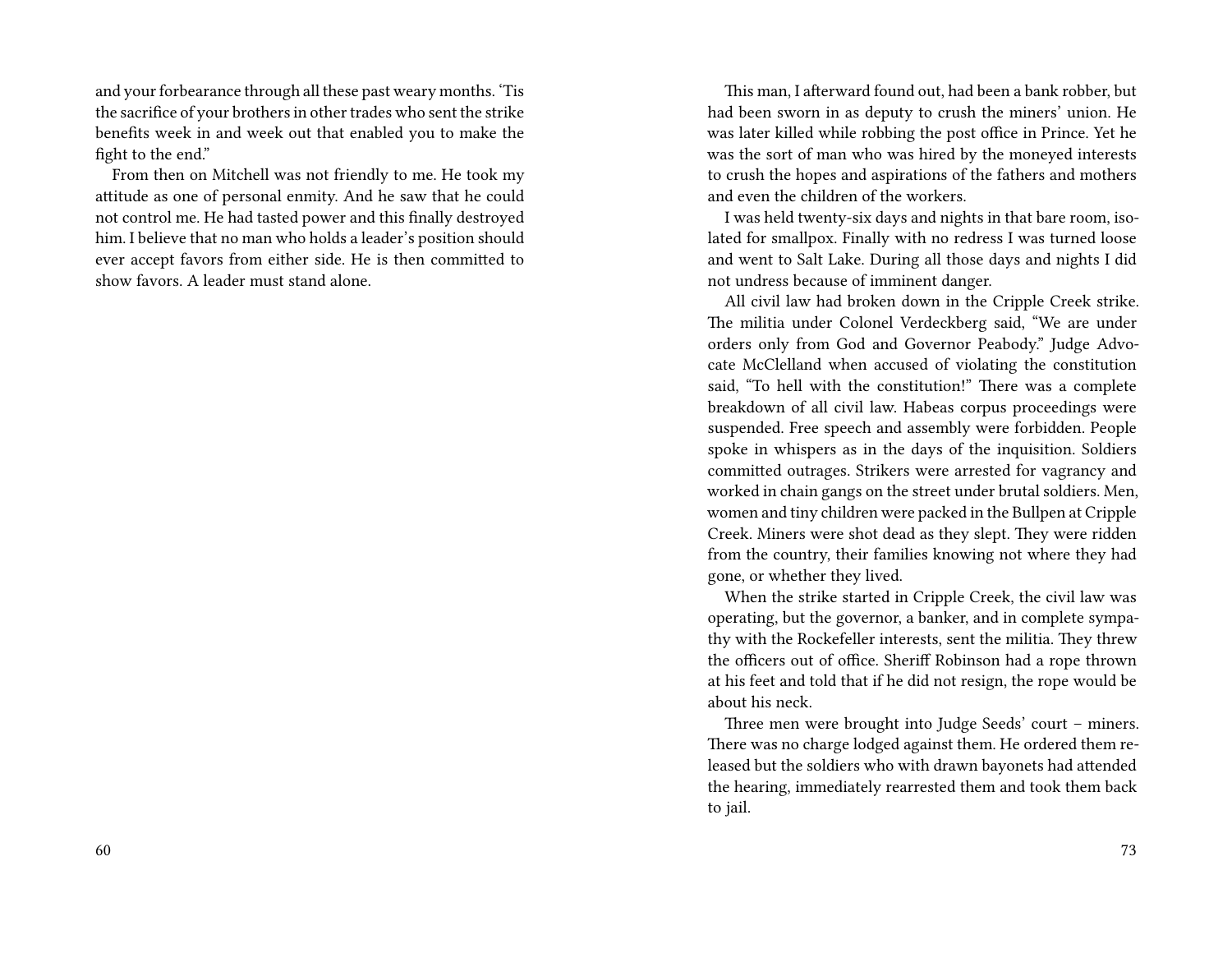Not one law had these miners broken. The pitiful screams of the women and children would have penetrated Heaven. Their tears melted the heart of the Mother of Sorrows. Their crime was that they had struck against the power of gold.

The women huddled beneath the window of the house where I was incarcerated for small-pox.

"Oh Mother, what shall we do?" they wailed "What's to become of our little children!"

"See my little Johnny," said one woman holding up a tiny, red baby-new born.

"That's a nice baby," I said.

"He sick. Pretty soon he die. Company take house. Company take my man. Pretty soon company take my baby."

Two days after this raid was made, the stone that held my door was suddenly pushed in. A fellow jumped into the room, stuck a gun under my jaw and told me to tell him where he could get \$3,000 of the miners' money or he would blow out my brains.

"Don't waste your powder," I said. "You write the miners up in Indianapolis. Write Mitchell. He's got money now."

"I don't want any of your damn talk," he replied, then asked: "Hasn't the president got money?" "You got him in jail" "Haven't you got any money?"

"Sure." I put my hand in my pocket, took out fifty cents and turned the pocket inside out.

"Is that all you got?" "Sure, and I'm not going to give it to you, for I want it to get a jag on to boil the Helen Gould smallpox out of my system so I will not inoculate the whole nation when I get out of here."

"How are you going to get out of here if you haven't money when they turn you loose?"

"The railway men will take me anywhere."

There were two other deputies outside. They kept hollering for him to come out. "She ain't got any money," they kept insisting. Finally he was convinced that I had nothing.

### 72

# **Chapter XII – How the Women Mopped Up Coaldale**

\*\*

In Lonaconia, Maryland, there was a strike. I was there. In Hazelton, Pennsylvania, a Convention was called to discuss the anthracite strike. I was there when they issued the strike call. One hundred and fifty thousand men responded. The men of Scranton and Shamokin and Coaldale and Panther Creek and Valley Battle. And I was there.

In Shamokin I met Miles Daugherty, an organizer. When he quit work and drew his pay, he gave one-half of his pay envelope to his wife and the other half he kept to rent halls and pay for lights for the union. Organizers did not draw much salary in those days and they did heroic, unselfish work.

Not far from Shamokin, in a little mountain town the priest was holding a meeting when I went in. He was speaking in the church. I spoke in an open field. The priest told the men to go back and obey their masters and their reward would be in Heaven. He denounced the strikers as children of darkness. The miners left the church in a body and marched over to my meeting.

"Boys," I said, "this strike is called in order that you and your wives and your little on may get a bit of Heaven before you die."

We organized the entire camp.

The fight went on. In Coaldale, in the Hazelton district, the miners were not permitted to assemble in any hall. It was necessary to the strike in that district that the Coaldale miners be organized.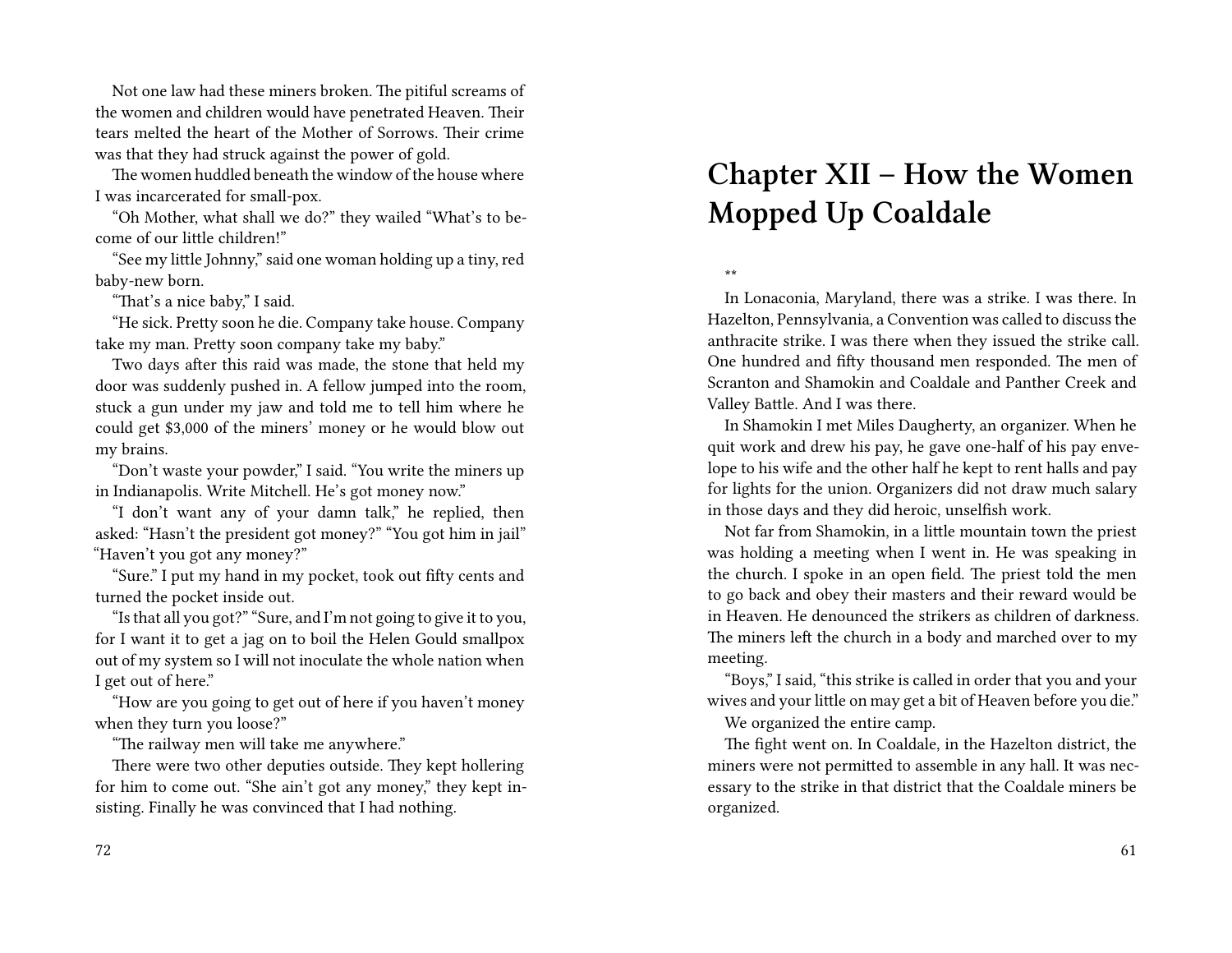I went to a nearby mining town that was thoroughly organized and asked the women if they would help me get the Coaldale men out. This was in McAdoo. I told them to leave their men at home to take care of the family. I asked them to put on their kitchen clothes and bring mops and brooms with them and a couple of tin pans. We marched over the mountains fifteen miles, beating on the tin pans as if they were cymbals. At three o'clock in the morning we met the Crack Thirteen of the militia, patrolling the roads to Coaldale. The colonel of the regiment said "Halt! Move back!"

I said, "Colonel, the working men of America will not halt nor will they ever go back. The working man is going forward!"

"I'll charge bayonets," said he.

"On whom?"

"On your people."

"We are not enemies," said I. "We are just a band of working women whose brothers and husbands are in a battle for bread. We want our brothers in Coaldale to join us in our fight. We are here on the mountain road for our children's sake, for the nation's sake. We are not going to hurt anyone and surely you would not hurt us."

They kept us there till daybreak and when they saw the army of women in kitchen aprons, with dishpans and mops, they laughed and let us pass. An army of strong mining women makes a wonderfully spectacular picture.

Well, when the miners in the Coaldale camp started to go to work they were met by the McAdoo women who were beating on their pans and shouting, "Join the union! Join the union!" They joined, every last man of them, and we got so enthusiastic that we organized the street car men who promised to haul no scabs for the coal companies. As there were no other groups to organize we marched over the mountains home, beating on our pans and singing patriotic songs.

Meanwhile President Mitchell and all his organizers were sleeping in the Valley Hotel over in Hazelton. They knew noth-

So I turned to the audience and asked then to follow me. The audience to a man followed me to a little tent colony at Half Way that the miners had established when they had been evicted from their homes.

When the meeting closed I returned to Helper. The next day, although there was no smallpox in town, a frame shack was built to isolate smallpox sufferers in. I was notified that I had been exposed to smallpox and must be incarcerated in the shack. But somehow that night the shack burned down.

I went to stay in Half Way because the Italian family were afraid to keep me longer. Another Italian family gave me a bare room in their shack. There was only a big stone to fasten the door. No sooner was I located than the militia notified me that I was in quarantine because I had been exposed to smallpox. But I used to go out and talk to the miners and they used to come to me.

One Saturday night I got tipped off by the postoffice master that the militia were going to raid the little tent colony in the early morning. I called the miners to me and asked them if they had guns. Sure, they had guns. They were western men, men of the mountains. I told them to go bury them between the boulders; deputies were coming to take them away from them. I did not tell them that there was to be a raid for I did not want any bloodshed. Better to submit to arrest.

Between 4:30 and 5 o'clock in the morning I heard the tramp of feet on the road. I looked out of my smallpox window and saw about forty-five deputies. They descended upon the sleeping tent colony, dragged the miners out of their beds. They did not allow them to put on their clothing. The miners begged to be allowed to put on their clothes, for at that early hour the mountain range is the coldest. Shaking with cold, followed by the shrieks and wails of their wives and children, beaten along the road by guns, they were driven like cattle to Helper. In the evening they were packed in a box car and run down to Price, the county seat and put in jail.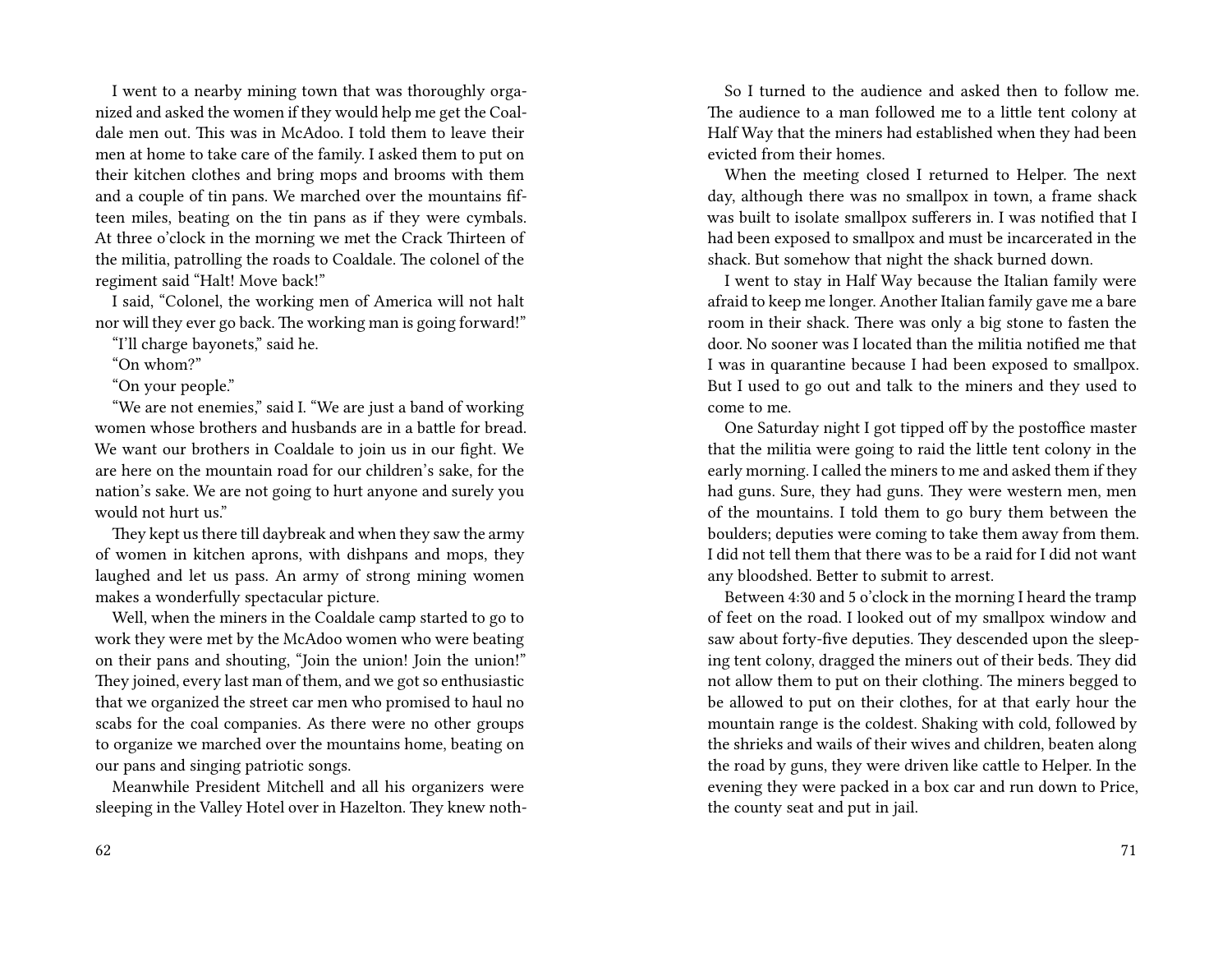In Denver I got a room and rested a while I sat down and wrote a letter to the governor the obedient little boy of the coal companies.

"Mr. Governor, you notified your dogs of war to put me out of the state. They complied with your instructions. I hold in my hand a letter that was handed to me by one of them, which says 'under no circumstances return to this state.' I wish to notify you, governor, that you don't own the state. When it was admitted to the sisterhood of states, my fathers gave me a share of stock in it; and that is all they gave to you. The civil courts are open. If I break a law of state or nation it is the duty of the civil courts to deal with me. That is why my fore-fathers established those courts to keep dictators and tyrants such as you from interfering with civilians. I am right here in the capital, after being out nine or ten hours, four or five blocks from your office. I want to ask you, governor, what in Hell are you going to do about it?"

I called a messenger and sent it up to the governor's office. He read it and a reporter, who was present in the office at the time told me his face grew red.

"What shall I do?" he said to the reporter. He was used to acting under orders. "Leave her alone," counseled the reporter. "There is no more patriotic citizen in America."

From Denver I went down the Western Slope, holding meetings, cheering and encouraging those toiling and disinherited miners who were fighting against such monstrous odds.

I went to Helper, Utah, and got a room with a very nice Italian family. I was to hold a meeting Sunday afternoon. From every quarter the men came, trudging miles over the mountains. The shop men were notified not to come but they came anyhow. Just as the meeting was about to open, the mayor of the little town came to me and said that I could not hold a meeting; that I was on company ground. I asked him how far his jurisdiction extended. He said as far as the Company's jurisdiction. He was a Company mayor.

ing of our march into Coaldale until the newspaper men telephoned to him that "Mother Jones was raising hell up in the mountains with a bunch of wild women!"

He, of course, got nervous. He might have gotten more nervous if he had known how we made the mine bosses go home and how we told their wives to clean them up and make decent American citizens out of them. How we went around to the kitchen of the house where the militia were quartered and ate the breakfast that was on the table for the soldiers.

When I got back to Hazelton, Mitchell looked at me with surprise. I was worn out. Coaldale had been a strenuous night and morning and its thirty mile tramp. I assured Mitchell that no one had been hurt and no property injured. The military had acted like human beings. They took the matter as a joke. They enjoyed the morning's fun. I told him how scared the sheriff had been. He had been talking to me without knowing who I was.

"Oh Lord," he said, "that Mother Jones is sure a dangerous woman."

"Why don't you arrest her!" I asked him.

"Oh Lord, I couldn't. I'd have that mob of women with their mops and brooms after me and the jail ain't big enough to hold them all. They'd mop the life out of a fellow!"

Mr. Mitchell said, "My God, Mother, did you get home safe! What did you do!"

"I got five thousand men out and organized them. We had time left over so we organized the street car men and they will not haul any scabs into camp."

"Did you get hurt, Mother!"

"No, we did the hurting."

"Didn't the superintendents' bosses get after you?"

"No, we got after them. Their wives and our women were yelling around like cats. It was a great fight."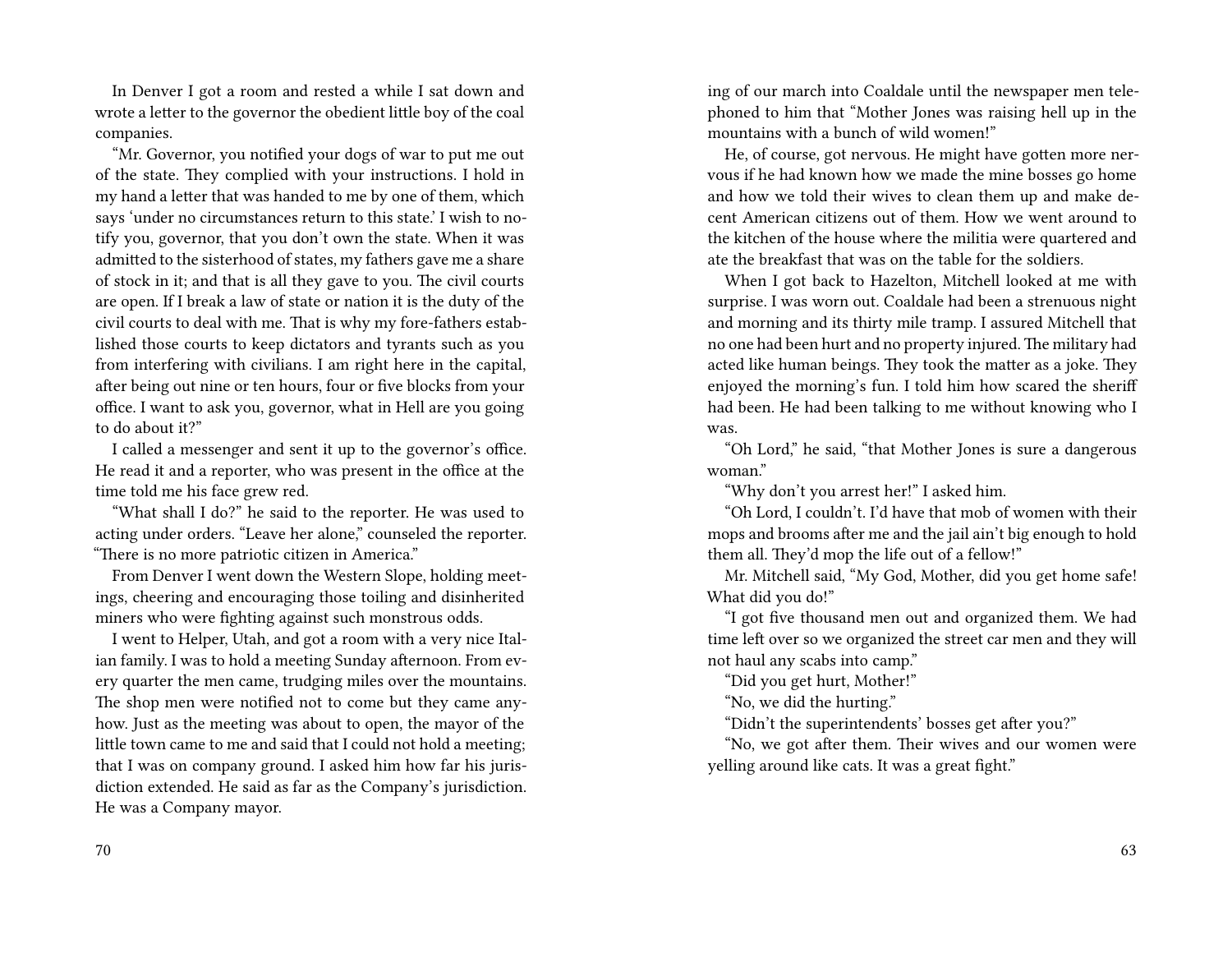# **Chapter XIII – The Cripple Creek Strike**

## (1903)

The state of Colorado belonged not to a republic but to the Colorado Fuel and Iron Company, the Victor -Company and their dependencies. The governor was their agent. The militia under Bell did their bidding. Whenever the masters of the state told the governor to bark, he yelped for them like a mad hound. Whenever they told the military to bite, they bit.

The people of Colorado had voted overwhelmingly for an eight-hour day. The legislature passed an eight hour law but the courts had declared it unconstitutional.Then when the measure was submitted directly to the people, they voted for it with 40,000 votes majority. But the next legislature, which was controlled by the mining interests, failed to pass the bill.

The miners saw that they could not get their demands through peaceful legislation. That they must fight. That they must strike. All the metal miners struck first. The strike extended into New Mexico and Utah. It became an ugly war. The metal miners were anxious to have the coal miners join them in their struggle.

The executive board of the United Mine Workers was in session in Indianapolis and to this board the governor of Colorado had sent a delegation to convince them that there ought not to be a strike in the coal fields. Among the delegates, was a labor commissioner.

I was going on my way to West Virginia from Mount Olive, Illinois, where the miners were commemorating their dead. while John Mitchell went traveling through Europe, staying at fashionable hotels, studying the labor movement. When he returned the miners had been lashed back into the mines by hunger but John Mitchell was given a banquet in the Park Avenue Hotel and presented with a watch with diamonds.

From the day I opposed John Mitchell's authority, the guns were turned on me. Slander and persecution followed me like black shadows. But the fight went on.

One night when I came in from the field where I had been holding meetings, I was just dropping to sleep when a knock – a loud knock – came on my door. I always slept in my clothes for I never knew what might happen. I went to the door, opened it, and faced a military chap.

"The Colonel wants you up at head-quarters."

I went with him immediately. Three or four others were brought in: War John and Joe Pajammy, organizers. We were all taken down. to the Santa Fe station. While standing there, waiting for the train that was to deport us some of the miners ran down to bid me good bye. "Mother, good-bye," they said, stretching out their hands to take mine.

The colonel struck their hands and yelled at them. "Get away from there. You can't' shake hands with that woman!"

The militia took us to La Junta. They handed me a letter from the governor, notifying me that under no circumstances could I return to the State of Colorado. I sat all night in the station. In the morning the Denver train came along. I had no food, no money. I asked the conductor to take me to Denver. He said he would.

"Well," I said, "I don't want you to lose your job." I showed him the letter from the governor. He read it.

"Mother," he said, "do you want to go to Denver?"

"I do," said I.

"Then to Hell with the job;" said he, "it's to Denver you go."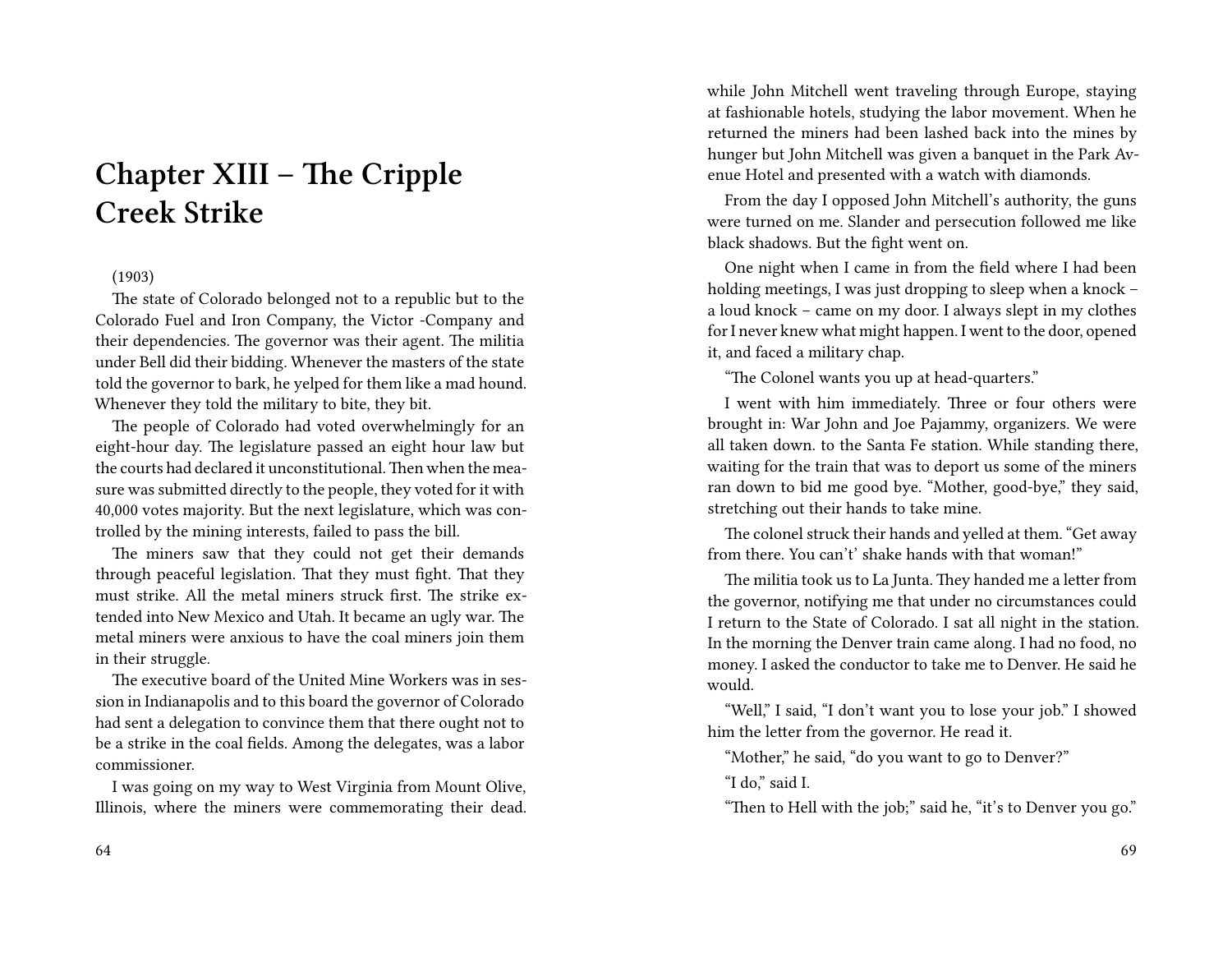to all flesh. Hunger and suffering and the cause of your children bind more closely than a common tongue. I am accused of helping the Western Federation of Miners, as if that were a crime, by one of the National board members. I plead guilty. I know no East or West, North nor South when it comes to my class fighting the battle for justice. If it is my fortune to live to see the industrial chain broken from every workingman's child in America, and if then there is one black child in Africa in bondage, there shall I go."

The delegates rose en masse to cheer. The vote was taken. The majority decided to stand by the southern miners, refusing to obey the national President.

The Denver Post reported my speech and a copy was sent to Mr. Mitchell in Indianapolis. He took the paper in to his secretary and said, pointing to the report, "See what Mother Jones has done. to me!"

Three times Mitchell tried to make the northern miners return to the mines but each time he was unsuccessful. "Mitchell has got to get Mother Jones out of the field," an organizer said. "He can never lick the Federation as long as she is still there."

I was informed that Mitchell went to the governor and asked him to put me out of the state.

Finally the ultimatum was given to the northern miners. All support for the strike was withdrawn. The northern miners accepted the operators' terms and returned to work. Their act created practical peonage in the south and the strike was eventually lost, although the struggle in the south went on for a year.

Much of the fighting took place around Cripple Creek. The miners were evicted from their company-owned houses. They went out on the bleak mountain sides, lived in tents through a terrible winter with the temperature below zero, with eighteen inches of snow on the ground. They tied their feet in gunny sacks and lived lean and lank and hungry as timber wolves. They received sixty-three cents a week strike benefit

I stopped off at headquarters in Indianapolis. The executive board asked me to go to Colorado, look into conditions there, see what the sentiments of the miners were, and make a report to the office.

I went immediately to Colorado, first to the office of The Western Federation of Miners where I heard the story of the industrial conflict. I then got myself an old calico dress, a sunbonnet, some pins and needles, elastic and tape and such sundries, and went down to the southern coal fields of the Colorado Fuel and Iron Company.

As a peddler, I went through the various coal camps, eating in the homes of the miners, staying all night with their families. I found the conditions under which they lived deplorable. They were in practical slavery to the company, who owned their houses, owned all the land, so that if a miner did own a house he must vacate whenever it pleased the land owners. They were paid in scrip instead of money so that they could not go away if dissatisfied. They must buy at company stores and at company prices. The coal they mined was weighed by an agent of the company and the miners could not have a check weighman to see that full credit was given them. The schools, the churches, the roads belonged to the Company. I felt, after listening to their stories, after witnessing their long patience that the time was ripe for revolt against such brutal conditions.

I went to Trinidad and to the office of the Western Federation of Miners. I talked with the secretary, Gillmore, a loyal, hardworking man, and with the President, Howell, a good, honest soul. We sat up and talked the matter over far into the night. I showed them the conditions I had found down in the mining camps were heart-rending, and I felt it was our business to remedy those conditions and bring some future, some sunlight at least into the lives of the children. They deputized me to go at once to headquarters in Indianapolis.

I took the train the next morning. When I arrived at the office in Indianapolis, I found the president, John Mitchell, the vice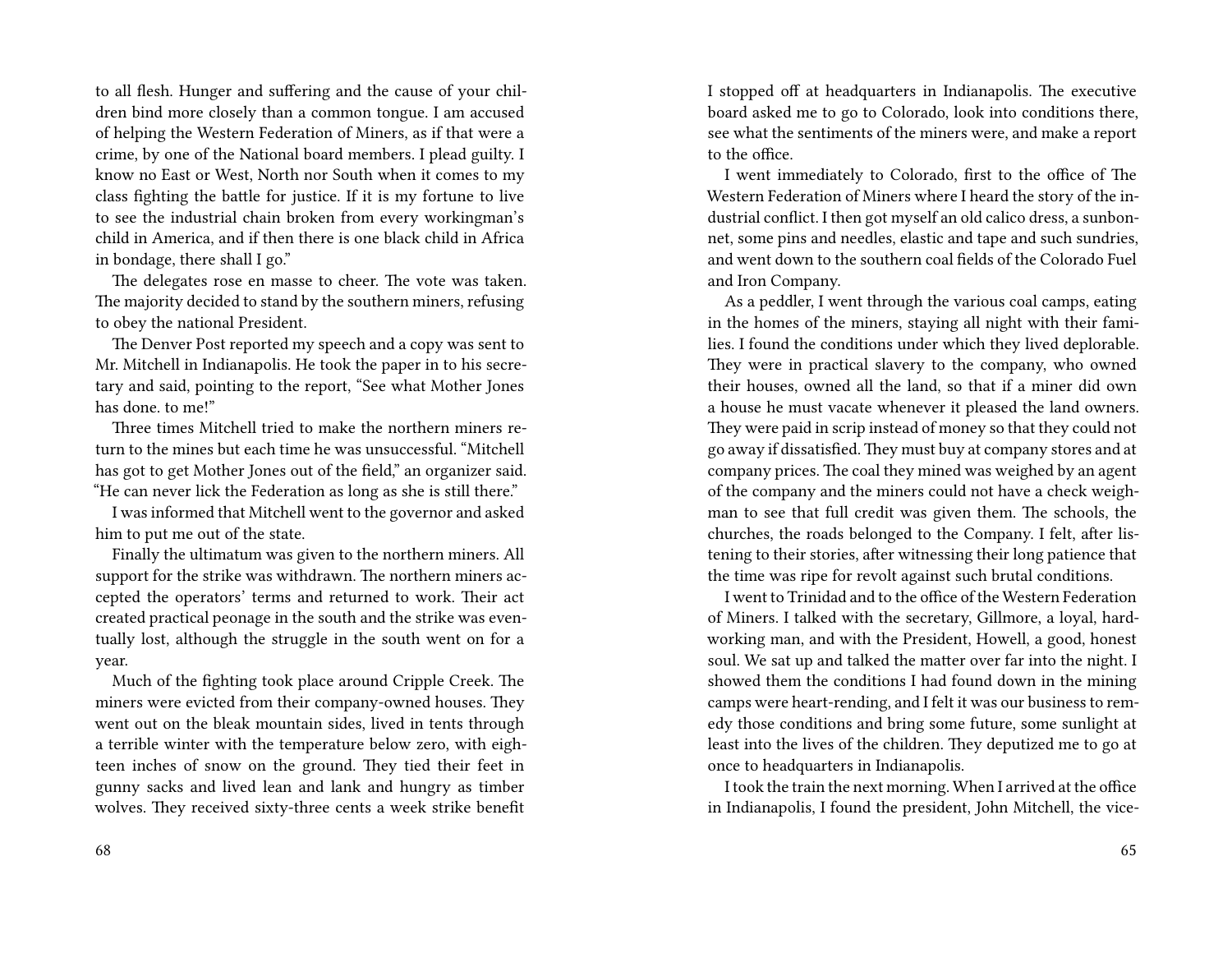president, T. L. Lewis, the secretary, W. B. Wilson of Arnot, Pennsylvania, and a board member, called "old man Ream," from Iowa. These officers told me to return at once to Colorado and they would call a strike of the coal miners.

The strike was called November 9th, 1903. The demand was for an eight hour day, a check by weighman representing the miners, payment in money instead of scrip. The whole state of Colorado was in revolt. No coal was dug. November is a cold month in Colorado and the citizens began to feel the pressure of the strike.

Late one evening in the latter part of November I came into the hotel. I had been working all day and into the night among the miners and their families, helping to distribute food and clothes, encouraging, holding meetings. As I was about to retire, the hotel clerk called me down to answer a long distance telephone call from Louisville. The voice said, "Oh for God's sake; Mother, come to us, come to us!"

I asked what the trouble was and the reply was more a cry than an answer, "Oh don't wait to ask. Don't miss the train."

I got Mr. Howell, the president, on the telephone and asked him what was the trouble in Louisville.

"They are having a convention there," he said.

"A convention, is it, and what for? "

"To call off the strike in the northern coal fields because the operators have yielded to the demands." He did not look at me as he spoke. I could see he was heart sick.

"But they cannot go back until the operators settle with the southern miners," I said, "They will not desert their brothers until the strike is won! Are you going to let them do it?"

"Oh Mother," he almost cried, "I can't help it. It is the National Headquarters who have ordered them back!"

"That's treachery," I said, "quick, get ready and come with me." We telephoned down to the station to have the conductor hold the train for Louisville a few minutes. This he did. We got into Louisville the next morning. I had not slept. The board

member, Ream, and Grant Hamilton, representing the Federation of Labor, came to the hotel where I was stopping and asked where Mr. Howell, the president was.

"He has just stepped out," I said. "He will be back."

"Well, meantime, I want to notify you," Ream said, "that you must not block the settlement of the northern miners because the National President, John Mitchell, wants it, and he pays you."

"Are you through?" said I.

He nodded.

"Then I am going to tell you that if God Almighty wants this strike called off for his benefit and not for the miners, I am going to raise my voice against it. And as to President John paying me, … he never paid me a penny in his life. It is the hard earned nickels and dimes of the miners that pay me, and it is their interests that I am going to serve."

I went to the convention and heard the matter of the northern miners returning to the mines discussed. I watched two shrewd diplomats deal with unsophisticated men; Struby, the president of the northern coal fields, and Blood, one of the keenest, trickiest lawyers in the West. And behind them, John Mitchell, toasted and wined and dined, flattered and cajoled by the Denver Citizens' Alliance, and the Civic Federation was pulling the strings.

In the afternoon the miners called on me to address the convention.

"Brothers," I said, "You English speaking miners of the northern fields promised your southern brothers, seventy per cent of whom do not speak English, that you would support them to the end. Now you are asked to betray them, to make a separate settlement. You have a common enemy and it is your duty to fight to a finish. The enemy seeks to conquer by dividing your ranks, by making distinctions between North and South, between American and foreign. You are all miners, fighting a common cause, a common master. The iron heel feels the same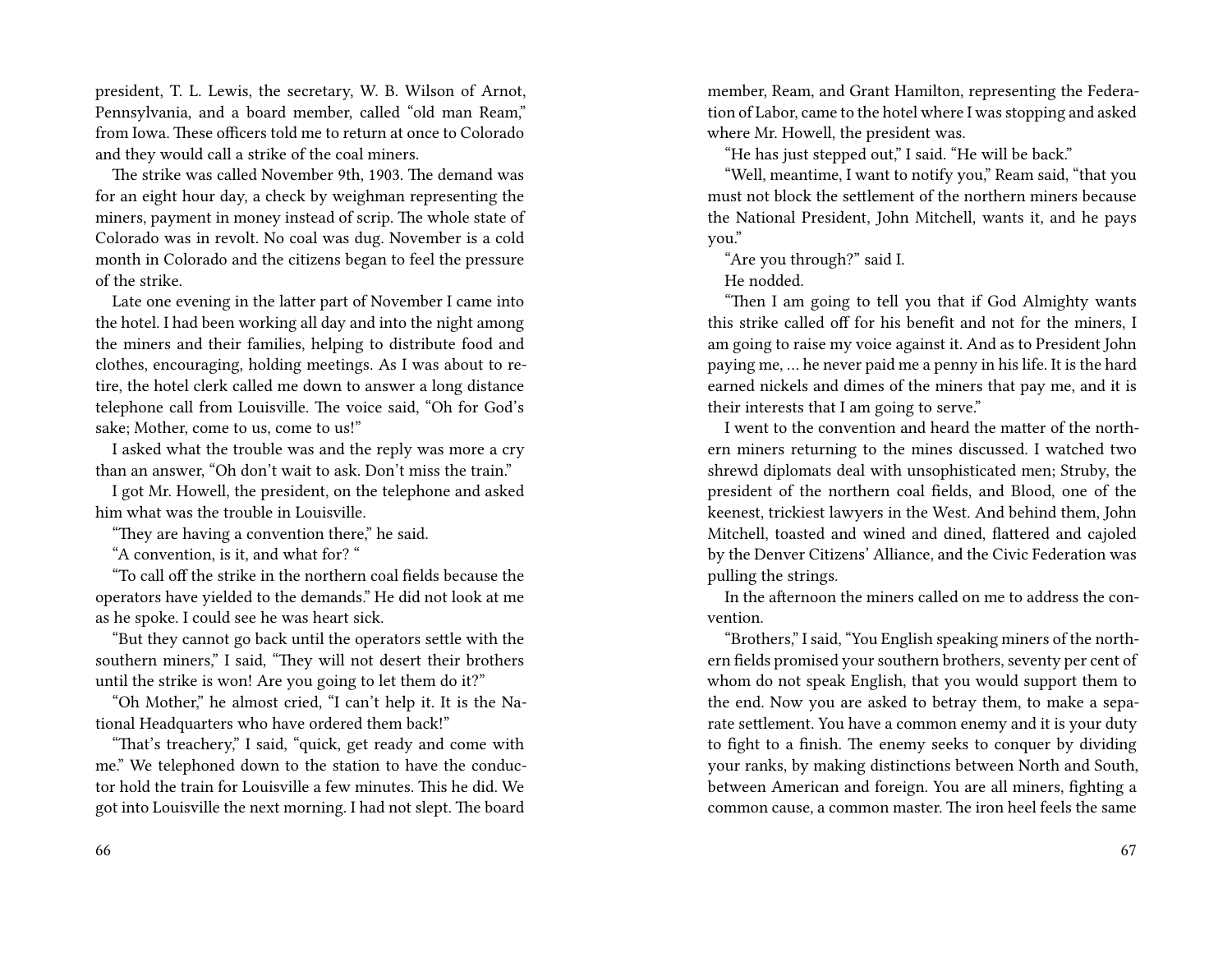"Then as the guest of the state of Colorado I'll order a good breakfast." And I did-all the way from bacon to pie.

The train for Denver pulled in. The military put me aboard it. When we reached Walsenburg; a delegation of miners met the train, singing a miner's song. They sang at the top their lungs till the silent, old mountains see to prick up their ears. They swarmed into the train.

"God bless you, Mother!"

"God bless you, my boys!"

"Mother, is your coat warm enough? It's; freezing cold in the hills!"

"I'm all right, my lad." The chap had no overcoat – a cheap cotton suit, and a bit of woolen rag around his neck.

Outside in the station stood the militia. One of them was a fiend. He went about swinging his gun, hitting the miners, and trying to prod them into a fight, hurling vile oaths at them. But the boys kept cool and I could hear them singing above the shriek of the whistle as the train pulled out of the depot and wound away through the hills.

From January on until the final brutal out-rage, – the burning of the tent colony in Ludlow – my ears wearied with the stories of brutality and suffering. My eyes ached with the misery I witnessed. My brain sickened with the knowledge of man's inhumanity to man.

It was, "Oh, Mother, my daughter has been assaulted by the soldiers-such a little girl!"

"Oh, Mother, did you hear how the soldiers entered Mrs. Hall's house, how they terrified the little children, wrecked the home, and did worse – terrible things – and just because Mr. Hall, the undertaker, had buried two miners whom the militia had killed!" "And, Oh Mother, did you hear how they are arresting miners for vagrancy, for loafing, and making them work in company ditches without pay, making them haul coal and clear snow up to the mines for nothing!" "Mother, Mother, listen! A Polish fellow arrived as a strike breaker. He didn't know there

up scabs. They refused to let their little brothers and sisters go to school if the children of scabs went.

In many mines I met the trapper boys. Little chaps who open the door for the mule when it comes in for the coal and who close the door after the mule has gone out. Runners and helpers about the mine. Lads who will become miners; who will never know anything of this beautiful world, of the great wide sea, of the clean prairies, of the snow capped mountains of the vast West. Lads born in the coal, reared and buried in the coal. And his one hope, his one protection – the union.

I met a little trapper boy one day. He was so small that his dinner bucket dragged on the ground.

"How old are you, lad!" I asked him.

"Twelve," he growled as he spat tobacco on the ground.

"Say son," I said, "I'm Mother Jones. You know me, don't you! I know you told the mine foreman you were twelve, but what did you tell the union!"

He looked at me with keen, sage eyes. Life had taught him suspicion and caution.

"Oh, the union's different. I'm ten come Christmas."

"Why don't you go to school!"

"Gee," he said – though it was really something stronger – "I ain't lost no leg!" He looked proudly at his little legs.

I knew what he meant: that lads went to school when they were incapacitated by accidents.

And you scarcely blamed the children for preferring mills and mines. The schools were wretched, poorly taught, the lessons dull.

Through the ceaseless efforts of the unions, through continual agitation, we have done away with the most outstanding evils of child labor in the mines. Pennsylvania has passed better and better laws. More and more children are going to school. Better schools have come to the mining districts. We have yet a long way to go. Fourteen years of age is still too young to begin the life of the breaker boy. There is still too little joy and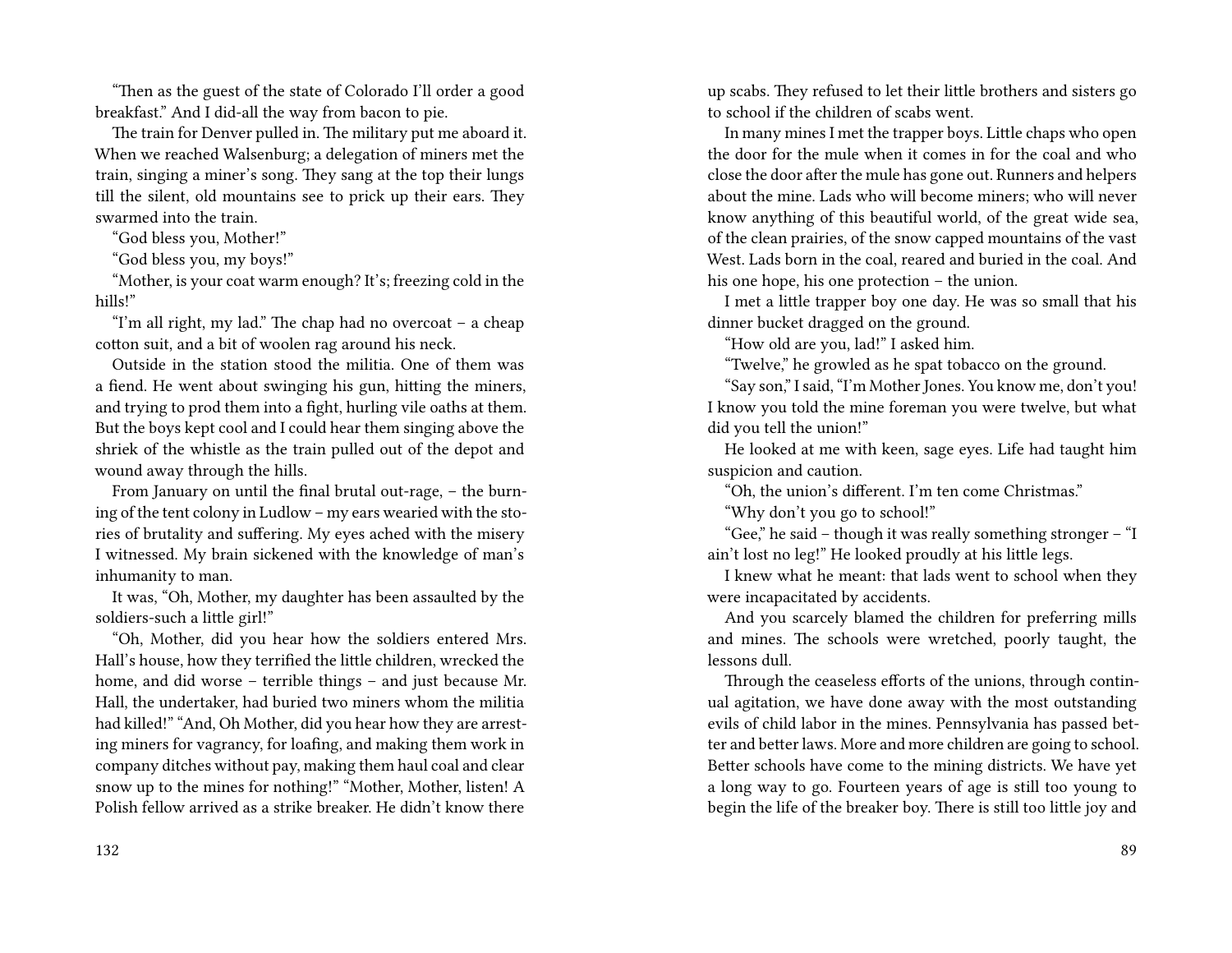beauty in the miner's life but one who like myself has watched the long, long struggle knows that the end is not yet.

The colonel came to me one day and told me that my lawyers had obtained a habeas corpus for me and that I was to be released; that the military would give me a ticket to any place I desired.

"Colonel," said I, "I can accept nothing from men whose business it is to shoot down my class whenever they strike for decent wages. I prefer to walk."

"All right, Mother," said he, "Goodbye!"

The operators were bringing in Mexicans to work as scabs in the mines. In this operation they were protected by the military all the way from the Mexican borders. They were brought into the strike territory without knowing the conditions, promised enormous wages and easy work. They were packed in cattle cars, in charge of company gunmen, and if when arriving, they attempted to leave, they were shot hundreds of these poor fellows had been lured into the mines with promises of free land. When they got off the trains, they were driven like cattle into the mines by gunmen.

This was the method that broke the strike ten years previously. And now it was the scabs of a decade before who were striking – the docile, contract labor of Europe.

I was sent down to El Paso to give the facts of the Colorado strike to the Mexicans who were herded together for the mines in that city. I held meetings, I addressed Mexican gatherings, I got the story over the border. I did everything in my power to prevent strike breakers going into the Rockefeller mines.

In January, 1914. I returned to Colorado.

When I got off the train at Trinidad, the militia met me and ordered me back on the train. Nevertheless, I got off. They marched me to the telegrapher's office, then they changed their minds, and took me to the hotel where they had their headquarters. I told them I wanted to get my breakfast. They escorted me to the dining room.

"Who is paying for my breakfast?" said I.

"The state," said they.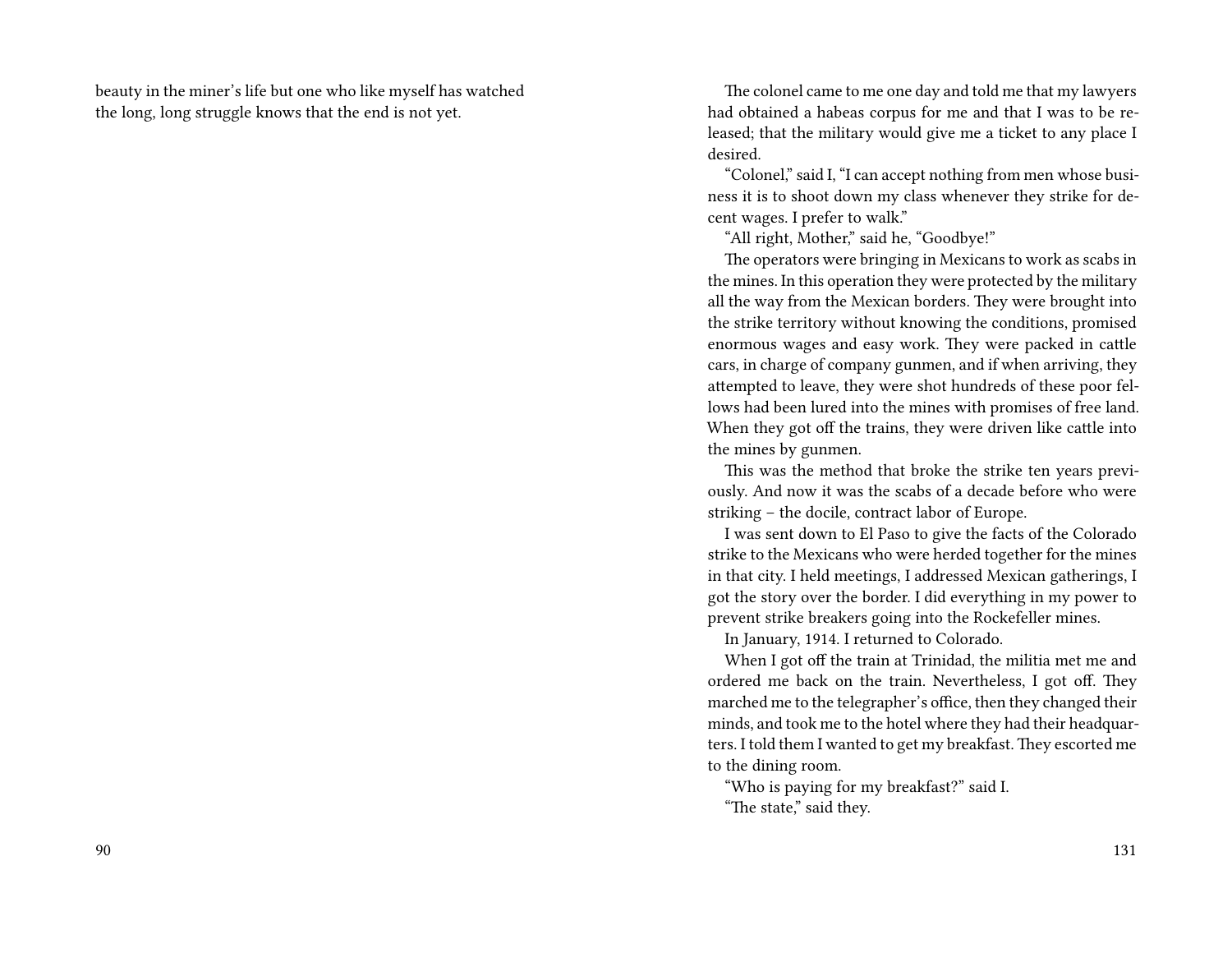"What are you going to do with that old woman?" they said. "We won't run the train till we know!"

The soldiers did not reply.

"Boys," I said, "go back on your engine. Some day it will be all right."

Tears came trickling down their cheeks, and when they wiped them away, there were long, black streaks on their faces.

I was put in the cellar under the courthouse. It was a cold, terrible place, without heat, damp and dark. I slept in my clothes by day, and at night I fought great sewer rats with a beer bottle. "If I were out of this dungeon," thought I, "I would be fighting the human sewer rats anyway!"

For twenty-six days I was held a military prisoner in that black hole. I would not give in. I would not leave the state. At any time, if I would do so, I could have my freedom. General Chase and his bandits thought that by keeping me in that cold cellar, I would catch the flue or pneumonia, and that would settle for them what to do with "old Mother Jones."

Colonel Berdiker, in charge of me, said, "Mother, I have never been placed in a position as painful as this. Won't you go to Denver and leave the strike field?"

"No, Colonel, I will not," said I.

The hours dragged underground. Day was perpetual twilight and night was deep night. I watched people's feet from my cellar window; miners' feet in old shoes; soldiers' feet, well shod in government leather; the shoes of women with the heels run down; the dilapidated shoes of children; barefooted boys. The children would scrooch down and wave to me but the soldiers shooed them off.

One morning when my hard bread and sloppy coffee were brought to me, Colonel Berdiker said to me, "Mother, don't eat that stuff!" After that he sent my breakfast to me  $-$  good, plain food. He was a man with a heart, who perhaps imagined his own mother imprisoned in a cellar with the sewer rats' union.

**Chapter XV – Moyer, Haywood and Pettibone**

The year 1906 I was active in the defense Moyer, Haywood and Pettibone. I addressed meetings in their behalf and raised money defray the expense of their trials.

Late on Saturday night, February 17th, 1906, after banks, business houses and courts had closed, the President of the Western Federation of Miners, Charles H. Moyer, was secretly arrested. William D. Haywood, the secretary of the union, and George A. Pettibone, a business agent, were arrested a short time later. All three men were kidnapped and carried into the state of Idaho where they were charged with the murder of Governor Steunenberg.

No legal steps to arrest these men, who were going about their business openly, were taken. The men designated by the governor of Idaho to take the requisitions to the Governor of Colorado had many days in which the labor men could have been legally arrested. But the police waited until Saturday night when the accused could not get in touch with banks for bail, when the courts were not open to hear habeas corpus proceedings, so that the prisoners could not have recourse to the usual legal defense and protection granted to the worst felon.

The men were taken secretly to the county jail and were not allowed to get in touch with relatives, friends or attorneys. Early Sunday morning, before five o'clock, the prisoners were driven to a siding near the Union Depot, placed in a special train, and whirled rapidly out of the state. No stops were made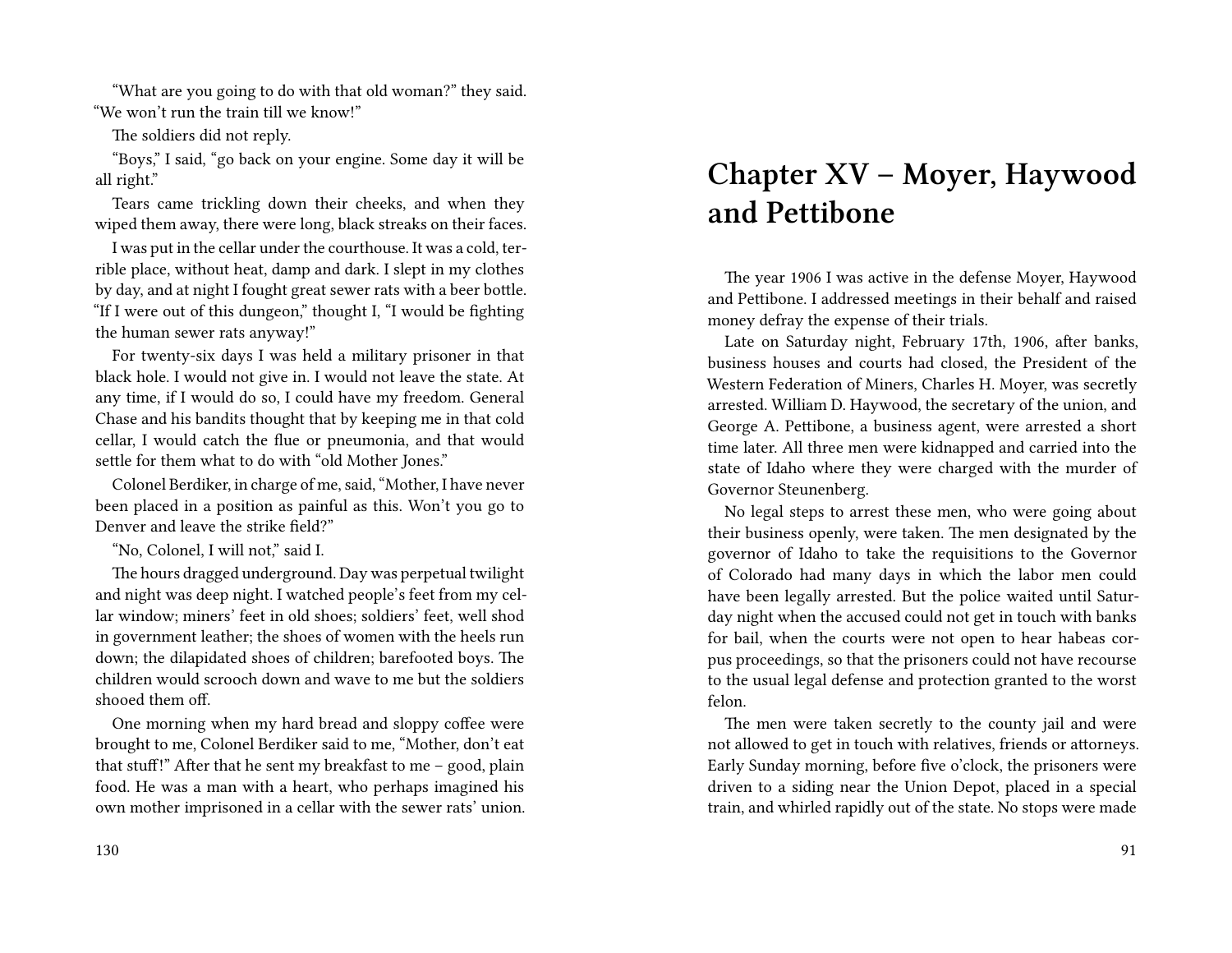and the train had the right-of-way over every other train from Denver to Boise, Idaho.

The men were heavily guarded by armed men, commissioned by the Governor of Idaho, and by Adjutant General Wells, of the Colorado National Guard.

When the men arrived in Boise, they were taken to the penitentiary and placed incommunicado. Not for days did their families and friends know of their whereabouts.

Back of the arrest of the labor leaders was the labor struggle itself. Much of the labor war in Idaho had centered about the Coeur d'Alene district, a strip of country about twenty-five miles long and five wide in which were rich lead mines. The miners worked twelve hours a day in the mills and smelters and mines in the midst of sickening, deadly fumes of arsenic. Arsenic poisons. It paralyzes arms and legs. It causes the teeth to fall out, the hair to fall off. Weird looking men worked in the mines: gaunt, their faces sunken in, their eyelashes and eyebrows off, a green aspect to their skin.

Then came the union, the Western Federation of Miners. The mine owners opposed the formation of unions with all the might of money and privilege and state. The miners fought back as savagely as they were fought. The strike was truly war with murders and assassinations, with dynamite and prisons. The mine owners brought in gunmen. The president of the Union urged the miners to arm, defend themselves, their wives and daughters. It was Hell!

In 1899 Bunker Hill Co. mine was blown up. The Governor called the troops which only made matters worse. The first troops were negroes. Men were arrested and thrown in jail without trial. One thousand men were herded in a bullpen.

One night a bomb, attached to his gate, killed Governor Steunenberg. Rewards of thousands of dollars were offered for the arrest of the murderers. That attracted the detectives. The Pinkerton Agency got busy. Eight years after the death of the

in the entrance way. Everything was strangely silent. No one was about. A closed automobile waited us. We three got in.

"Drive the back way," said the colonel to the chauffeur.

We drove through dark, lonely streets. The curtains of the machine were down. It was black outside and inside. It was the one time in my life that I thought my end had come; that I was to say farewell to the earth, but I made up my mind that I would put up a good fight before passing out of life!

When we reached the Santa Fe crossing I was put aboard the train. I felt great relief, for the strike had only begun and I had much to do. I went to bed and slept till we arrived in Denver. Here I was met by a monster, called General Chase, whose veins run with ice water. He started to take me to Brown Palace Hotel. I asked him if he would permit me to go to a less aristocratic hotel, to the one I usually stopped at. He consented, telling me he would escort me to the governor at nine o'clock.

I was taken before the governor that morning. The governor said to me, "I am going to turn you free but you must not go back to the strike zone."

"Governor," I said, "I am going back."

"I think you ought to take my advice," he said, "and do what I think you ought to do."

"Governor," said I, "if Washington took instructions from such as you, we would be under King George's descendants yet! If Lincoln took instructions from you, Grant would never have gone to Gettysburg. I think I had better not take your orders."

I stayed on a week in Denver. Then I got a ticket and sleeper for Trinidad. Across the aisle from me was Reno, Rockefeller's detective. Very early in the morning, soldiers awakened me.

"Get up," they said, "and get off at the next stop."

I got up, of course, and with the soldiers I got off at Walsenburg, fifty miles from Trinidad. The engineer and the fireman left their train when they saw the soldiers putting me off.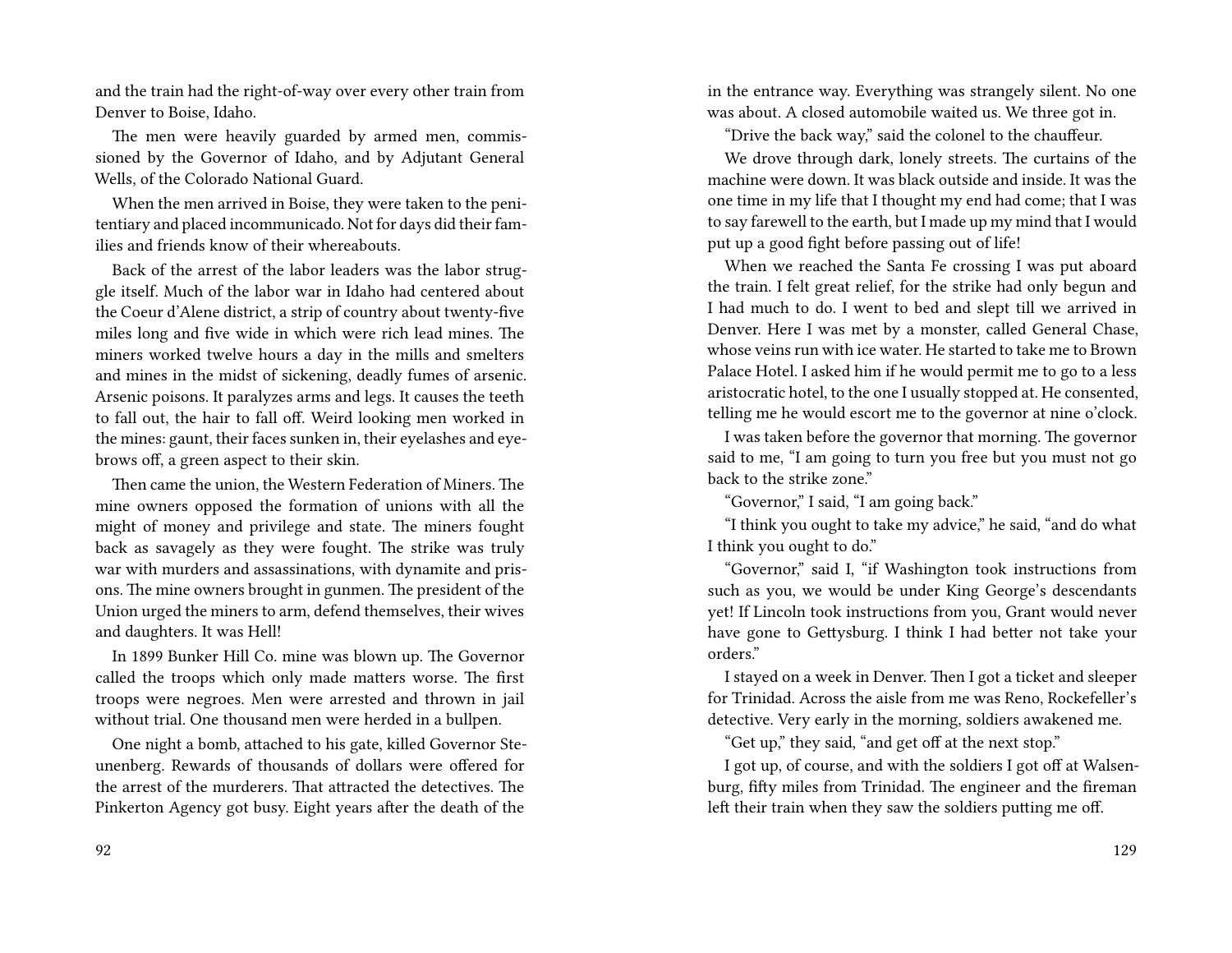"Did you come after me, boys!" said I. They looked embarrassed.

"Pack your valise and come," said the captain.

They marched me down stairs and put me in an automobile that was waiting at the door.

The miners had followed. One of them had tears rolling down his cheeks.

"Mother," he cried, "I wish I could go for you!"

We drove to the prison first, passing cavalry and infantry and gunmen, sent by the state to subdue the miners. Orders were given to drive me to the Sisters' Hospital, a portion of which had been turned into a military prison. They put me in a small room with white plastered walls, with a cot, a chair and a table, and for nine weeks I stayed in that one room, seeing no human beings but the silent military. One stood on either side of the cell door, two stood across the hall, one at the entrance to the hall, two at the elevator entrance on my floor, two on the ground floor elevator entrance.

Outside my window a guard walked up and down, up and down day and night, day and night, his bayonet flashing in the sun.

"Lads," said I to the two silent chaps at the door, "the great Standard Oil is certainly afraid of an old woman!"

They grinned.

My meals were sent to me by the sisters.

They were not, of course, luxurious. In all those nine weeks I saw no one, received not a letter, a paper, a postal card. I saw only landscape and the bayonet flashing in the sun.

Finally, Mr. Hawkins, the attorney for the miners, was allowed to visit me. Then on Sunday, Colonel Davis came to me and said the governor wanted to see me in Denver.

The colonel and a subordinate came for me that night at nine O 'clock. As we went down the hall, I noticed there was not a soldier in sight. There was none in the elevator. There was none governor, the labor leaders. were arrested and charged with the crime of murder.

In those eight years the Western Federation of Miners had won the battle in the Coer d'Alene district. An eight-hour day had been won. The miners had established their own stores. They had built libraries and hospitals. They had established funds for widows and orphans. Libraries took the place of saloons and hope the place of despair.

The mine owners paid spies to join the union, poor wretches who sold themselves to the slave owners for a pittance.

A poor tool of the corporations, of the detectives, a thing in the shape of a man, named Orchard, told of belonging to an inner circle of the Western Federation of Miners whose object it was to dynamite and assassinate. It was this inner circle to which the officers of the union belonged, and it was this circle, said he, that was responsible for the death, eight years before, of Governor Steunenberg.

The trial was held in Boise, Idaho. President Roosevelt called the men "undesirable citizens" before they had been given a chance to defend themselves. In the end they were acquitted and those who sought to destroy them because of their labor in behalf of toiling humanity had to seek other methods of destroying the Western Federation of Miners.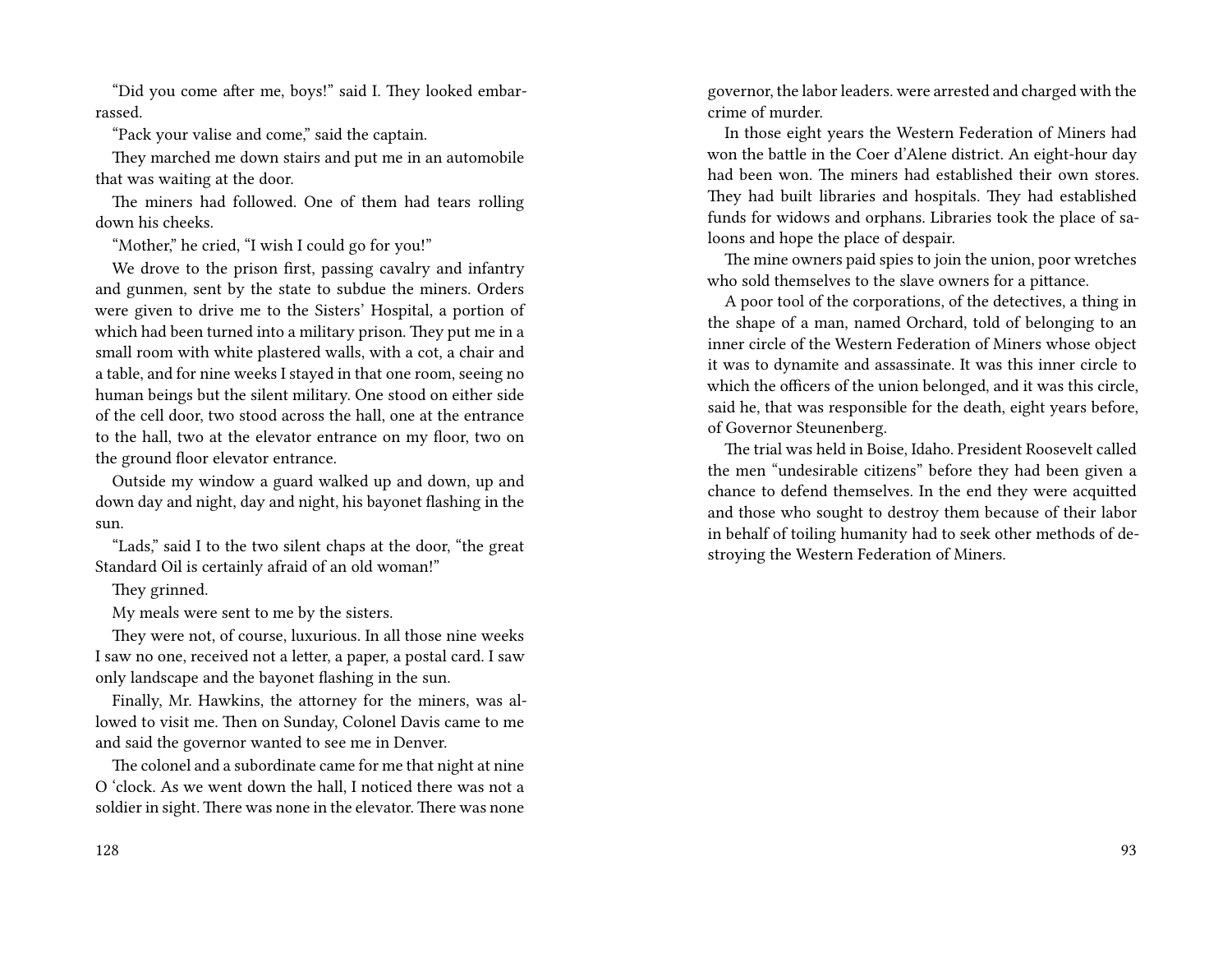# **Chapter XVI – The Mexican Revolution**

In 1910 I was summoned as a witness before Congress on the Mexican question. Mexico at that time was in revolution against the brutal oppression of the tyrant, Diaz.

Congressman Wilson asked me where I lived. "I live in the United States," said I, "but I do not know exactly where. My address is wherever there is a fight against oppression. Sometimes I am in Washington, then in Pennsylvania, Arizona, Texas, Minnesota, Colorado. My address is like my shoes: it travels with me."

"No abiding place?" said the chairman.

"I abide where there is a fight against wrong.'

"Were you in Douglas, Arizona, at the time of the arrest and kidnapping of Manuel Sarabia?"

"There was a strike going on the Phelps Dodge copper mines, and so I was there."

"I suggest," said congressman Wilson, "that you sit down, Mother, you will be more comfortable."

"I am accustomed to stand when talking and am uncomfortable when sitting down. It is too easy."

That brought a laugh from the committee.

"I was holding a street meeting in Douglas one Sunday night for the smelter workers. A great crowd turned out, the whole town. After the meeting a worker came running up to me and said, 'Oh Mother, there has been something horrible going on at the jail. While you were speaking, a man was taken there in

Early in the morning the porter awakened me. "Mother," he said, the conductor is going to stop the train for you. Be ready to hop."

When the train slowed down before we got to the crossing, the conductor came to help me off.

"Are you doing business, Mother!" said he. "I am indeed," said I. "And did you stop the train just for me!"

"I certainly did!"

He waved to me as the train pulled away. "Goodbye, Mother." It was very early and I walked into the little town of Trinidad and got breakfast. Down at the station a company of military were watching to see if I came into town. But no Mother Jones got off at the depot, and the company marched back to headquarters, which was just across the street from the hotel where I was staying.

I was in Trinidad three hours before they knew I was there. They telephoned the governor. They telephoned General Chase in charge of the militia. "Mother Jones is in Trinidad!" they said.

"Impossible!" said the governor. "Impossible!" said the general.

"Nevertheless, she is here!"

"We have had her well watched, the hotels and the depots," they said.

"Nevertheless, she is here!"

My arrest was ordered.

A delegation of miners came to me. "Boys," I said, "they are going to arrest me but don't make any trouble. Just let them do it."

"Mother," said they, "we aren't going to let them arrest you!" "Yes, you will. Let them carry on their game."

While we were sitting there talking, I heard footsteps tramping up the stairs.

"Here they come," said I and we sat quietly waiting. The door opened. It was a company of militia.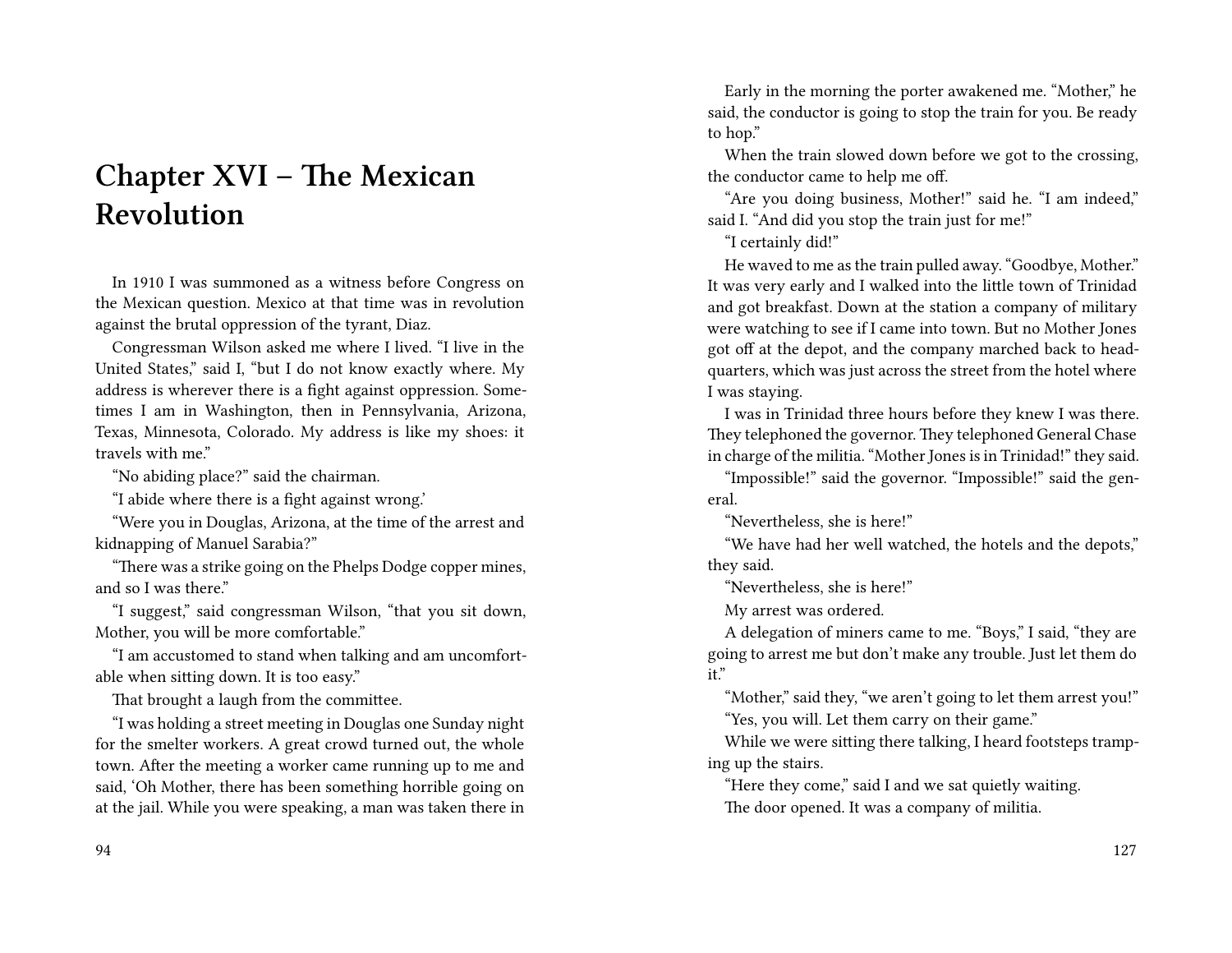"There are two detectives in the lobby, one up in the gallery, and two or three at the station watching the gates to see who boards the trains south."

I thanked him for his information. That night I went an hour or so before the coaches were brought into the station way down into the railway yards where the coaches stood ready to be coupled to the train. I went to the section house. There was an old section hand there.

He held up his lantern to see me. "Oh, Mother Jones," he said, "and is it you that's walking the ties?"

"It's myself," said I, "but I'm not walking. I have a sleeper ticket for the south and I want to know if the trains are made up yet. I want to go aboard."

"Sit here," he said, "I'll go see. I don't know." I knew he understood without any explaining why I was there.

"I wish you would tell the porter to come back with you," said I.

He went out his light bobbing at his side. Pretty soon he returned with the porter.

"What you want, Mother?" says he.

"I want to know if the berths are made up yet?" "Do you want to get on now, Mother?" "Yes."

"Then yours is made up." I showed him my tickets and he led me across the tracks.

"Mother," he said, "I know you now but later I might find it convenienter not to have the acquaintance."

"I understand," said I. "Now here's two dollars to give to the conductor. Tell him to let Mother Jones off before we get to the Santa Fe crossing. That will be early in the morning."

"I sure will," said he.

I got on board the sleeper in the yards and was asleep when the coaches pulled into the Denver station for passengers south. I was still asleep when the train pulled out of the depot.

an auto. He kept screaming about his liberty being taken from him but the cops choked him off.'

"I guess it's just some fellow with a jag on," said I. I gave it no further thought.

"I went to my hotel and sat with a dozen or so of those poor, unfortunate wretches in the smelters, discussing the meeting, when the editor of 'El Industrio' burst into the room very excited. He said, 'Oh Mother, they have kidnapped Sarabia, our young revolutionist.'

"Kidnapping seemed to be in the air just about that time. The Idaho affair was on. He was flushed and almost incoherent. I said, 'Sit down a moment and get cool, then tell me your story.'

"He told me while I was addressing the crowd and the back streets were empty, an automobile had driven out of the jail, had driven to the office of the paper on which Sarabia worked and he had been kidnapped; that his cries for help had been smothered, and that he was held incommunicado in the jail.

"I said to him, 'Get all the facts you can get them as correct as you can and immediately telegraph to the governor. Telegraph to Washington. Don't stop a moment because if you do they will murder him.'

"We telegraphed the governor and Washington that night.

"The next day I met the editor of 'El Industrio' – the paper which has since been suppressed – and he told me the horrible details. Sarabia had incurred the hatred of Diaz and the forty thieves that exploited the Mexican peons because he had called Diaz a dictator. For this he had served a year in Mexican jails. He came to the United States and continued to wage the fight for Mexico's liberation. Diaz's hate followed him across the border and finally he had been kidnapped and taken across the Mexican border at the request of the tyrant.

"I said, 'That's got to stop. The idea of any blood-thirsty pirate on a throne reaching across these lines and stamping under his feet the constitution of our United States, which our forefathers fought and bled for! If this is allowed to go on, Mexican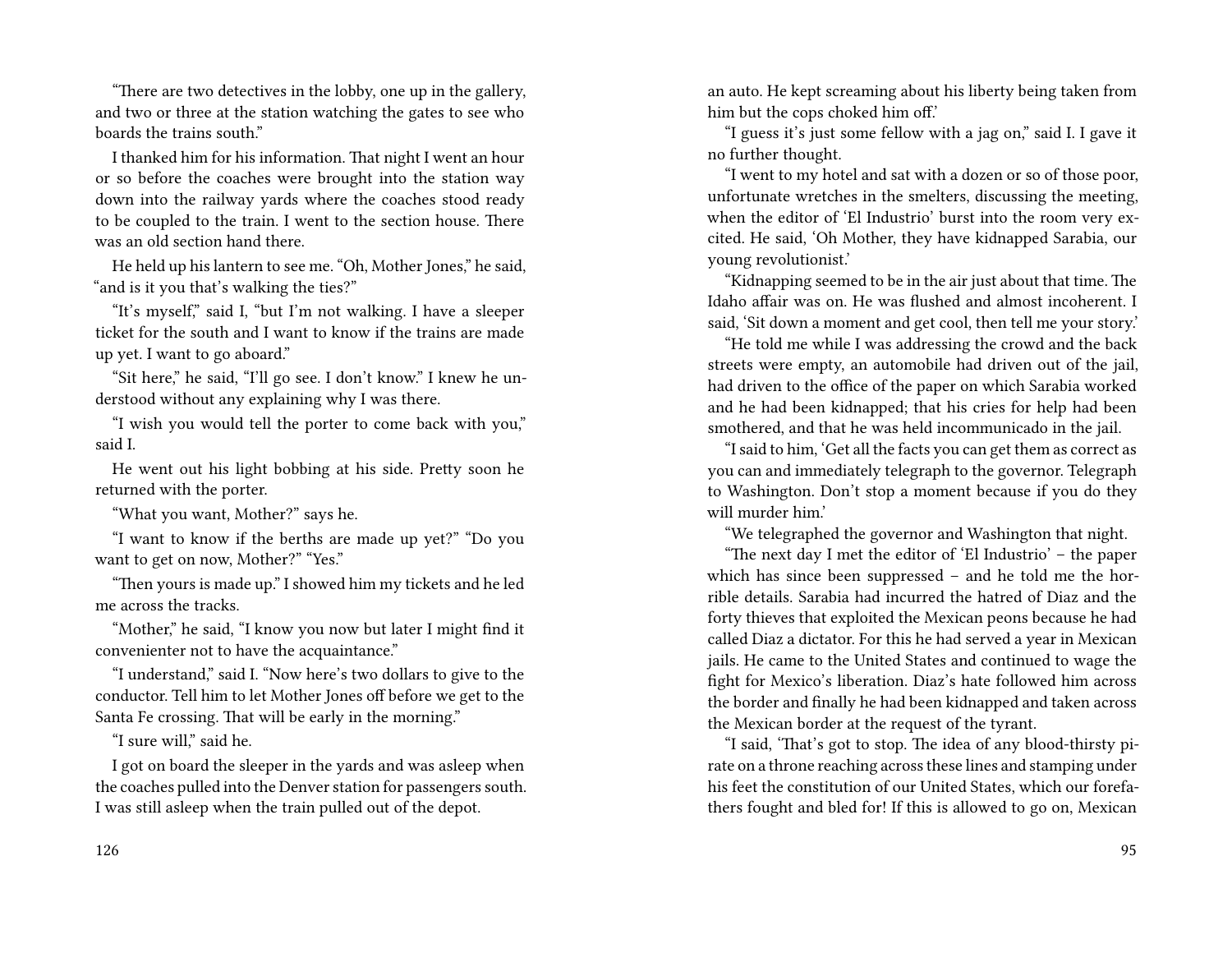pirates can come over the border and kidnap any one who opposes tyranny.'

"We got up a protest meeting that night. We had a hard time getting the meeting announced, for the papers all belonged to the Southern Pacific Railway or to the CopperQueen mine, and their sympathies were of course with the pirates. But we managed to circulate the news of the meeting through the town. I spoke.

"I am not very choice, you know, when the constitution of my country is violated and the liberties of the people are tramped on. I do not go into the classics. I am not praying. I told the audience that the kidnapping of Manuel Sarabia by Mexican police with the connivance of American authorities was an incident in the struggle for liberty. I put it strong.

"I went up to Phoenix to see the governor, whom I believe to belong to the type that Patrick Henry, Jefferson and Lincoln belong to. We have few of that type today. The general run of governors care more for the flesh-pots of Egypt than they do for the dinner pails of the workers. I paid my respects to the governor. The governor had ordered Captain Wheeler of the Rangers to go into Mexico and bring back young Sarabia. This was done.

Congressman Clark asked, "Was he a soldier?"

"Captain Wheeler is captain of the Rangers and a pretty fine fellow to be captain. Usually I think that men who head bloodthirsty armies dressed up in uniforms for the killing, are not very fine men but Captain Wheeler is an exception.

"I left Arizona for the steel range in Minnesota where the steel workers were fighting the steel robbers.

Congressman Wilson said, "Mother Jones do you know how long it was from the time Sarabia was kidnapped in Douglas, Arizona until he was returned!"

"Eight days."

# **Chapter XXI – In Rockefeller's Prisons**

\*\*

I was in Washington, *D.* C., at the time of the great coal strike against the Rockefeller holdings in southern Colorado. Ten years previous a strike against long endured exploitation and tyranny had been brutally suppressed with guns and by starvation. But the bitterness and despair of the workers smouldered and smouldered long after the fires of open rebellion had been extinguished. Finally after a decade of endurance the live coals in the hearts of miners leaped into a roaring fire of revolt.

One day I read in the newspaper that Governor Ammons of Colorado said that Mother Jones was not to be allowed to go into the southern field where the strike was raging.

That night I took a train and went directly to Denver. I got a room in the hotel where I usually stayed. I then went up to Union headquarters of the miners, after which I went to the station and bought my ticket and sleeper to Trinidad in the southern field.

When I returned to the hotel, a man who had registered when I did, came up to me and said, "Are you going to Trinidad, Mother Jones!"

"Of course," said I.

"Mother, I want to tell you that the governor has detectives at the hotel and railway station watching you."

"Detectives don't bother me," I told him.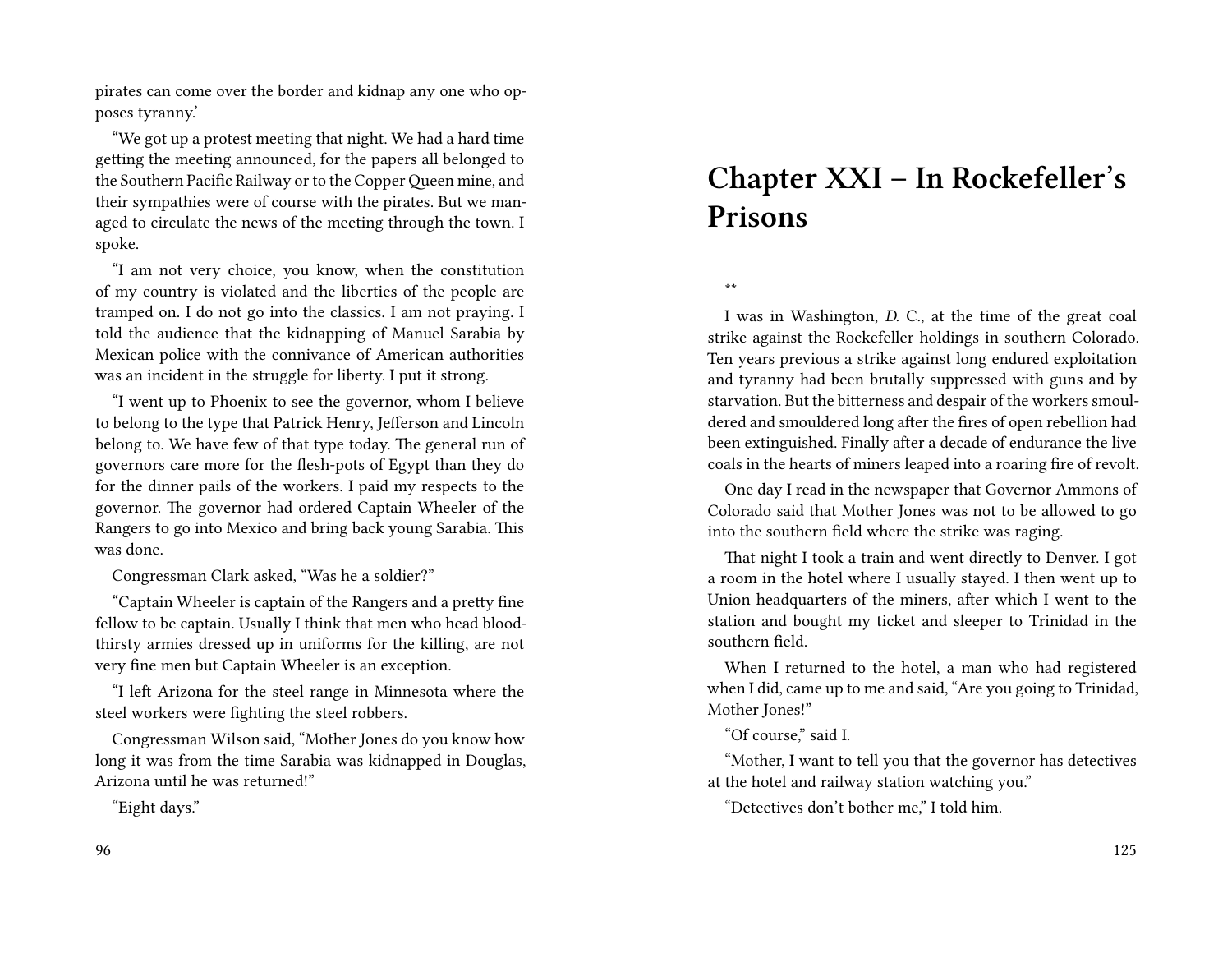famous slave bill, "The Work or Fight Law." By this law a man who struck was automatically sent into the front line trenches. One of the first things Governor. Hunt did was to veto this bill which he characterized as a "very obnoxious form of tyranny."

Out of labor's struggle in Arizona came better conditions for the workers, who must everywhere, at all times, under advantage and disadvantage work out their own salvation.

Mr. Clark inquired, "Mother Jones, who sent Captain Wheeler there: the governor or the President of the United States?"

"That I did not inquire into, so long as they brought him back."

A congressman asked me if I had been interested in the Mexican Revolution before I became interested in Sarabia.

"I have that," said I. "In 1908 I learned that there were several men in the jail in Los Angeles – Mexicans who had exposed the rule of Diaz and the plunderers of their land. They had come to Los Angeles to carry on the fight against oppression and on some trumped-up charges had been arrested by American officers more interested in carrying out the will of the oil and land interests than in securing the rights of the people. They were patriots, like Kosciuszko, Carl Schurz, Kossuth and Garibaldi and George Washington – these Mexican in jail, fighting against a bloodier tyrant than King George against whom we revolted.

"I was not in very good health at that time but I went out and raised \$4,000 that these Mexican patriots might have attorneys and stenographers and witnesses in Tombstone, Arizona, where they were to be tried before Judge Doan. They would need every defense they could get, I knew, for Judge Doan was not a very human man, and was more friendly to the copper interests than to the interests of mankind. They were tried and sentenced to serve eighteen days in the jail at Yuma but I am sure that our efforts in their behalf saved them from being turned over to the clutches of the tyrant who would have had them murdered.

"I heard that another Mexican patriot, Sylva, was apparently dying in the penitentiary in Leavenworth. I went to see him. I was angry that an American jail should imprison a man whose sole crime was his opposition to the exploitation of his people by foreign capital, that had taken over the oil and minerals and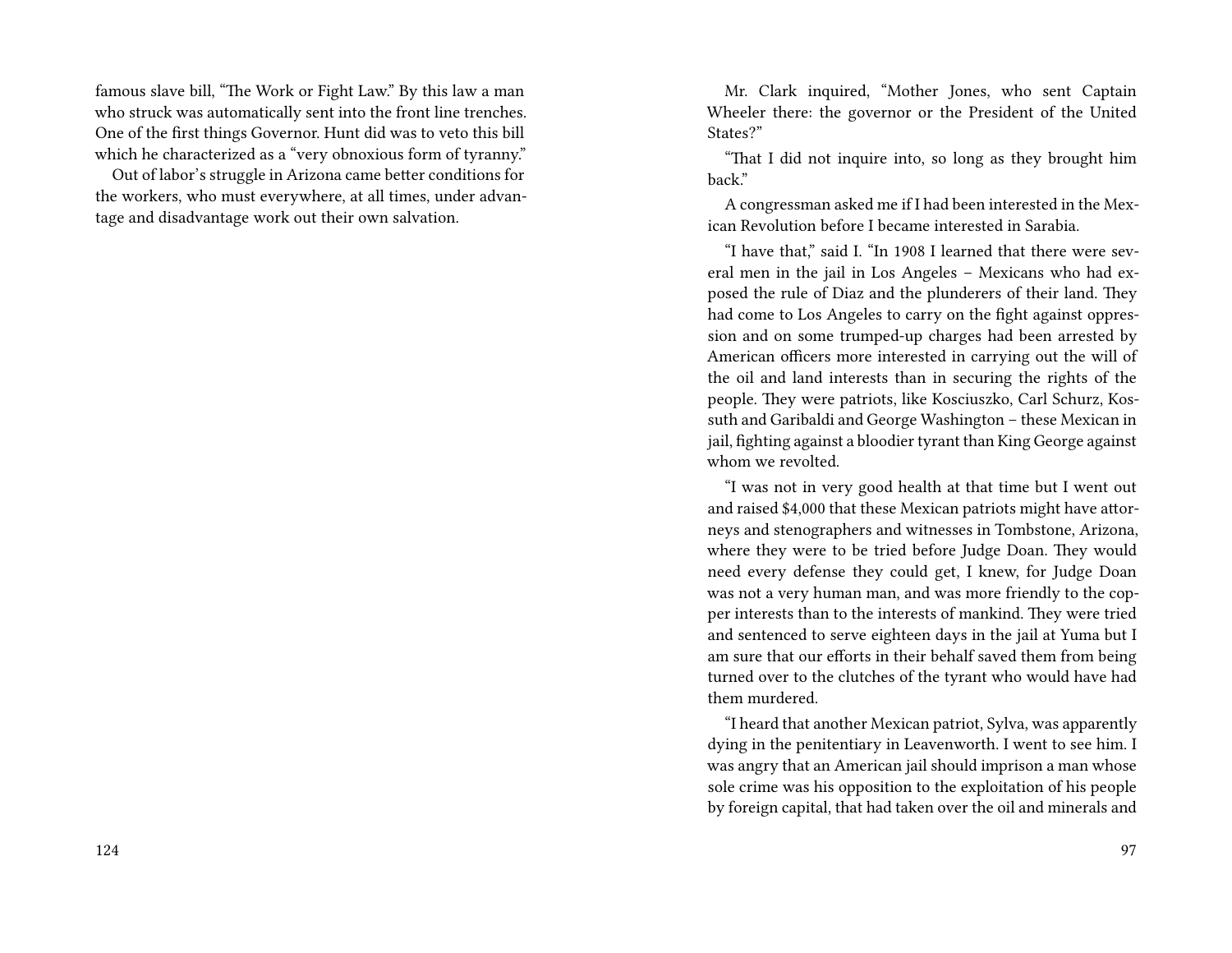the land of Mexico. That had made the peon a slave to international finance.

"I went to see President Taft about the matter. 'Mother,' he said, 'if you will bring me the evidence in the case, I will read it over.'

"I did this, recommending to the President that he pardon the patriots that languished in our jails.

"'Mother Jones,' said the President, 'I am very much afraid if I put the pardoning power in your hands, there would not be anyone left in the penitentiaries.'

"'Mr. President,' said I, 'if this nation devoted half the money and energy it devotes to penitentiaries to giving men an opportunity in life, there would be fewer men to pardon out of jails.'

"As a patriotic American I never lost interest in the Mexican revolution. I believe that this country is the cradle of liberty. I believe that movements to suppress wrongs can be carried out under the protection of our flag. The Irish Fenians carried on their fight for Irish liberty here in America. Money was raised here to send to Parnell, the Irish patriot. We have given aid and comfort and a home to Russian patriots, protesting the acts of a bloody czar.

"Gentlemen, in the name of our own Revolutionary heroes, in the name of the heroes unborn, in the name of those whose statues stand silently there in Statuary Hall, I beg that this body of representatives will protect these Mexican men from the tyranny and oppression of that bloody tyrant, Diaz."

"Have you ever been in Mexico, Mother?" the chairman asked me.

"In 1901 I went with the Pan-American delegates to Mexico City, the Mexican government paying all my expenses. Then in 1911 I went again with Frank Hayes and Joseph Cannon. Madera had just been elected president after the overthrow of Diaz. I had a long audience with Francesco De la Barra, president ad interem, and with the chief justice; and also with Madera in his own home. I was most favorably impressed with

"The I. W. W.!" yelled the copper kings whose pockets were bulging. They themselves had driven out the A. F. of L., the conservative organization.

Mining stopped. Stocks suffered a drop. Wall Street yelled "German money!" No one would listen to the story of the theft of the miners' time without pay under the pressure of war; of his claim that he could not live on his wages-no one.

Guns, revolvers, machine guns came to Bisbee as they did to the front in France. Shoot them back into the mines, said the bosses.

Then on July 12th, 1,086 strikers and their sympathizers were herded at the point of guns into cattle cars in which cattle had recently been and which had not yet been cleaned out; they were herded into these box cars, especially made ready, and taken into the desert. Here they were left without food or water – men, women, children. Heads of families were there. Men who had bought Liberty Bonds that the reign of democracy might be ushered in. Lawyers who had taken a striker's case in court. Store keepers who sold groceries to strikers' wives out on the desert, without food or water left to die.

"I. W. W. " shrieked the press on the front page. On the back page it gave the rise in copper stocks.

Wrapped in the folds of the flag, these kidnapers of the workers were immune. Besides, they were Bisbee's prominent citizens.

The President sent a commission. Copper was needed for the war. Faithful workers were needed. The commission investigated conditions, investigated the frightful deportations of American citizens. It made a report wholly in favor of labor and the contentions of the workers. It called the deportations from Bisbee outrageous.

But the papers of Arizona would not print the commission's report although accepted by President Wilson.

The workers had become educated. Elections came. Again Governor Hunt was elected. The legislature had passed the in-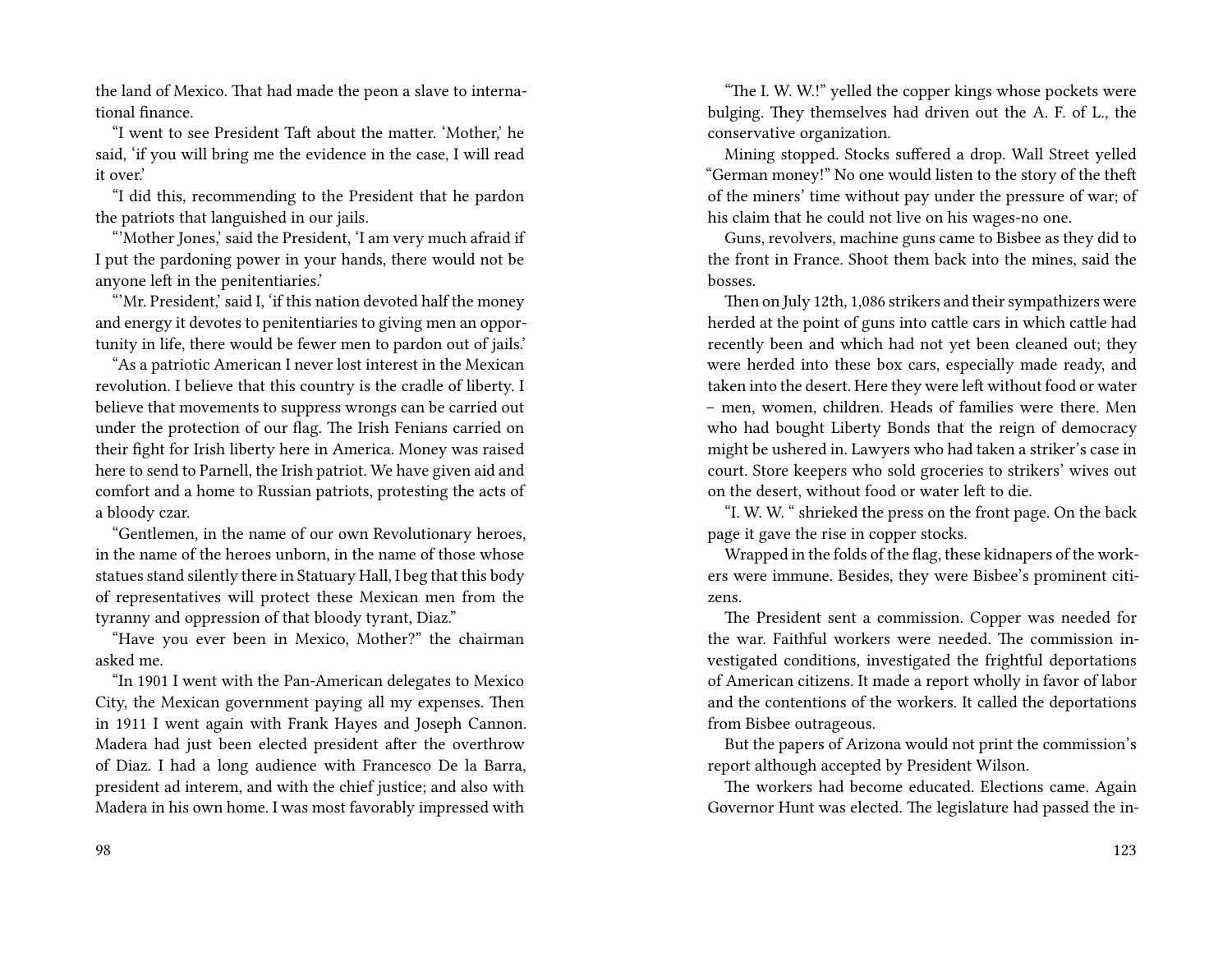I came to know Governor Hunt, a most human and just man. One day I saw the governor stop his machine and ask a poor man with his bundle of blankets over his back, where he was going. The man was a "blanket-stiff," a wandering worker. His clothes were dusty. His shoes in slithers. He told the governor where he was going.

"Jump in," said the governor, opening the door of his machine.

The man shook his head, looking at his dusty clothes and shoes.

The governor understood. "Oh, jump in," he laughed. "I don't mind outside dirt. It's the dirt in people's hearts that counts!"

Governor Hunt never forgot that although he was governor, he was just like other folks.

With Governor Campbell in office, the bosses took heart. The miners in settling their strike with the copper kings had agreed to give up their charter in the Western Federation of Labor in return for a standing grievance committee. Thus they sold their birthright for a mess of pottage. They were without the backing of a powerful national organization. Grievances were disregarded and the men were without the machinery for forcing their consideration. Many of the promises made by the bosses were not executed.

The cost of living during the war went rocket high. Copper stock made men rich over night. But the miner, paying high prices for his food, for his living, was unpatriotic if he called attention to his grievances. He became an "emissary of the Kaiser" if he whispered his injuries. While boys died at the front and the copper miners groaned at the rear, tile copper kings grew richer than the kings against whom the nation fought.

Finally the burning injustice in the hearts of the copper miners leaped into flame. On June 27, 1917, a strike was called in the Copper Queen, one of the richest mines in the world.

Madera whose heart seemed filled with the desire to relieve the suffering in his country.

"'Mother,' he said, 'when I go into office, you will come down and organize the workers and help them get back their land.'

"Then Madera was assassinated and Mexico went on in turmoil. Obregon got in in 1921. Under Madera, Antonio Villareal, one of the men who had been in the Los Angeles jail, was made ambassador to Spain. When he returned, fortunes had changed and he was arrested and released on a \$30,000 bond. He came to New York to see me.

"'You take the Pennsylvania railroad at four o'clock tomorrow evening and go to Washington and I will be on the same train. I will take the matter up with the government and I have no doubt that it will give you a square deal. You will not be dealing with these local pie counter holders but with the national government, the greatest government in the world.'

"The next morning we went to the Department of Justice.

" 'Won't we need a lawyer, Mother?' said Villareal.

"'I will be the lawyer,' said I.

"I discussed his case with the attorney of the department and a full pardon was handed him. He was astonished. Later a friend of his came to me and said, 'Mother, I have a beautiful piece of land in Mexico. It produces the finest flowers and fruits. On it is the most beautiful lake. I will give it to you for what you have done for the Mexican revoluntionists.'

"I thanked him and said, 'I cannot accept compensation for doing a humane act for my fellow man. I want no strings tied to me. I want to be free to play my part in the fight for a happier civilization whether that fight is in America, Mexico, Africa or Russia.'"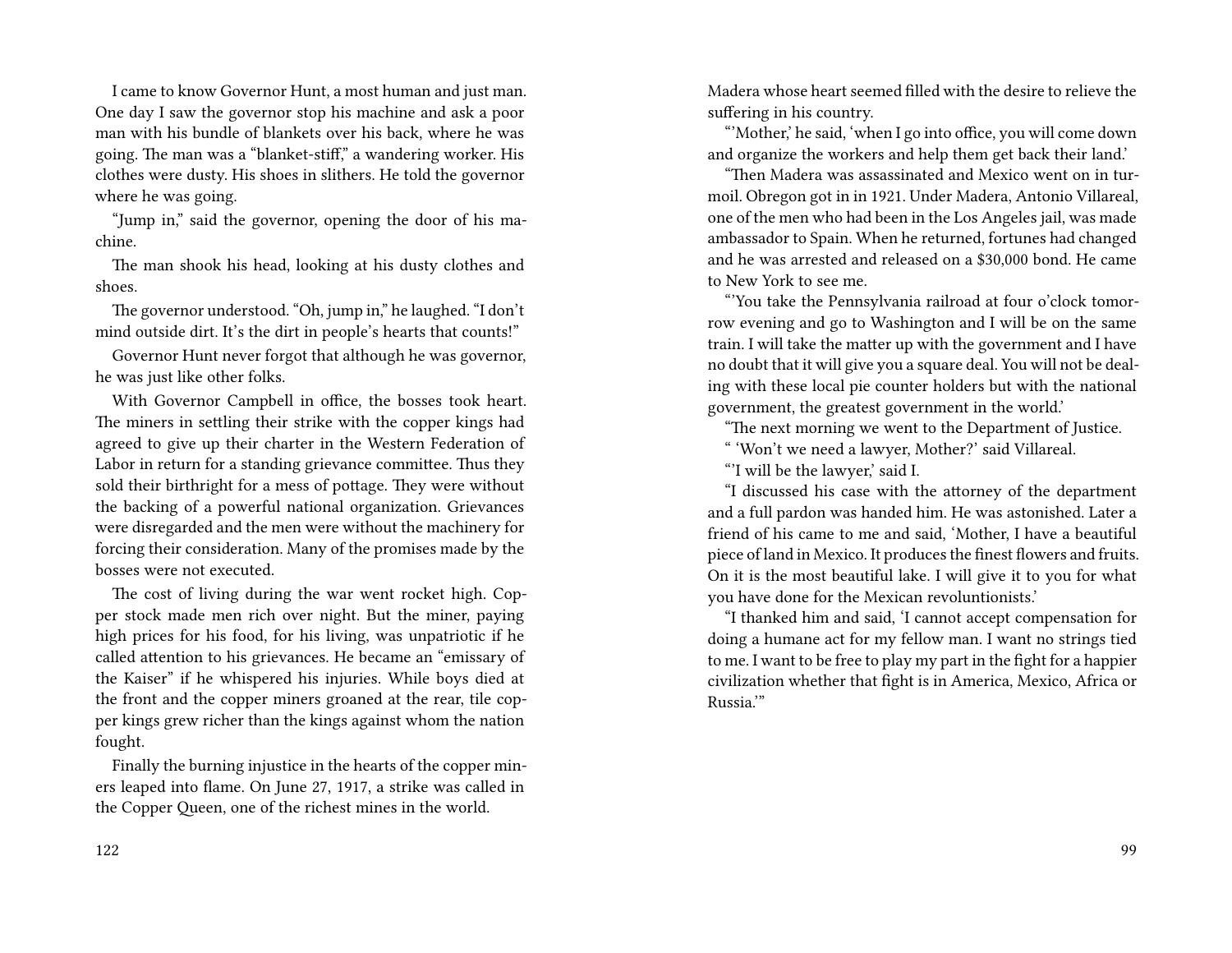# **Chapter XVII – How the Women Sang themselves Out of Jail**

#### \*\*

The miners in Greensburg, Pennsylvania, went on strike for more wages. Their pay was pitifully low. In answer to the cry for bread, the Irish – that is the Pennsylvania – constabulary were sent into the district.

One day a group of angry women were standing in front of the mine, hooting at the scabs that were taking the bread from their children's mouths. The sheriff came and arrested all the women "for disturbing the peace." Of course, he should have arrested the scabs, for they were the ones who really disturbed it.

I told them to take their babies and tiny children along with them when their case came up in court. They did this and while the judge was sentencing them to pay thirty dollars or serve thirty days in jail, the babies set up a terrible wail so that you could hardly hear the old judge. He scowled and asked the women if they had some one to leave the children with.

I whispered to the women to tell the judge that miners' wives didn't keep nurse girls; that God gave the children to their mothers and He held them responsible for their care.

Two mounted police were called to take the women to the jail, some ten miles away. They were put on an interurban car with two police men to keep them from running away. The car stopped and took on some scabs. As soon the car started the union of all the states. I ask then, if in union there is strength for our nation, would there not be for labor! What one state could not get alone, what one miner against a powerful corporation could not achieve, can be achieved by the union. What is a good enough principle for an American citizen ought to be good enough for the working man to follow."

The strike lasted four months, in which time there was complete lack of disorder. Though the striking miners had to go miles up the hills for their firewood, they did not touch a stick of the lumber that lay in piles about the mines, and was the property of the mine owners.

Although the bosses had gone away, leaving their houses practically open, taking nothing, when they returned they found things just as they were left.

A fire broke out in one of the mills due to defective wiring. The strikers formed a bucket brigade and put out the fire. Two were injured The copper-controlled newspapers accused the miners of setting the mill on fire and in the course of their story omitted the fact that strikers saved it. As no violence could be attributed to the strikers, the financial interests went out to "get" Governor Hunt. In spite of their vigorous campaign of lies and fraud, Governor Hunt was chosen in the primaries and in the subsequent election.

But the election was challenged. He was counted out and a present of the governorship handed to the tool of the copper interests, Campbell.

Meanwhile the miners won their strike. They received large increases in wages and a standing grievance committee was recognized which was to act as intermediary between the operators and the miners.

This strike demonstrated the fact that where the great vested interests do not control the state government, the voice of labor makes itself heard. But it is hard for labor to speak above the roar of guns.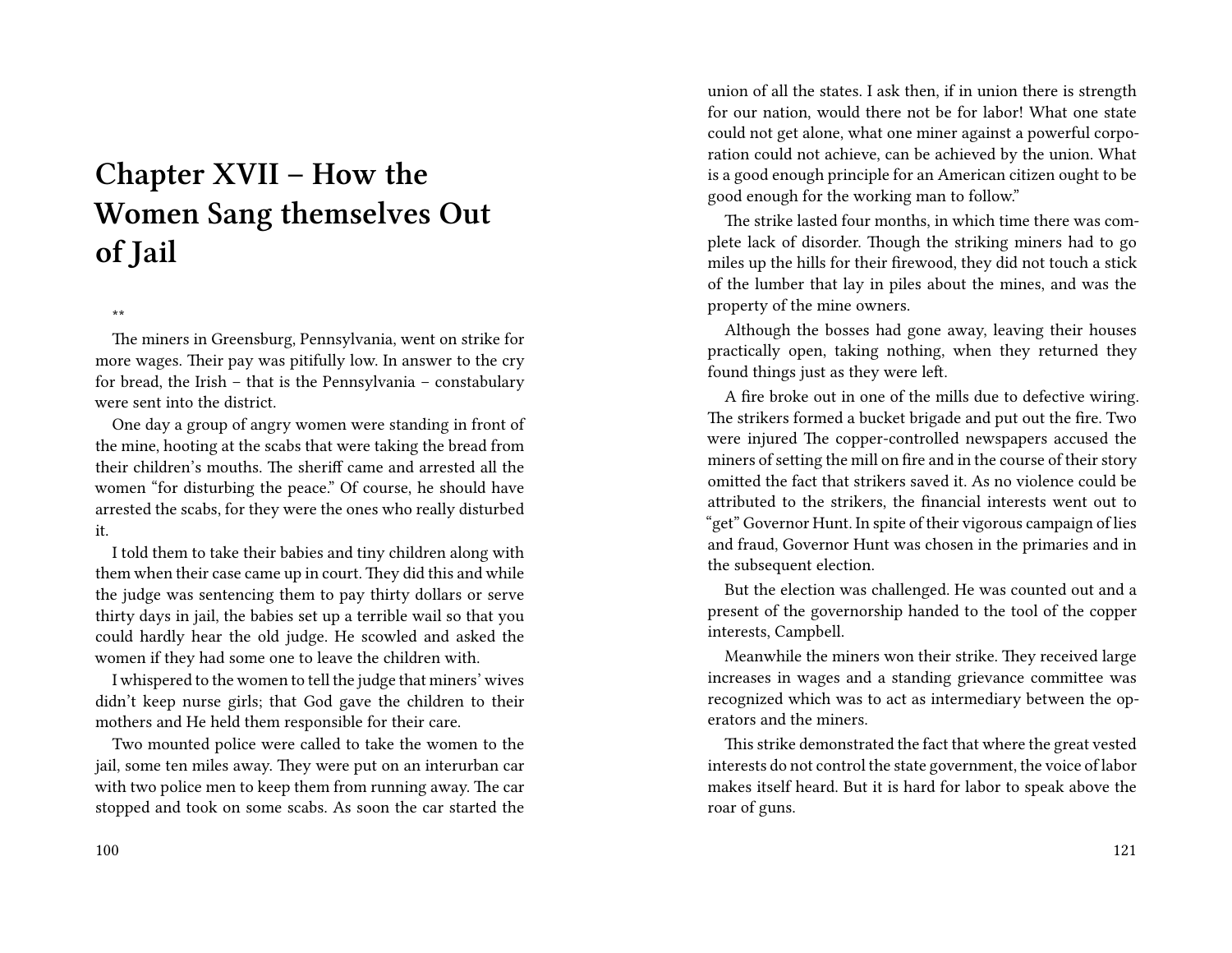## **Chapter XX – Governor Hunt**

\*\*

I went into Arizona in 1913 for the Western Federation of Miners. The miners throughout the copper region were on strike. Great fortunes were being made in the war and the miners demanded their share of it. Ed Grough, a very able organizer, was with me in the field.

The strike of the miners in Arizona was one of the most remarkable strikes in the history of the American labor movement. Its peaceful character, its successful outcome, were due to that most remarkable character, Governor Hunt.

The answer of the copper kings, who for thirty years had held the copper country as despots hold their thrones, their answer to the miners' demands was to close the mines completely. The operators then left town. They built a tent colony for the faithful scabs who cared for their masters more than for their class.

Then the governor acted, acted in favor of peace. He authorized the sheriff of the copper region to deputize forty striking miners to watch the mine owners' property, to see that no violence was done to any man. He said that bullpens if built would be for gunmen as well as for any striker who advised violence. He refused to let scabs be brought in under the protection of state troops and hired thugs, as was done in Colorado.

One night during the strike I was addressing a large audience composed of citizens as well as miners.

"I am glad," said I, "to see so many union men and women tonight. In fact I know that every man and woman here is a loyal member of the union. I refer to the United States, the women began cleaning up the scabs. The two policemen were too nervous to do anything. The scabs, who were pretty much scratched up, begged the motorman stop and let them off but the motorman said it was against the law to stop except at the station. That gave the women a little more time to trim the fellows. When they got to the station, those scabs looked as if they had been sleeping in the tiger cat's cage at the zoo.

When they got to Greensburg, the women sang as the car went through the town. A great crowd followed the car, singing with them. As the women, carrying their babies, got off the car before the jail the crowd cheered and cheered them. The police officers handed the prisoners over to the sheriff and both of them looked relieved.

The sheriff said to me, "Mother, I would rather you brought me a hundred men than those women. Women are fierce!"

"I didn't bring them to you, sheriff," said I, " 'twas the mining company's judge sent them to you for a present."

The sheriff took them upstairs, put them all in a room and let me stay with them for a long while. I told the women:

"You sing the whole night long. You can spell one another if you get tired and hoarse. Sleep all day and sing all night and don't stop for anyone. Say you're singing to the babies. I will bring the little ones milk and fruit. Just you all sing and sing."

The sheriff's wife was an irritable little cat. She used to go up and try to stop them because she couldn't sleep. Then the sheriff sent for me and asked me to stop them.

"I can't stop them," said I. "They are singing to their little ones. You telephone to the judge to order them loose."

Complaints came in by the dozens: from hotels and lodging houses and private homes.

"Those women howl like cats," said a hotel keeper to me.

"That's no way to speak of women who are singing patriotic songs and lullabies to their little ones," said I.

Finally after five days in which everyone in town had been kept awake, the judge ordered their release. He was a narrow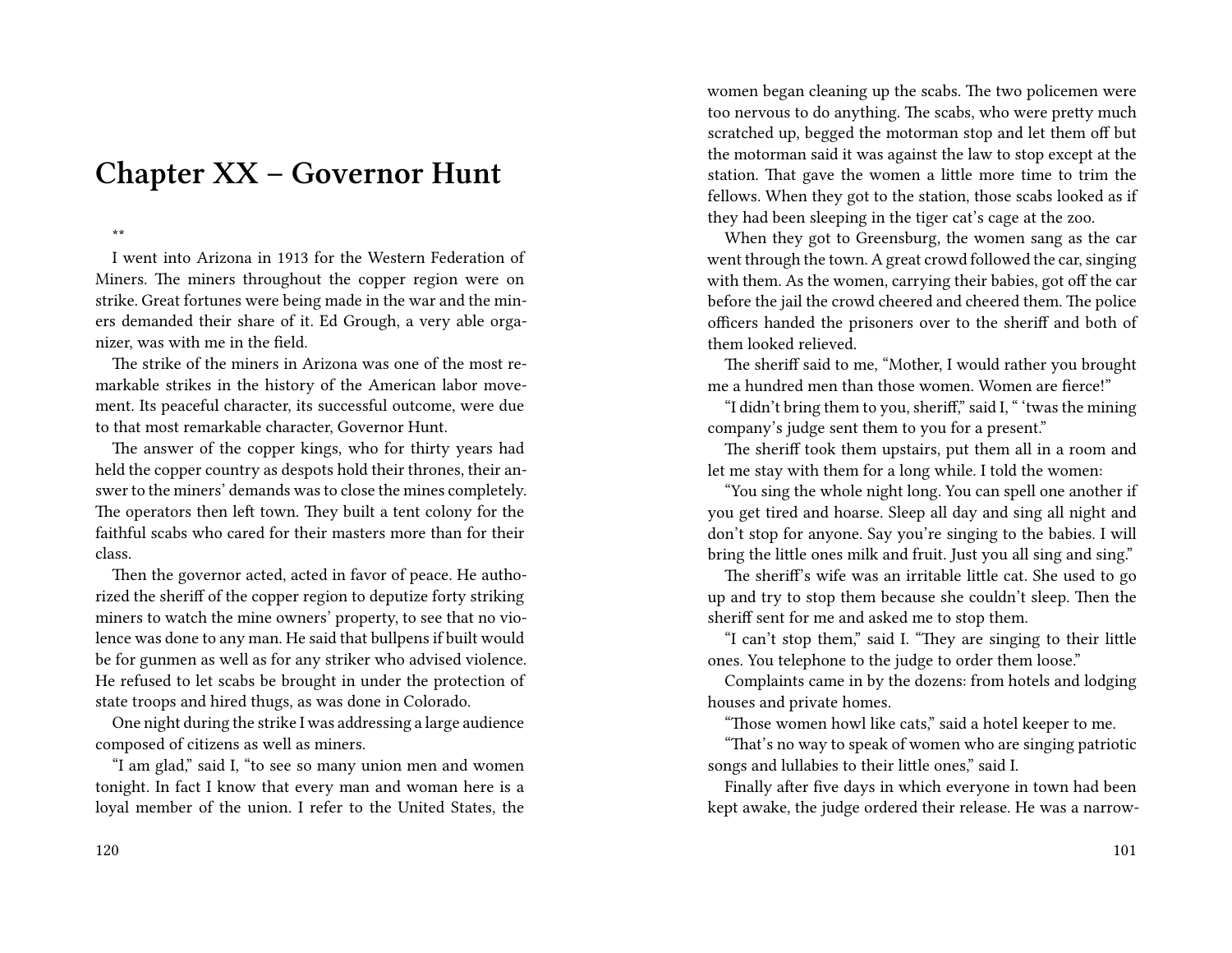minded, irritable, savage-looking old animal and hated to do it but no one could muzzle those women!

"Mother," he said, "I can't come with you but I am not as bad as you may think."

"Come," I said, pulling him by his coattail. He shook his head. He looked like a scared child and I felt sorry for him; a man without the courage of his emotions; a good, weak man who could not measure up to a position that took great strength of mind, a character of granite.

From a platform on the statehouse steps I read a document that we had drawn up, requesting the governor to do away with the murderous Baldwin Felts guards and gunmen. We asked him to reestablish America and American traditions in West Virginia. I called a committee to take the document into the statehouse and place it reverently on the governor's table. I then spoke to the crowd and in conclusion said, "Go home now. Keep away from the saloons. Save your money. You're going to need it."

"What will we need it for, Mother?" some one shouted.

"For guns," said I. "Go home and read the immortal Washington's words to the colonists. He told those who were struggling for liberty against those who would not heed or hear "to buy guns."

They left the meeting peacefully and bought every gun in the hardware stores of Charleston. They took down the old hammerlocks from their cabin walls. Like the Minute Men of New England, they marched up the creeks to their homes with the grimness of the soldiers of the revolution.

The next morning alarms were ringing. The United States senate called attention to the civil war that was taking place but 350 miles from the capital. The sleepy eye of the national government looked upon West Virginia. A senatorial investigation was immediately ordered to inquire into the blight that was eating out the heart of the coal industry. Once again the public was given a chance to hear the stifled cry of the miners in their eternal struggle.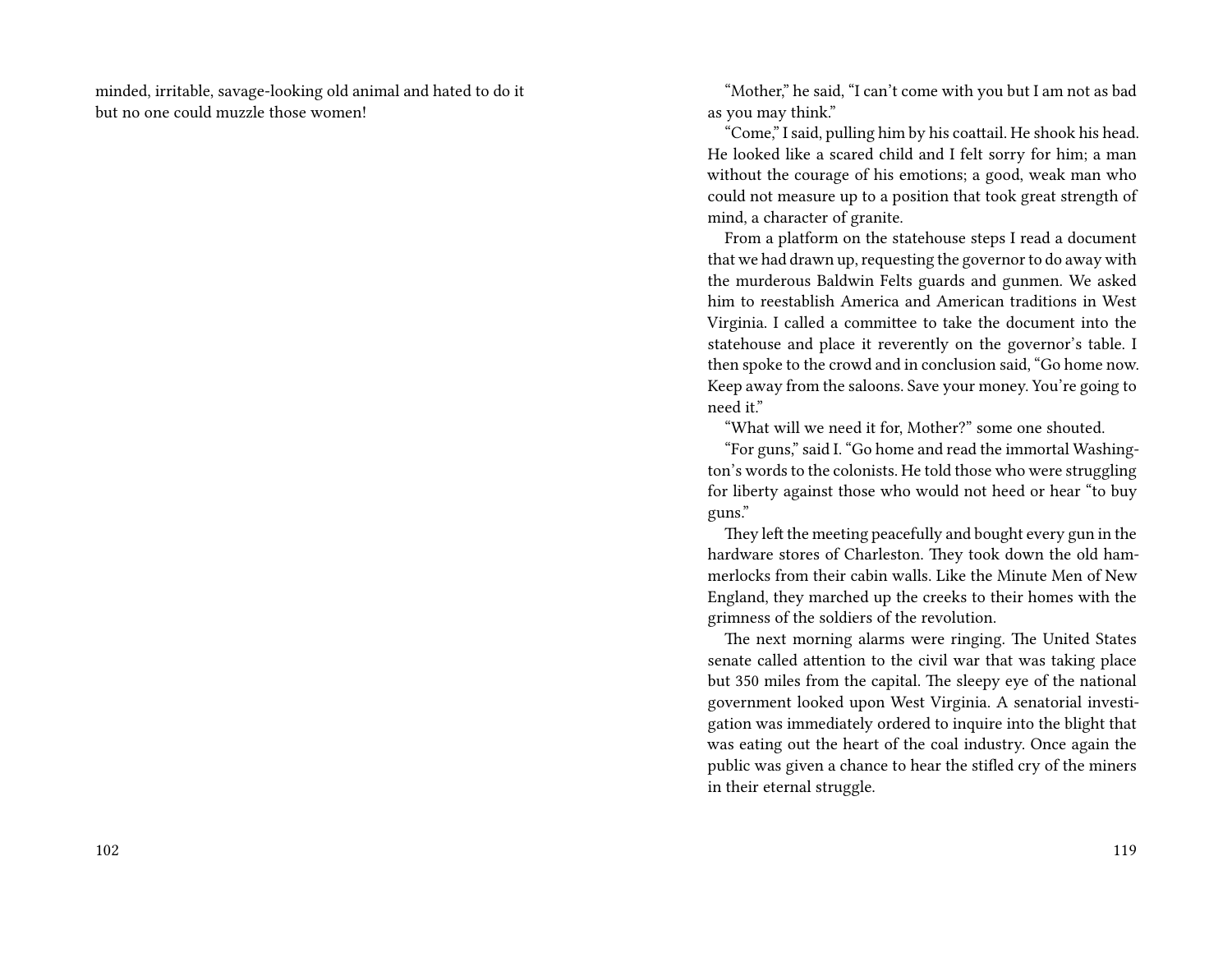# **Chapter XIX – Guards and Gunmen**

In the fall of 1912 I went to Eksdale, West Virginia. A strike had been going on in that section of the coal country for some time. A weary lull had come in the strike and I decided to do something to rouse the strikers and the public.

I called six trusty American men to me, told them to go up along the creeks on either side of which mining camps are located, and to notify all the miners that I wanted them in Charleston at one o'clock Tuesday afternoon; they must not bring any clubs or guns with them.

Tuesday afternoon, at a prearranged place, I met the boys in Charleston. The camps had turned out in full. I told the lads to follow me, and they did, through the streets of Charleston with a banner that said, "Nero fiddled while Rome burned." "Nero" was the governor who fiddled with the moneyed interests while the state was going to ruin. Another banner was addressed to a certain gunman whom the workers particularly hated because of his excessive brutality. It said, "If  $G -$  is not out of town by six o'clock he will be hanging to a telegraph pole!"

The reason that he did not hang was because he was out of town before *six.*

We gathered on the state house grounds. I went into the governor's office and requested him politely to come out, as there were a lot Virginia's first families giving a lawn party outside, and they wanted him to talk to them. I could see that he wanted to come out but he was timid.

# **Chapter XVIII – Victory in West Virginia**

One morning when I was west, working for the Southern Pacific machinists, I read in the paper that the Paint Creek Coal Company, would not settle with their men and had driven them out into the mountains. I knew that Paint Creek country. I had helped the miners organize that district in 1904 and now the battle had to be fought all over again.

I cancelled all my speaking dates in California, tied up all my possessions in a black shawl-I like traveling light-and went immediately to West Virginia. I arrived in Charleston in the morning, went to a hotel, washed up and got my breakfast early in order to catch the one local train a day that goes into Paint Creek.

The train wound in and out among the mountains, dotted here and there with the desolate little cabins of miners. From the brakemen and the conductor of the train I picked up the story of the strike. It had started on the other side of the Kanawha hills in a frightful district called "Russia," – Cabin Creek. Here the miners had been peons for years, kept in slavery by the guns of the coal company, and by the system of paying in scrip so that a miner never had any money should he wish to leave the district. He was cheated of his wages when his coal was weighed, cheated in the company store where he was forced to purchase his food, charged an exorbitant rent for his kennel in which he lived and bred, docked for school tax and burial tax and physician and for "protection," which meant the gunmen who shot him back into the mines if he rebelled or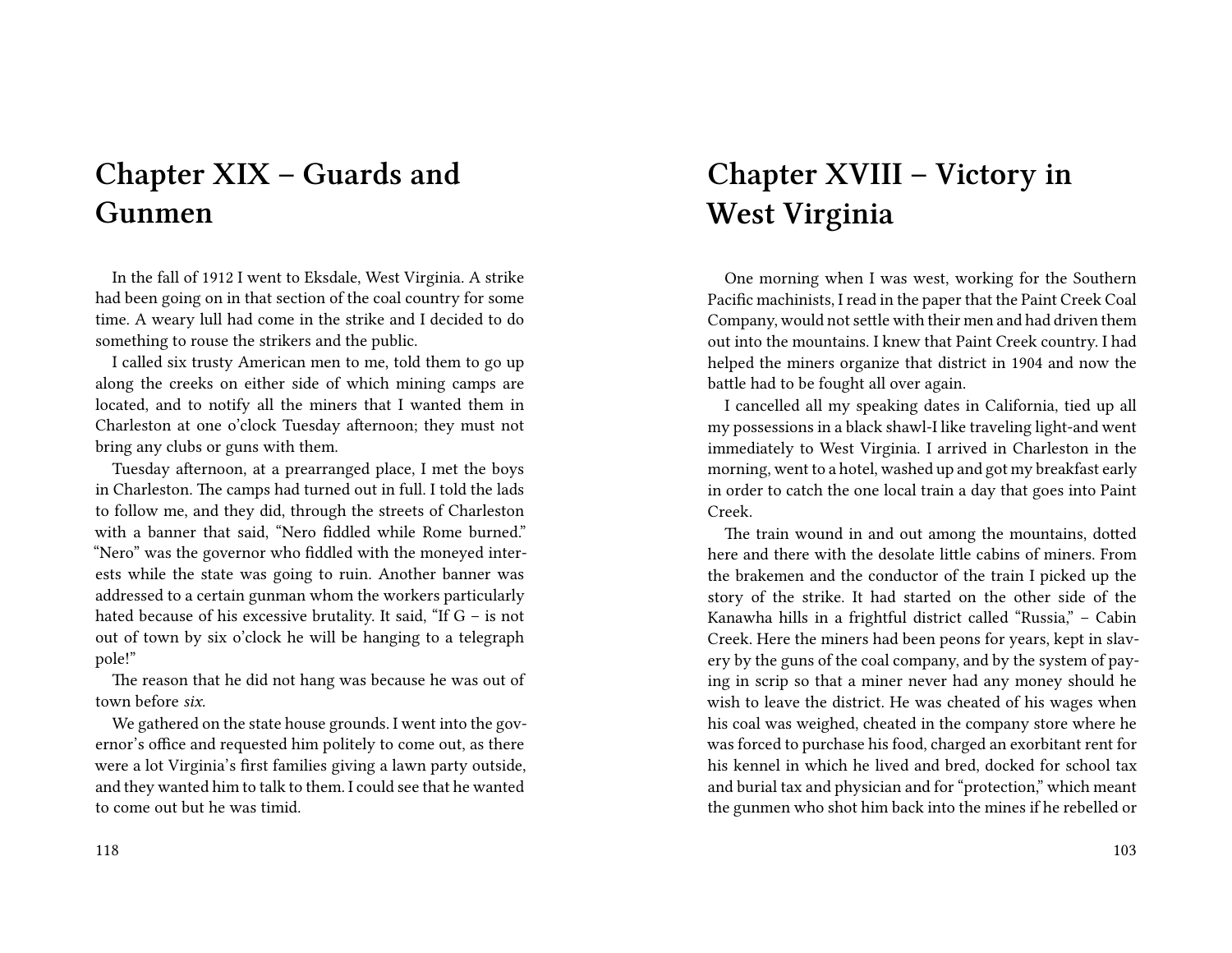so much as murmured against his outrageous exploitation. No one was allowed in the Cabin Creek district without explaining his reason for being there to the gunmen who patrolled the roads, all of which belonged to the coal company. The miners finally struck – it was a strike of desperation.

The strike of Cabin Creek spread to Paint Creek, where the operators decided to throw their fate in with the operators of Cabin Creek. Immediately all civil and constitutional rights were suspended. The miners were told to quit their houses, and told at the point of a gun. They established a tent colony in Holly Grove and Mossey. But they were not safe here from the assaults of the gunmen, recruited in the big cities from the bums and criminals.

To protect their women and children, who were being shot with poisoned bullets, whose houses were entered and roughhoused, the miners armed themselves as did the early settlers against the attacks of wild Indians.

"Mother, it will be sure death for you to go into the Creeks," the brakeman told me. "Not an organizer dares go in there now. They have machine guns on the highway, and those gunmen don't care whom they kill."

The train stopped at Paint Creek Junction and I got off. There were a lot of gunmen, armed to the teeth, lolling about. Everything was still and no one would know of the bloody war that was raging in those silent hills, except for the sight of those guns and the strange, terrified look on everyone's face.

I stood for a moment looking up at the ever-lasting hills when suddenly a little boy ran screaming up to me, crying, "Oh Mother Jones! Mother Jones! Did you come to stay with us!" He was crying and rubbing his eyes with his dirty little fist.

"Yes, my lad, I've come to stay," said I.

A guard was listening.

"You have!" says he.

"I have!" says I.

"Then tell the general that nothing would give me more pleasure than to give you a letter, but it would be a letter to go to hell and not to Congress!"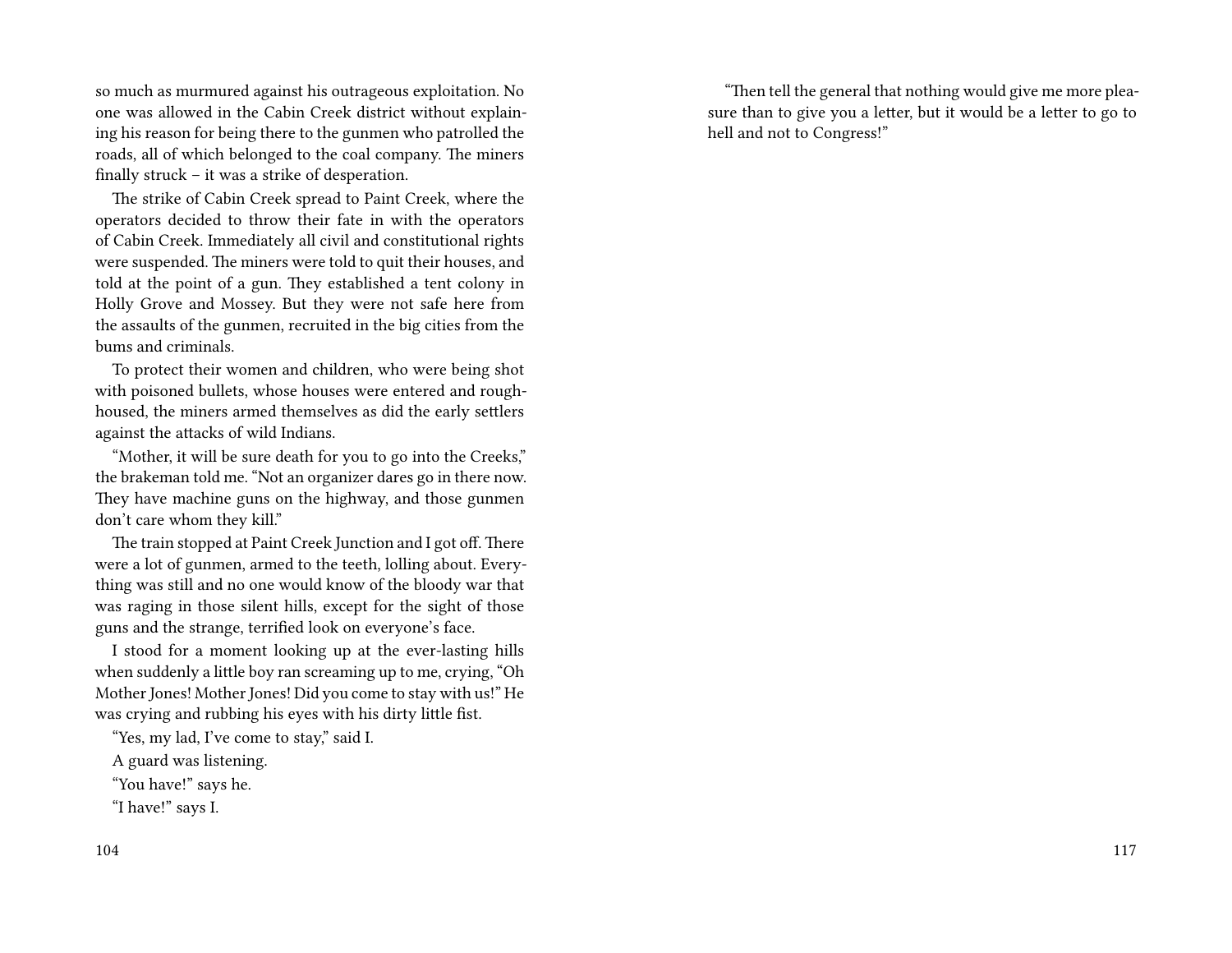The next day he attended the convention of the miners that was in session in Charleston. I saw him there and I said to him, "Governor, I am going out of town tomorrow."

"Where are you going?"

"I'm going to consult a brain specialist. My brain got out of balance while I was in the bull-pen."

"Didn't you know I was a doctor?*"* said he.

"Your pills won't do me any good " I said. Shortly after the miner's convention, Governor Hatfield set aside all the military sentences, freeing all of the prisoners but eight. The operators recognized the union and many abuses were corrected.

The working men had much to thank Senator Kearns for. He was a great man, standing for justice and the square deal. Yet, to the shame of the workers of Indiana, when he came up for re-election they elected a man named Watson, a deadly foe of progress. I felt his defeat keenly, felt the ingratitude of the workers. It was through his influence that prison doors had opened, that unspeakable conditions were brought to light. I have felt that the disappointment of his defeat brought on his illness and ended the brave, heroic life of one of labor's few friends.

One day when I was in Washington, a man came to see me who said General Elliott had sent him to me. General Elliott was the military man who had charge of the prisoners sentenced to the penitentiary in the court martial during the strike. Never would I forget that scene on the station platform of Pratt when the men were being taken to Moundsville; the wives screaming frantically; the little children not allowed to kiss or caress their fathers. Neither the screams nor the sobs touched the stone heart of General Elliott.

And now General Elliott had sent a friend to me to ask me to give him a letter endorsing him for Congress.

"And did General Elliott send you?"

"Yes."

116

The little fellow threw his arms around my knees and held me tight.

"Oh Mother, Mother," said he, "they drove my papa away and we don't know where he is, and they threw my mama and all the kids out of the house and they beat my mama and they beat me."

He started to cry again and I led him away up the creek. All the way he sobbed out his sorrows, sorrows no little child should ever know; told of brutalities no child should ever witness.

"See, Mother, I'm all sore where the gunmen hit me," and he pulled down his cotton shirt and showed me his shoulders which were black and blue.

"The gunmen did that?"

"Yes, and my mama's worse'n that!" Suddenly he began screaming," The gunmen! The gunmen! Mother, when I'm a man I'm going to kill twenty gunmen for hurting my mama! I'm going to kill them dead – all dead !"

I went up to the miners' camp in Holly Grove where all through the winter, through snow and ice and blizzard, men and women and little children had shuddered in canvas tents that America might be a better country to live in. I listened to their stories. I talked to Mrs. Sevilla whose unborn child had been kicked dead by gunmen while her husband was out looking for work. I talked with widows, whose husbands had been shot by the gunmen; with children whose frightened faces talked more effectively than their baby tongues. I learned how the scabs had been recruited in the cities, locked in boxcars, and delivered to the mines like so much pork.

"I think the strike is lost, Mother," said an old miner whose son had been killed.

"Lost! Not until your souls are lost!" said I.

I traveled up and down the Creek, holding meetings, rousing the tired spirits of the miners. I got three thousand armed miners to march over the hills secretly to Charleston, where we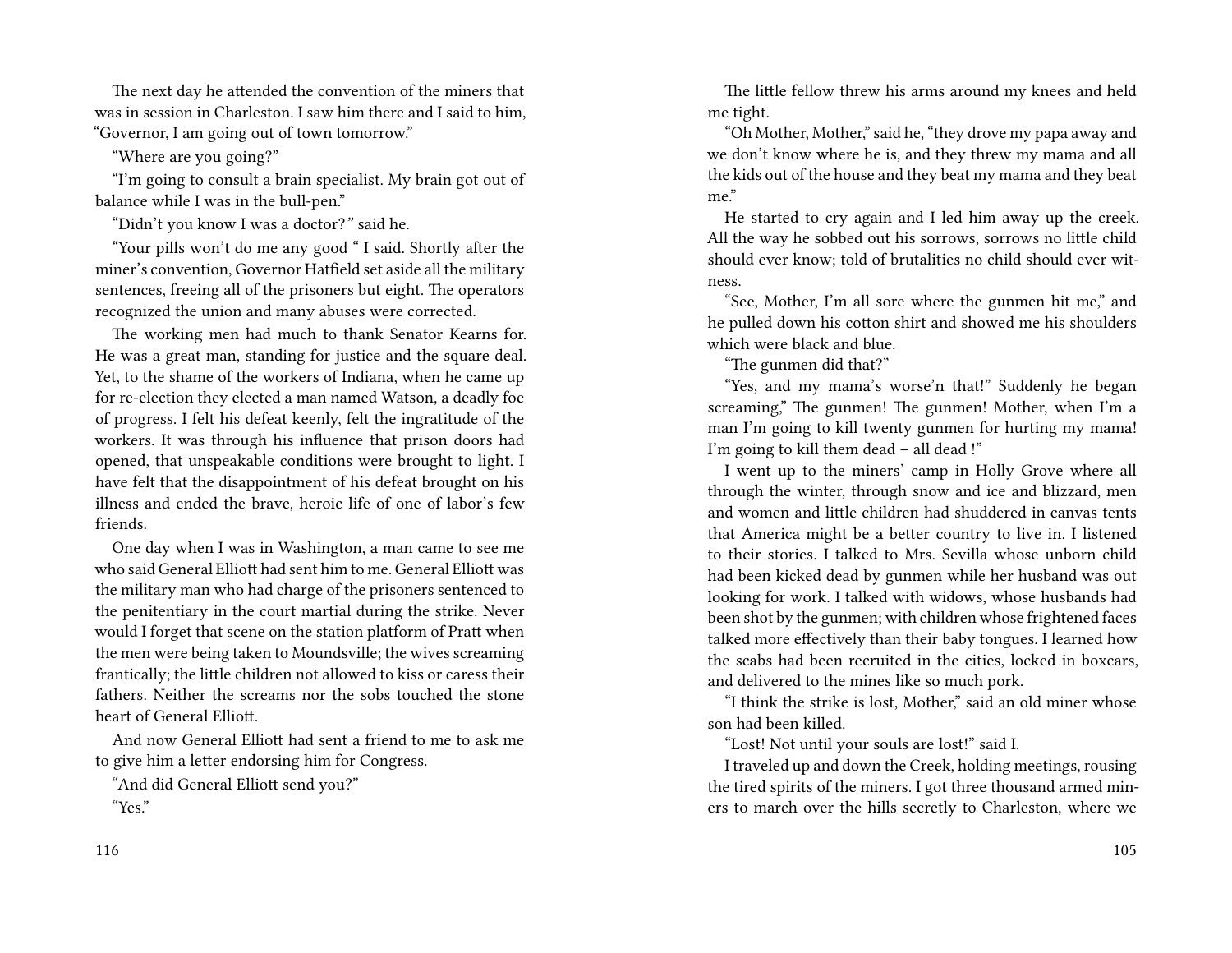read a declaration of war to Governor Glasscock who, scared as a rabbit, met us on the steps of the state house. We gave him just twenty-four hours to get rid of the gunmen, promising him that hell would break loose if he didn't. He did. He sent the state militia in, who at least were responsible to society and not to the operators alone.

One night in July, a young man, Frank Keeney, came to me. "Mother," he said, "I have been up to Charleston trying to get some one to go up to Cabin Creek, and I can't get anyone to go. The national officers say they don't want to get killed. Boswell told me you were over here in the Paint Creek and that perhaps you might come over into the Cabin Creek district."

"I'll come up ," said I. "I've been thinking of invading that place for some time."

I knew all about Cabin Creek – old Russia. Labor organizer after organizer had been beaten into insensibility, thrown into the creek, tossed into some desolate ravine. The creek ran with the blood of brave men, of workers who had tried to escape their bondage.

"Where can we hold our meetings!" I asked. "I don't know, Mother. The company owns every bit of dust for twenty square miles about. And the guards arrest you for trespassing."

"Is there an incorporated village anywhere near!"

"Eksdale," said he, "is free."

"Bill a meeting for me there Tuesday night. Get the railway men to circulate the bills."

Monday night, a fellow by the name of Ben Morris, a national board member came to me and said, "Mother, I understand you are going up to Cabin Creek tomorrow. Do you think that is wise?"

"It's not wise," said I, "but necessary."

"Well, if you go, I'll go," said he.

"No, I think it is better for me to go alone. You represent the National office. I don't. I'm not responsible to anyone. If anything happens and you are there, the operators might sue

"From out the military prison walls of Pratt, West Virginia, where I have walked over my eighty-fourth milestone in history, I send you the groans and tears and heartaches of men, women and children as I have heard them in this state. From out these prison walls, I plead with you for the honor of the nation, to push that investigation, and the children yet unborn will rise and call you blessed."

Then the senate took action. A senatorial commission was appointed to investigate conditions.

One hour after this decision, Captain Sherwood of the militia, a real man in every sense of the word aside from the uniform, said to me, "Mother, the governor telephoned me to bring you to Charleston at once, You have only twenty-five minutes before the train comes."

"What does the governor want?" said I.

"He didn't say."

When I got to the governor's office, I had to wait some time because the governor and the mine owners were locked behind doors holding a secret conference as to how they should meet the senatorial investigation.

Governor Hatfield had succeeded Governor Glasscock, and he told me, when he finally admitted me, that he had been trying to settle the strike ever since he had been elected.

"I could have settled it in twenty-four hours," said I.

He shook his head mournfully.

"I would make the operators listen to the grievances of their workers. I would take the \$650,000 spent for the militia during this strike and spend it on schools and playgrounds and libraries that West Virginia might have a more highly developed citizenry, physically and intellectually. You would then have fewer little children in the mines and factories; fewer later in jails and penitentiaries; fewer men and women submitting to conditions that are brutalizing and unAmerican."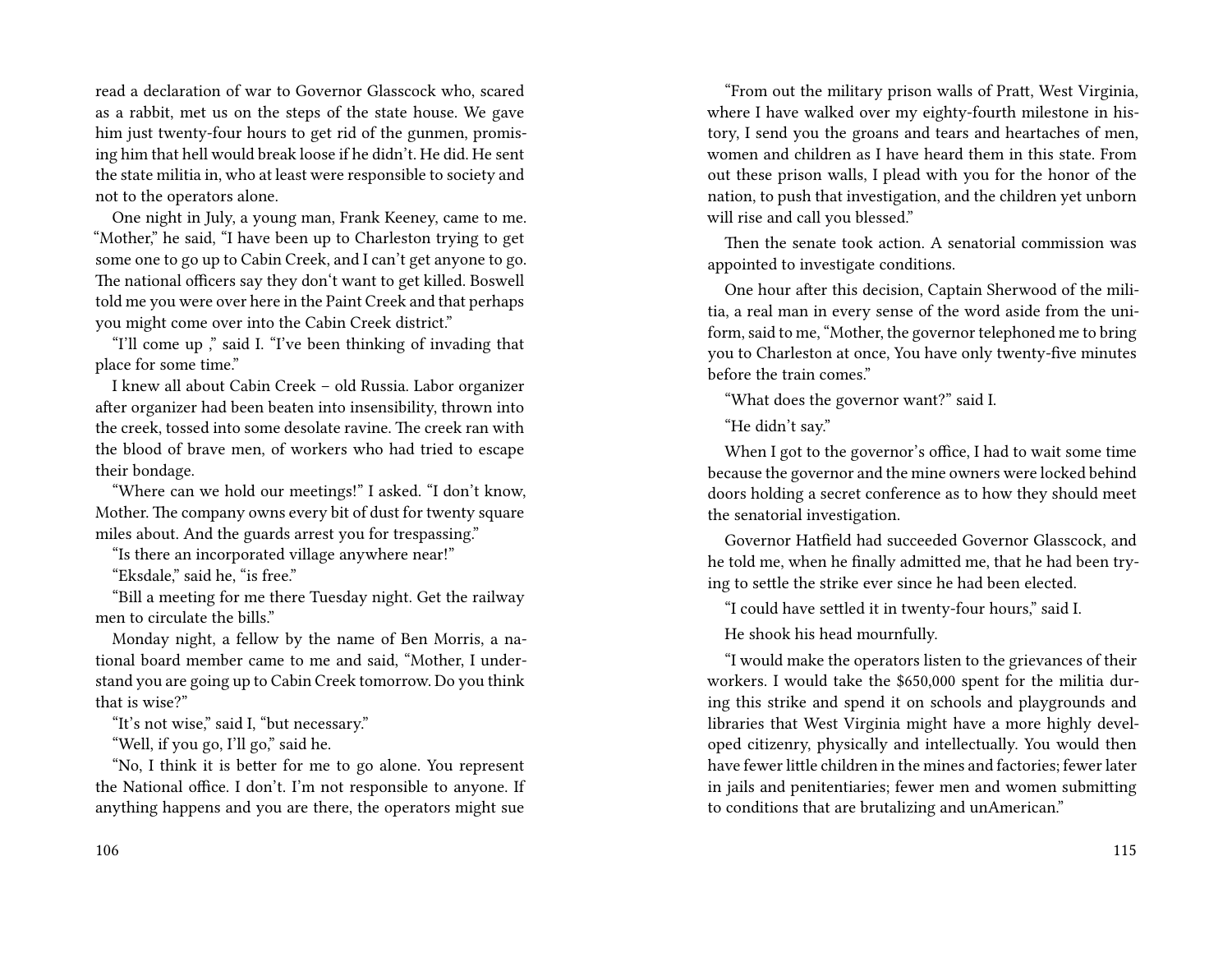She reported conditions to Senator Kearns, immediately demanded a thorough congressional inquiry.

Someone dropped a Cincinnati Post through my prison window. It contained a story of Wall Street's efforts to hush up the inquiry. "If Wall Street gets away with this," I thought "and the strike is broken, it means industrial bondage for long years to come in the West Virginia mines."

I decided to send a telegram, via my underground railway, to Senator Kearns. There was a hole in the floor of my prisoncabin. A rug covered the hole. I lifted the rug and rang two beer bottles against one another. A soldier who was my friend came crawling under the house to see "what was up." He had slipped me things before, and I had given him what little I had to give – an apple, a magazine. So I gave him the telegram and told him to take it three miles up the road to another office. He said he would. "It's fine stuff, Mother," he said.

That night when he was off duty he trudge three miles up the road with the telegram. He sent it.

The next day in Washington, the matter of congressional inquiry in the West Virginia mines came up for discussion in the Senate.

Senator Goff from Clarksburg, who had stock in the coal mines of West Virginia, got up on the floor and said that West Virginia was a place of peace until the agitators came in. "And the grandmother of agitators in this country," he went on, "is that old Mother Jones! I learn from the governor that she is not in prison at all but is only detained in a very pleasant boarding house!"

Senator Kearns rose. "I have a telegram from this old women of eighty-four in this very pleasant boarding house," said he. "I will read it."

To the astonishment of the senators and the press he then read my telegram. They had supposed the old woman's voice was in prison with her body.

the Union for damages. I go as a private citizen. All they can do to me is to put me in jail. I'm used to that."

He left me and went directly to the governor and told him to send a company of the militia up to Cabin Creek as I was going up there. Then he got the sheriff to give him a body guard and he sneaked up behind me. At any rate I did not see him or the militia on the train nor did I see them when I got off.

In Eksdale a sympathetic merchant let me stay in his house until the meeting began.

When I got off the train, two or three miners met me.

"Mother," they said, "did you know there is a detective along with you. He's behind you now . . . the fellow with the red necktie.

I looked around. I went up to him.

"Isn't your name Corcoran?" said I.

"Why, yes," said he, surprised.

"Aren't you the Corcoran who followed me up New River in the strike of 1902? You were working for the Chesapeake and Ohio Railroad and the coal company then."

"Why, yes," said he, "but you know people change!"

"Not sewer rats," said I. "A sewer rat never changes!"

That night we held a meeting. When I got up to speak I saw the militia that the national organizer had had the governor send.The board member was there. He had made arrangements with the local chairman to introduce him. He began speaking to the men about being good and patient and trusting to the justice of their cause.

I rose. "Stop that silly trash," said I. I motioned him to a chair. The men hollered, "sit down! sit down!"

He sat. Then I spoke.

"You men have come over the mountains," said I, "twelve, sixteen miles. Your clothes are thin. Your shoes are out at the toes. Your wives and little ones are cold and hungry! You have been robbed and enslaved for years! And now Billy Sunday comes to you and tells you to be good and patient and trust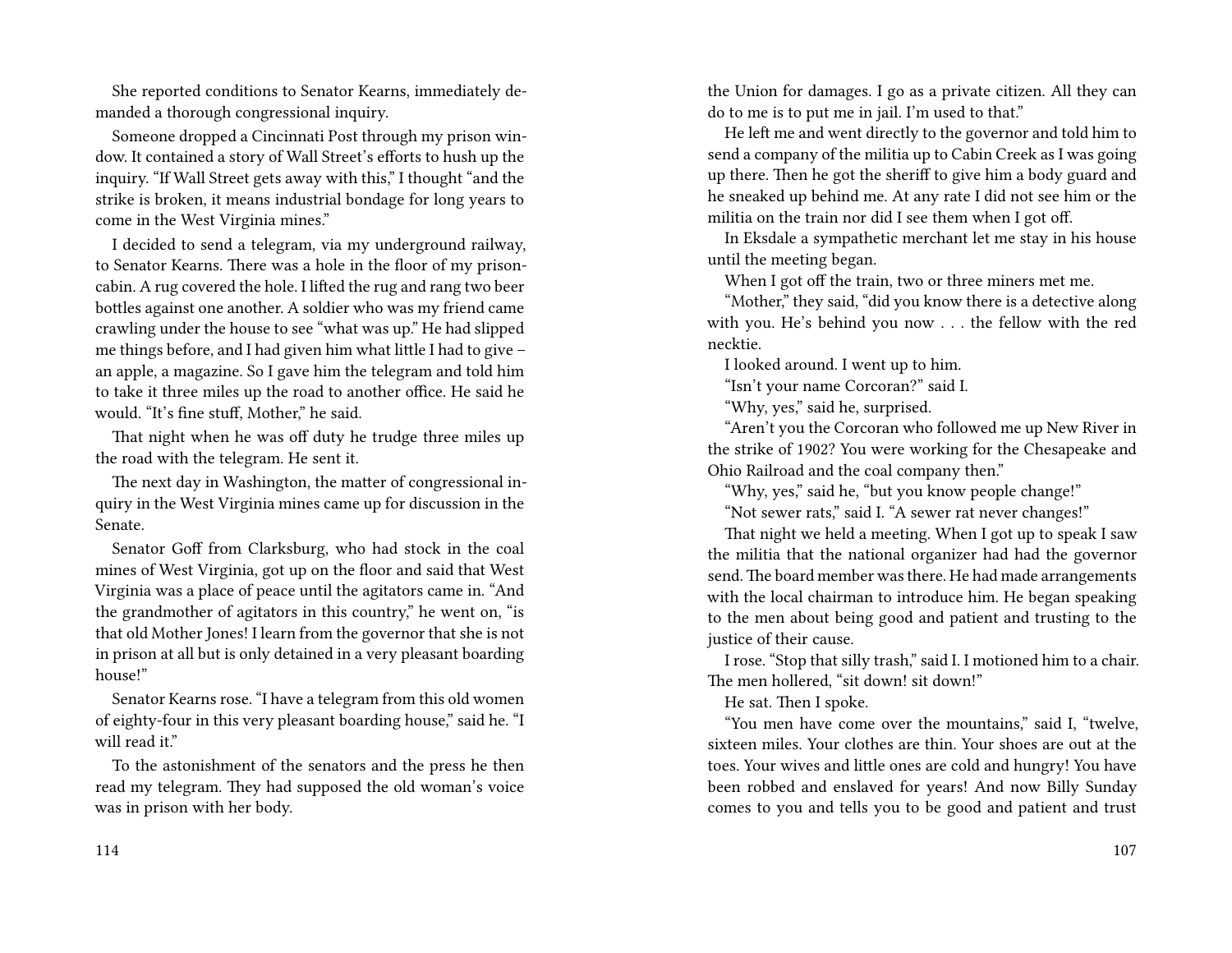to justice! What silly trash to tell to men whose goodness and patience has cried out to a deaf world."

I could see the tears in the eyes of those poor fellows. They looked up into my face as much as to say, "My God, Mother, have you brought us a ray of hope?"

Some one screamed, "Organize us, Mother!"

Then they all began shouting … "Organize us! Organize us!"

"March over to that dark church on the corner and I will give you the obligation," said I.

The men started marching. In the dark the spies could not identify them.

"You can't organize those men," said the board member, "because you haven't the ritual."

"The ritual, hell," said I. "I'll make one up!"

"They have to pay fifteen dollars for a charter," said he.

"I will get them their charter," said I." Why these poor wretches haven't fifteen cents for a sandwich. All you care about is your salary regardless of the destiny of these men."

On the steps of the darkened church, I organized those men. They raised their hand and took the obligation to the Union.

"Go home from this meeting," said I. "Say nothing about being a union man. Put on your overalls in the morning, take your dinner buckets and go to work in the mines, and get the other men out"

They went to work. Every man who had attended the meeting was discharged. That caused the strike, a long, bitter, cruel strike. Bullpens came. Flags came. The militia came. More hungry, more cold, more starving, more ragged than Washington's army that fought against tyranny were the miners of the Kanawha Mountains. And just as grim. Just as heroic. Men died in those hills that others might be free.

One day a group of men came down to Elksdale from Red Warrior Camp to ask me to come up there and speak to them. Thirty-six men came down in their shirt sleeves. They brought a mule and a buggy for me to drive in with a little miner's lad

without me, so after cautioning them to keep cool, I went over to the hotel where they were to meet me after their interview.

As I was going along the street, a big elephant, called Dan Cunningham, grabbed me by the arm and said, "I want you!" He took me to the Roughner Hotel, and sent for a warrant for my arrest. Later I was put on the C. and O. train and taken down to Pratt and handed over to the military. They were not looking for me so they had no bullpen ready. So a Dr. Hansford and his wife took care of me and some organizers who were arrested with me. The next day I was put in solitary in a room, guarded by soldiers who paced day and night in front of my door. I could see no one. I will give the military of West Virginia credit for one thing: they are far less brutal and cold blooded than the military of Colorado.

After many weeks we were taken before the judge advocate. The court had sent two lawyers to my bullpen to defend me but I had refused to let them defend me in that military court. I refused to recognize the jurisdiction of the court, to recognize the suspension of the civil courts. My arrest and trial were unconstitutional. I told the judge advocate that this was my position. I refused to enter a plea.

I was tried for murder. Along with the others I was sentenced to serve twenty years in the state penitentiary. I was not sent to prison immediately but held for five weeks in the military camp. I did not know what they were going to do with me. My guards were nice young men, respectful and courteous with the exception of a fellow called Lafferty, and another sewer rat whose name I have not taxed my mind with.

Then from California came aid. The great, lion-hearted editor of the San Francisco Bulletin, Fremont Older, sent his wife across the continent to Washington. She had a talk with Senator Kearns. From Washington she came to see me. She got all the facts in regard to the situation from the beginning of the strike to my unconstitutional arrest and imprisonment. She wrote the story for Collier's Magazine,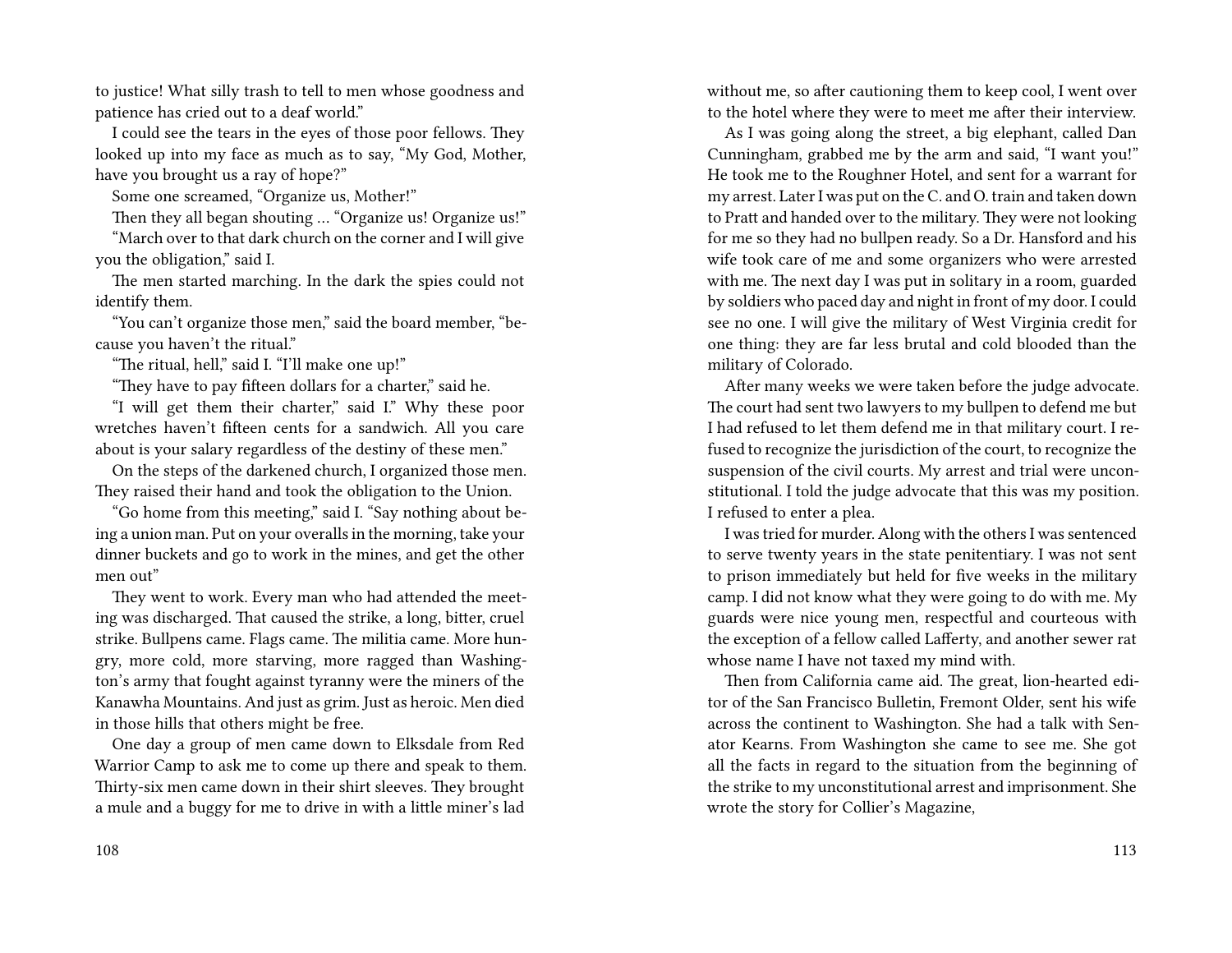get out of patience with me, for I might use some language which Washington was not accustomed to hear.

I told the audience what things were happening in West Virginia, proceedings that were un-American. I told them about the suspension of civil liberty by the military. Of the wholesale arrests and military sentences.

"This is the seat of a great republican form of government. If such crimes against the citizens of the state of West Virginia go unrebuked by the government, I suggest that we take down the flag that stands for constitutional government, and run up a banner, saying, 'This is the flag of the money oligarchy of America!'"

The next day by twelve O'clock all the military prisoners but two were called down to the prison office and signed their own release.

From Washington I went to West Virginia to carry on my work. The day before I arrived, an operator named Quinn Morton, the sheriff of Kanawha County, Bonner Hill, deputies and guards drove an armored train with gatling guns through Holly Grove, the tent colony of the miners, while they were sleeping. Into the quiet tents of the workers the guns were fired, killing and wounding the sleepers. A man by the name of Epstaw rose and picked up a couple of children and told them to run for their lives. His feet were shot off. Women were wounded. Children screamed with terror. No one was arrested.

Three days later, a mine guard, Fred Bobbett, was killed in an altercation. Fifty strikers and their organizers were immediately arrested, and without warrant.

I went to Boomer where the organization is composed of foreigners, and I went to Long Acre, getting each local union to elect a delegate who should appeal to the governor to put a stop to the military despotism.

I met all these delegates in a church and told them how they were to address a governor. We took the train for Charleston. I thought it better for the delegates to interview the governor

for a driver. I was to drive in the creek bed as that was the only public road and I could be arrested for trespass if I took any other. The men took the shorter and easier way along the C. and O. tracks which paralleled the creek a little way above it.

Suddenly as we were bumping along I heard a wild scream. I looked up at the tracks along which the miners were walking. I saw the men running, screaming as they went. I heard the whistle of bullets. I jumped out of the buggy and started to run up to the track. One of the boys screamed, "God! God! Mother, don't come. They'll kill …"

"Stand still," I called. "Stand where you are. I'm coming!"

When I climbed up onto the tracks I saw the boys huddled together, and around a little bend of the tracks, a machine gun and a group of gunmen.

"Oh Mother, don't come," they cried. "'let them kill us; not you!"

"I'm coming and no one is going to get killed," said I.

I walked up to the gunmen and put my hand over the muzzle of the gun. Then I just looked at those gunmen, very quiet, and said nothing. I nodded my head for the miners to pass.

"Take your hands off that gun, you hellcat!" yelled a fellow called Mayfield, crouching like a tiger to spring at me.

I kept my hand on the muzzle of the gun. "Sir," said I, "my class goes into the mines. They bring out the metal that makes this gun. This is my gun! My class melts the minerals in furnaces and roll the steel. They dig the coal that feeds furnaces. My class is not fighting you, not you. They are fighting with bare fists and empty stomachs the men who rob them and deprive their children of childhood. It is the hard-earned pay of the working class that your pay comes from. They aren't fighting you."

Several of the gunmen dropped their eyes but one fellow, this Mayfield, said, "I don't care a damn! I'm going to kill every one of them and you, too!"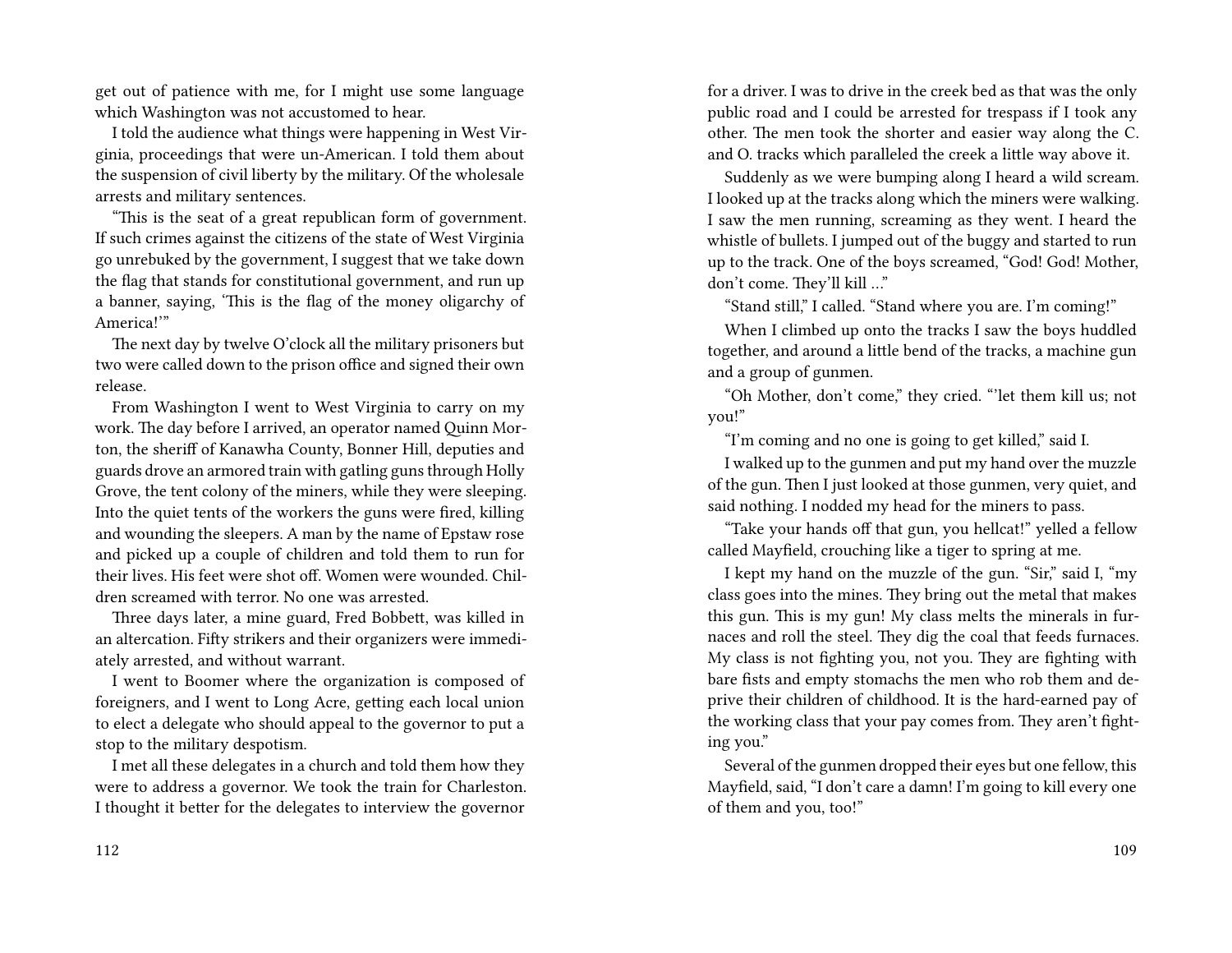I looked him full in the face. "Young man," said I, "I want to tell you that if you shoot one bullet out of this gun at those men, if you touch one of my white hairs, that creek will run with blood, and yours will be the first to crimson it. I do not want to hear the screams of these men nor to see the tears, nor feel the heartache of wives and little children. These boys have no guns! Let them pass!"

"So our blood is going to crimson the creek is it!" snarled this Mayfield.

I pointed to the high hills. "Up there in the mountain I have five hundred miners. They are marching armed to the meeting I am going to address. If you start the shooting, they will finish the game."

Mayfield's lips quivered like a tiger's deprived of its flesh.

"Advance!" he said to the miners. They came forward. I kept my hand on the gun. The miners were searched. There were no guns on them. They were allowed to pass.

I went down the side of the hill to my buggy.

The mule was chewing grass and the little lad was making a willow whistle. I drove on. That night I held my meeting.

But there weren't any five hundred armed men in the mountains. Just a few jack rabbits, perhaps, but I had scared that gang of cold blooded, hired murderers and Red Warrior camp was organized.

The miners asked me to come up to Wineberg, a camp in the Creek district. Every road belonged to the coal company. Only the bed of the creek was a public road. At that time of the year-early spring-the water in the creek was high.

I started for Wineberg accompanied by a newspaperman, named West, of the Baltimore Sun. We walked along the railroad track.

Again I met the gunmen with their revolvers and machine guns. Mayfield was there, too.

"You can't walk here!" he growled "Private property!"

"You don't mean to say you are going to make that old lady walk that creek in that ice cold water, do you?" said the reporter.

"It's too damn good for her! She won't walk it!" he laughed. "Won't I?" said I. I took off my shoes, rolled up my skirt and walked the creek.

At Wineberg the miners, standing in the creek and on its edges, met me. With our feet in water we held a meeting. Holding their shoes in their hands, their trousers rolled up, the men took the obligation to the union.

I was very tired. A miner stepped up to me and asked me to come to his cabin and have a dish of tea.

"Your house is on private property," yelled a gunman. "She cannot go."

"I pay rent," he protested.

"Private property, just the same. I'll arrest her for trespassing if she steps out of the creek."

The struggle went on with increasing bitterness. The militia disarmed both gunmen and miners but they were of course, on the side of the grand dukes of the region. They forbade all meetings. They suspended every civil right. They became despotic. They arrested scores of miners, tried them in military court, without jury, sentenced them to ten, fifteen years in the Moundsville prison.

I decided to call the attention of the national government to conditions in West Virginia. I borrowed one hundred dollars and went out and billed meetings in Cincinnati, Columbus, Cleveland, and from these cities I came to Washington, D. C. I had already written to Congressman W. B. Wilson, to get up a protest meeting.

The meeting was held in the armory and it was packed: senators, congressmen, secretaries, citizens. It is usual to have star orators at such meetings, who use parlor phrases. Congressman Wilson told the audience that he hoped they would not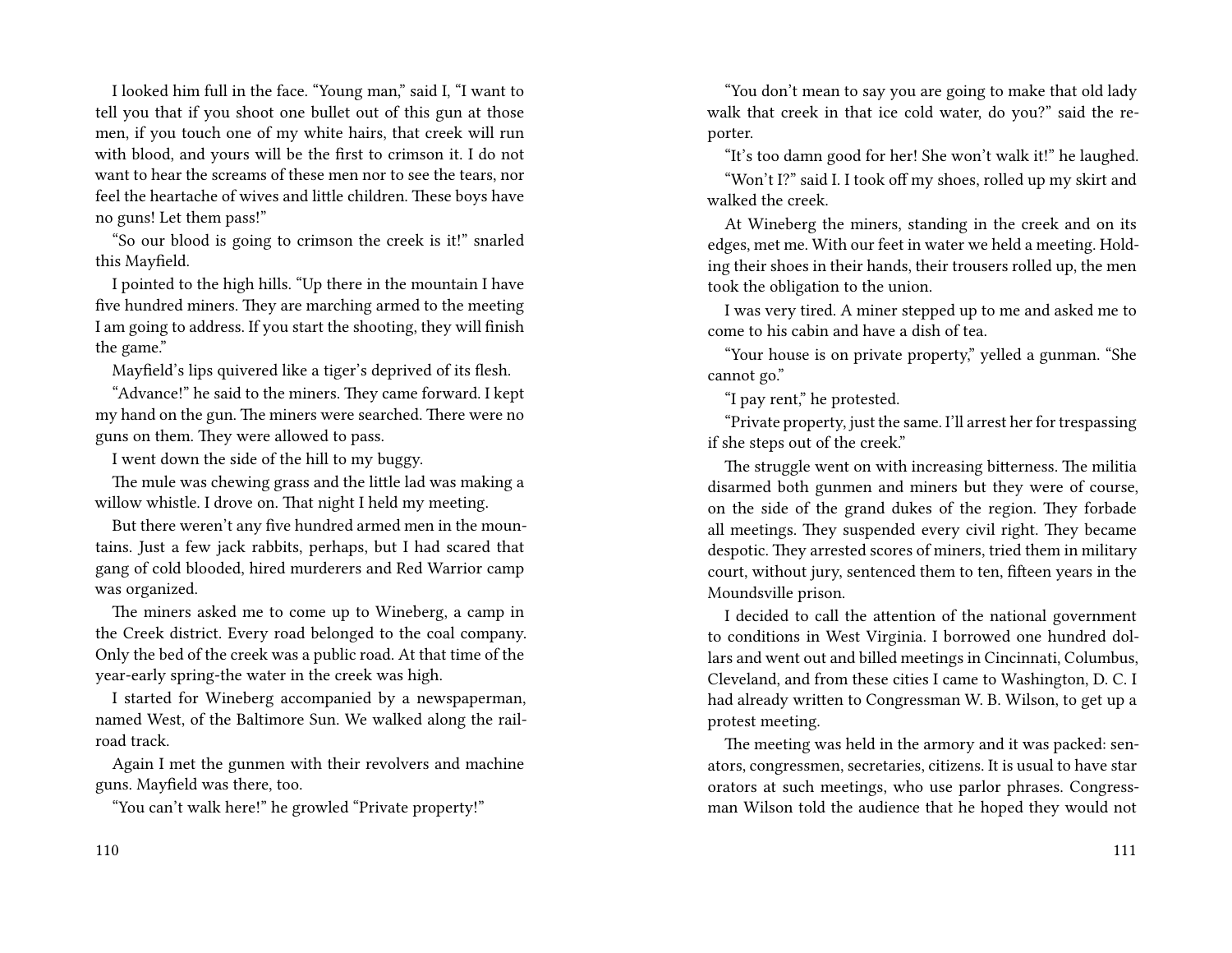Anarchist library Anti-Copyright



Mother Jones The Autobiography of Mother Jones 1925

Retrieved on 2016-10-28 from http://marxists.architexturez.net/subject/women/authors/ jones/index.html First published: by Charles Kerr in 1925; Source: http://www.angelfire.com/nj3/RonMBaseman/mojones.htm; Proofed: and corrected by Hakan Erbil.

**en.anarchistlibraries.net**

was a strike. He was a big, strapping fellow. They gave him a star and a gun and told him to shoot strikers!"

"Oh, Mother, they've brought in a shipment of guns and machine guns-what's to happen to us!"

A frantic mother clutched me. "Mother Jones," she screamed, "Mother Jones, my little boy's all swollen up with the kicking and beating he got from a soldier because he said, 'Howdy, John D. feller!' 'Twas just a kid teasing, and now he's lying like dead!"

"Mother, 'tis an outrage for an adjutant general of the state to shake his fist and holler in the face of a grey-haired widow for singing a union song in her own kitchen while she washes the dishes!"

"It is all an outrage," said I. 'Tis an outrage indeed that Rockefeller should own the coal that God put in the earth for all the people. 'Tis an outrage that gunmen and soldiers are here protecting mines against workmen who ask bit more than a crust, a bit more than bondage! 'Tis an ocean of outrage !"

"Mother, did you hear of poor, old collier? He was going to the postoffice and was arrested by the militia. They marched him down hill, making him carry a shovel and a pick his back. They told him he was to die and must dig his own grave. He stumbled and fell on the road. They kicked him and he staggered up. He begged to be allowed to go home kiss his wife and children goodbye.

"We'll do the kissing," laughed the soldiers At the place they picked out for his grave, they measured him, and then they ordered to dig-two feet deeper, they told him. Old Colner began digging while the soldiers stood around laughing and cursing and playing craps for his tin watch. Then Colner fell fainting into the grave. The soldiers left him there till he recovered by himself. There he was alone and he staggered back to camp, Mother, and he isn't quite right in the head!"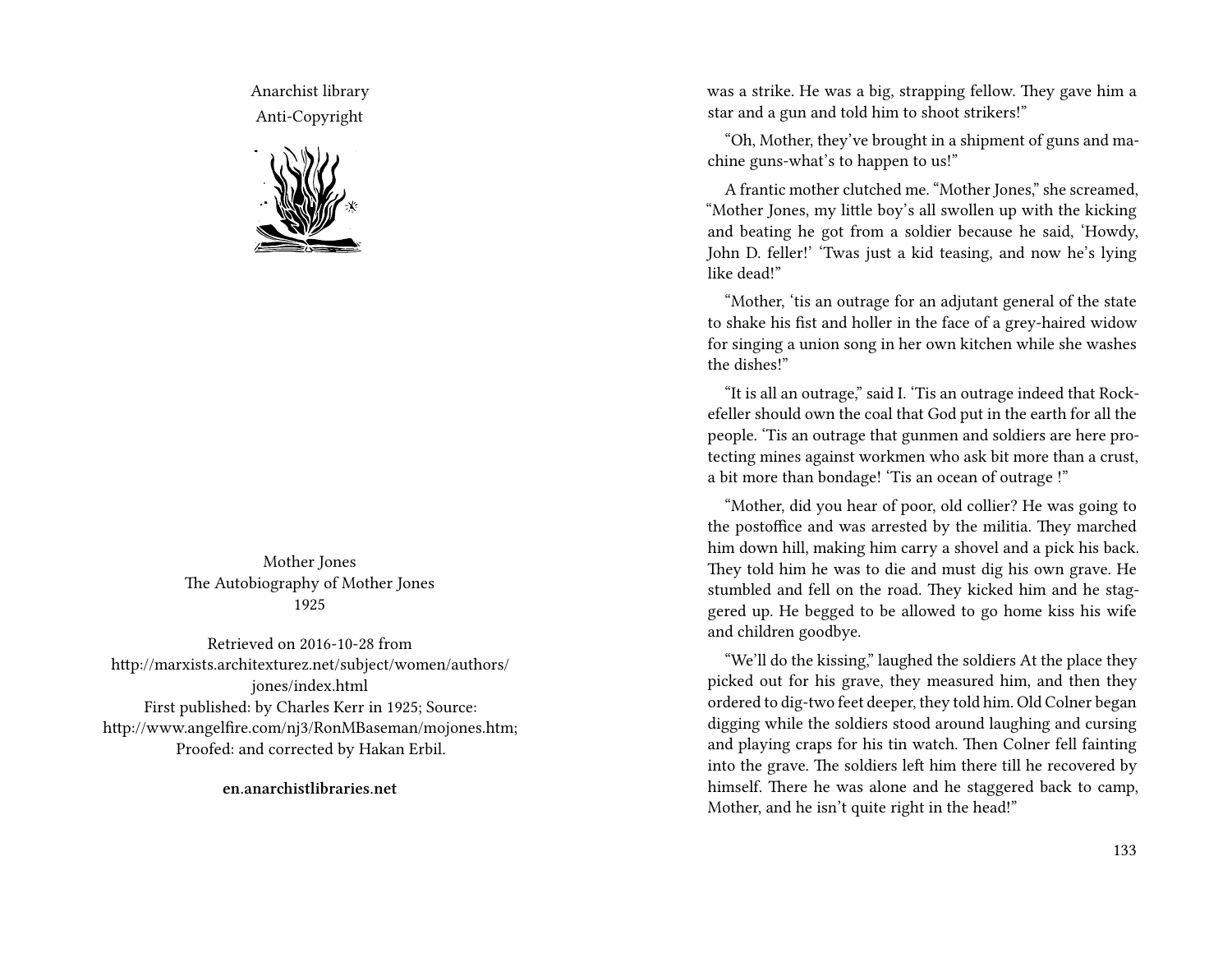I sat through long nights with sobbing widows, watching the candles about the corpse of the husband burn down to their sockets.

"Get out and fight," I told those women. "Fight like hell till you go to Heaven!" That was the only way I knew to comfort them.

I nursed men back to sanity who were driven to despair. I solicited clothes for the ragged children, for the desperate mothers. I laid out the dead, the martyrs of the strike. I kept the men away from the saloons, whose licenses as well as those of the brothels, were held by the Rockefeller interests.

The miners armed, armed as it is permitted every American citizen to do in defense of his home, his family; as he is permitted to do against invasion. The smoke of armed battle rose from the arroyos and ravines of the Rocky Mountains.

No one listened. No one cared. The tickers in the offices of 26 Broadway sounded louder than the sobs of women and children. Men in the steam heated luxury of Broadway offices could not feel the stinging cold of Colorado hill-sides where families lived in tents.

Then came Ludlow and the nation heard. Little children roasted alive make a front page story. Dying by inches of starvation and exposure does not.

On the 19th of April, 1914, machine guns, used on the strikers in the Paint Creek strike, were placed in position above the tent colony of Ludlow. Major Pat Hamrock and Lieutenant K. E. Linderfelt were in charge of the militia, the majority of whom were, company gun-men sworn in as soldiers.

Early in the morning soldiers approached the colony with a demand from headquarters that Louis Tikas, leader of the Greeks, surrender two Italians. Tikas demanded a warrant for their arrest. They had none. Tikas refused to surrender them. The soldiers returned to quarters. A signal bomb was fired. Then another. Immediately the machine guns began spraying the flimsy tent colony, the only home the wretched families of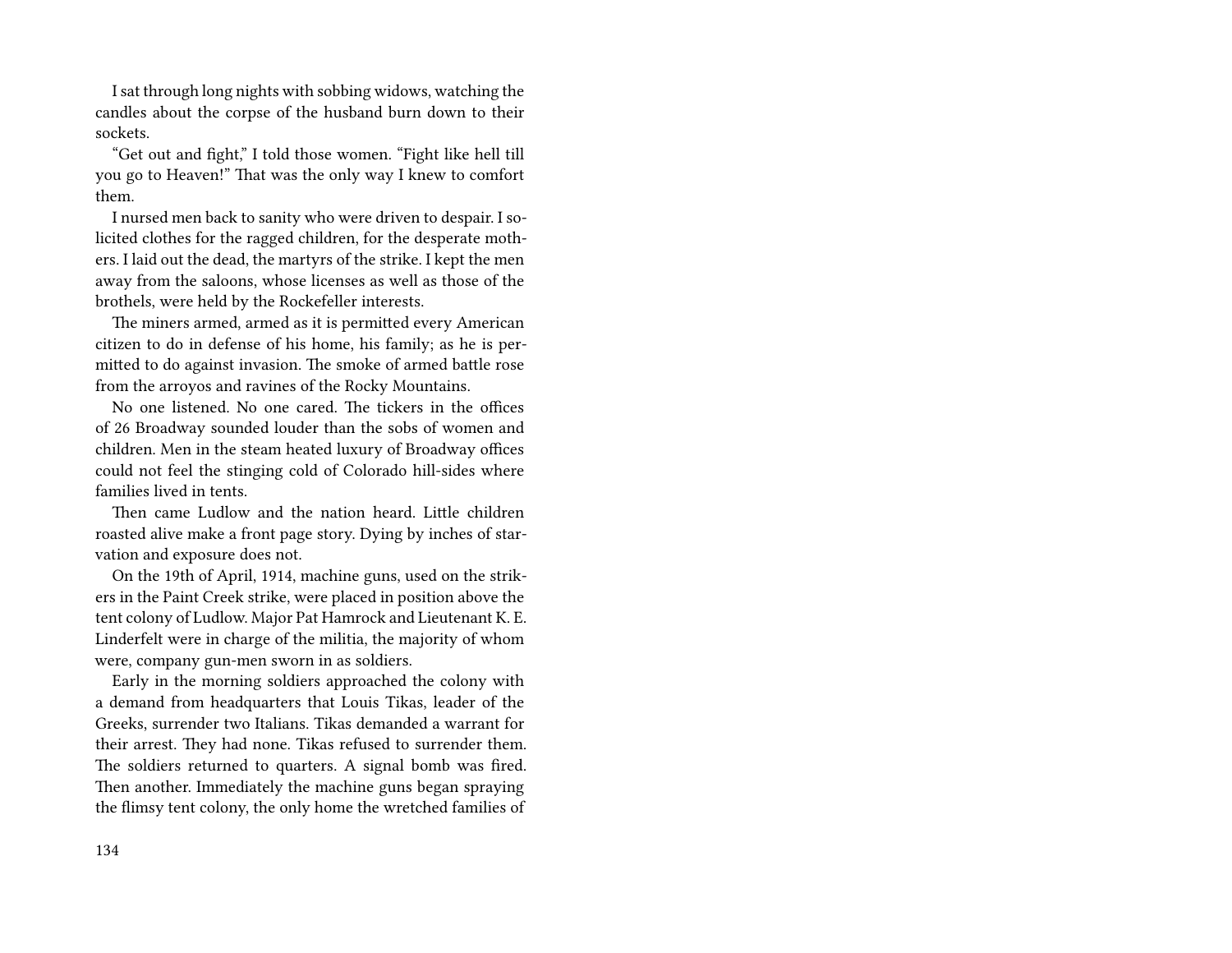the miners had, riddling it with bullets. Like iron rain, bullets' upon men, women and children.

The women and children fled to the hills. Others tarried. The men defended their home with their guns. All day long the firing continued. Men fell dead, their faces to the ground. Women dropped. The little Snyder boy was shot through the head, trying to save his kitten. A child carrying water to his dying mother was killed.

By five o'clock in the afternoon, the miners had no more food, nor water, nor ammunition. They had to retreat with their wives and little ones into the hills. Louis Tikas was riddled with shots while he tried to lead women and children to safety. They perished with him.

Night came. A raw wind blew down the canyons where men, women and children shivered and wept. Then a blaze lighted the sky. The soldiers, drunk with blood and with the liquor they had looted from the saloon, set fire to the tents of Ludlow with oil-soaked torches. The tents, all the poor furnishings, the clothes and bedding of the miners' families burned. Coils of barbed wire were stuffed into the well, the miners' only water supply.

After it was over, the wretched people crept back to bury their dead. In a dugout under a burned tent, the charred bodies of eleven little children and two women were foundunrecognizable. Everything lay in ruins. The wires of bed springs writhed on the ground as if they, too, had tried to flee the horror. Oil and fire and guns had robbed men and women and children of their homes and slaughtered tiny babies and defenseless women. Done by order of Lieutenant Linderfelt, a savage, brutal executor of the will of the Colorado Fuel and Iron Company. The strikers issued a general call to arms: Every able bodied man must shoulder a gun to protect himself and his family from assassins, from arson and plunder. From jungle days to our own so-named civilization, this is a man's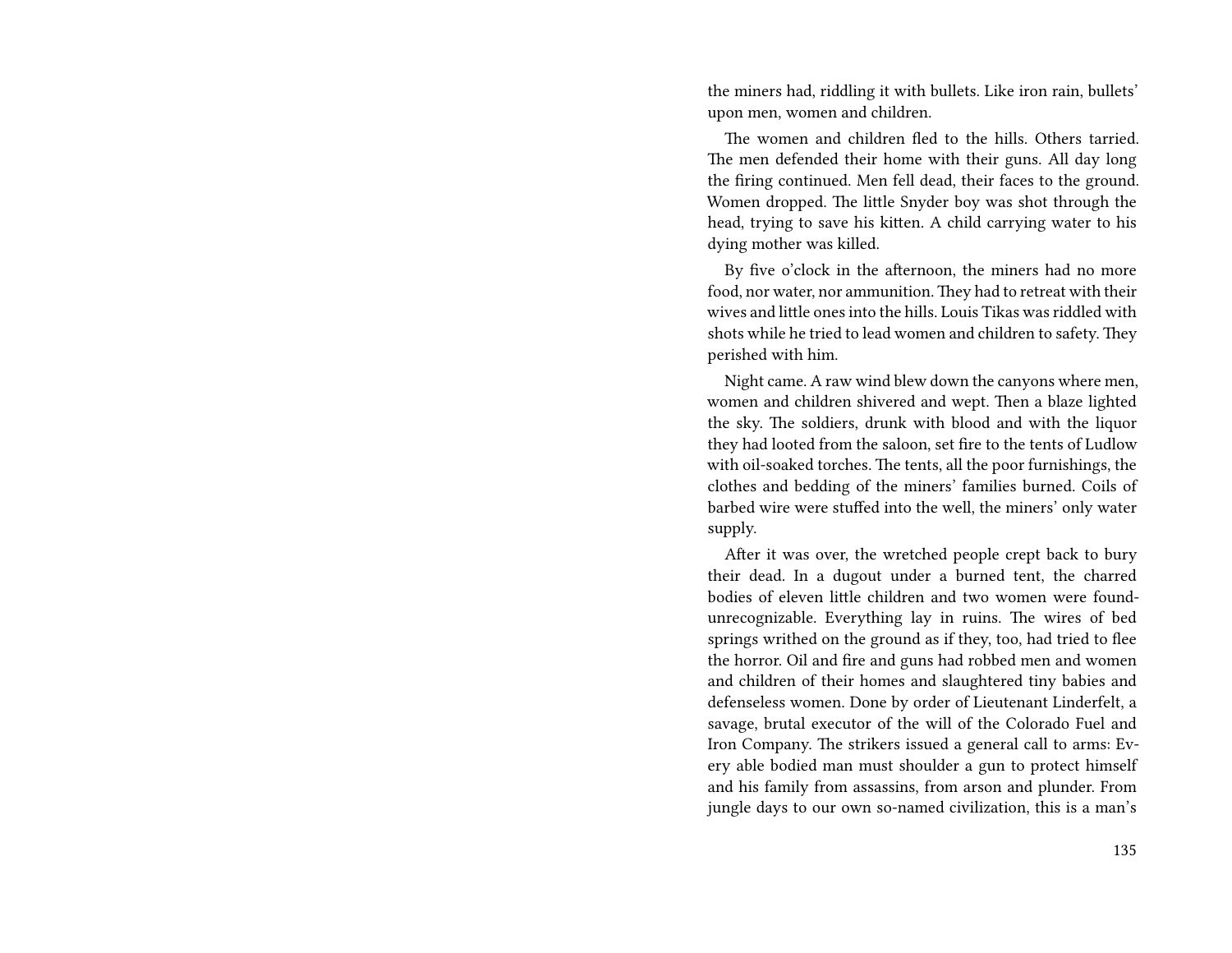inherent right. To a man they armed, throughout the whole strike district. Ludlow went on burning in their hearts.

Everybody got busy. A delegation from Ludlow went to see President Wilson. Among them was Mrs. Petrucci whose three tiny babies were crisped to death in the black hole of Ludlow. She had something to say to her President.

Immediately he sent the United States cavalry to quell the gunmen. He studied the situation, and drew up proposals for a three-year truce, binding miner and operator. The operators scornfully refused.

A mass meeting was called in Denver. Lindsey spoke. He demanded that the operators be made to respect the laws of Colorado. That something be done immediately. The Denver Real Estate Exchange appointed a committee to spit on Judge Lindsey for his espousal of the cause of the miners.

Rockefeller got busy. Writers were hired to write pamphlets which were sent broadcast to every editor in the country, bulletins. In these leaflets, it was shown how perfectly happy was the life of the miner until the agitators came; how joyous he was with the company's saloon, the company's pig-stys for homes, the company's teachers and preachers and coroners. How the miners hated the state law of an eight-hour working day, begging to be allowed to work ten, twelve. How they hated the state law that they should have their own check weigh-man to see that they were not cheated at the tipple.

And all the while the mothers of the children who died in Ludlow were mourning their dead.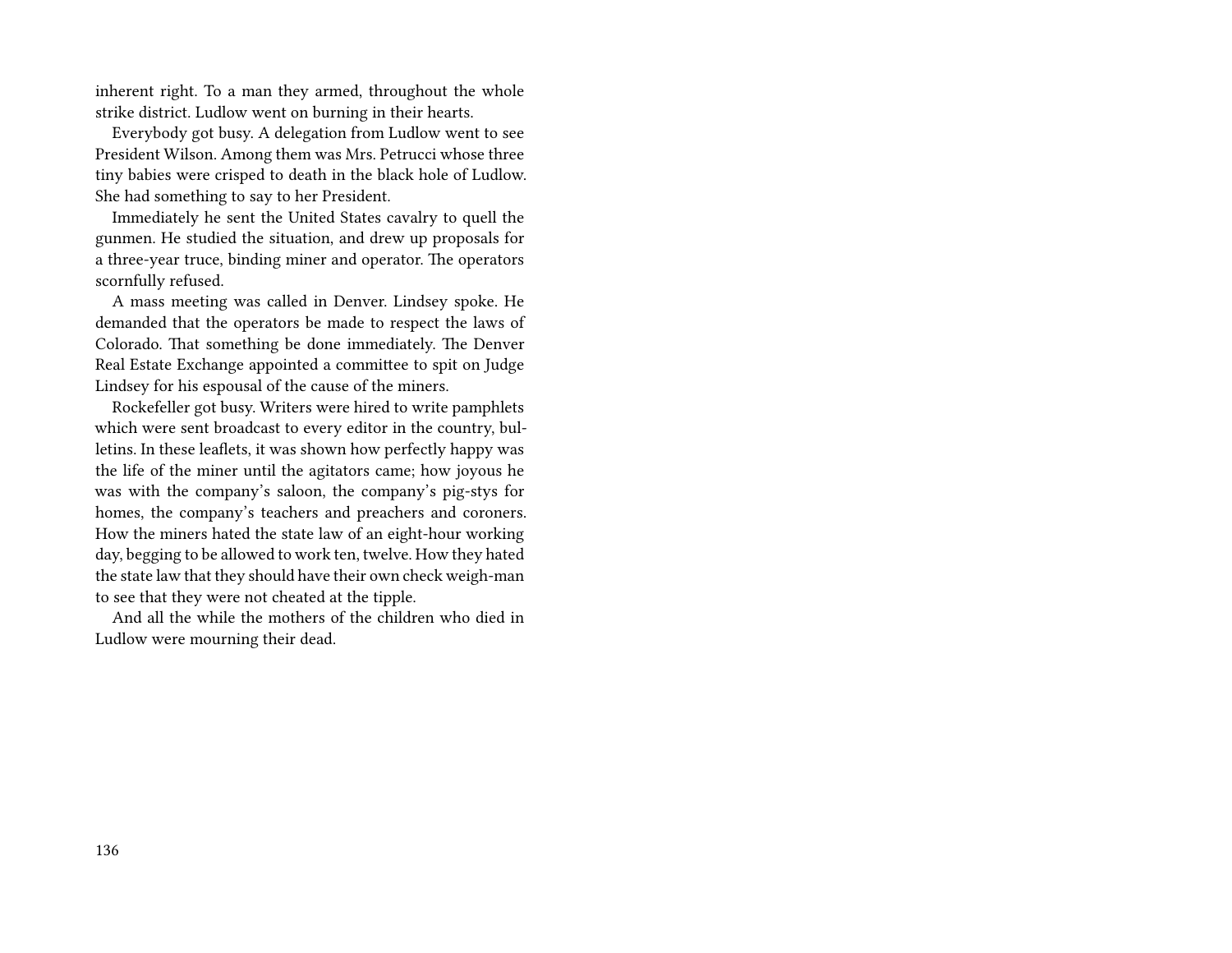# **Chapter XXII – "You Don't Need a Vote to Raise Hell"**

After the operators bad refused to accept the President's terms for peace, the strike went on with its continued bitterness, suffering, patience. Strikers were killed. Gunmen were killed. John R. Lawson, an official of the Union, active in behalf of the rank and file, was arrested and charged with murder. It was an easy matter in the operator-owned state to secure a conviction. I took a train and went to Iowa to see President White.

"President Wilson said that this strike must be eventually settled by public opinion," said I. "It's about time we aroused a little. We've got to give this crime of convicting an innocent man of murder a little publicity."

"You're right, Mother," said he. "What do you think we ought to do?"

"I want to hold a series of meetings all over the country and get the facts before the American people."

Our first meeting was in Kansas City. I told the great audience that packed the hall that when their coal glowed red in their fires, it was the blood of the workers, of men who went down into black holes to dig it, of women who suffered and endured, of little children who had but a brief childhood. "You are being warmed and made comfortable with human blood" I said.

In Chicago, Frank P. Walsh, Chairman of the Industrial Commission, addressed the meeting. Garrick Theater was crowded.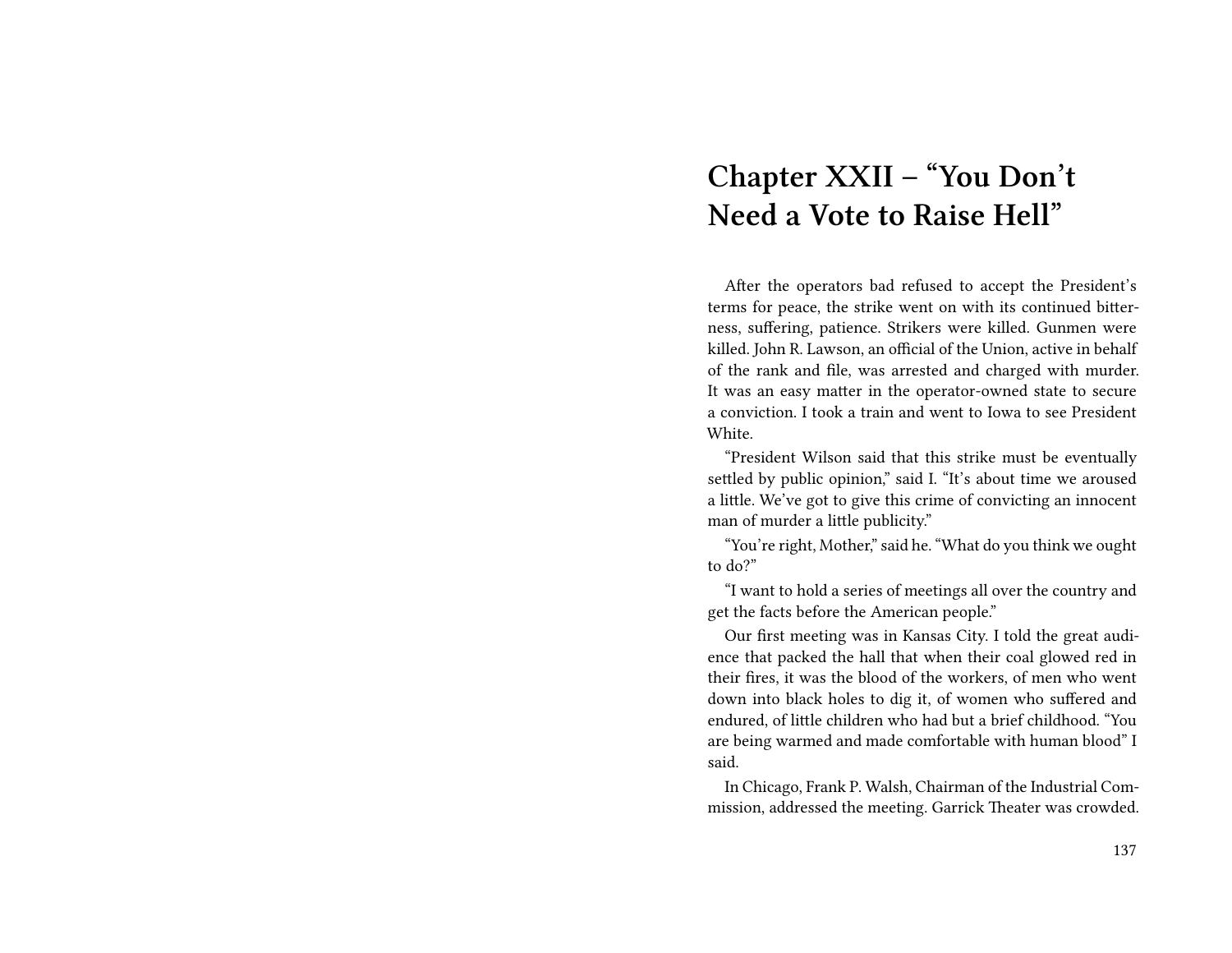He told them of the desperate efforts of the operators to break the spirit of the miners by jailing their leaders.

We held meetings in Columbus and Cleveland and finally held a mass meeting in Washington. By this time the public opinion that President Wilson referred to was expressing itself so that the long-eared politicians heard.

Through the efforts of men like Ed Nockels, labor leader of Chicago, and others, John Lawson was released on bonds. Ed Nockels is one of the great men who give their life and talents to the cause of the workers. Not all labor's leaders are honest. There are men as cruel and brutal as the capitalists in their ranks. There is jealousy. There is ambition. The weak envy the strong.

There was Bolton, secretary of the miners in Trinidad, a coldblooded man, a jealous, ambitious soul. When Lawson was arrested he said, "lie is just where I want him!"

I was at headquarters in Trinidad one morning when two poor wretches came in and asked him for some coal. Their children were freezing, they said.

Bolton loved power. He loved the power of giving or refusing. This time he refused. A fellow named Ulick, an organizer, was present. I said to him, "Go with these men and see what their condition is. Buy them coal and food if they need it,' and I gave him money.

One of the men had walked over the hills with his shoes in tatters. The other had no overcoat and the weather was below zero. Ulick returned and told me the condition of these miners and their families was terrible.

I am not blind to the short comings of our own people, I am not unaware that leaders betray, and sell out, and play false. But this knowledge does not outweigh the fact that my class, the working class, is exploited, driven, fought back with the weapon of starvation, with guns and with venal courts whenever they strike for conditions more human, more civilized for their children, and for their children's children.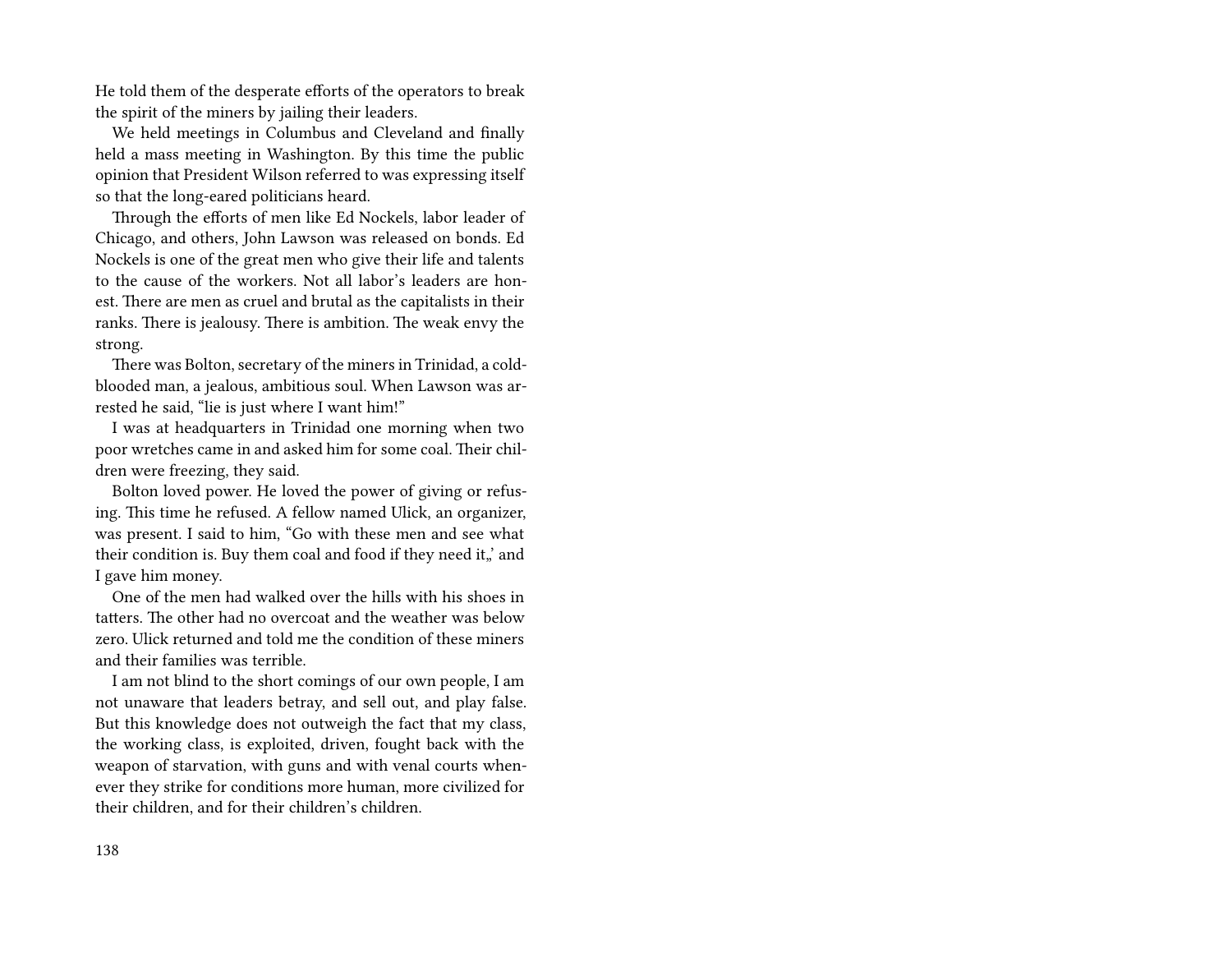should be driven out, as well as leaders who use labor for political ends. These types are menaces to the advancement of labor.

In big strikes I have known, the men lay in prison while the leaders got out on bail and drew high salaries all the time. The leaders did not suffer. They never missed a meal. Some men make a profession out of labor and get rich thereby. John Mitchell left to his heirs a fortune, and his political friends are using the labor movement to gather funds to erect a monument to his memory, to a name that should be forgotten.

In spite of oppressors, in spite of false leaders, in spite of labor's own lack of understanding of its needs, the cause of the worker continues onward. Slowly his hours are shortened, giving him leisure to read and to think. Slowly his standard of living rises to include some of the good and beautiful things of the world. Slowly the cause of his children becomes the cause of all. His boy is taken from the breaker, his girl from the mill. Slowly those who create the wealth of the world are permitted to share it. The future is in labor's strong, rough hands.

In this matter of arousing public opinion, I traveled as far as Seattle.The Central Trades Union of Seattle arranged a monster mass meeting for me. I told those fine western people the story of the struggle in their sister state. I raised a lot of hell about it and a lot of money, too, and a yell of public opinion that reached across the Rockies.

The miners of British Columbia were on strike. They sent for me to come and address them. I went with J. G. Brown. As I was about to go on the boat, the Canadian Immigration officers asked me where I was going.

"To Victoria," I told them.

"No you're not," said an officer, "you're going to the strike zone."

"I might travel a bit," said I.

"You can't go," said he, like he was Cornwallis. "Why?"

"I don't have to give reasons," said he proudly as if the American Revolution had never been fought.

"You'll have to state your reasons to my uncle," said I, "and I'll be crossing before morning."

"Who is your uncle?"

"Uncle Sam's my uncle," said I. "He cleaned hell out of you once and he'll do it again. You let down those bars. I'm going to Canada."

"You'll not put a boot in Canada," said he. "You'll find out before night who's boss on this side the water," said I.

I returned to Labor Headquarters with Brown and we telegraphed the Emigration Department, the Labor Department and the Secretary of State at Washington. They got in touch with the Canadian Government at Ottawa. That very afternoon I got a telegram from the emigration Department that I might go anywhere I wanted in Canada.

The next morning when I went to get on the boat, the Canadian official with whom I had spoken the day before ran and hid. He had found out who my uncle was!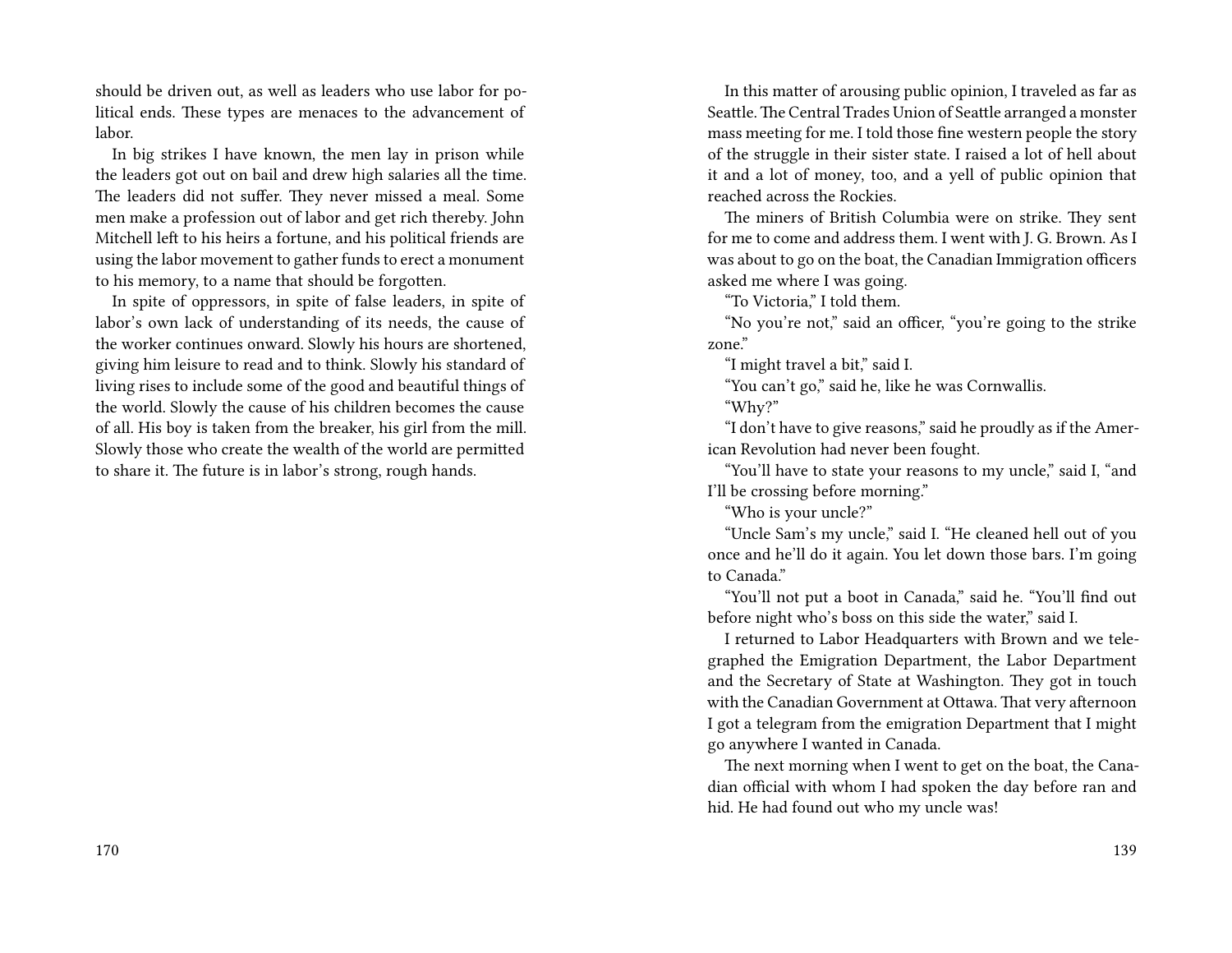I addressed meetings in Victoria. Then I went up to the strike zone. A regiment of Canadian Kilties met the train, squeaking on their bagpipes. Down the street came a delegation of miners but they did not wear crocheted petticoats. They wore the badge of the working class-the overalls. I held a tremendous meeting that night and the poor boys who had come up from the subterranean holes of the earth to fight for a few hours of sunlight, took courage. I brought them the sympathy of the Colorado strikers, a sympathy and under-standing that reaches across borders and frontiers.

Men's hearts are cold. They are indifferent. Not all the coal that is dug warms the world. It remains indifferent to the lives of those who risk their life and health down in the blackness of the earth; who crawl through dark, choking crevices with only a bit of lamp on their caps to light their silent way; whose backs are bent with toil, whose very bones ache, whose happiness is sleep, and whose peace is death.

I know the life of the miner. I have sat with him on culm piles as he ate his lunch from his bucket with grimy hands. I have talked with his wife as she bent over the washtub. I was talking with a miner's wife one day when we heard a distant thud. She ran to the door of the shack. Men were running and screaming. Other doors flung open. Women rushed out, drying their hands on their aprons.

#### An explosion!

Whose husband was killed! Whose children were fatherless!

"My God, how many mules have been killed!" was the first exclamation of the superintendent.

Dead men were brought to the surface and laid on the ground. But more men came to take their places. But mules – new mules – had to be bought. They cost the company money. But human life is cheap, far cheaper than are mules.

One hundred and nineteen men were brought out and laid on the ground. The lights in their lamps were out. The light in their eyes was gone. But their death brought about the twoThey did not serve Labor for pay. They made great sacrifices that the future might be a bit brighter for their fellow workers.

I remember John Siney, a miner. Holloran, a miner. James, a miner. Robert Watchorn, the first and most able secretary that the miners of this country ever had. These men gave their lives that others might live. They died in want.

Dick Williams, McLaughlan, Travlick, Roy, Stevens, Wright, Powderly, Martin Irons, Davis, Richards, Griffith, Thomas and Morgan were pioneers worthy of our memory.

Powderly had to get up a subscription to defray the expenses of Griffith's funeral. Many of these pioneers died without even the gratitude of those whom they served. Their monuments are the good they did.

Many of our modern leaders of labor have wandered far from the thorny path of these early crusaders. Never in the early days of the labor struggle would you find leaders willing and dining with the aristocracy; nor did their wives strut about like diamond-bedecked peacocks; nor were they attended by humiliated, cringing colored servants.

The wives of these early leaders took in washing to make ends meet. Their children picked and sold berries. The women shared the heroism, the privation of their husbands.

In those days labor's representatives did not sit on velvet chairs in conference with labor's oppressors; they did not dine in fashionable hotels with the representatives of the top capitalists, such as the Civic Federation. They did not ride in Pullmans nor make trips to Europe.

The rank and file have let their servants become their masters and dictators. The workers have now to fight not alone their exploiters but likewise their own leaders, who often betray them, who sell them out, who put their own advancement ahead of that of the working masses, who make of the rank and file political pawns.

Provision should be made in all union constitutions for the recall of leaders. Big salaries should not be paid. Career hunters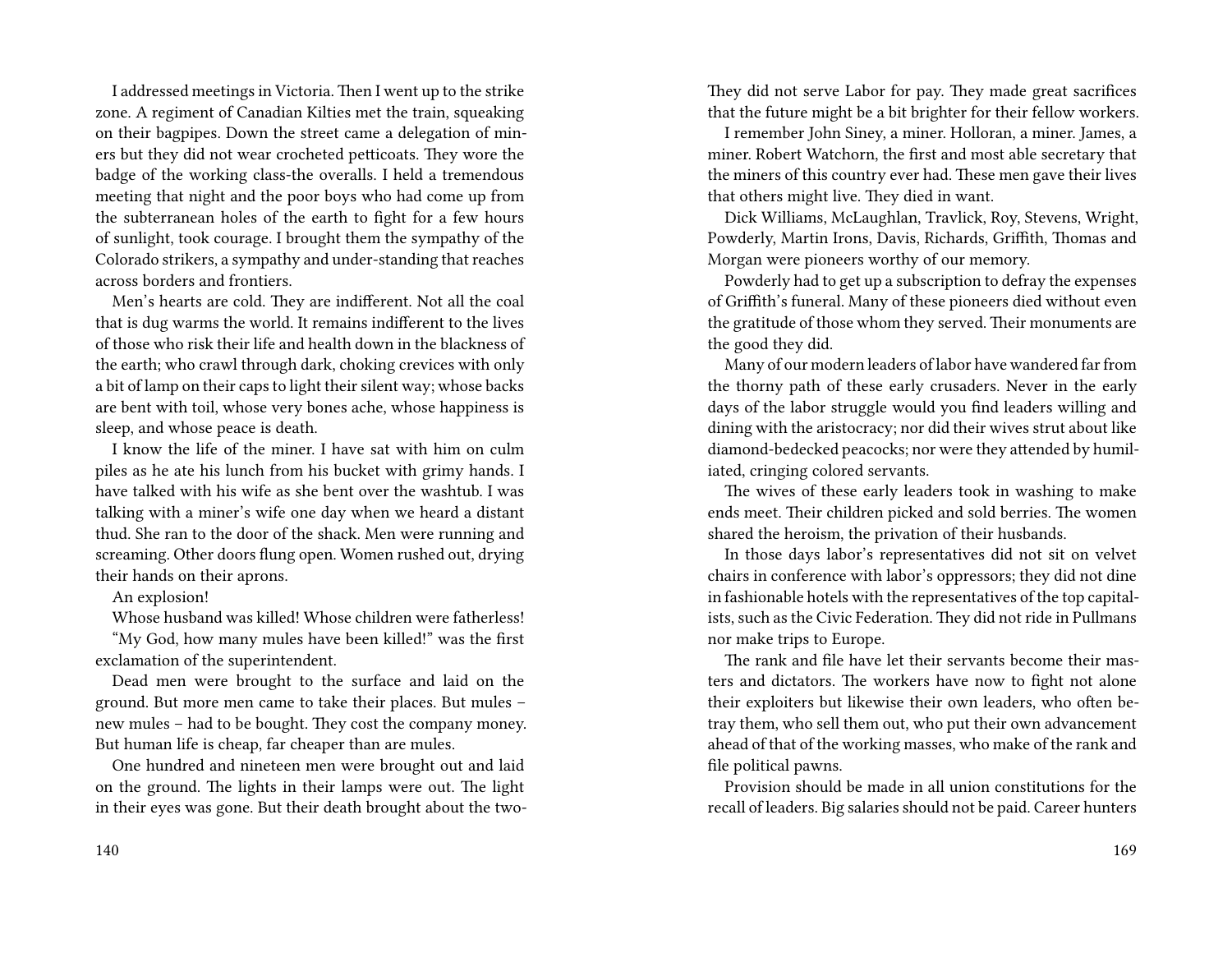tween the workers of America, Mexico and Central America. Gompers attended as did a number of the American leaders.

I spoke to the convention. I told them that a convention such as this Pan-American Convention of labor was the beginning of a new day, a day when the workers of the world would know no other boundaries other than those between the exploiter and the exploited. Soviet Russia, I said, had dared to challenge the old order, had handed the earth over to those who toiled upon it, and the capitalists of the world were quaking in their scab-made shoes. I told them of the national farce of prohibition in America.

"Prohibition came," said I, "through a combination of business men who wanted to get more out of their workers, together with a lot of preachers and a group of damn cats who threw fits when they saw a workingman buy a bottle of beer but saw no reason to bristle when they and their women and little children suffered under the curse of low wages and crushing hours of toil."

"Prohibition," said I, "has taken away the workingman's beer, has closed the saloon which was his only club. The rich guzzle as they ever did. Prohibition is not for them. They have their clubs which are sacred and immune from interference.The only club the workingman has is the policeman's. He has that when he strikes."

I visited the coal mines of Coalhulia and saw that the life of the miner is the same whereever coal is dug and capital flies its black flag. As I look back over the long, long years, I see that in all movements for the bettering of men's lives, it is the pioneers who bear most of the suffering. When these movements become established, when they become popular, others reap the benefits. Thus it has been with the labor movement.

The early days of the labor movement produced great men. They differed greatly from the modern labor leader. These early leaders sought no publicity, they were single minded, not interested in their own glory nor their own financial advancement. shaft system whereby a man had a chance to escape in case one of the exits filled with gas or burned.

Life comes to the miners out of their deaths, and death out of their lives.

In January of 1915, I was invited to John D. Rockefeller Jr.'s office with several other labor officers. I was glad to go for I wanted to tell him what his hirelings were doing in Colorado. The publicity that had been given the terrible conditions under which his wealth was made had forced him to take some action. The union he would not recognize – never. That was his religion. But he had put forth a plan whereby the workers might elect one representative at each mine to meet with the officials in Denver and present any grievance that might arise.

So with Frank J. Hayes, Vice President of the United Mine Workers, James Lord, and Edward Doyle we went to the Rockefeller offices. He listened to our recital of conditions in Colorado and said nothing.

I told him that his plan for settling industrial disputes would not work. That it was a sham and fraud. That behind the representative of the miner was no organization so that the workers were powerless to enforce any just demand; that their demands were granted and grievances redressed still at the will of the company. That the Rockefeller plan did not give the miners a treasury, so that should they have to strike for justice, they could be starved out in a week. That it gave the workers no voice in the management of the job to which they gave their very lives.

John Rockefeller is a nice young man but when we went away from the office where resides the silent government of thousands upon thousands of people, we went away feeling that he could not possibly understand the aspirations of the working class. He was as alien as is one species from another; as alien as is stone from wheat. I came to New York to raise funds for the miners' families. Although they had gone back beaten to work, their condition was pitiful. The women and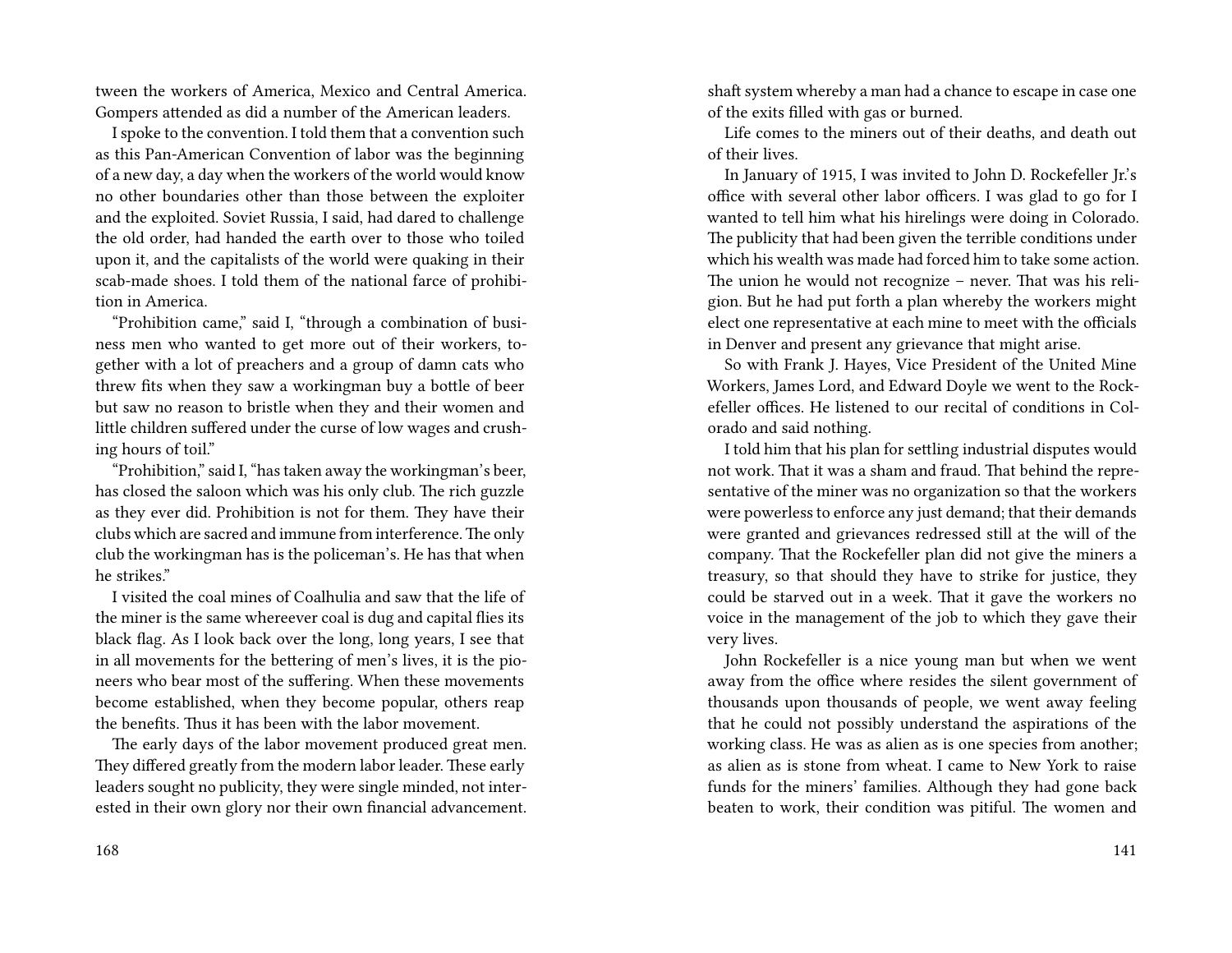children were in rags and they were hungry. I spoke to a great mass meeting in Cooper Union. I told the people after they had cheered me for ten minutes, that cheering was easy. That the side lines where it was safe, always cheered.

"The miners lost," I told them, "because they had only the constitution. The other side had bayonets. In the end, bayonets always win."

I told them how Lieutenant Howert of Walsenberg had offered me his arm when he escorted me to jail. "Madam," said he, "will you take my arm?"

"I am not a Madam," said I. "I am Mother Jones. The Government can't take my life and you can't take my arm, but you can take my suitcase."

I told the audience how I had sent a letter to John Rockefeller, Junior, telling him of conditions in the mines. I had heard he was a good young man and read the Bible, and I thought I'd take a chance. The letter came back with "Refused" written across the envelope.

"Well," I said, "how could I expect him to listen to an old woman when lie would not listen to the President of the United States through his representative, Senator Foster."

Five hundred women got up a dinner and asked me to speak. Most of the women were crazy about women suffrage. They thought that Kingdom-come would follow the enfranchisement of women.

"You must stand for free speech in the streets," I told them.

"How can we," piped a woman, "when we haven't a vote?"

"I have never had a vote," said I, "and I have raised hell all over this country! You don't need a vote to raise hell! You need convictions and a voice!"

Some one meowed, "You're an anti!"

"I am not an anti to anything which will bring freedom to my class," said I. "But I am going to be honest with you sincere women who are working for votes for women. The women of Colorado have had the vote for two generations and the workmeet God Almighty I will tell him to damn my accusers and the accusers of the working class, the people who tend and develop and beautify His world." The last years of my life have seen fewer and fewer strikes. Both employer and employee have become wiser. Both have learned the value of compromise. Both sides have learned that they gain' when they get together and talk things out in reason rather than standing apart, slinging bricks, angry words and bullets. The railway brotherhoods have learned that lesson. Strikes are costly. Fighting them is costly.

All the average human being asks is something he can call home; a family that is fed and warm; and now and then a little happiness; once in a long while an extravagance.

I am not a suffragist nor do I believe in "careers" for women, especially a "career" in factory and mill where most working women have their "careers." A great responsibility rests upon woman-the training of the children This is her most beautiful task. If men earned money enough, it would not be necessary for women to neglect their homes and their little ones to add to the family's income.

The last years of my life have seen long stretches of industrial peace. Occasionally has come war. I regretted that illness kept me from helping the railway shopmen in their brave fight for recognition a few years ago. And I rejoiced to see the formation of a third political party-a Farmer-Labor Party. Too long has labor been subservient to the old betrayers, politicians and crooked labor leaders.

I had passed my ninety-third milestone when I attended the convention of the Farmer-Labor Party and addressed the assembly. "The producer, not the meek, shall inherit the earth," I told them. "Not today perhaps, nor tomorrow, but over the rim of the years my old eyes can see the coming of another day."

I was ninety-one years old when I attended the Pan-American Federation of Labor held in Mexico City in 1921. This convention was called to promote a better understanding be-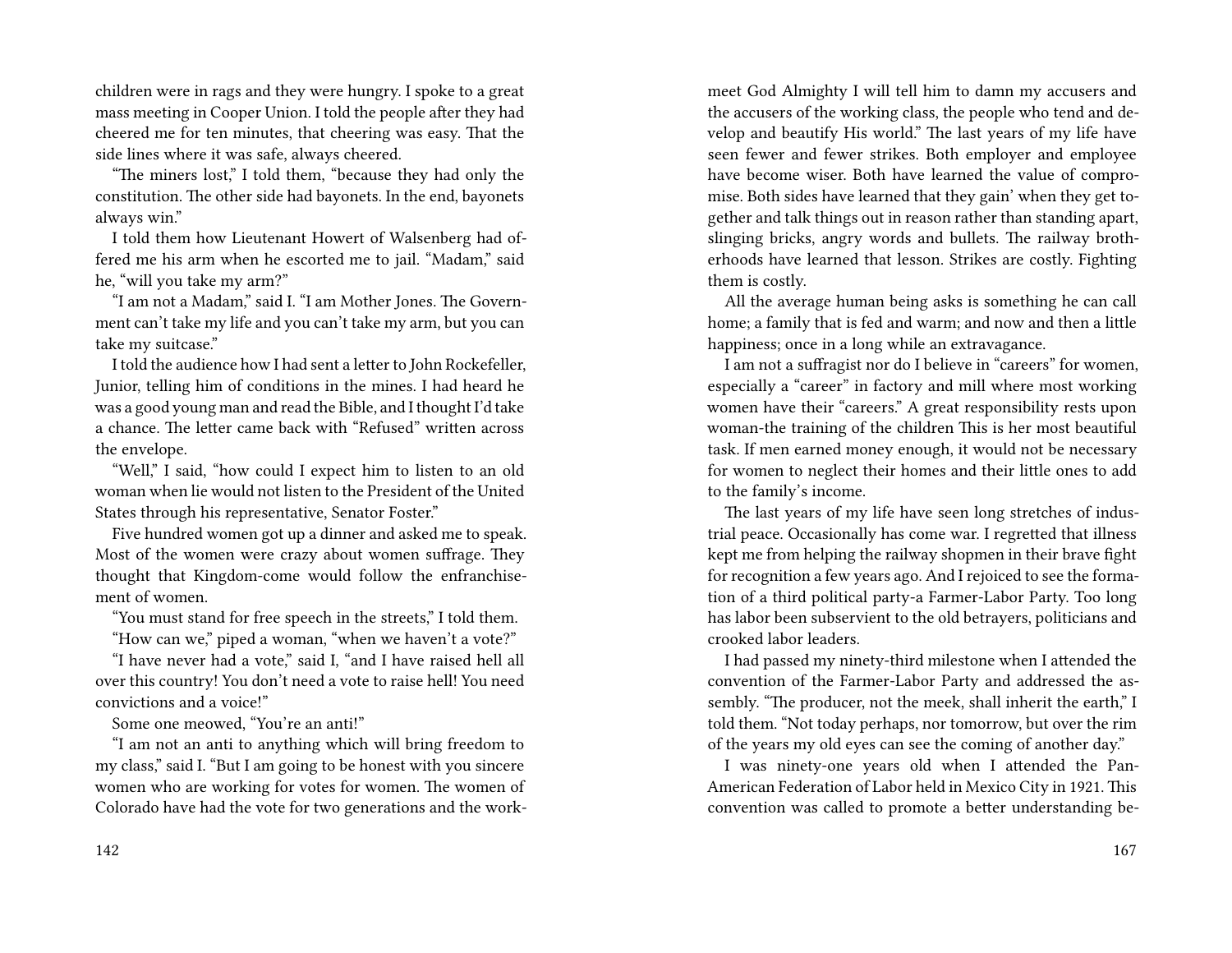## **Chapter XXVII – Progress in Spite of Leaders**

Other strikes come to my mind, strikes of less fire and flame and hence attracting less national notice. The papers proclaimed to stockholders and investors that there was peace, and there was no peace. The garment workers struck and won. In Roosevelt, New Jersey, the workingmen in the fertilizing plant of Williams and Clark struck.

Two strikers were shot dead – shot in the back by the hired gunmen. The guards were arraigned, let out on bail, and reported back on the job. The strikers were assembled in a vacant lot. Guards shot into their midst, firing low and filling the legs of the workers with bullets.

"Mother," the strikers wrote to me, "come help us with our women."

I went. "Women," said I, "see that your husbands use no fire arms or violence no matter what the provocation. Don't let your husbands scab. Help them stand firm and above all keep them from the saloons. No strike was ever won that did not have the support of the womenfolk."

The street car men struck along in 1916 in New York City.

I spoke to a mass meeting of carmen's wives and we certainly had those women fighting like wildcats. They threatened me with jail and I told the police I could raise as much hell in jail as out. The police said if anyone was killed I should be held responsible and hanged.

"If they want to hang me, let them," I said. "And on the scaffold I will shout 'Freedom for the working class!' And when I

166

ing men and women are in slavery. The state is in slavery, vassal to the Colorado Iron and Fuel Company and its subsidiary interests. A man who was present at a meeting of mine owners told me that when the trouble started in the mines, one operator proposed that women be disfranchised because here and there some woman bad raised her voice in behalf of the miners. Another operator jumped to his feet and shouted, 'For God's sake! What are you talking about! If it had not been for the women's vote the miners would have beaten us long ago!'"

Some of the women gasped with horror. One or two left the room. I told the women I did not believe in women's rights nor in men's rights but in human rights. "No matter what your fight," I said, "don't be ladylike! God Almighty made women and the Rockefeller gang of thieves made the ladies. I have just fought through sixteen months of bitter warfare in Colorado. I have been up against armed mercenaries but this old woman, without a vote, and with nothing but a hatpin has scared them.

"Organized labor should organize its women along industrial lines. Politics is only the servant of industry. The plutocrats have organized their women. They keep them busy with suffrage and prohibition and charity."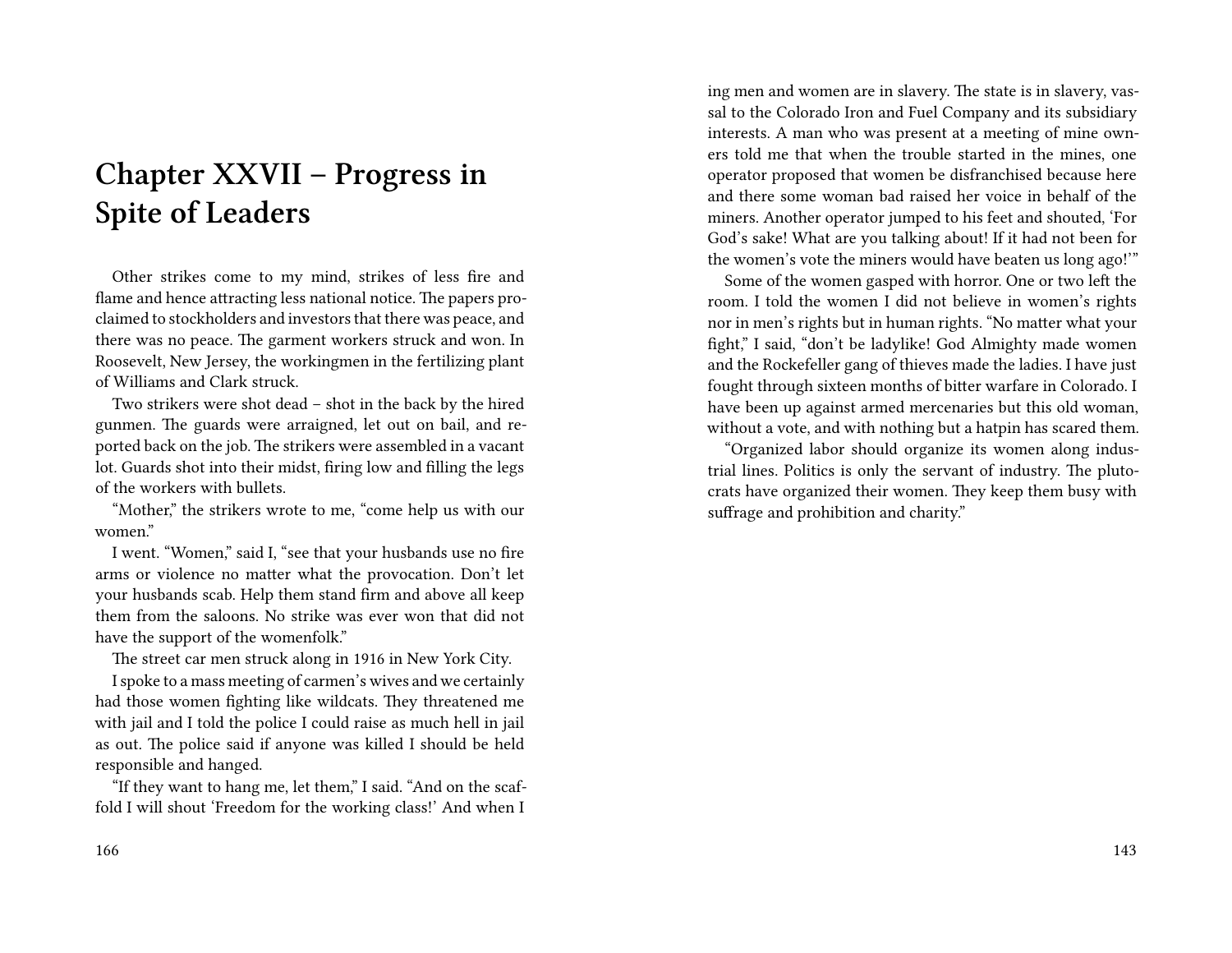## **Chapter XXIII – In a West Virginia Prison Camp**

In July of 1919 my attention was called to the brutal conditions of the Sissonville prison Camp in Kanawha County, West Virginia. The practices of the dark ages were not unknown to that county. Feudalism and slave ownership existed in her coal camps. I found the most brutal slave ownership in the prison camp.

Officials of state and nation squawk about the dangers of bolshevism and they tolerate and promote a system that turns out bolshevists by the thousands. A bunch of hypocrites create a constabulary supposedly to stamp out dangerous "reds" but in truth the constabulary is to safeguard the interests of the exploiters of labor. The moneyed interests and their servants, the officials of county and state, howl and yammer about law and order and American ideals in order to drown out the still, small voice of the worker asking for bread.

With Mr. Mooney and Mr. Snyder, organizers, I went to the prison camp of Kanawha County where prisoners were building a county road. It was a broiling hot day.

About forty men were swinging picks and shovels; some old grey haired men were among them, some extremely young, some diseased, all broken in spirit and body. Some of them, the younger ones, were in chains. They had to drag a heavy iron ball and chain as they walked and worked. A road officer goaded them on if they lagged. He was as pitiless as the Bull on their bent backs.

144

ply with the requests of the dominant money interests. To a man of that type I wish to pay my respects.

There is never peace in West Virginia because there is never justice. Injunctions and guns, like morphia, produce a temporary quiet. Then the pain, agonizing and more severe, comes again. So it is with West Virginia. The strike was broken. But the next year, the miners gathered their breath for another struggle. Sometimes they lost their battle through their own crooked leaders. And once it was my duty to go before the rank and file and expose their leaders who would betray them. And when my boys understood, West Virginia's climate wasn't healthy for them.

Medieval West Virginia! With its tent colonies on the bleak hills! With its grim men and women! When I get to the other side, I shall tell God Almighty about West Virginia!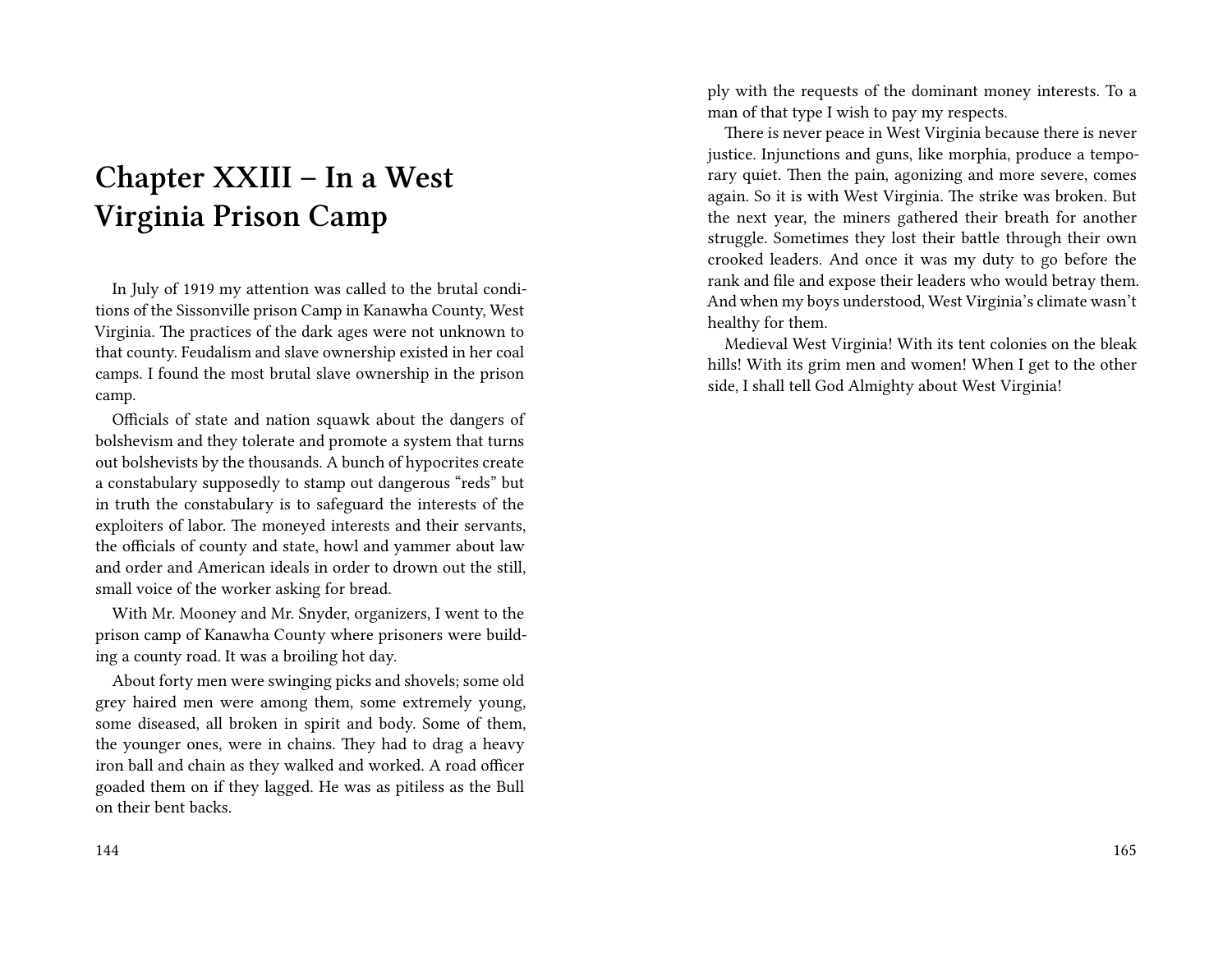had been months in jails. Their wives and little children were in dire want.

"Can't you do something for us, Mother," they pleaded.

A delegation of their wretched wives and half-starved children came to me. "For God's sake, Mother, can't you do something for us?"

I took the train for Charleston and went to see Governor Morgan. He received me courteously.

"Governor," I said, "listen-do you hear anything?"

He listened a moment. "No, Mother Jones, I do not."

"I do," said I. "I hear women and little boys and girls sobbing at night. Their fathers are in jail. The wives and children are crying for food."

"I will investigate," said he. He looked me straight in the eye and I knew he would keep his promise.

Shortly afterward I received a letter from the Governor, telling me that all the prisoners were released but three.

For myself I always found Governor Morgan most approachable.The human appeal always reached him. I remember a poor woman coming to see me one day. Her husband had been blacklisted in the mines and he dared not return to his home. The woman was weak from lack of food, too weak to work. I took her to the Governor. He gave her twenty dollars. He arranged for her husband to return, promising him executive protection.

I was with the Governor's secretary one day when a committee called to see the Governor. The committee was composed of lick-spittles of the mine owners. They requested that the Governor put "The Federationist," a labor weekly, out of business. The Governor said, "Gentlemen, the constitution guarantees the right of free speech and free press. I shall not go on record as interfering with either as long as the constitution lives."

The committee slunk out of the office.

I think that Governor Morgan is the only governor in the twenty-three years I was in West Virginia who refused to com-

These were men who had received light sentences in the courts for minor offenses, but the road officer could extend the sentence for the infraction of the tiniest rule. Some men had been in the camp for a year whose sentence had been thirty days for having in their possession a pint of liquor. Another fellow told me he was bringing some whiskey to a sick man. He was arrested, given sixty days and fined \$100. Unable to pay he was sentenced to five months in the prison camp, and after suffering hell's tortures he had attempted to run away. He was caught and given four additional months.

At night the miserable colony were driven to their horrible sleeping quarters. For some, there were iron cages. Iron bunks with only a thin cloth mattress over them. Six prisoners were crowded into these cages.The place was odorous with filth. Vermin crawled about.

A very young lad slept in a cell, sixteen by twenty feet practically without ventilation, with sixteen negroes, some of whom suffered from venereal disease. There was no sewage system, and the only toilet for this group was a hole in the floor of the cell with a tub beneath. It was not emptied until full. Great greedy flies buzzed about the cells and cages. They lighted on the stripped bodies of the men.

The sick had no care, no medicine. The well had no protection against the sick. None of the wretched army of derelicts had any protection against the brutality of the road overseers. A prisoner had been beaten with the pick handle by the overseer. His wounds were not dressed. Another was refused an interview with his attorney.

I knew it was useless to tell the governor about conditions as I found them. I knew he would be neither interested nor would he care. It wasn't election time.

That night I took the train from Charleston and went straight to Washington. In the morning I went to the Department of Justice. I told the Attorney General about conditions in the prison camp of Sissonville, … the fetid, disease-breeding cells, … the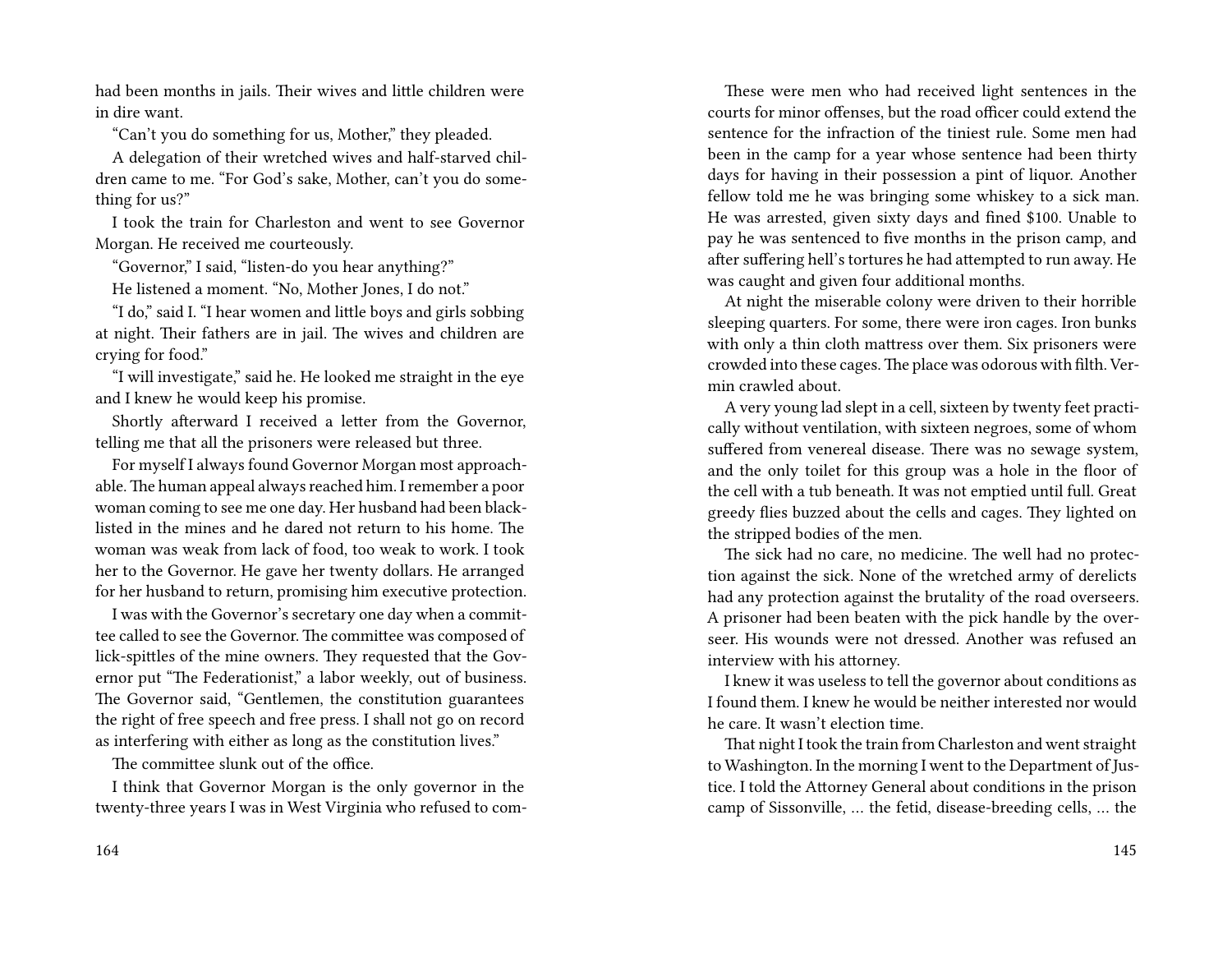swill given the men for food, . . . the brutal treatment. I asked him to make inquiry if there were not federal prisoners there. He promised me he would make immediate inquiry. This he did. To be sure there were no federal prisoners in the gang, but the investigation scared hell out of them, and the day after the federal agents had been there, fifteen prisoners, illegally held, were released.

The worst abuses were corrected for a while, at least.

Whenever things go wrong, I generally head for the National government with my grievances. I do not find it hard to get redress.

I do not believe that iron bars and brutal treatment have ever been cures for crime. And certainly I feel that in our great enlightened country, there is no reason for going back to the middle ages and their forms of torture for the criminal.

# **Chapter XXVI – Medieval West Virginia**

I have been in West Virginia more or less for the past twentythree years, taking part in the interminable conflicts that arose between the industrial slaves and their masters. The conflicts were always bitter. Mining is cruel work. Men are down in utter darkness hours on end. They have no life in the sun. They come up from the silence of the earth utterly wearied. Sleep and work, work and sleep. No time or strength for education, no money for books. No leisure for thought.

With the primitive tools of pick and shovel they gut out the insides of the old earth. Their shoulders are stooped from bending. Their eyes are narrowed to the tiny crevices through which they crawl. Evolution, development, is turned backward. Miners become less erect, less wide-eyed.

Like all things that live under ground, away from the sun, they become waxen. Their light is the tiny lamp in their caps. It lights up only work. It lights but a few steps ahead. Their children will follow them down into these strange chambers after they have gone down into the earth forever. Cruel is the life of the miners with the weight of the world upon their backs. And cruel are their strikes. Miners are accustomed to cruelty. They know no other law. They are like primitive men struggling in his ferocious jungle-for himself, for his children, for the race of men.

The miners of Logan County were again on strike in 1923. I was with them. The jails were full of strikers, with innocent men who protested the conditions of their lives. Many of them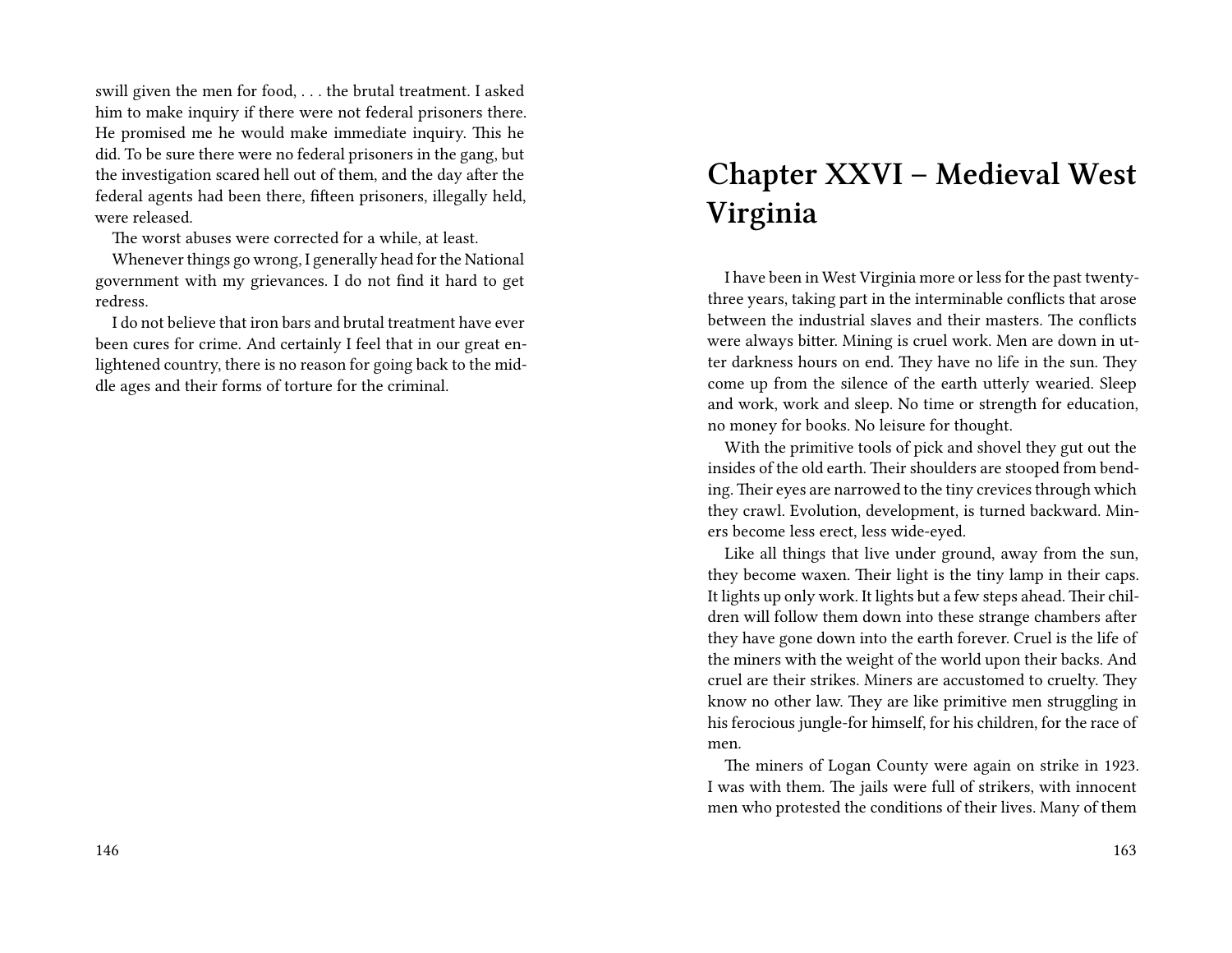a new dress, a bit of cheap lace fluttering in the window-for this, men who work down in the mines must struggle and lose, struggle and win.

# **Chapter XXIV – The Steel Strike of 1919**

During the war the working people were made to believe they amounted to something. Gompers, the President of the American Federation of Labor, conferred with copper kings and lumber kings and coal kings, speaking for the organized workers. Up and down the land the workers heard the word, "democracy." They were asked to work for it. To give their wages to it. To give their lives for it. They were told that their labor, their money, their flesh were the bulwarks against tyranny and autocracy.

So believing, the steel workers, 300,000 of them, rose en masse against Kaiser Gary, the President of the American Steel Corporation. The slaves asked their czar for the abolition of the twelve-hour day, for a crumb from the huge loaf of profits made in the great war, and for the right to organize.

Czar Gary met his workers as is the customary way with tyrants. He could not shoot them down as did Czar Nicholas when petitioned by his peasants. But he ordered the constabulary out. He ordered forth his two faithful generals: fear and starvation, one to clutch at the worker's throat and the other at his stomach and the stomachs of his little children. When the steel strike was being organized, I was in Seattle with Jay G. Brown, President of the Shingle Workers of America.

"We ought to go East and help organize those slaves," I said to Brown.

"They'll throw us in jail, Mother!" he said.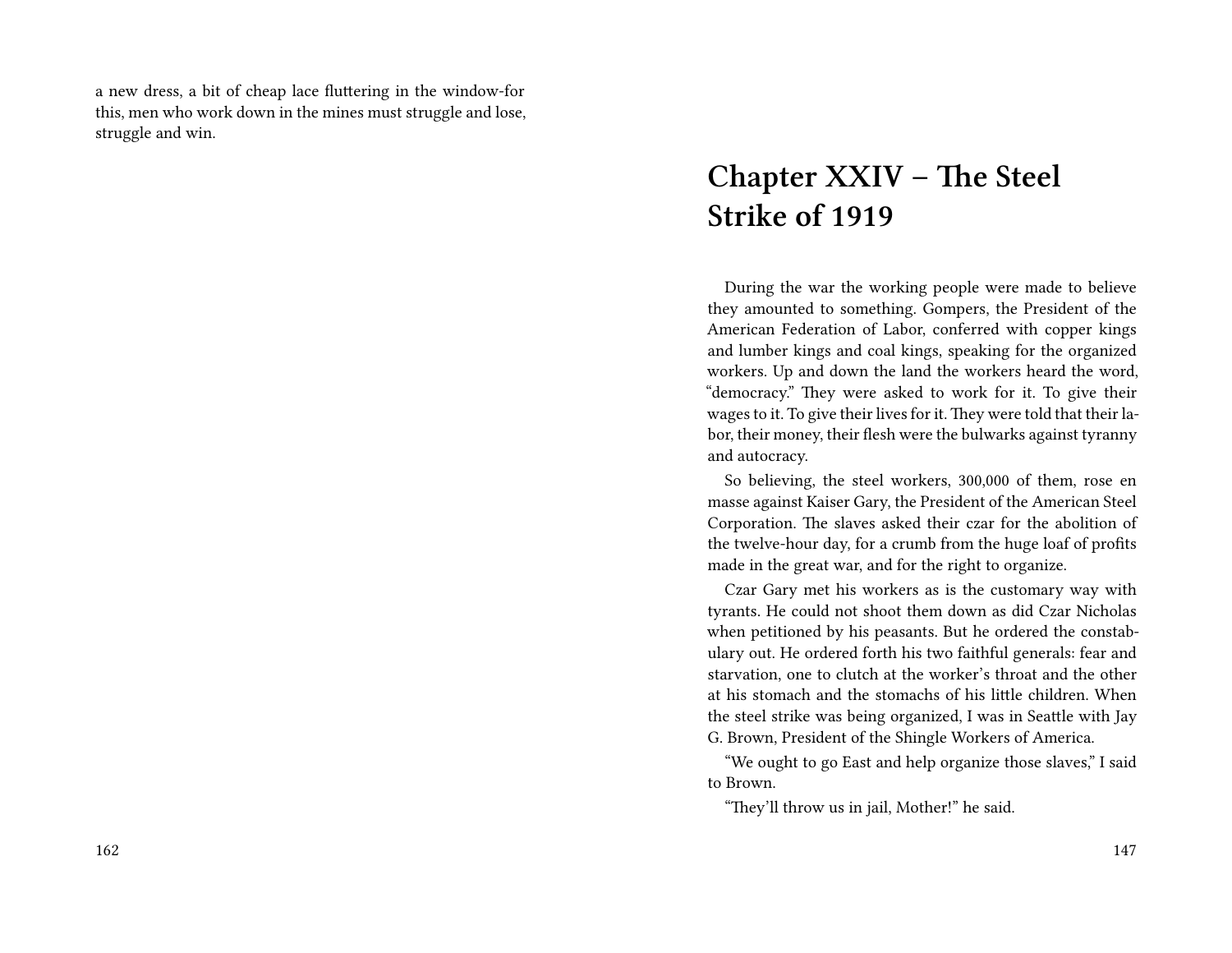"Well, they're our own jails, aren't they! Our class builds them."

I came East. So did Jay G. Brown – a devoted worker for the cause of the steel slaves.

The strike in the steel industry was called in September, 1919. Gary as spokesman for the industry refused to consider any sort of appointment with his workers. What did it matter to him that thousands upon thousands of workers in Bethlehem, Pennsylvania, worked in front of scorching furnaces twelve long hours, through the day, through the night, while he visited the Holy Land where Our Lord was born in a manger!

I traveled up and down the Monongahela River. Most of the places where the steel workers were on strike meetings were forbidden. If I were to stop to talk to a woman on the street about her child, a cossack would come charging down upon us and we would have to run for our lives. If I were to talk to a man in the streets of Braddock, we would be arrested for unlawful assembly.

In the towns of Sharon and Farrell, Pennsylvania, the lickspittle authorities forbade all assembly. The workers by the thousands marched into Ohio where the Constitution of the United States instead of the Steel Corporation's constitution was law.

I asked a Pole where he was going. I was visiting his sick wife; taking a bit of milk to her new baby. Her husband was washing his best shirt in the sink.

"Where I go? Tomorrow I go America," he said, meaning he was going on the march to Ohio.

I spoke often to the strikers. Many of them were foreigners but they knew what I said. I told them, "We are to see whether Pennsylvania belongs to Kaiser Gary or Uncle Sam. If Gary's got it, we are going to take it away from him and give it back to Uncle Sam. When we are ready we can scare and starve and lick the whole gang. Your boys went over to Europe. They were told to clean up the Kaiser. Well, they did it. And now you and

148

Some one called "Speech!"

"This is not the time for me to speak," I said. "It is time for you to act. Trust your president. If he fails we can go out and I will be with you and raise Hell all over the nation!"

After that the Convention got down to business and voted to leave the matter of striking to those who had to do the sacrificing: the rank and file.

The operators refused to meet the miners, broke their sworn agreement that they would do so. There was nothing to do but strike. The rank and file voted it.

In Kansas, against the law, the miners nevertheless went out. Governor Allen ordered them back, just as the slaves of old used to be ordered back into the cotton fields. Again they refused. Refused to desert their brothers and produce scab coal. The Governor called upon the soft collar fellows, the rah-rah boys from the colleges, the drug clerks and undertakers, the ex-soldiers and sailors who were out of work, waiting for their bonuses, – and these mined the coal. A lark it was for them. A day's picnic. They could afford to take the job with light heart and no conscience for it was but a brief job . . . not a lifetime to be spent under the ground. They would not pass on their shovel and lamp to their sons, so it was no matter to them that they left the job a little better for those who were to follow.

The government, under Hoover, opened up scores of scab mines. Non-union coal was dumped on the market. The miners believed that the Federal Government was against them. They set about organizing the non-union fields. I went here and there. I went to West Virginia. Thousands of dollars had been spent in that field. I went among the women in the tent colonies on the hills.

The story of coal is always the same. It is a dark story. For a second's more sunlight, men must fight like tigers. For the privilege of seeing the color of their children's eyes by the light of the sun, fathers must fight as beasts in the jungle. That life may have something of decency, something of beauty-a picture,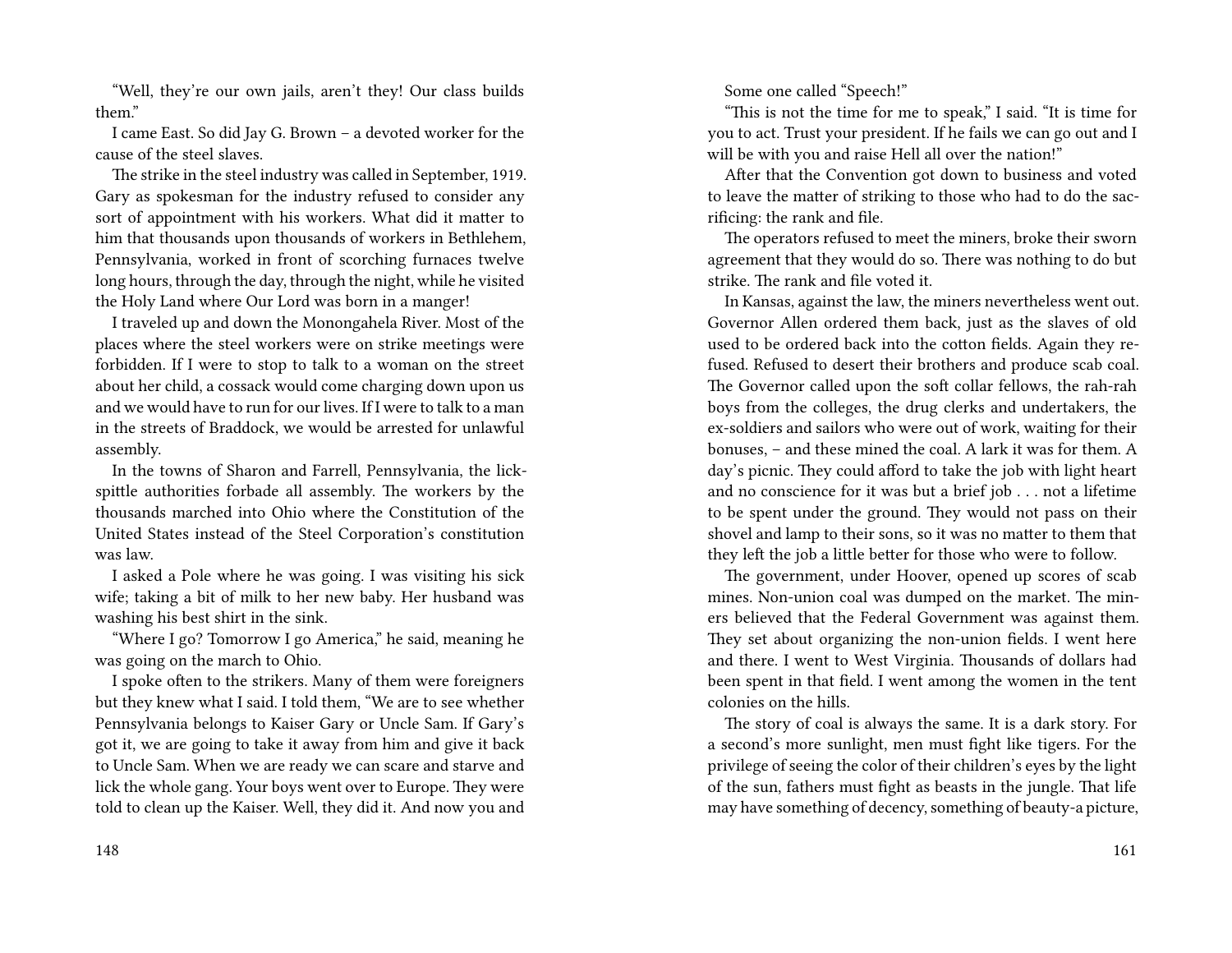President Howat of one of the districts of the United Mine Workers sent for me to come arouse the workers to a sense of their slavery. I went about speaking on the Industrial Slave Law, explaining to the workers just what it meant to them to have the right to strike taken from them by law.

President Howat was indicted and sentenced to jail for calling a strike, a strike voted for by the rank and file. Because he resisted the law he was called a rebel.

In the early part of 1922, the United Mine Workers held their convention. I attended. Questions of wages and agreements were discussed. The operators in the central bituminous coal fields and the union officials had been enjoined from making an agreement with one another by Judge Anderson. Miners dig up coal for the money kings and judges dig up decisions and injunctions. But the judges get better wages.

The question of whether the strike for April 1st, unless the operators signed agreements, should be called by the Convention or left to a vote of the rank and file, was before the assembly.

Howat and his friends wanted the Convention to set a strike date immediately-April first. The conservatives, led by president Lewis, wanted the body of miners themselves to vote on the issue.

Everyone was howling and bellowing and jumping on his feet and yelling to speak. They sounded like a lot of lunatics instead of sane men with the destiny of thousands of workers in their hands.

Although I sympathized with Howat, I felt that the National President should be obeyed. I rose and pushed my way to the platform. I stood there waiting for the men to become quiet. They did so. It was very still. I said:

"Boys stop howling like a lot of fiends and get down like men and do business. You are wasting time here; wasting time that ought to go to your families and babies. You ought to be ashamed of yourselves! Quit this noise!"

160

your boys are going to clean up the Kaisers at home. Even if they have to do it with a leg off and an arm gone, and eyes out.

"Our Kaisers sit up and smoke seventy-five cent cigars and have lackeys with knee pants bring them champagne while you starve, while you grow old at forty, stoking their furnaces. You pull in your belts while they banquet. They have stomachs two miles long and two miles wide and you fill them. Our Kaisers have stomachs of steel and hearts of steel and tears of steel for the 'poor Belgians.'

"If Gary wants to work twelve hours a day let him go in the blooming mills and work. What we want is a little leisure, time for music, playgrounds, a decent home, books, and the things that make life worth while."

I was speaking in Homestead. A group of organizers were with me in an automobile. As soon as a word was said, the speaker was immediately arrested by the steel bosses' sheriff. I rose to speak. An officer grabbed me.

"Under arrest!" he said.

We were taken to jail. A great mob of people collected outside the prison. There was angry talk. The jailer got scared. He thought there might be lynching and he guessed who would be lynched. The mayor was in the jail, too, conferring with the jailer. He was scared. He looked out of the office windows and he saw hundreds of workers milling around and heard them muttering.

The jailer came to Mr. Brown and asked him what he had better do.

"Why don't you let Mother Jones go out and speak to them," he said. "They'll do anything she says."

So the jailer came to me and asked me to speak to the boys outside and ask them to go home.

I went outside the jail and told the boys I was going to be released shortly on bond, and that they should go home now and not give any trouble. I got them in a good humor and pretty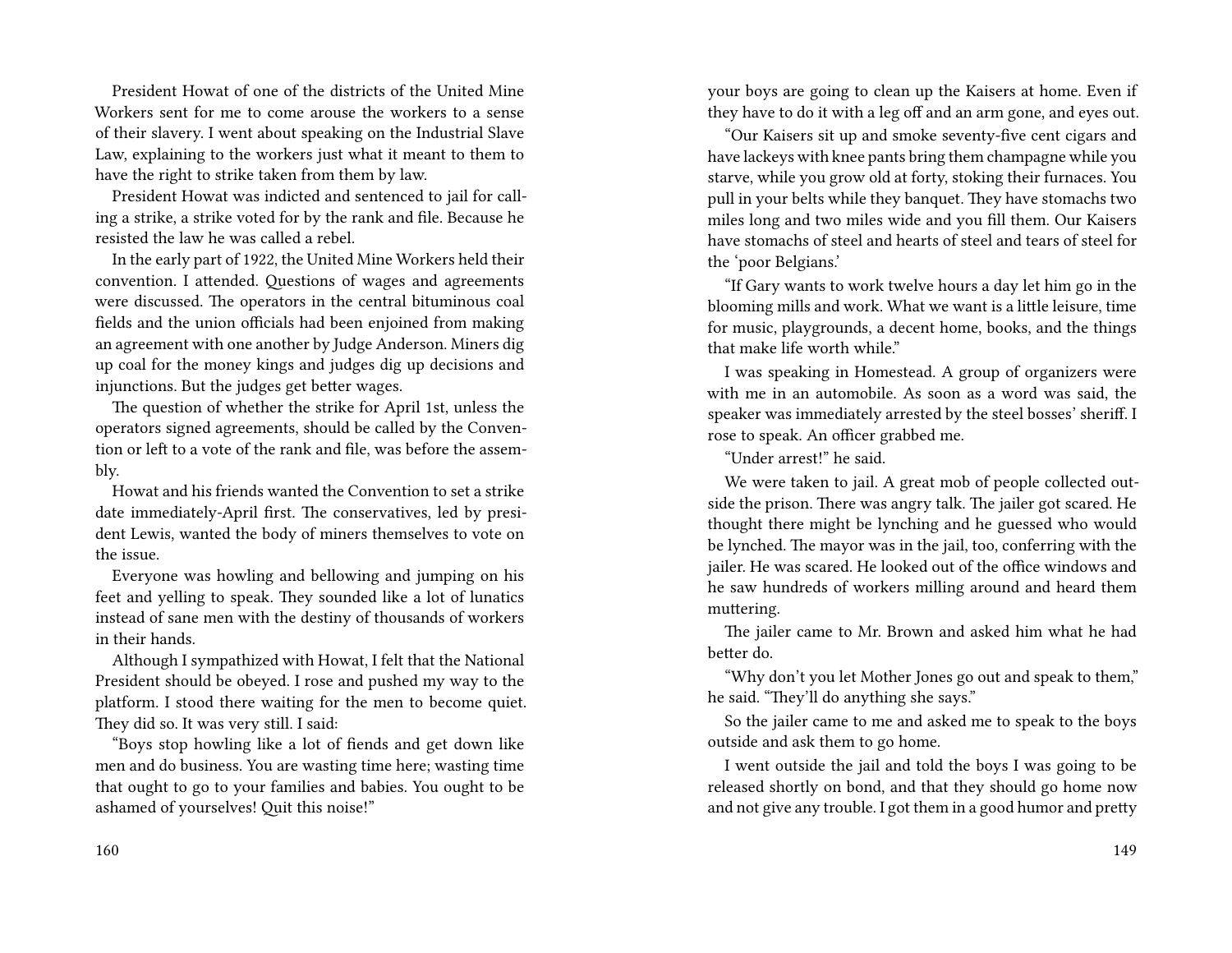soon they went away. Meanwhile while I was speaking, the mayor had sneaked out the back way.

We were ordered to appear in the Pittsburgh court the next morning. A cranky old judge asked me if I had had a permit to speak on the streets.

"Yes, sir," said I. "I had a permit."

"Who issued it?" he growled.

"Patrick Henry; Thomas Jefferson; John Adams!" said I.

The mention of those patriots who gave us our charter of liberties made the old steel judge sore. He fined us all heavily.

During the strike I was frequently arrested. So were all the leaders. We expected that. I never knew whether I would find John Fitzpatrick and William Foster at headquarters when I went up to Pittsburgh. Hundreds of threatening letters came to them. Gunmen followed them. Their lives were in constant danger. Citizens Alliance – the little shop-keepers dependent upon the smile of the steel companies-threatened to drive them out. Never had a strike been led by more devoted, able, unselfish men. Never a thought for themselves. Only for the men on strike, men striking to bring back America to America.

In Foster's office no chairs were permitted by the authorities. That would have been construed as "a meeting." Here men gathered in silent groups, in whispering groups, to get what word they could of the strike.

How was it going in Ohio?

How was it going in Pennsylvania?

How in the Mesaba country?

The workers were divided from one another. Spies working among the Ohio workers told of the break in the strike in Pennsylvania. In Pennsylvania, they told of the break in Ohio. With meetings forbidden, with mails censored, with no means of communication allowed, the strikers could not know of the progress of their strike. Then fear would clutch their throats.

One day two men came into Headquarters. One of them showed his wrists. They told in broken English of being seized

## **Chapter XXV – Struggle and Lose: Struggle and Win**

The steel strike was over. That is, the men were forced back to work. Only in bible stories can David conquer the giant Goliath. But the strike in the steel workers' hearts is not over.

Back to the forges, to the great caldrons, to the ovens, to the' flame and the smoke go the "hands." But their hearts and their minds are outside the high fences-fences that shut in the worker and shut out justice.

The strike is not over. Injustice boils in men's hearts as does steel in its caldron, ready to pour, white hot, in the fullness of time.

Meanwhile in Kansas, legislators, subservient to the money powers, were busy making laws. They wanted the workers to be life serfs of the old days, attached to their job, and penalized when they left or struck. Governor Allen signed the bill of slavery. The law was called by a fancy name and given a fair face. It forbade the workers striking. It made striking a punishable offense.

A coal strike was coming on. Governor Allen said Kansas should have coal even if the workers did not have justice. Coal was more important than those who dug it. The coal operators said so too.

Throughout Kansas, striking for better conditions, more adequate wages to meet the high cost of living that the war had brought about, for anything in fact, was forbidden, and he who called a strike must go to jail.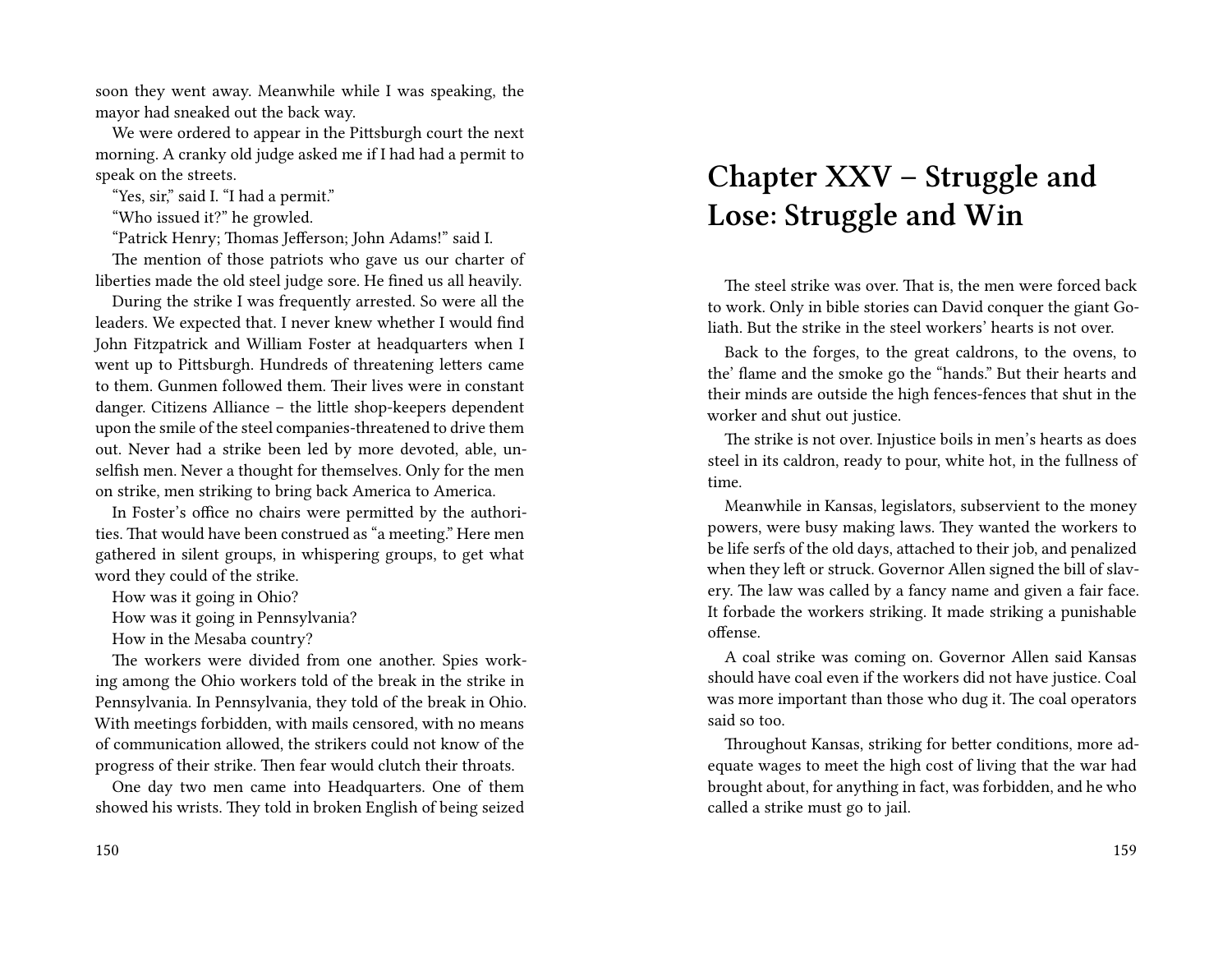sound of their feet marching back into the mills was the sound of a funeral procession, and the corpse they followed was part of their selves. It was their hope.

Gary and his gang celebrated the victory with banquets and rejoicing. Three hundred thousand workers, living below the living wage, ate the bread of bitterness.

I say, as I said in the town of Gary, it is the damn gang of robbers and their band of political thieves who will start the next American Revolution; just as it was they who started this strike. Fifty thousand American lads died on the battle fields of Europe that the world might be more democratic.Their buddies came home and fought the American workingman when he protested an autocracy beyond the dream of the Kaiser. Had these same soldiers helped the steel workers, we could have given Gary, Morgan and his gang a free pass to hell. All the world's history has produced no more brutal and savage times than these, and this nation will perish if we do not change these conditions.

Christ himself would agitate against them. He would agitate against the plutocrats and hypocrites who tell the workers to go down on their knees and get right with God. Christ, the carpenter's son, would tell them to stand up on their feet and fight for righteousness and justice on the earth.

by officers, taken to a hotel room. One of them was handcuffed for a day to a bed. His wrists swelled. Ho begged the officers to release him. He writhed in pain. They laughed and asked him if he would go to work. Though mad with pain he said no. At night they let him go without a word, without redress.

Organizers would come in with bandages on their heads. They had been beaten. They would stop a second before the picture of Fanny Sellins, the young girl whom the constabulary had shot as she bent protectingly over some children. She had died. They had only been beaten.

Foreigners were forever rushing in with tales of violence. They did not understand. Wasn't this America? Hadn't they come to America to be free?

We could not get the story of the struggle of these slaves over to the public. The press groveled at the feet of the steel Gods. The local pulpits dared not speak. Intimidation stalked the churches, the schools, the theaters. The rule of steel was absolute.

Although the strike was sponsored by the American Federation of Labor, under instructions from the Steel Trust, the public were fed daily stories of revolution and Bolshevism and Russian gold supporting the strike.

I saw the parade in Gary. Parades were forbidden in the Steel King's own town. Some two hundred soldiers who had come back from Europe where they had fought to make America safe from tyrants, marched. They were steel workers. They had on their faded uniforms and the steel hats which protected them from German bombs. In the line of march I saw young fellows with arms gone, with crutches, with deep scars across the face – heroes they were! Workers in the cheap cotton clothes of the working class fell in behind them. Silently the thousands walked through the streets and alleys of Gary. Saying no word. With no martial music such as sent the boys into the fight with the Kaiser across the water. Marching in silence. Disbanding in silence.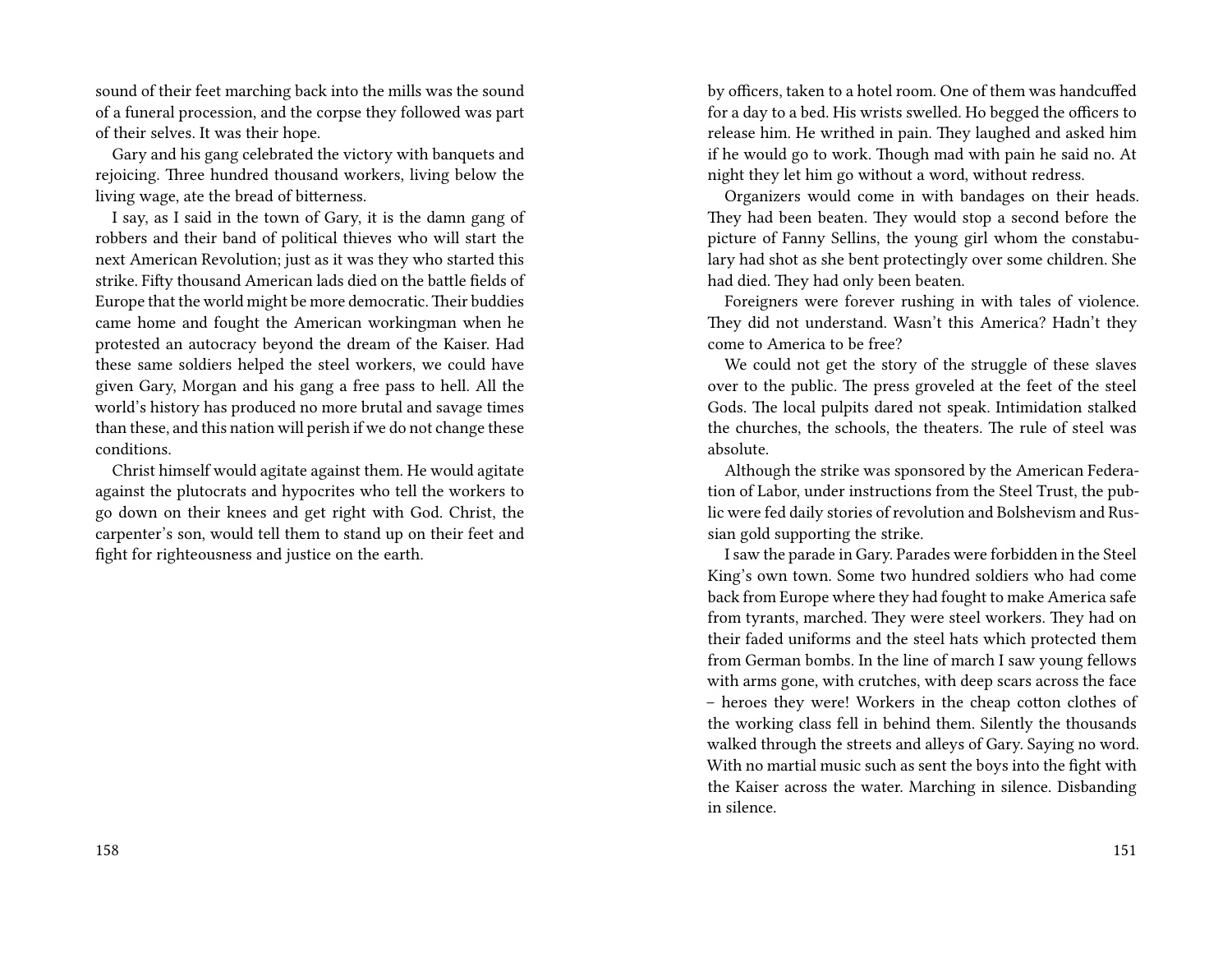The next day the newspapers carried across the country a story of "mob violence" in Gary. Then I saw another parade. Into Gary marched United States soldiers under General Wood. They brought their bayonets, their long range guns, trucks with mounted machine guns, field artillery. Then came violence. The soldiers broke up the picket line. Worse than that, they broke the ideal in the hearts of thousands of foreigners, their ideal of America. Into the blast furnace along with steel went their dream that America was a government for the people-the poor, the oppressed.

I sat in the kitchen with the wife of a steel worker. It was a tiny kitchen. Three men sat at the table playing cards on the oil cloth table cover. They sat in their under shirts and trousers. Babies crawled on the floor. Above our heads hung wet clothes.

"The worse thing about this strike, Mother, is having the men folks all home all the time. There's no place for them to go. If they walk out they get chased by the mounted police. If they visit another house, the house gets raided and the men get arrested for 'holding a meeting.' They daren't even sit on the steps. Officers chase them in. It's fierce, Mother, with the boarders all home. When the men are working, half of them are sleeping, and the other half are in the mills. And I can hang my clothes out in the yard. Now I daren't. The guards make us stay in. They chase us out of our own yards. It's hell, Mother, with the men home all day and the clothes hanging around too. And the kids are frightened. The guards chase them in the house. That makes it worse. The kids, and the men all home and the clothes hanging around."

That was another way the steel tyrants fought their slaves. They crowded them into their wretched kennels, piling them on top of one another until their nerves were on edge. Men and women and babies and children and cooking and washing and dressing and undressing. This condition wore terribly on the women.

will not be won by turning a deaf ear to suffering wherever it occurs. There's only one thing to be afraid of … of not being a man

The struggle for freedom went on. Went on against colossal odds. Steel was against them. And the government was against them, from the remote government at Washington down to the tiny official of the steel village. There was dissension in the ranks of labor. Ambition and prejudice played their part.

Human flesh, warm and soft and capable of being wounded, went naked up against steel; steel that is cold as old stars, and harder than death and incapable of pain. Bayonets and guns and steel rails and battle ships, bombs and bullets are made of steel. And only babies are made of flesh. More babies to grow up and work in steel, to hurl themselves against the bayonets, to know the tempered resistance of steel.

The strike was broken. Broken by the scabs brought in under the protection of the troops. Broken by breaking men's belief in the outcome of their struggle. Broken by breaking men's hearts. Broken by the press, by the government. In a little over a hundred days, the strike shivered to pieces.

The slaves went back to the furnaces, to the mills; to the heat and the roar, to the long hours – to slavery.

At headquarters men wept. I wept with them. A young man put his hands on my shoulders.

"Mother," he sobbed. "It's over."

A red glare from the mills lighted the sky. It made me think of Hell.

"Lad," said I, "it is not over. There's a fiercer light than those hell fires over yonder! It is the white light of freedom burning in men's hearts!"

Back to the mills trudged the men, accepting the terms of the despot, Gary; accepting hours that made them old, old men at forty; that threw them on the scrap heap, along with the slag from the mills, at early middle age; that made of them nothing but brutes that slept and worked, that worked and slept. The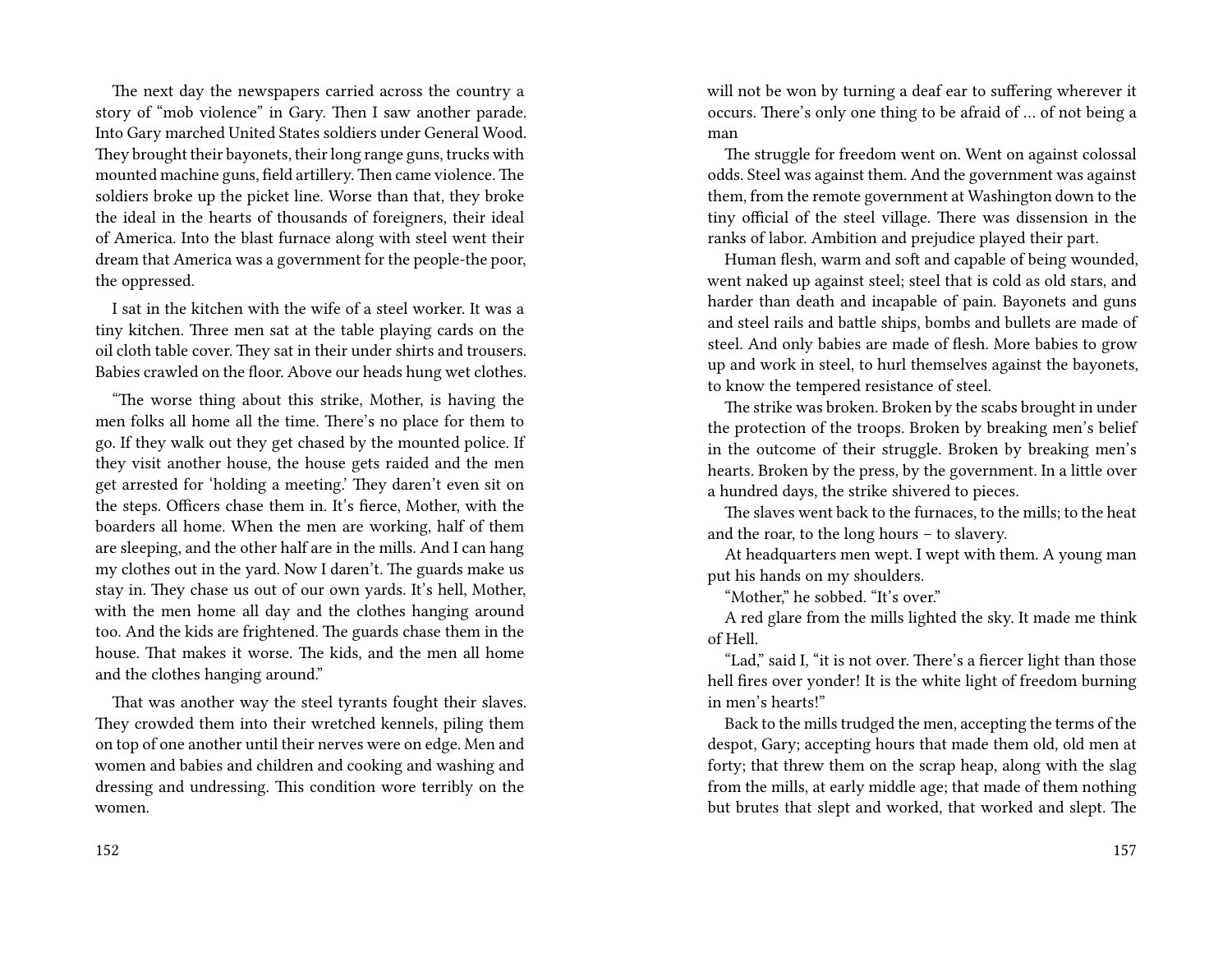They belonged to steel – branded as are cattle on the plains by their owners.

I said to them, "Steel stock has gone up. Steel profits are enormous. Steel dividends are making men rich over night. The war – your war-has made the steel lords richer than the emperors of old Borne. And their profits are not from steel alone but from your bodies with their innumerable burns; their profits are your early old age, your swollen feet, your wearied muscles. You go without warm winter clothes that Gary and his gang may go to Florida to warm their blood. You puddle steel twelve hours a day! Your children play in the muck of mud puddles while the children of the Forty Thieves take their French and dancing lessons, and have their fingernails manicured!"

As I was about to step down from the little platform I saw the crowd in one part of the hall milling around. Some one was trying to pass out leaflets and an organizer was trying to stop him. I heard the organizer say, "No sir, that's all right but you can't do it here! What do you want to get us in for!"

The fellow who had the leaflets insisted on distributing them. I pushed my way over to where the disturbance was.

"Lad," said I, "let me see one of those leaflets."

"It's about Russia, Mother," said the organizer, "and you know we can't have that!"

I took a leaflet. It asked the assistance of everyone in getting the government to lift the blockade against Russia, as hundreds of thousands of women and little children were starving for food, and thousands were dying for want of medicine and hospital necessities.

"What is the matter with these leaflets!" I asked the organizer.

"Nothing, Mother, only if we allow them to be distributed the story will go out that the strike is engineered from Moscow. We can't mix issues. I'm afraid to let these dodgers circulate."

"Women and children blockaded and starving! Men, women and children dying for lack of hospital necessities! This strike

"Mother, seems like I'm going crazy!" women would say to me. "I'm scared to go out and I go crazy if I stay in with everything lumped on top of me!"

"The men are not going back?"

When I asked the women that question they would stop their complaints. '~ My man go back, I kill him!" You should see their eyes!

I went to Duquesne. Mayor Crawford, the brother of the President of the McKeesport Tin Plate Company, naturally saw the strike through steel-rimmed glasses. Jay Brown and I asked him for a permit to address the strikers.

"So you want a permit to speak in Duquesne, do you?*"* he grinned.

"We do that," said I, "as American citizens demanding our constitutional rights."

He laughed aloud. "Jesus Christ himself could not hold a meeting in Duquesne!" said he.

"I have no doubt of that," said I, "not while you are mayor. "You may remember, however, that He drove such men as you out of the temple!"

He laughed again. Steel makes one feel secure.

We spoke. We were arrested and taken to jail. While in my cell, a group of worthy citizens, including town officials and some preachers came to see me.

"Mother Jones," they said, "why don't you use your great gifts and your knowledge of men for something better and higher than agitating*?"*

"There was a man once," said I, "who had great gifts and a knowledge of men and he agitated against a powerful government that sought to make men serfs, to grind them down. He founded this nation that men might be free. He was a gentleman agitator!'

"Are you referring to George Washington?" said one of the group.